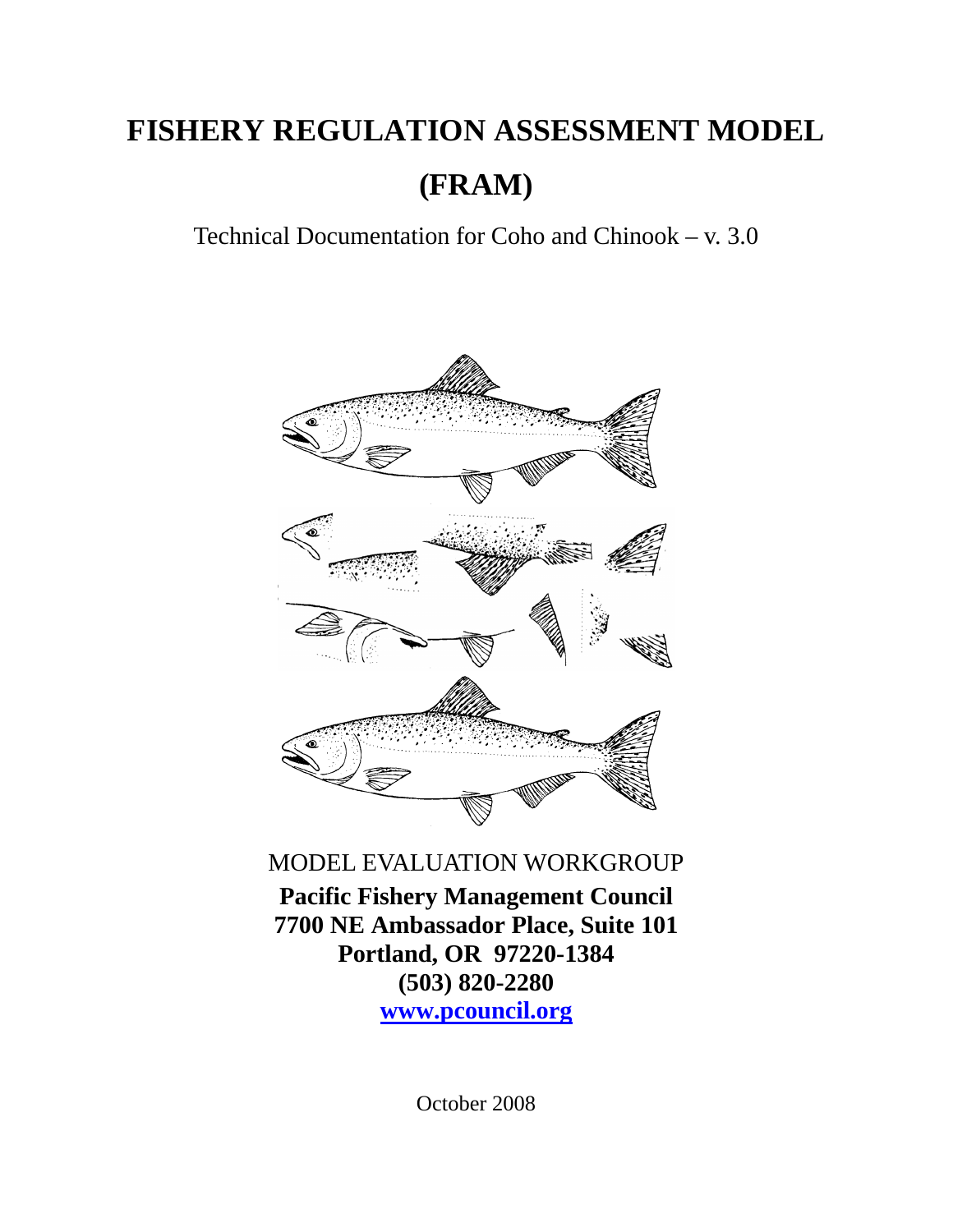# **ACKNOWLEDGMENTS**

# **MODEL EVALUATION WORKGROUP**

**MR. ANDY RANKIS, CHAIR** 

Northwest Indian Fisheries Commission, Olympia, Washington

**MR. LARRIE LAVOY, VICE CHAIR** 

Washington Department of Fish and Wildlife, Olympia, Washington

**MR. ETHAN CLEMMONS**  Oregon Department of Fish and Wildlife, Newport, Oregon

**MR. ROBERT CONRAD**  Northwest Indian Fisheries Commission, Olympia, Washington

**MR. ALLEN GROVER**  California Department of Fish and Game, Santa Rosa, California

**MR. JIM PACKER**  Washington Department of Fish and Wildlife, Olympia, Washington

**MR. RISHI SHARMA**  Columbia River Intertribal Fish Commission, Portland, Oregon

**MR. DELL SIMMONS**  National Marine Fisheries Service, Lacey, Washington

**MR. HENRY YUEN**  U.S. Fish and Wildlife Service, Vancouver, Washington

# **PACIFIC FISHERY MANAGEMENT COUNCIL STAFF**

#### **MR. CHUCK TRACY MS. RENEE DORVAL MS. CARRIE MONTGOMERY MS. KIM MERYDITH**

The MEW and the Council staff express their thanks for the expert assistance provided by Ms. Angelika Hagen-Breaux and Mr. Jeff Haymes, Washington Department of Fish and Wildlife, and Ms. Carrie Tabor-Cook, U.S. Fish and Wildlife Service in completing the FRAM documentation.

This document may be cited in the following manner:

Model Evaluation Workgroup (MEW). 2008. *Fisheries Regulation Assessment Model (FRAM) Technical Documentation for Coho and Chinook v. 3.0.* (Document prepared for the Council and its advisory entities.) Pacific Fishery Management Council, 7700 NE Ambassador Place, Suite 101, Portland, Oregon 97220-1384.



A report of the Pacific Fishery Management Council pursuant to National Oceanic and Atmospheric Administration Award Number NA05NMF4410008.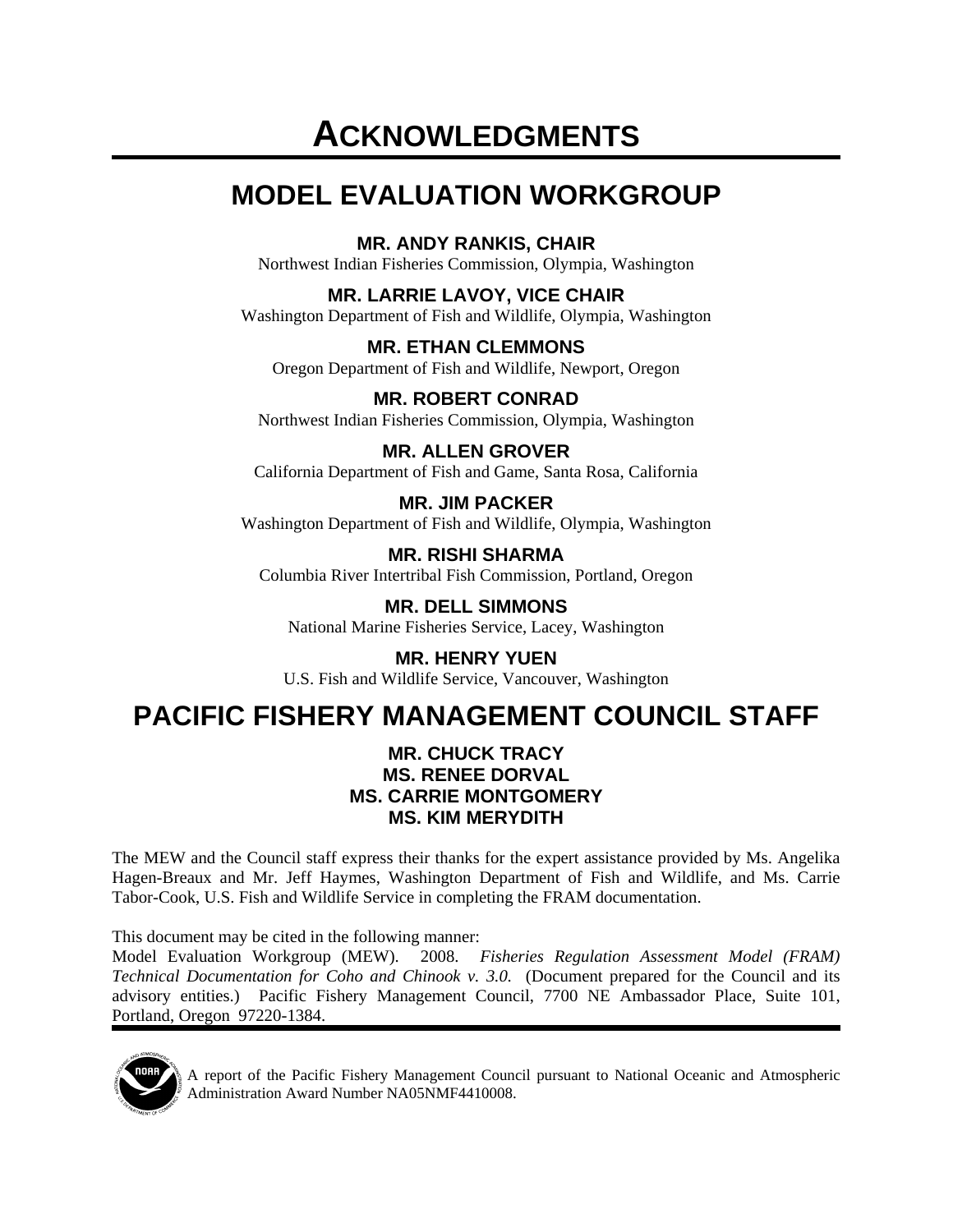# **TABLE OF CONTENTS**

|       | Page |
|-------|------|
|       |      |
|       |      |
|       |      |
| 1.1   |      |
|       |      |
| 2.1   |      |
| 2.2   |      |
| 2.3   |      |
| 2.4   |      |
| 3.    |      |
| 4     |      |
| 5.    |      |
|       |      |
| 6.1   |      |
| 6.2   |      |
| 6.3   |      |
| 6.4   |      |
| 6.4.1 |      |
| 6.4.2 |      |
| 6.5   |      |
| 6.6   |      |
| 6.7   |      |
| 6.8   |      |
| 7.    |      |
| 7.1   |      |
| 7.1.1 |      |
| 7.2   |      |
| 7.2.1 |      |
|       |      |
| 8.1   |      |
| 8.1.1 |      |
| 8.1.2 |      |
| 8.2   |      |
| 8.2.1 |      |
| 8.2.2 |      |
|       |      |
|       |      |
| 10.1  |      |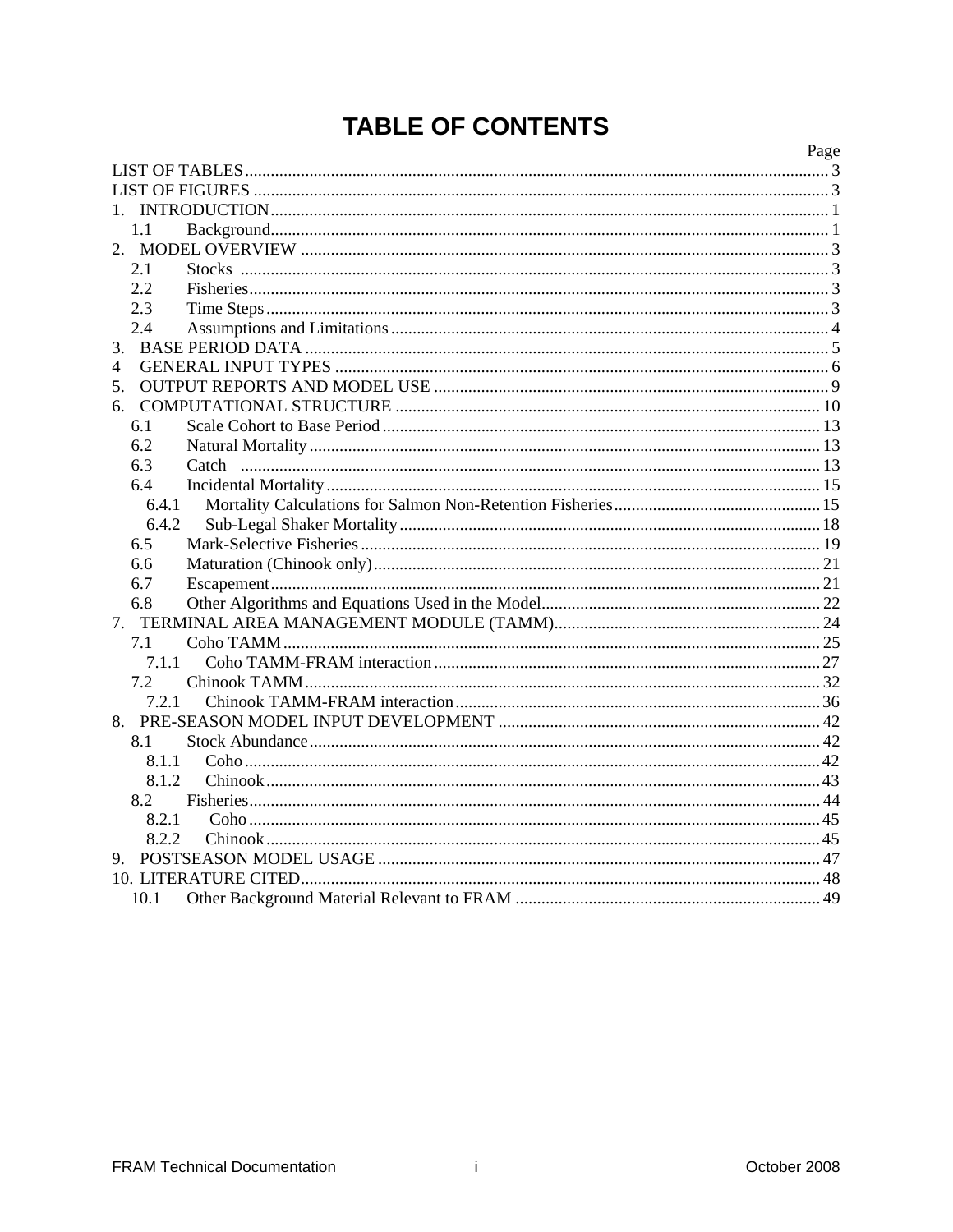# **TABLE OF CONTENTS**

|             |                                                                                            | <u>Page</u> |
|-------------|--------------------------------------------------------------------------------------------|-------------|
|             |                                                                                            |             |
| Appendix 1. |                                                                                            |             |
| Appendix 2. | Chinook FRAM Stocks and CWT brood years used for base period data sets  54                 |             |
| Appendix 3. |                                                                                            |             |
| Appendix 4. | Chinook FRAM Fisheries, and the proportion of catch attributed to FRAM modeled             |             |
|             |                                                                                            |             |
| Appendix 5. | Time period and age-specific rates used by FRAM to simulate coho and Chinook               |             |
| Appendix 6. |                                                                                            |             |
|             | Appendix Table 7-1. Important FRAM model output reports produced for the PFMC's Preseason  |             |
|             |                                                                                            |             |
|             | Appendix Table 7-2. Primary model output summary reports referenced by the NOF Co-Managers |             |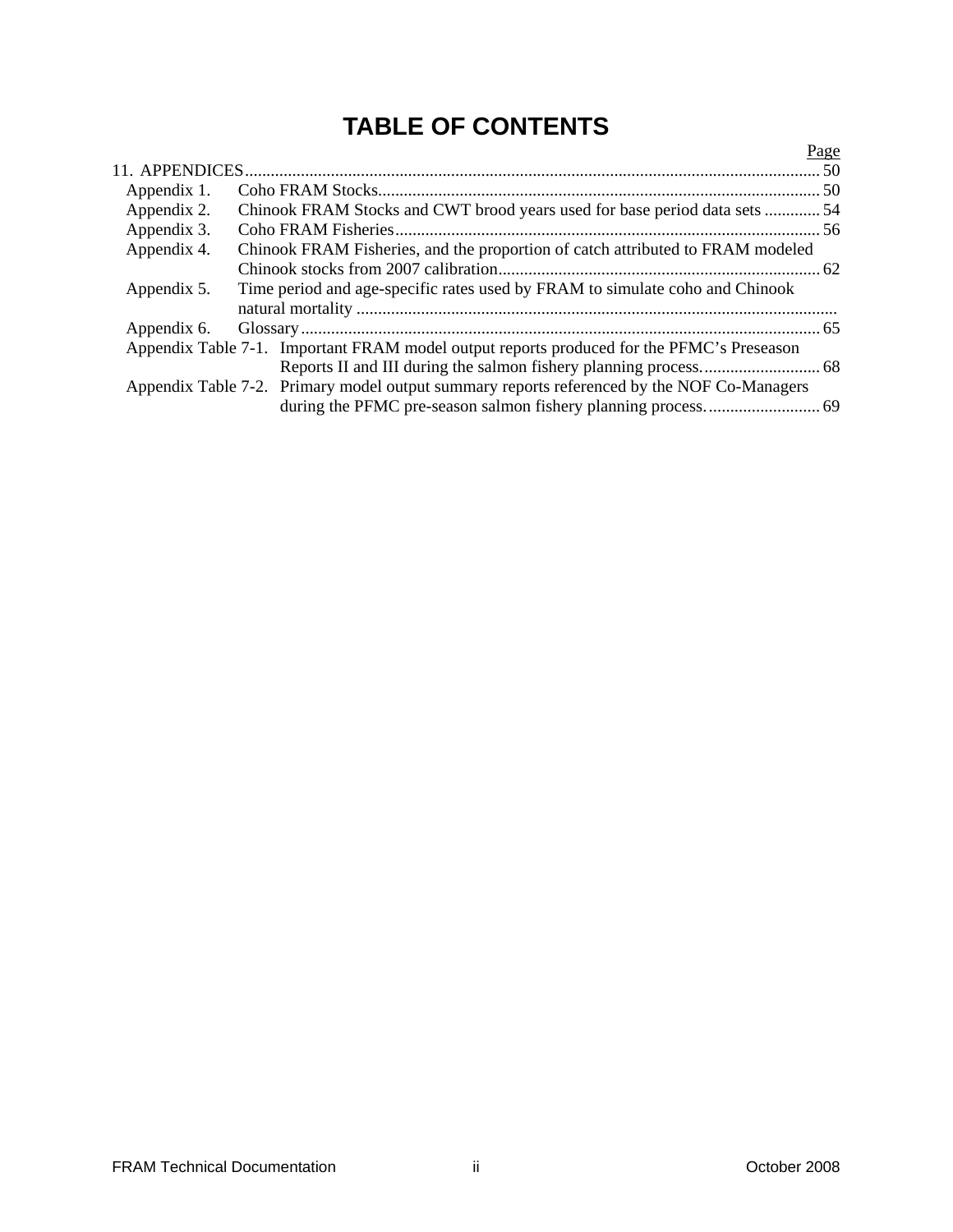# **LIST OF TABLES**

<span id="page-4-0"></span>

|            | Table 4-1a. FRAM/TAMM fishery-related mortality rates for coho salmon used for Southern U.S.    |
|------------|-------------------------------------------------------------------------------------------------|
|            |                                                                                                 |
|            | Table 4-1b. FRAM/TAMM fishery-related mortality rates for Chinook salmon used for Southern U.S. |
|            |                                                                                                 |
|            |                                                                                                 |
|            |                                                                                                 |
| Table 7-2. |                                                                                                 |
|            | Table 7-3. Coho TAAETRSnum.txt file, designating FRAM stock and fishery numbers for calculation |
|            |                                                                                                 |
|            |                                                                                                 |
|            |                                                                                                 |
|            |                                                                                                 |
| Table 8-1. | FRAM input abundance scalar development methods for coho abundance forecasts.  43               |
| Table 8-2. | FRAM input abundance scalar development methods for Chinook abundance forecasts  44             |
| Table 8-3. |                                                                                                 |
|            |                                                                                                 |
|            |                                                                                                 |

# **LIST OF FIGURES**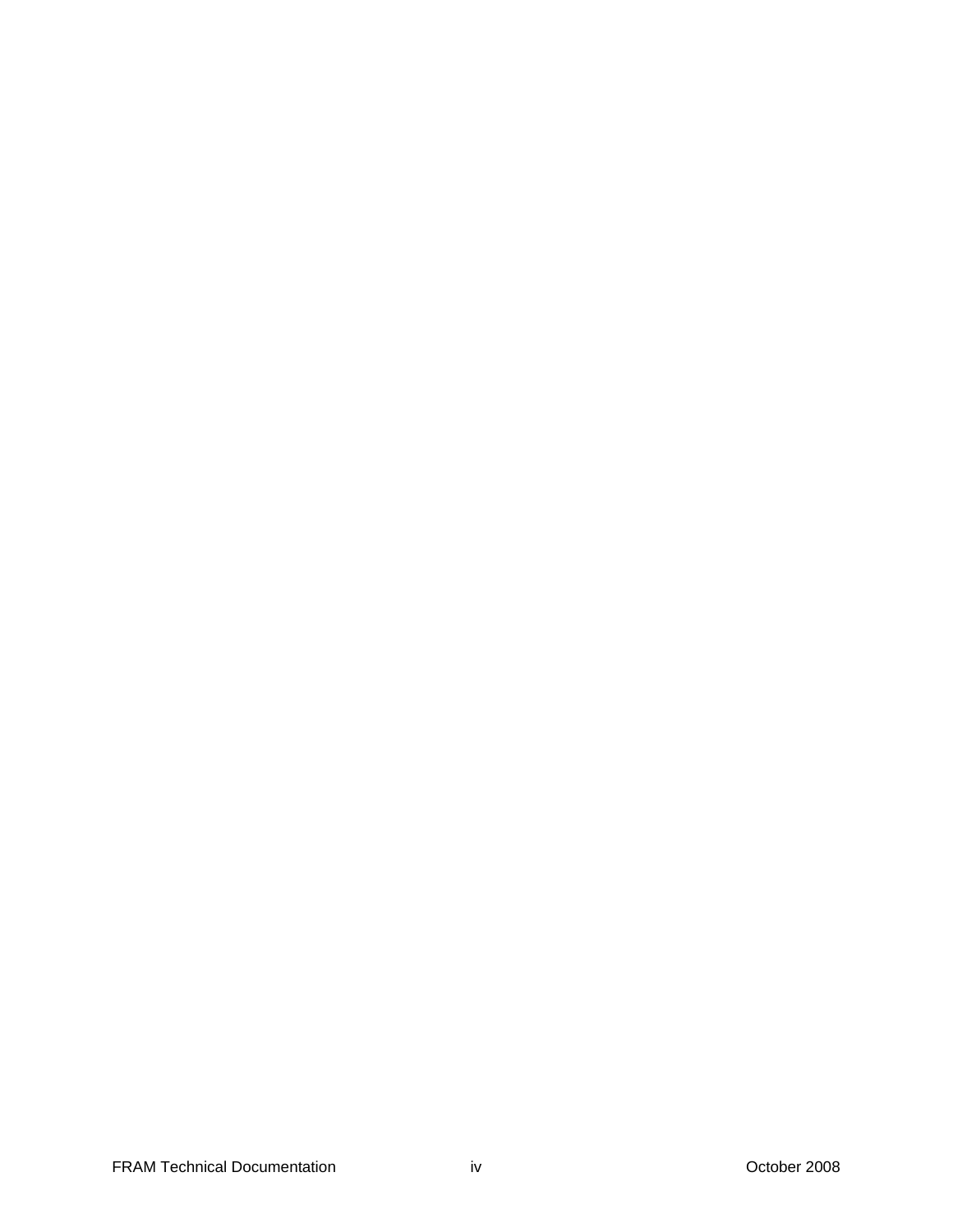# <span id="page-6-0"></span>**1. INTRODUCTION**

The Fishery Regulation Assessment Model (FRAM) is currently used by the Pacific Fishery Management Council (PFMC) to annually estimate impacts of proposed ocean and terminal fisheries on Chinook and coho salmon stocks. FRAM is a single-season modeling tool with separate processing code for Chinook and coho salmon. The Chinook version evaluates impacts on most stock groups originating from the California Central Valley (Sacramento River), north-central Oregon coast, Columbia River, Willapa Bay, north Washington coast, Puget Sound, and Southern British Columbia. The coho version evaluates impacts on a comprehensive set of stocks originating from Central California to Southeast Alaska and is considered to represent total West Coast production. The FRAM produces a variety of output reports that are used to examine the impacts of proposed fisheries for compliance with management objectives, allocation arrangements, Endangered Species Act (ESA) compliance, and domestic and international legal obligations. Until recently, FRAM was not used for assessing compliance with Chinook or coho agreements in international fisheries management forums. However, the U.S. and Canada have developed a common coho base period data set of fisheries and stocks allowing FRAM to be used as the first version of a bilateral regional planning tool for coho salmon management. The intent is to have a single common tool that can support both domestic and international fishery planning processes using a common set of data and assumptions.

## *1.1 Background*

The need for a tool to project the impact of proposed salmon fisheries at the stock-specific level became apparent in the mid-1970s with treaty Indian fishery rights litigation and the associated legal obligation for the states of Washington and Oregon to provide treaty tribes with the opportunity to harvest specific shares of individual runs. Other legal issues such as the Magnuson-Stevens Fishery Conservation and Management Act and the Law of the Seas convention contributed to the need for developing better assessment tools. These legal issues in conjunction with the information available from the coast wide coded-wire tag (CWT) program provided the impetus for developing the early salmon fishery assessment models.

In the late 1970s, the Washington Department of Fisheries (WDF) and U.S. National Bureau of Standards (NBS) developed a model for evaluating alternative fishery regulatory packages. The WDF/NBS Model could be configured for either Chinook or coho by using different input data files. This model was coded in FORTRAN and ran on a mainframe computer at the University of Washington. Model runs were usually processed over night and results were painstakingly extracted from large volumes of printed output reports. The WDF/NBS model was not extensively used by the PFMC because it proved costly to operate and its results were difficult to obtain in a timely manner. Morishima and Henry (2000) provide a more in-depth history of Pacific Northwest salmon management and fishery modeling.

In the early 1980s, the development of personal computers permitted the WDF/NBS model to be converted into simple spreadsheet models. This transformation improved accessibility to the model during the PFMC pre-season planning processes. The first spreadsheet model for Chinook used by the PFMC was developed in the mid-1980s to model Columbia River "tule" fall Chinook. The Coho Assessment Model (CAM) was the corresponding spreadsheet model for coho and covered stocks from the Columbia River, Puget Sound, and Washington and Oregon coastal areas. The CAM was revised over time, principally to improve report generation capabilities and provide more detailed information on management of terminal area fisheries in Puget Sound through the use of Terminal Area Management Modules (TAMMs). The CAM was used as the primary model for evaluating coho impacts for proposed PFMC fisheries until the mid-1990s.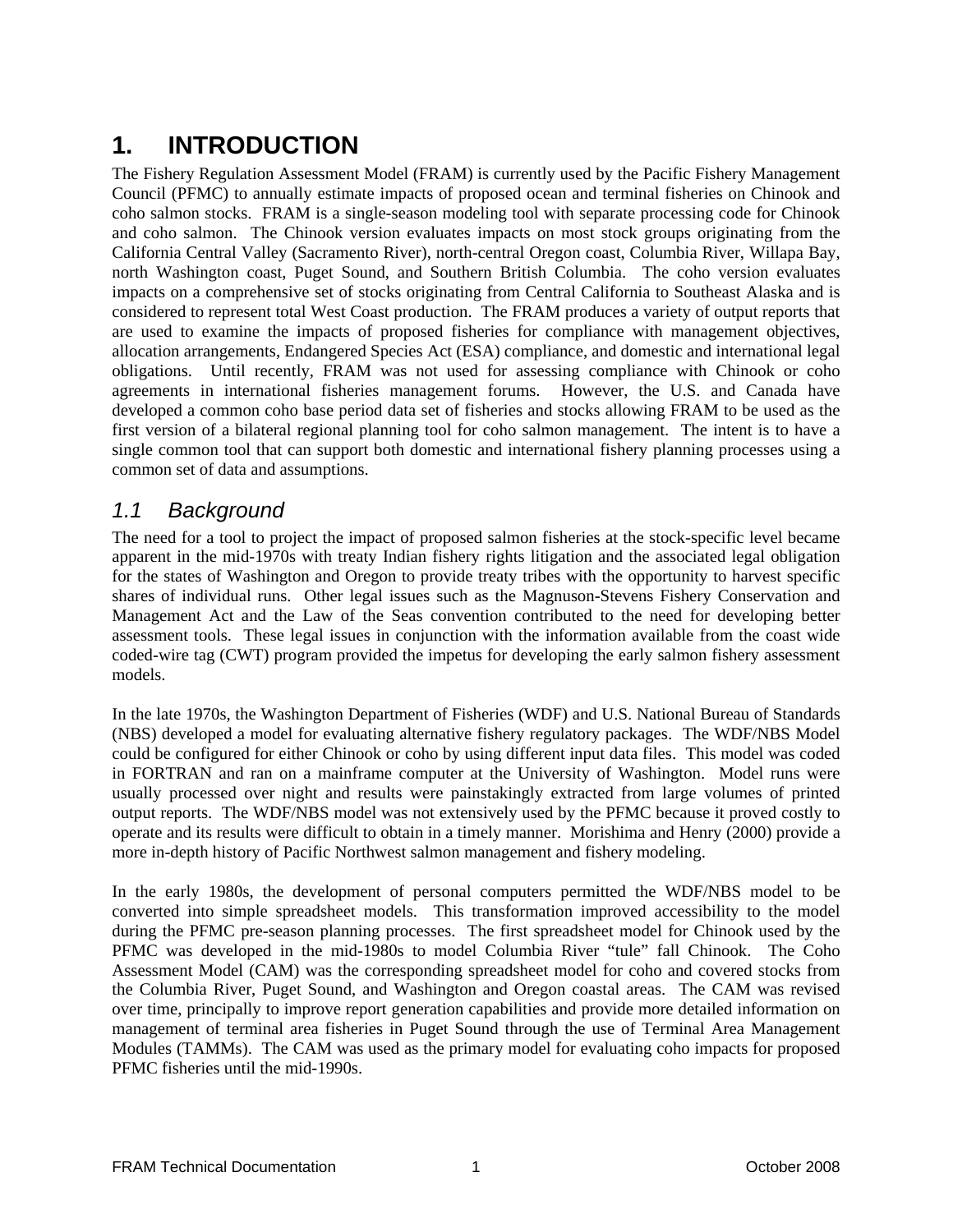The increased complexity of proposed fishery regulation regimes and the need for increased time and area resolution for the impact projections soon surpassed the capability of the spreadsheet models. In the mid-1990s, CAM was programmed in QUICK BASIC and was renamed FRAM. The recognition that common algorithms underlie both the coho and Chinook spreadsheet models led to the effort to develop the QUICK BASIC version of FRAM for both species. The FRAM code could be used to evaluate proposed fishery regulation regimes for either Chinook or coho by using different input file configurations. In 1998, FRAM was converted to VISUAL BASIC to take advantage of the improved user interface available through the MS-WINDOWS operating system. A multi-agency Model Evaluation Workgroup periodically reviewed model performance and parameter estimation methods and coordinated revisions to the model during this period (1998-2000).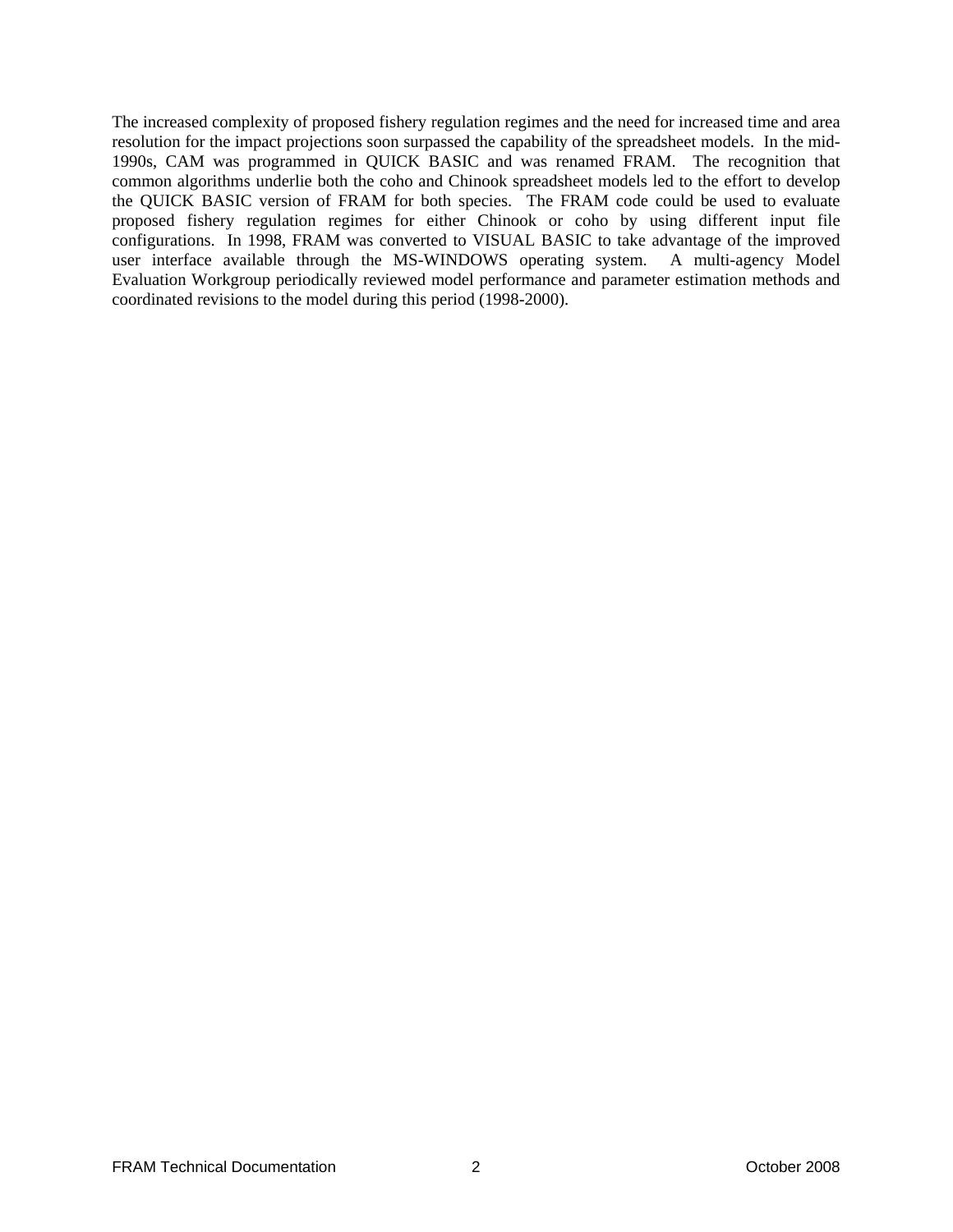# <span id="page-8-0"></span>**2. MODEL OVERVIEW**

The FRAM is a discrete, time-step, age-structured, deterministic computer model used to predict the impacts from a variety of proposed fishery regulation mechanisms for a single management year. It produces point estimates of fishery impacts by stock for specific time periods and age classes. The FRAM performs bookkeeping functions to track the progress of individual stock groups as the fisheries in each time step exploit them. Individual stock-age groups are exploited as a single pool, that is, in each time step all pre-terminal fisheries operate on the entire cohort simultaneously and all terminal fisheries operate on the mature run.

### *2.1 Stocks*

Currently, 123 stock groups are represented in Coho FRAM and 38 stock groups are represented in Chinook FRAM (see Appendices 1 and 2 for lists of the stocks). Each of these groups have both marked and unmarked components to permit assessment of mark-selective fishery regulations. For most wild stocks and hatchery stocks without marking or tagging programs, the cohort size of the marked component is zero; therefore, the current version of FRAM has a virtual total of 76 stock groups for Chinook and 246 for coho. Stocks or stock-aggregates represented in the FRAM were chosen based on the level of management interest, their contribution rate to PFMC fisheries, and the availability of representative CWT recoveries in the historical CWT database.

# *2.2 Fisheries*

The FRAM includes pre-terminal and terminal fisheries in southeast Alaska, Canada, Puget Sound, and off the coasts of Washington, Oregon, and California. There are 198 fisheries in Coho FRAM and 73 fisheries in Chinook FRAM. The intent is to encompass all fishery impacts to modeled coho and Chinook stocks in order to account for all fishing-related impacts and thereby improve model accuracy. Terminal fisheries in Coho FRAM are modeled with finer resolution than Chinook FRAM, most notably by including individual freshwater fisheries. Terminal fisheries in Chinook FRAM are aggregations of gears and management areas. Fishery number and fishery name for each of the FRAM fisheries are listed in Appendix 3 for coho and Appendix 4 for Chinook.

# *2.3 Time Steps*

The time step structure used in FRAM represents a compromise level of resolution that corresponds to management planning fishery seasons and species-specific migration and maturation schedules.

The FRAM consists of five time periods for coho and four periods for Chinook (Table 2-1). At each time step a cohort is subjected to natural mortality, pre-terminal fisheries, and also potentially to maturation (Chinook only), and terminal fisheries.

|        | Coho               | <b>Chinook</b> |                         |  |  |
|--------|--------------------|----------------|-------------------------|--|--|
| Period | <b>Months</b>      | Period         | Months                  |  |  |
| Time 1 | January-June       | Time 1         | Preceding October-April |  |  |
| Time 2 | July               | Time 2         | May-June                |  |  |
| Time 3 | August             | Time 3         | July-September          |  |  |
| Time 4 | September          | Time 4         | October-April           |  |  |
| Time 5 | October - December |                |                         |  |  |

Table 2-1. FRAM time steps for coho and Chinook**.**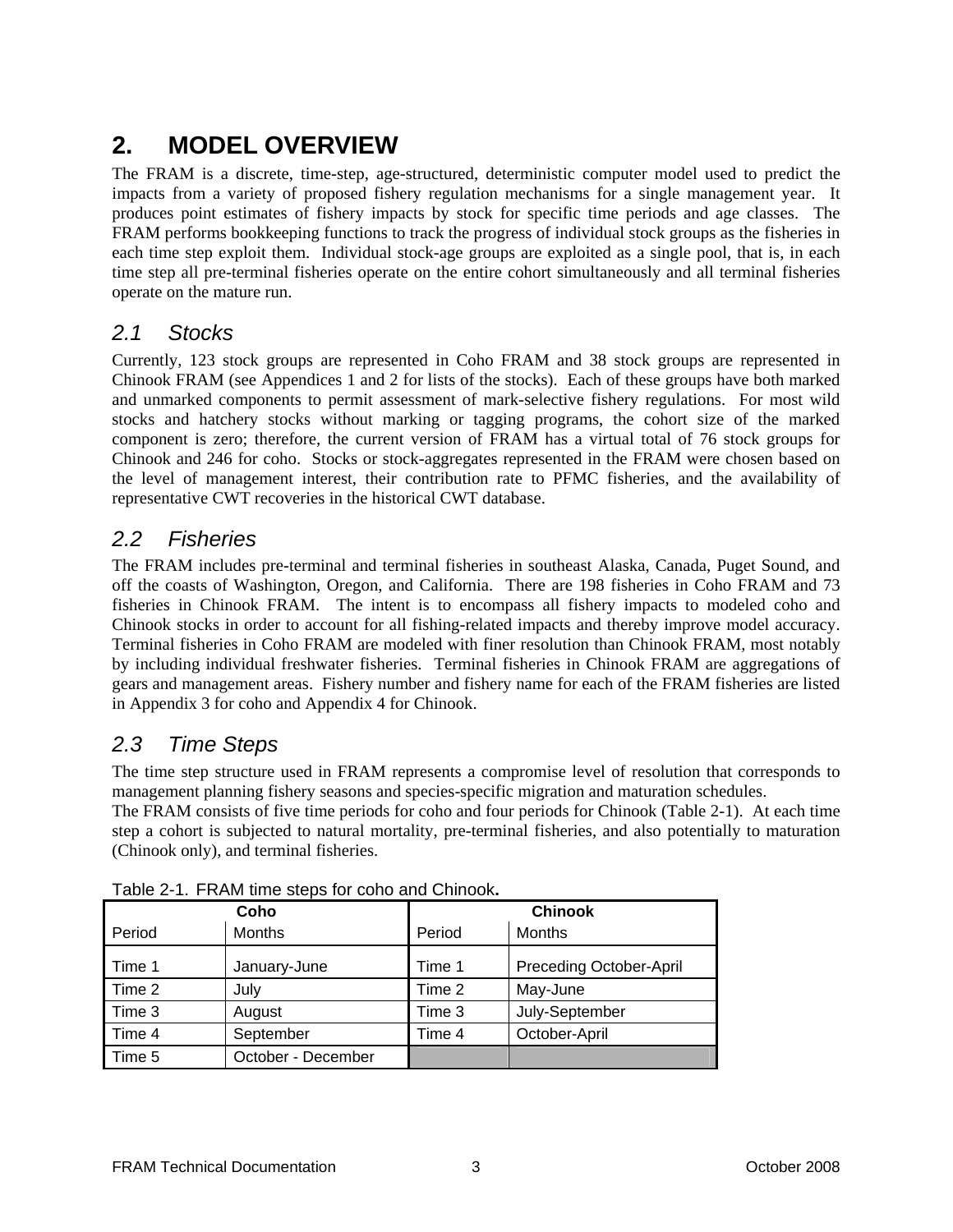<span id="page-9-0"></span>The recovery data available in the CWT database limit the time-step resolution of the model. Increasing the time-step resolution of the model usually decreases the number of CWT recoveries for a stock within a time period. Since estimation of fishery impacts, e.g. exploitation rates, is dependent on CWT recovery information, decreasing the number of CWT recoveries in time/area strata increases the variance of the estimated exploitation rates in those strata. In recognition of these data limitations, efforts were made to restrict the level of time-step resolution to that necessary for fishery management purposes.

### *2.4 Assumptions and Limitations*

Major assumptions and limitations of the model are described briefly below.

- 1. CWT fish accurately represent the modeled stock. Many "model" stocks are aggregates of stocks that are represented by CWTs from only one production type, usually hatchery origin. For example, in nearly all cases wild stocks are aggregated with hatchery stocks and both are represented by the hatchery stock's CWT data. Therefore, for each modeled stock aggregate, it is assumed that the CWT recovery data from non-mark selective fisheries accurately represent the exploitation and distribution patterns of all the untagged fish in the modeled stock.
- 2. Length at age of Chinook is stock specific and is constant from year to year. Von Bertalanffy growth functions (Section 6.4.2) are used for Chinook in determining the proportion of the age class that is legal size in size-limit fisheries. Parameters for the growth curves were estimated from data collected over a number of years. It is assumed that growth in the year to be modeled is similar to that in the years used to estimate the parameters of the Von Bertalanffy growth model.
- 3. Natural mortality is constant from year to year. Natural mortality is assumed to be constant across months--but not necessarily time steps--for all stocks (Appendix 5). Rates for Chinook are age specific and yield the same annual rate as used in PSC Chinook model.
- 4. Stock distribution and migration is constant from year to year and is represented by the average distribution of CWT recoveries during the base period. We currently lack data on the annual variability in distribution and migration patterns of coho and Chinook salmon stocks. In the absence of such estimates, fishery-specific exploitation rates are computed relative to the entire cohort. Changes in the distribution and migration patterns of stocks from the base period will result in poor estimates of stock composition and stock-specific exploitation rates.
- 5. Fish do not encounter gear multiple times in a specific time-area fishery stratum. Within each time/area/fishery stratum, fish are assumed to be vulnerable to the gear only once. The catch equations used in the model are discrete and not instantaneous. Potential bias in the estimates may increase with large selective fisheries or longer time intervals, both of which increase the likelihood that fish will encounter the gear more than once.

While it is difficult to directly test the validity of these assumptions, results of validation exercises could provide one assessment of how well these assumptions are met and the sensitivity of the model to the assumptions. Currently, there is little effort directed at model validation.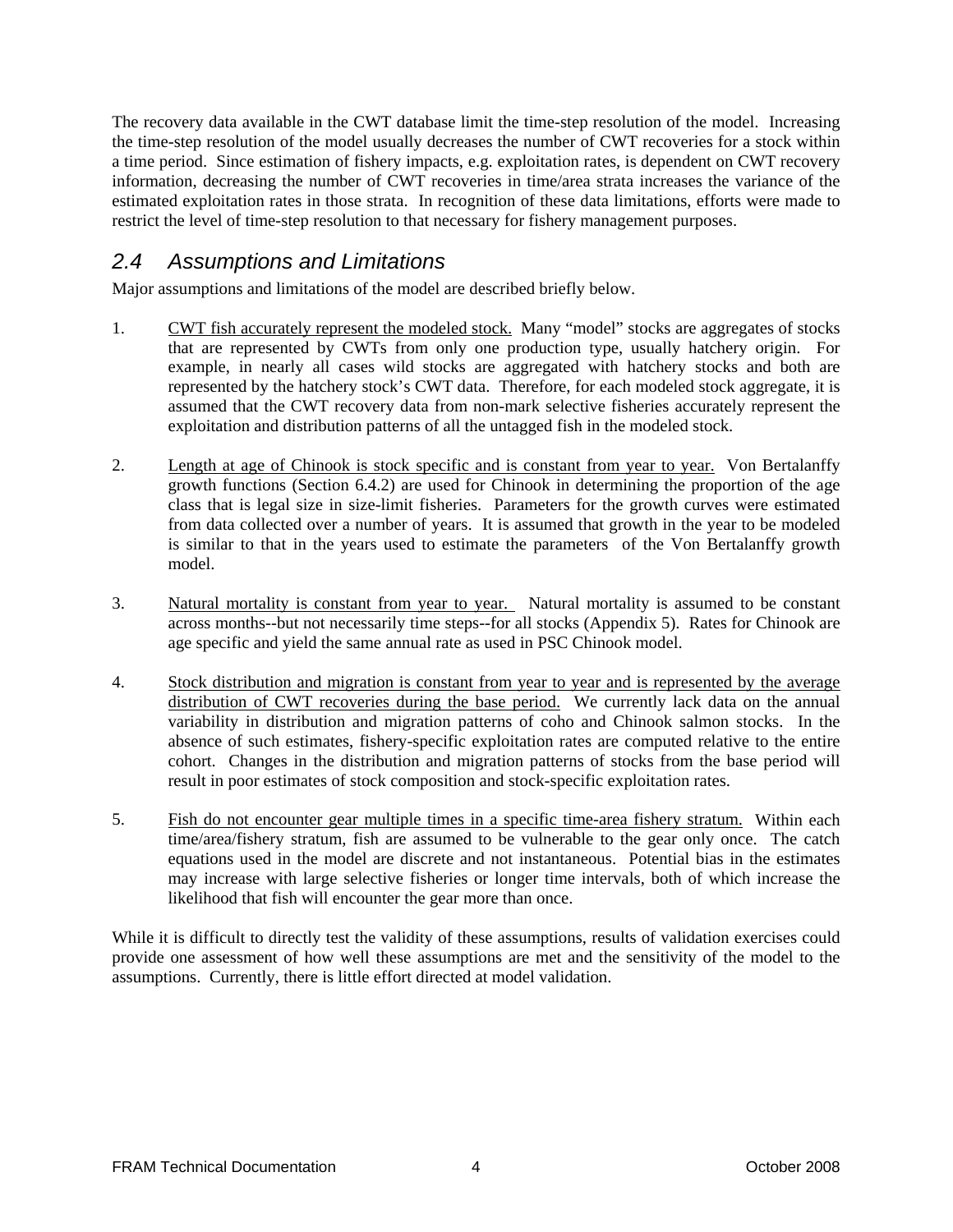# <span id="page-10-0"></span>**3. BASE PERIOD DATA**

Coho and Chinook CWT recovery data for abundances and stocks during a "base period" are used to estimate average base period stock abundances, age-specific time/area/fishery exploitation rates, and maturation rates (Chinook only) for modeled stocks. These estimates are derived through species-specific cohort analysis procedures. Cohort analysis is a series of procedures that use CWT recoveries and base period catch and escapement data to "back-calculate" or reconstruct a pre-fishing cohort size for each stock and age group using assumed natural mortality and incidental mortality rates. See MEW (2007a, 2007b) for a more detailed description of the cohort analysis procedures for coho and Chinook.

Model base period data for the Coho FRAM is derived from fishery and escapement recoveries of CWTs and terminal area run size estimates for the return years 1986-1992. The model base period data for Coho FRAM is an average of the annual values from each of the separate run reconstructions and cohort analysis for the 1986-92 return years. See MEW (2007a) for a more detailed description of the development of the coho base period data.

The Chinook FRAM is calibrated using escapement, catch, and CWT recovery data from 1974-1979 brood year CWT releases. The model base period data for Chinook FRAM is derived from a single run reconstruction and cohort analysis by aggregating CWT data from several consecutive brood years. During the late 1970s and early 1980s fisheries were conducted across an extensive geographic area and were typically of longer duration than current fisheries. The CWT recovery data from this period provides a very good representation of the distribution and migration timing of many stocks. Not all stocks represented in the Chinook FRAM have CWT recovery data available from the 1974-1979 brood years in the base period (e.g., Snake River fall Chinook); these stocks are categorized as "Out-of-Base" stocks. Available CWT data for the "Out-of-Base" stocks are translated to equivalent base period recovery and escapement data using known fishing effort and harvest relationships between recovery years. See MEW (2007b) for a more detailed description of the development of the Chinook base period data. Appendix 2 lists the brood years of CWT releases used to develop each stock's base period data.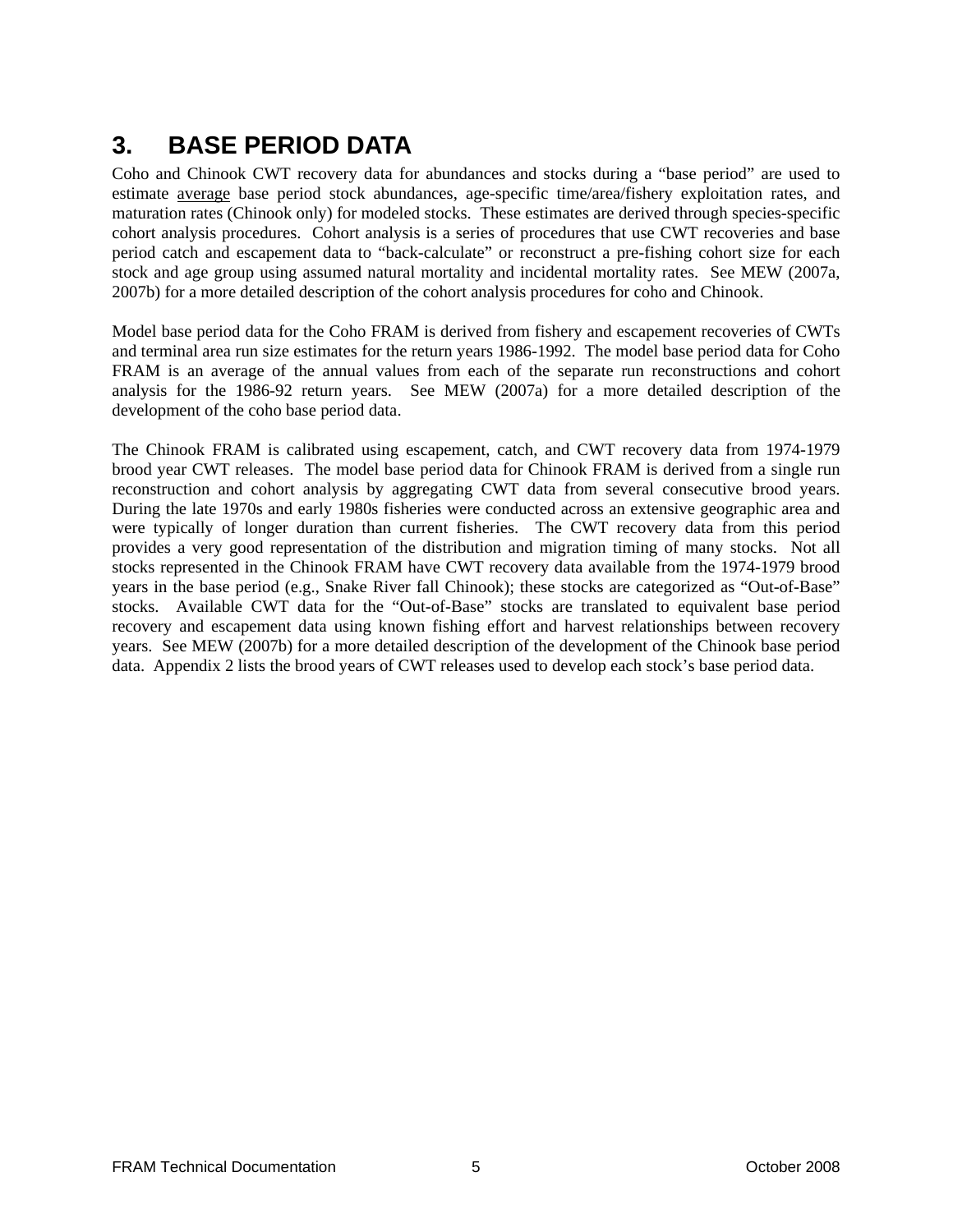# <span id="page-11-0"></span>**4 GENERAL INPUT TYPES**

There are five general types of input that are used by FRAM. The first three types are defined annually to reflect projected stock abundances and proposed fishery regulations for the current model year. The last two types of input are specifications for different sources of fishery-related mortalities. While these values can change as more information becomes available from additional data collection and new studies, they typically do not change on an annual basis.

- 1. **Cohort Abundance:** For each stock or stock aggregate, an annual forecast of abundance at age is obtained from a source that is independent of the model. For preseason modeling, these forecasts of stock abundance are used to estimate initial cohort sizes in the current year. For coho, only one age class (age 3) is assumed vulnerable to fisheries; coho abundances are input to the model as January age-3 abundance. For Chinook, initial stock abundance estimates are needed by age class, from age-2 to age-5 fish. Coho and Chinook abundance estimates are further segregated by mark status ("marked" or "unmarked").
- 2. **Size Limits:** For coho, age-3 fish are assumed fully vulnerable and age-2 fish are assumed not to be vulnerable to modeled fisheries. For Chinook, minimum size limits are specified by fishery where appropriate.
- 3. **Fishery Catch Mortality:** The model provides four options for estimating mortality in a fishery: a quota, an exploitation rate scalar, a ceiling, and a harvest rate (for Puget Sound terminal fisheries only).
	- a) Quota: Total catch in the fishery is set equal to a value input by the user.
	- b) Exploitation rate scalar: The exploitation rate in the fishery is scaled, relative to the base period average, using a scalar input by the user. The most common scaling mechanism used is fishing effort (e.g., vessel-days, angler-trips) relative to the average level during the base period.
	- c) Ceiling: A ceiling catch for the fishery is input by the user. Fishery catch is first calculated based on an exploitation rate scalar and then compared to a ceiling; if the estimated catch exceeds the ceiling, then the catch is truncated at the ceiling value.
	- d) Harvest rate: Using the Puget Sound TAMMs, a terminal area harvest rate is applied to either all fish present in the terminal area (coho or Chinook) or to the number of local-origin stock only (coho only).
- 4. **Release Mortality:** This is the mortality associated with the release of landed fish from hookand-line and other gears. Release mortality rates assumed for coho are shown in Table 4-1a and for Chinook in Table 4-1b. Hook-and-release mortality is assessed when coho or Chinook are not allowed to be retained (so-called "Coho/Chinook non-retention", or CNR fisheries), when size limits apply, or in mark-selective fisheries. Release mortality has been estimated by a number of studies of hook-and-line fisheries, and release mortality rates for troll and recreational fisheries in the ocean have been formally adopted by the PFMC following analysis by Salmon Technical Team (2000). Release mortality in net fisheries with coho or Chinook non-retention is estimated externally to FRAM and input into the model as either additional "landed catch" or as CNR mortality.

Mark-selective fisheries have two additional variations of "release" mortality that are described as either the inappropriate retention of an unmarked fish or the release of a marked fish which consequently may be subject to release mortality. The failure to release an unmarked fish by an angler is a user input to the model called "Unmarked Retention Error" (or Retention Error Rate)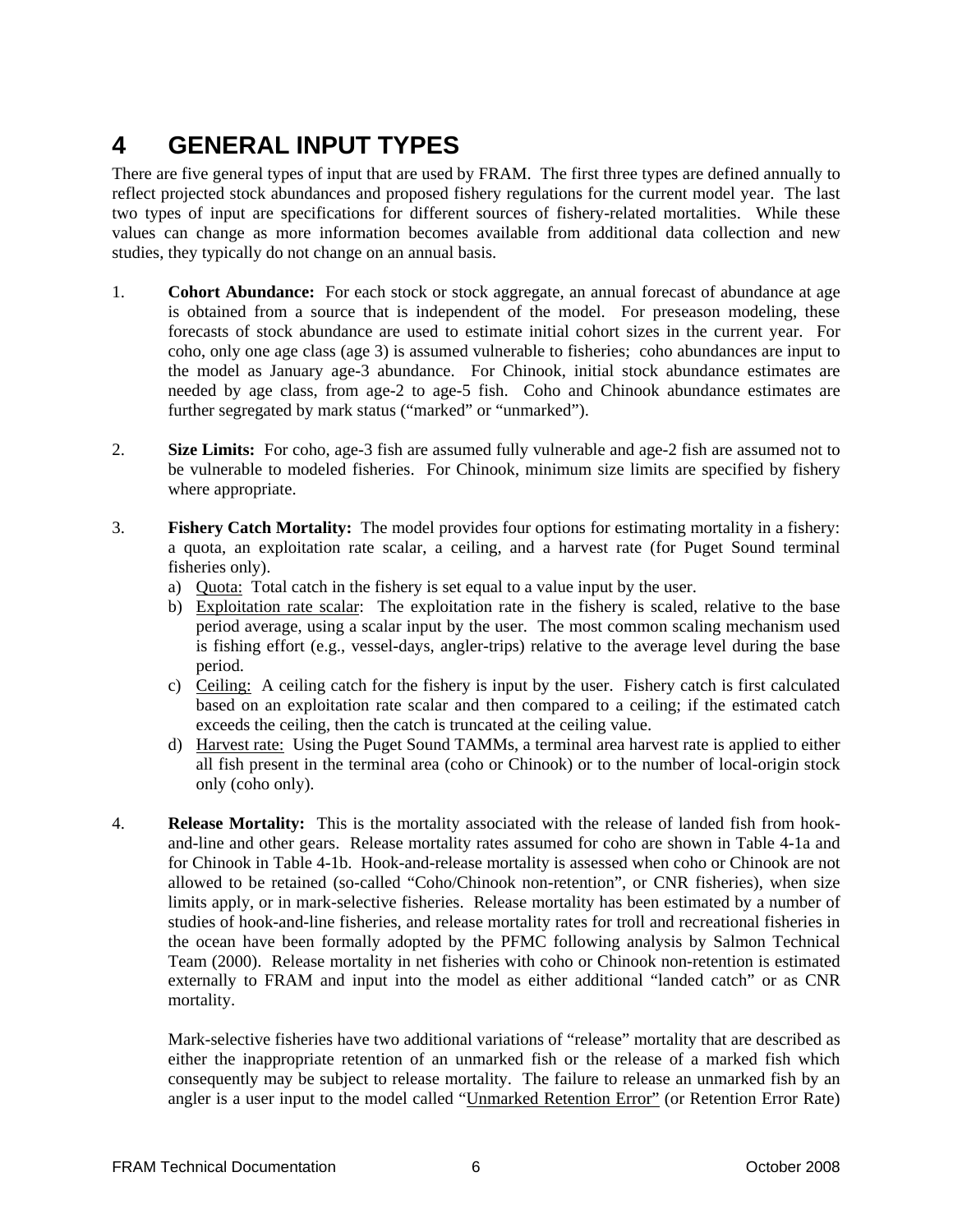<span id="page-12-0"></span>and is the proportion of the unmarked fish encountered that are retained. The release of marked fish by anglers is a user input to the model called "Marked Recognition Error" and is the proportion of the marked fish encountered that are released. These released fish are subject to release mortality. These rates are identified in Table 4-2.

5. **Other Non-landed Mortality:** This includes fishing-induced mortality not associated with direct handling (or landing) of the fish (see Table 4-1a for coho and Table 4-1b for Chinook). Included in this category are sport and commercial troll "drop-off" (fish that drop off from the hook before they are brought to vessel but die from hook injuries), and net gear "drop-out" (fish which are not brought on board but die from injury as a result of being netted). In general, a 5% mortality rate is applied to the landed catch to account for "other non-landed mortality" in hook-and-line fisheries. Net drop-out mortality rates vary depending on species, net type, and terminal versus pre-terminal nature of the fishery.

| Fishery:<br>(designated by area, user group, and/or<br>gear type) | <b>Fishery</b><br><b>Type</b> | <b>Comments</b> | Release<br><b>Mortality</b> | "Other"<br><b>Mortality<sup>a</sup></b> |
|-------------------------------------------------------------------|-------------------------------|-----------------|-----------------------------|-----------------------------------------|
|                                                                   | <b>MSF</b>                    | barbless        | 14.0%                       | 5.0%                                    |
| PFMC Ocean Recreational <sup>d</sup>                              | Non-Retention                 | N. Pt. Arena    | 14.0% b                     | $5.0\%$ b                               |
|                                                                   | Non-Retention                 | S. Pt. Arena    | 23.0% b                     | 5.0% $b$                                |
| <b>PFMC Ocean T-Troll</b>                                         | Retention                     |                 | n.a. <sup>c</sup>           | 5.0%                                    |
|                                                                   | Non-Retention                 |                 | 26.0% b                     | 5.0% $b$                                |
| PFMC Ocean NT-Troll                                               | <b>MSF</b>                    | barbless        | 26.0%                       | 5.0%                                    |
| Area 5, 6C Troll                                                  | Retention                     |                 | n.a.                        | 5.0%                                    |
|                                                                   | Retention                     |                 | n.a.                        | 5.0%                                    |
| Puget Sound Recreational <sup>e</sup>                             | <b>MSF</b>                    | barbless        | 7.0%                        | 5.0%                                    |
| <b>WA Coastal Recreational</b>                                    | Retention                     |                 | n.a.                        | 5.0%                                    |
| Buoy 10 Recreational                                              | <b>MSF</b>                    | barbed          | 16.0%                       | 5.0%                                    |
| <b>Gillnet and Setnet</b>                                         |                               |                 | n.a.                        | 2.0%                                    |
| <b>PS Purse Seine</b>                                             |                               |                 | 26.0% b                     | 2.0%                                    |
| PS Reef Net, Beach Seine, Round<br>Haul                           |                               |                 | n.a.                        | 2.0%                                    |
| <b>Freshwater Net</b>                                             |                               |                 | n.a.                        | 2.0%                                    |
| <b>Freshwater Recreational</b>                                    | Retention                     |                 | n.a.                        | 5.0%                                    |
|                                                                   | Non-Retention                 |                 | 10.0% $b$                   | 5.0% $b$                                |

Table 4-1a. FRAM/TAMM fishery-related mortality rates for coho salmon used for Southern U.S. fisheries in 2008.

<sup>a</sup> The "other" mortality rates (which include drop-out and drop-off) are applied to landed fish (retention fisheries), thus FRAM does not assess "drop-off" in non-retention fisheries. Drop-off (and release mortality) associated with CNR fisheries are estimated outside the model and used as inputs to the model. For mark-selective fisheries (MSF), "other" mortality rates are applied to estimated encounters of marked and unmarked fish.

**B** Rate assessed externally to FRAM.

<sup>c</sup> None assessed.

<sup>d</sup> Source: Salmon Technical Team (2000).

<sup>e</sup> Source: WDF et al. (1993).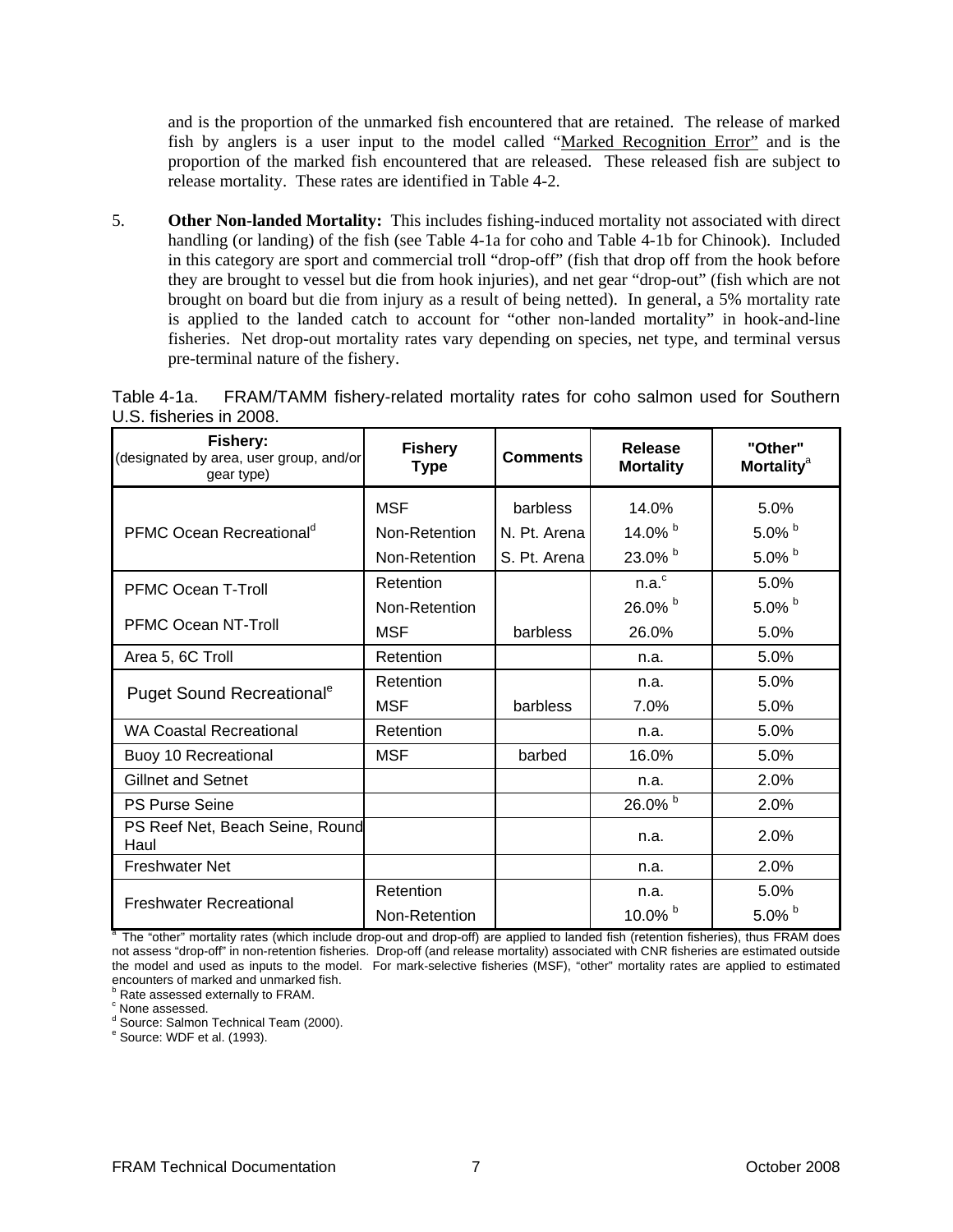<span id="page-13-0"></span>

|                                  | Table 4-1b. FRAM/TAMM fishery-related mortality rates for Chinook salmon used for |  |  |  |  |
|----------------------------------|-----------------------------------------------------------------------------------|--|--|--|--|
| Southern U.S. fisheries in 2008. |                                                                                   |  |  |  |  |

| Fishery:<br>(designated by area, user<br>group, and/or gear type) | <b>Fishery</b><br><b>Type</b>   | <b>Comments</b>           | "Shaker"<br><b>Release</b><br><b>Mortality</b> | "Adult"<br><b>Release</b><br><b>Mortality</b> | "Other"<br><b>Mortality<sup>a</sup></b> |
|-------------------------------------------------------------------|---------------------------------|---------------------------|------------------------------------------------|-----------------------------------------------|-----------------------------------------|
| PFMC Ocean<br>Recreational <sup>e</sup>                           | Retention<br>N Point Arena      |                           | 14.0%<br>23.0%                                 | n.a. <sup>c</sup>                             | 5.0%<br>5.0%                            |
| <b>PFMC Ocean Troll</b>                                           | Retention<br>Retention          | S Point Arena<br>barbless | 25.5%                                          | n.a.                                          | 5.0%                                    |
|                                                                   |                                 |                           |                                                | n.a.                                          |                                         |
| Area 5,6,7 T-Troll                                                | Retention                       | barbless                  | 25.5%                                          | n.a.                                          | 5.0%                                    |
|                                                                   | Retention                       | barbless                  | 20.0%                                          | n.a.                                          | 5.0%                                    |
| Puget Sound (PS)<br>Recreational <sup>t</sup>                     | <b>MSF</b>                      | barbless                  | 20.0%                                          | 10.0%                                         | 5.0%                                    |
|                                                                   | Non-Retention                   | barbless                  | 20.0%                                          | 10.0% b                                       | 5.0% $^{\rm b}$                         |
| Buoy 10 Recreational                                              | not modeled within FRAM         |                           | n.a.                                           | n.a.                                          | n.a.                                    |
| <b>Commercial Net</b>                                             |                                 |                           |                                                |                                               |                                         |
| PS Areas 4B,5,6,6C                                                | $PTd$ GN, SN                    |                           | n.a.                                           | n.a.                                          | 3.0%                                    |
| WA Coastal & Col R. Net                                           | $PTd$ GN, SN                    |                           | n.a.                                           | n.a.                                          | 3.0%                                    |
| PS Areas 6A, 7, 7A                                                | PT <sup>d</sup> GN, SN, Purse S |                           | n.a.                                           | n.a.                                          | 1.0%                                    |
| PS<br><b>NT</b><br>Areas:<br>6B, 9, 12, 12B, 12C                  | PT <sup>d</sup> GN, SN, Purse S |                           | n.a.                                           | n.a.                                          | 1.0%                                    |
| T PS Areas: 7B, 7C, 7D                                            | PT <sup>d</sup> GN, SN, Purse S |                           | n.a.                                           | n.a.                                          | 1.0%                                    |
| All other PS marine net                                           | Terminal GN, SN                 |                           | n.a.                                           | n.a.                                          | 2.0%                                    |
| <b>PS Purse Seine</b>                                             | Non-Retention                   | immature                  | n.a.                                           | 45.0% b                                       | 0.0%                                    |
|                                                                   | Non-Retention                   | mature                    | n.a.                                           | 33.0% b                                       | 0.0%                                    |
| PS Reef Net, Beach Seine                                          | Non-Retention                   |                           | n.a.                                           | n.a.                                          | n.a.                                    |
| <b>Freshwater Net</b>                                             |                                 |                           | n.a.                                           | n.a.                                          | n.a.                                    |
|                                                                   | Retention                       |                           | n.a.                                           | n.a.                                          | n.a.                                    |
| Freshwater<br>Recreational                                        | <b>MSF</b>                      | <b>TAMM</b>               | n.a.                                           | 10.0% $^{\rm b}$                              | n.a.                                    |
|                                                                   | Non-Retention                   | <b>TAMM</b>               | n.a.                                           | 10.0% b                                       | n.a.                                    |

<sup>a</sup> The "other" mortality rates (which include drop-out and drop-off) are applied to landed fish (retention fisheries), thus FRAM does not assess "drop-off" in non-retention fisheries. Drop-off (and release mortality) associated with CNR fisheries are estimated outside the model and used as inputs to the model. For mark-selective fisheries (MSF), "other" mortality rates are applied to estimated encounters of legal sized marked and unmarked fish.<br><sup>b</sup> Rate assessed externally to FRAM.<br><sup>c</sup> None assessed.

<sup>d</sup> PT = Pre-terminal.

<sup>e</sup> Source: Salmon Technical Team (2000).

f Source: WDF et al. (1993).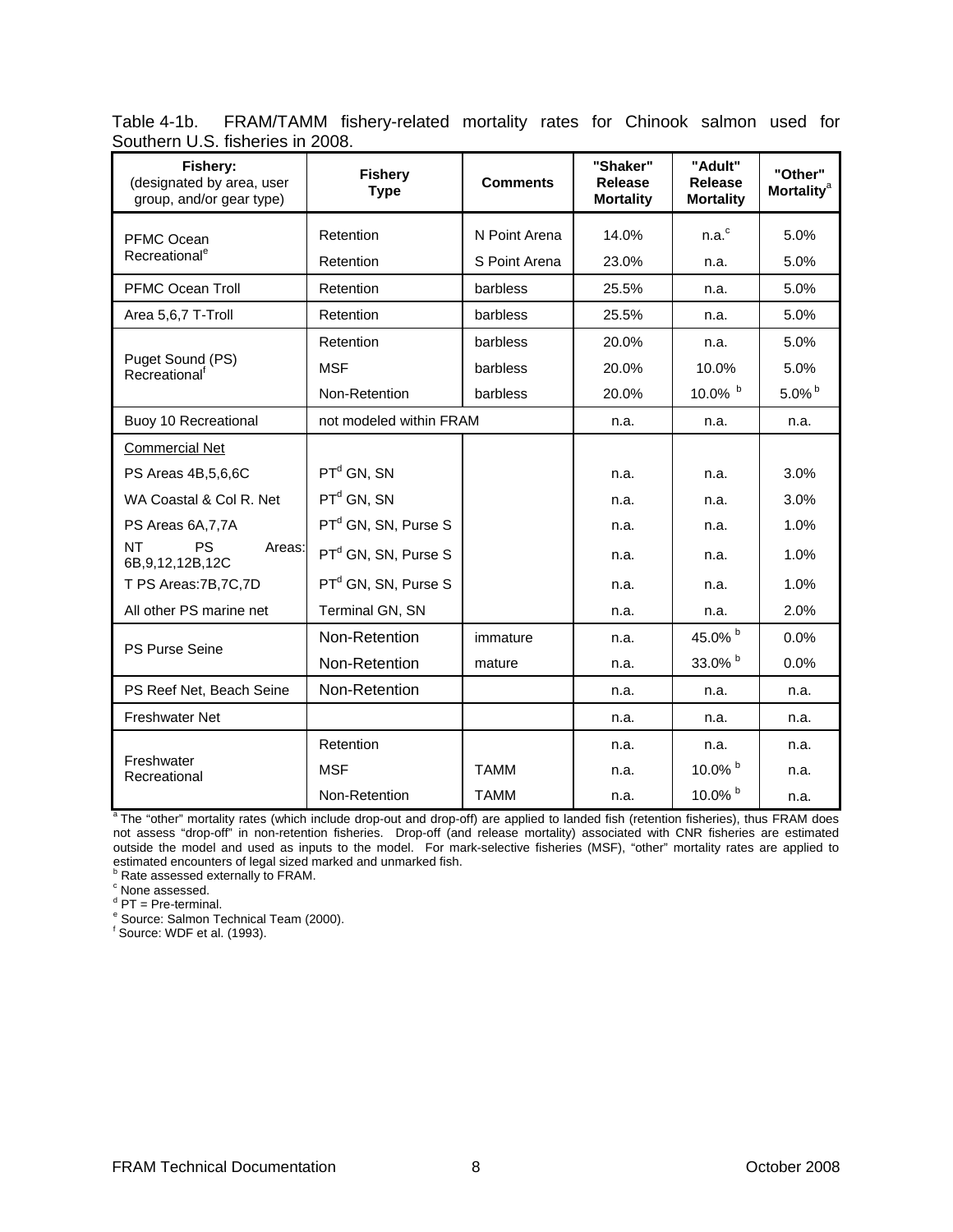| <b>Fishery and Years Used</b>                                                                                             | <b>Unmarked Retention</b><br><b>Error Rate</b><br>(% of unmarked fish retained) | <b>Mark Recognition</b><br><b>Error Rate</b><br>(% of marked fish released) |
|---------------------------------------------------------------------------------------------------------------------------|---------------------------------------------------------------------------------|-----------------------------------------------------------------------------|
| NOF troll, sport<br>SOF sport                                                                                             | 2%<br>2%                                                                        | 6%<br>6%                                                                    |
| Area 5,6 sport-2001 coho<br>Area 5,6 sport-2002-07 coho<br>5,6<br>Area<br>sport-2003-07<br>Chinook<br>Area 5,6 sport-2008 | 2%<br>2%<br>8%<br>6%                                                            | 34%<br>38%<br>6%<br>6%                                                      |
| Area 7 sport-2001 coho<br>Area 7 sport-2002-07 coho                                                                       | 5%<br>8%                                                                        | 6%<br>9%                                                                    |
| Area<br>sport-2007-08<br>7<br>Chinook                                                                                     | 8%                                                                              | 6%                                                                          |
| Area 8-1,2<br>sport-2005-07<br>Chinook                                                                                    | 8%                                                                              | 6%                                                                          |
| Area 8-1,2-2008 Chinook                                                                                                   | 7%                                                                              | 10%                                                                         |
| Area 9 sport-2007 Chinook<br>Area 9 sport-2008 Chinook                                                                    | 8%<br>6%                                                                        | 6%<br>6%                                                                    |
| Area 10 sport-2007 Chinook<br>Area 10 sport-2008 Chinook                                                                  | 8%<br>6%                                                                        | 6%<br>6%                                                                    |
| 13<br>Area<br>sport-2007-08<br>Chinook                                                                                    | 8%                                                                              | 6%                                                                          |

<span id="page-14-0"></span>Table 4-2. Mark-selective fishery input values for Southern U.S. fisheries**.** 

# **5. OUTPUT REPORTS AND MODEL USE**

Model results are available as either standard FRAM printed output reports or in Excel spreadsheets that have a summary of FRAM results/reports. The Terminal Area Management Module (TAMM) spreadsheets provide comprehensive summaries of fishery mortalities, exploitation rates, run sizes, and escapements for key stocks in the PFMC and North of Falcon annual salmon season setting processes. The coho TAMM spreadsheet reports fishery impacts for all coho stocks of management interest while Chinook TAMM spreadsheet reports are limited to Puget Sound stocks. Other model results not shown in the spreadsheets can be generated directly from FRAM. These reports include summaries of projected catch by fishery, catch by stock, and catch by age, and escapement/run size reports. A new report has been created for FRAM to provide more detailed information relative to mark-selective fisheries for coho and Chinook. For a full scope of FRAM report generating functions, refer to "User Manual for the Fishery Regulation Assessment Model (FRAM) for Chinook and Coho" (MEW 2007c). Summaries of important FRAM and TAMM output reports used during PFMC and NOF management processes are shown in Appendix 7-1, 7-2.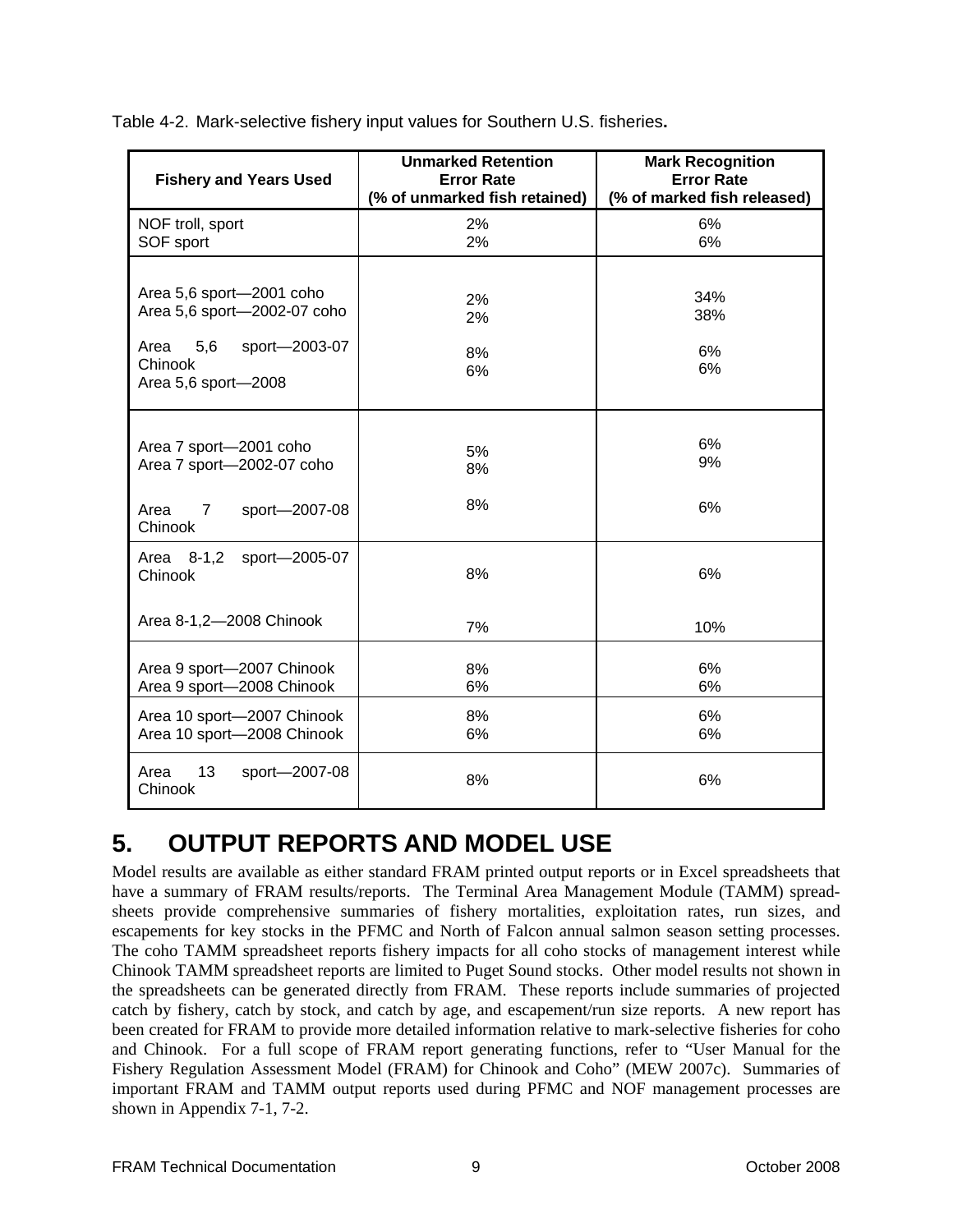# <span id="page-15-0"></span>**6. COMPUTATIONAL STRUCTURE**

For each time step and fishery, FRAM simulates fishery regulations following the sequence of computations depicted for coho (Figure 1) and Chinook (Figure 2). The first step for both coho and Chinook is to scale the predicted cohort size for the current year to the base period average cohort size. This is done by stock for the January age-3 cohort for coho and for the age-2 through age-5 cohorts for Chinook. Each stock's cohort is then processed through a time step loop defined for the species (five time steps for coho and four for Chinook). Within the time step loop: (1) natural mortality is applied to the beginning cohort size at age; (2) the procedures to calculate projected catches for all fisheries operating in the time step are executed; and (3) all fishery mortalities for the cohort (stock) are totaled and the remaining abundance of the stock at age is calculated.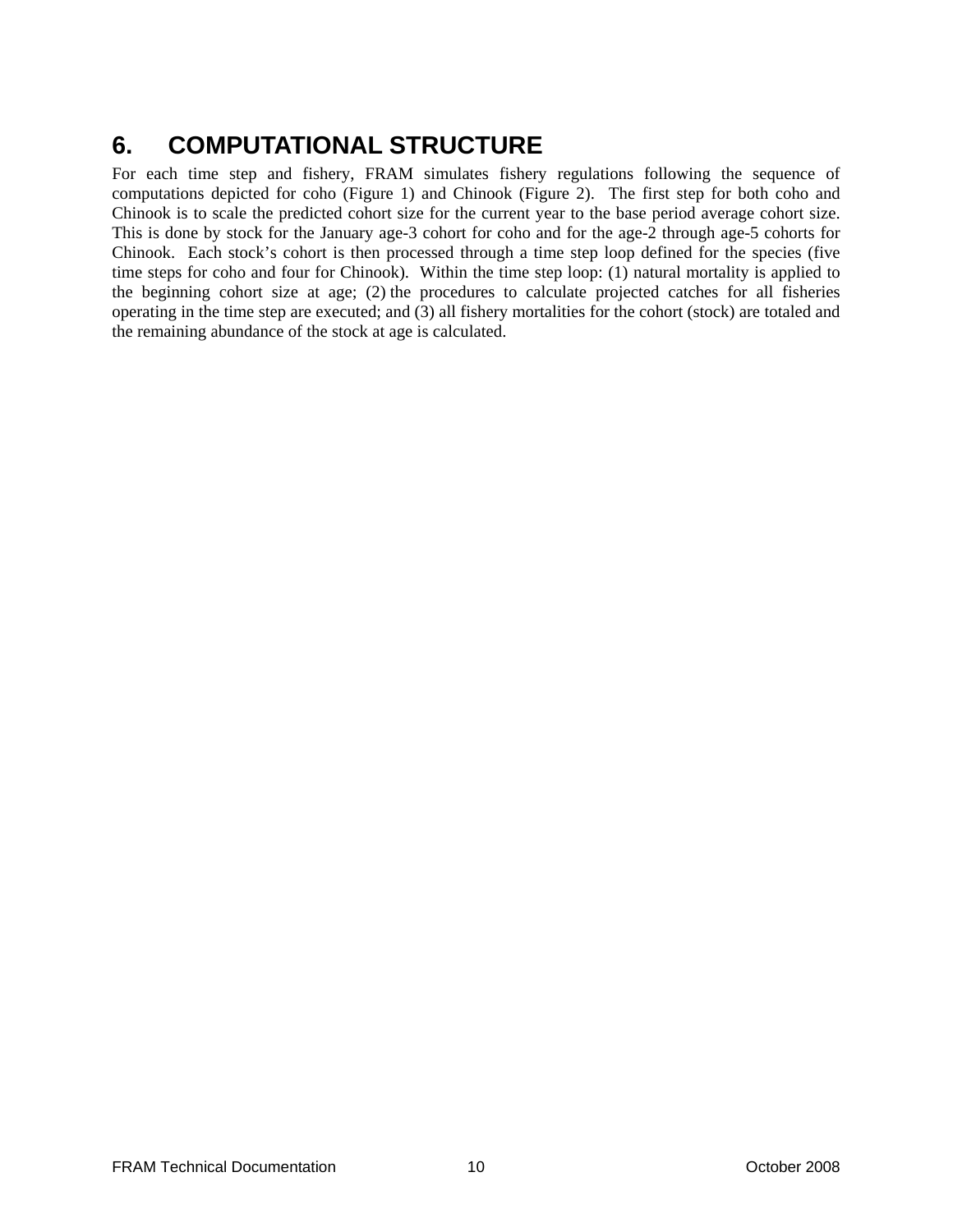<span id="page-16-0"></span>

Figure 1. Flow chart for Coho FRAM.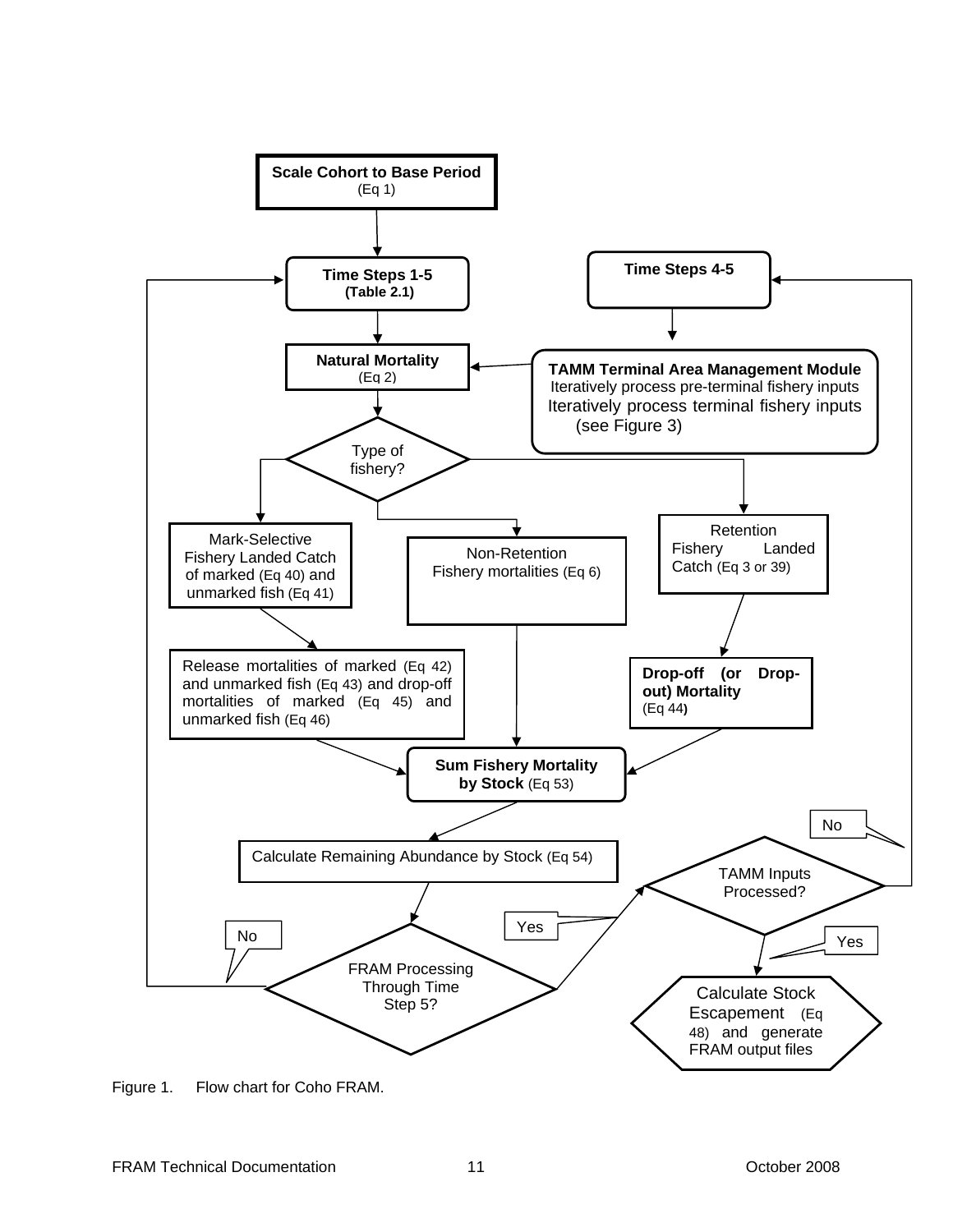<span id="page-17-0"></span>

Figure 2. Flow chart for Chinook FRAM.

After FRAM has processed all steps in the time step loop the program checks for the presence of an optional TAMM. If the model user has not specified a TAMM input file for additional modeling, FRAM processing is complete and final terminal run sizes (Chinook) or escapements (coho) are calculated. If a TAMM has been specified, then FRAM will repeat processing through the specified fisheries and time step loops. Although TAMMs are focused upon terminal area fisheries, some of the TAMM fisheries are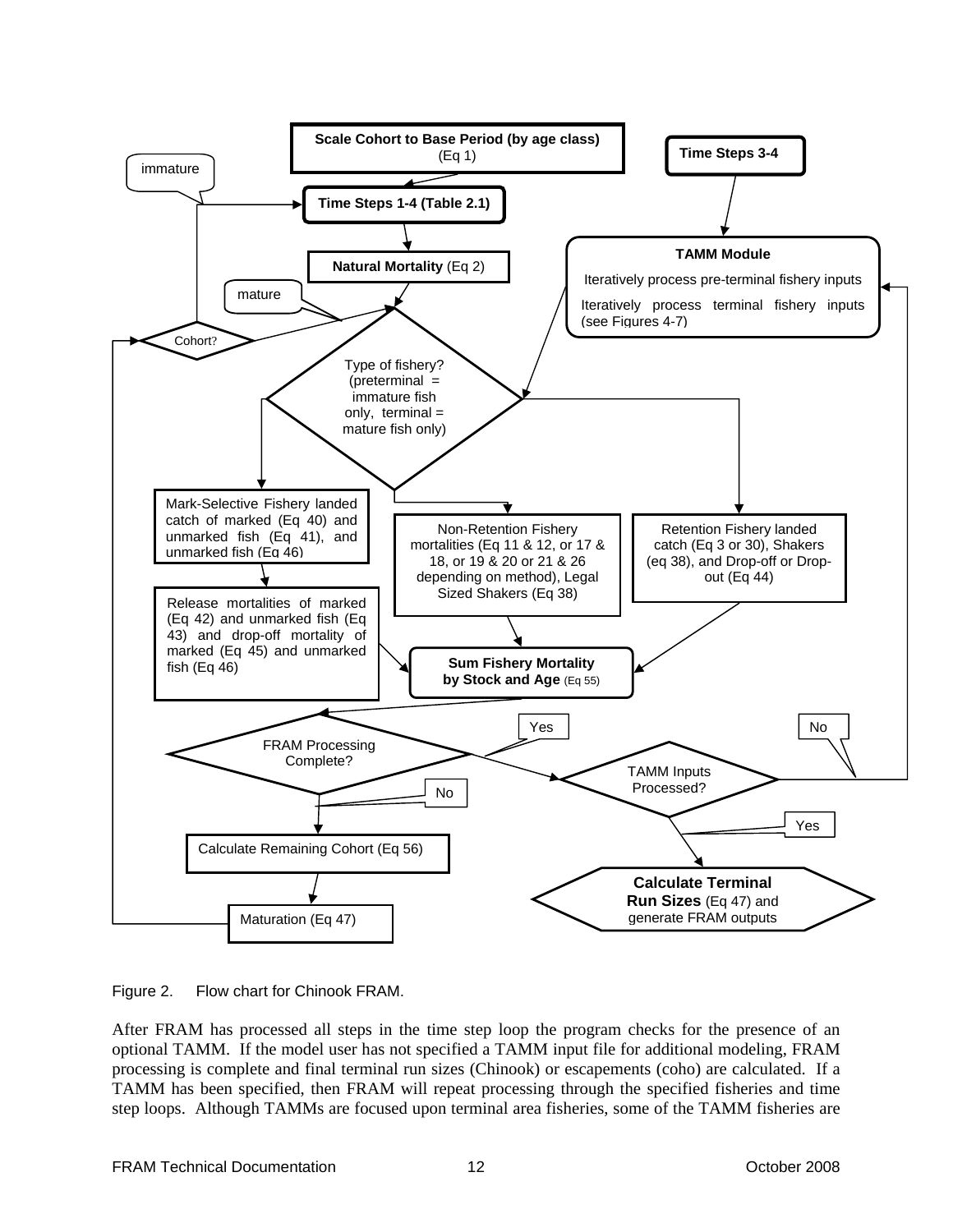<span id="page-18-0"></span>in mixed-stock areas and may impact both mature and immature Chinook. Thus, an iterative FRAM/TAMM process is used to obtain the final tabulations of fishery mortalities and stock escapements (see Section 7 for further TAMM explanation).

### *6.1 Scale Cohort to Base Period*

The equation below establishes the starting cohort size for all stocks as a product of two parameters: the average cohort size during the base period for stock *s* at age *a* in the first time period (*BPCohort<sub>s,a</sub>*) and a stock and age-specific scalar (*StockScalars,a*). *StockScalars,a* is estimated externally to the model and is an annual input to the model (see Section 8.1 for more *StockScalar* detail ).

(1) 
$$
Cohort_{s,a,1} = \underbrace{\overbrace{BPCohort_{s,a}} \times \underline{StockScalar_{s,a}}^{1}}_{\text{StockScalar}_{s,a}} \times
$$

For coho, the starting cohort size is the projected number of age-3 fish in January of the fishing year for each stock. For Chinook, separate cohort sizes for the first time step (October to April) preceding the beginning of the fishery year are required for age-2, age-3, age-4, and age-5 fish in each stock.

FRAM was developed using this approach of applying an abundance scalar from the yearly command file to the base period abundance in the base period data file to yield an initial stock size for the run year. FRAM code was written to follow this general structure. Associated cohort analysis and calibration programs were likewise written to produce values that correspond to this approach. Converting the FRAM and associated input files to use direct abundance numbers rather than scalars has been considered but so far has not been pursued further. Depending on perspective, the scalar approach or the direct number approach might be considered more informative. The scalar approach is more informative with respect to the stock abundance status relative to the base years, but does not provide the population size. The direct numbers approach does not provide an historical context for stock abundance.

### *6.2 Natural Mortality*

At the beginning of each time step  $t(i)$ , each cohort is decreased to account for projected natural mortality prior to application of fishing mortality and maturation rates using the following equation:

(2) 
$$
Cohort_{s,a,t} = Cohort_{s,a,t(i)} \times (1 - \overbrace{M_{a,t}})
$$

where  $M_{at}$  is the natural mortality rate for age *a* fish during time step *t* (see Appendix 5 for specific rates used for coho and Chinook).

### *6.3 Catch*

1

The FRAM simulates fisheries through the use of linear equations. Different types of computations are used depending upon whether or not a fishery operates under mark-retention restrictions. If all fish can be retained regardless of mark status, the following general formula is used (mark-selective fisheries are described in Section 6.5):

externally calculated and inputted by the user in the run command file (XXXX.cmd).

<sup>1</sup> Parameters with a bracket over them indicate they are from base period data file (STKXXXX.out) either as an average estimated from cohort analysis (e.g.,  $\overrightarrow{BPCohort}$ ) or as an assigned fixed value *BPCohort* -5

from independent studies (e.g., *M* ). Parameters with a bracket under them (e.g.,  $\frac{\text{StockScalar}_{s,a}}{\text{Matrices}}$ ) are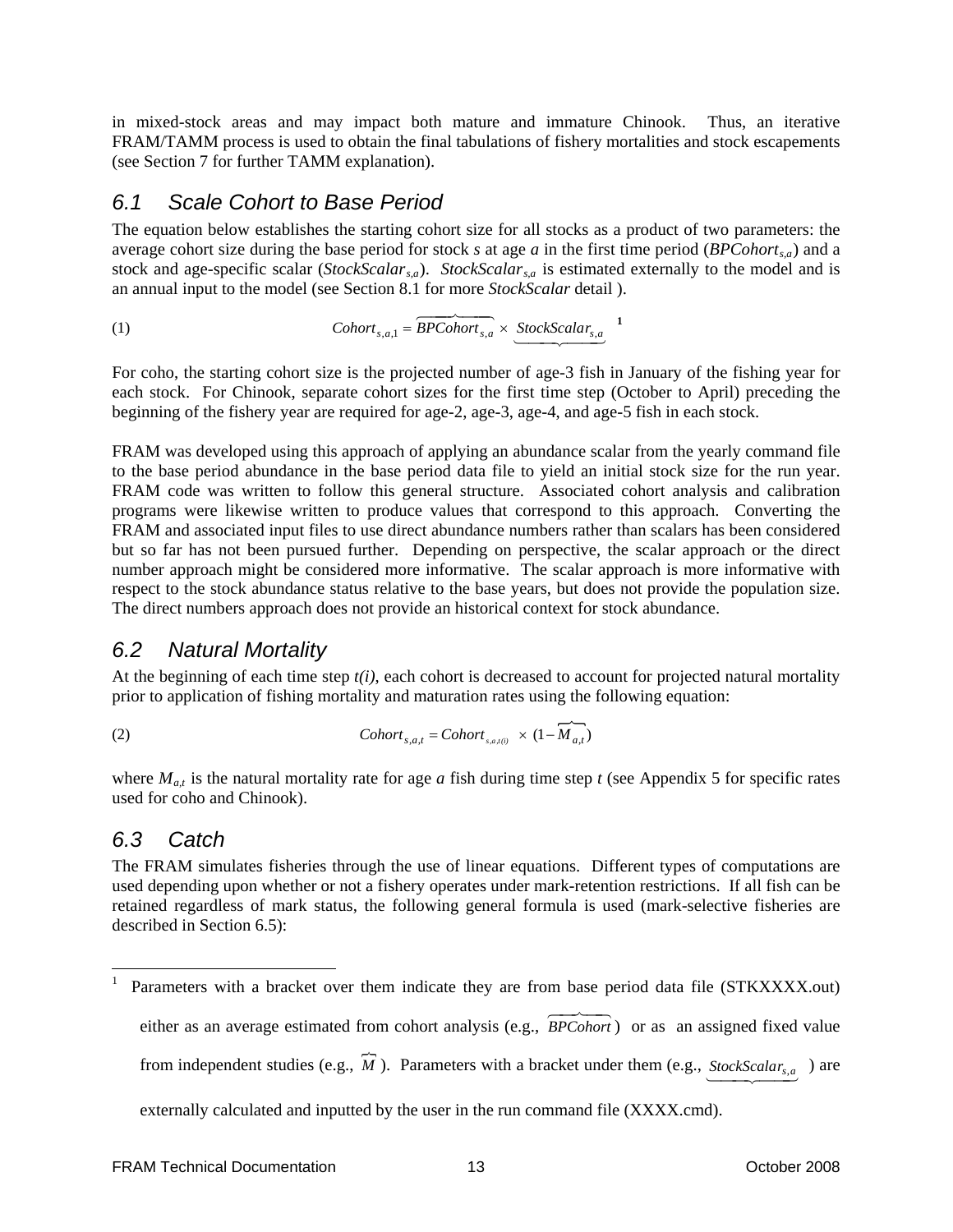(3) 
$$
Catch_{s,a,f,t} = Cohort_{s,a,t} \times \underbrace{BPER_{s,a,f,t}} \times \underbrace{FishScalar_{f,t}} \times PV_{s,a,t} \times \underbrace{SHRS_{s,f,t}} \times \underbrace{SHRS_{s,f,t}} \times \underbrace{SHRS_{s,f,t}} \times \underbrace{SHRS_{s,f,t}} \times \underbrace{SHRS_{s,f,t}} \times \underbrace{SHRS_{s,f,t}} \times \underbrace{SHRS_{s,f,t}} \times \underbrace{SHRS_{s,f,t}} \times \underbrace{SHRS_{s,f,t}} \times \underbrace{SHRS_{s,f,t}} \times \underbrace{SHRS_{s,f,t}} \times \underbrace{SHRS_{s,f,t}} \times \underbrace{SHRS_{s,f,t}} \times \underbrace{SHRS_{s,f,t}} \times \underbrace{SHRS_{s,f,t}} \times \underbrace{SHRS_{s,f,t}} \times \underbrace{SHRS_{s,f,t}} \times \underbrace{SHRS_{s,f,t}} \times \underbrace{SHRS_{s,f,t}} \times \underbrace{SHRS_{s,f,t}} \times \underbrace{SHRS_{s,f,t}} \times \underbrace{SHRS_{s,f,t}} \times \underbrace{SHRS_{s,f,t}} \times \underbrace{SHRS_{s,f,t}} \times \underbrace{SHRS_{s,f,t}} \times \underbrace{SHRS_{s,f,t}} \times \underbrace{SHRS_{s,f,t}} \times \underbrace{SHRS_{s,f,t}} \times \underbrace{SHRS_{s,f,t}} \times \underbrace{SHRS_{s,f,t}} \times \underbrace{SHRS_{s,f,t}} \times \underbrace{SHRS_{s,f,t}} \times \underbrace{SHRS_{s,f,t}} \times \underbrace{SHRS_{s,f,t}} \times \underbrace{SHRS_{s,f,t}} \times \underbrace{SHRS_{s,f,t}} \times \underbrace{SHRS_{s,f,t}} \times \underbrace{SHRS_{s,f,t}} \times \underbrace{SHRS_{s,f,t}} \times \underbrace{SHRS_{s,f,t}} \times \underbrace{SHRS_{s,f,t}} \times \underbrace{SHRS_{s,f,t}} \times \underbrace{SHRS_{s,f,t}} \times \underbrace{SHRS_{s,f,t}} \times \underbrace{SHRS_{s,f,t}} \times \underbrace{SHRS_{s,f,t}} \times \underbrace{SHRS_{s,f,t}} \times \underbrace{SHRS_{s,f,t}} \times \underbrace{SHRS_{s,f,t}} \times \underbrace{SHRS_{s,f,t}} \times \underbrace{
$$

and

(3a) 
$$
Tot Catch_{f,t} = \sum_{s} \sum_{a} Catch_{s,a,f,t} \times (1/PropModelStock_f)
$$

where:

| $\mathcal{C}atch_{s,a,f,t}$ |    | Catch of stock $s$ , age $a$ , in fishery $f$ , at time step $t$ ;                                                                                                                                                       |
|-----------------------------|----|--------------------------------------------------------------------------------------------------------------------------------------------------------------------------------------------------------------------------|
| $BPER_{s,a, f, t}$          |    | Average Base Period Exploitation Rate (average harvest rate for<br>terminal fisheries) for stock s, age a, in fishery f, at time step $t$ (BPER is<br>derived from cohort analysis using CWT release and recovery data); |
| $\textit{Cohort}_{s,a,t}$   |    | Estimated number of fish in cohort (Chinook are expressed as both<br>immature and mature cohorts) for stock $s$ at age $a$ in time step $t$ ;                                                                            |
| $FishScalar_{ft}$           |    | Impact scalar for fishery $f$ at time step $t$ relative to the base period;<br>externally calculated by user as effort scalar or calculated internally in<br>model for fixed catch (quota) type fisheries.               |
| $PV_{s,a,f,t}$              |    | Proportion of cohort for stock $s$ , age $a$ , vulnerable to the fishery at time<br>step t (for coho PV is always = 1.0; for Chinook PV is a function of a<br>von Bertalanffy growth curve); and                         |
| $SHRS_{s, f, t}$            | I. | Stock-specific exploitation rate scalar for stock $s$ , in fishery $f$ , at time<br>step $t$ (the default value of 1.0 is rarely changed)                                                                                |
| $PropModelStockf$ ,         |    | Average proportion of model Chinook stocks in the catch relative to<br>total catch in fishery $f$ for the base period. It is set to 1.0 for coho (see<br>Section 6.8).                                                   |

The parameter  $FishScalar_{ft}$  is the foundation for the model's fishery simulation algorithms. FRAM can evaluate two general types of fisheries: (1) effort-based or (2) catch-based. For effort-based fisheries, the parameter *FishScalar<sub>f,t</sub>* is specified by the modeler to reflect expected effort relative to the average effort observed during the model's base period. For catch-based fisheries, *FishScalar<sub>ft</sub>* is computed automatically so as to attain a specified catch level. In addition, FRAM can model input catches as either quotas or ceilings. In a quota fishery, the input catch is always achieved. In a ceiling fishery, input value is a catch cap, which may or may not be reached by the fishery. If the catch level is to be modeled as a quota, then  $FishScalar<sub>ft</sub>$  is computed as:

(4) 
$$
\frac{QuotaLevel_{f,t}}{\sum_{s} \sum_{a} Catch_{s,a,f,t} \times (1/PropModelStock_{f})}
$$

where  $\sum_{s} \sum_{a} \text{Catch}_{s,a,f,t}$  is computed with *FishScalar*  $s, a, f, t$ *s Catch*<sub>s,a,f,t</sub> is computed with *FishScalar<sub>f,t</sub>* = 1.0 in Equation 3 in the first of a two step

 $FishScalar<sub>f,t</sub>$  that equals  $QuotaLevel<sub>f,t</sub>$ . process. This first step simulates catch at base period effort levels for the given stock abundances. The result from dividing the quota by this simulated base period total catch produces the value for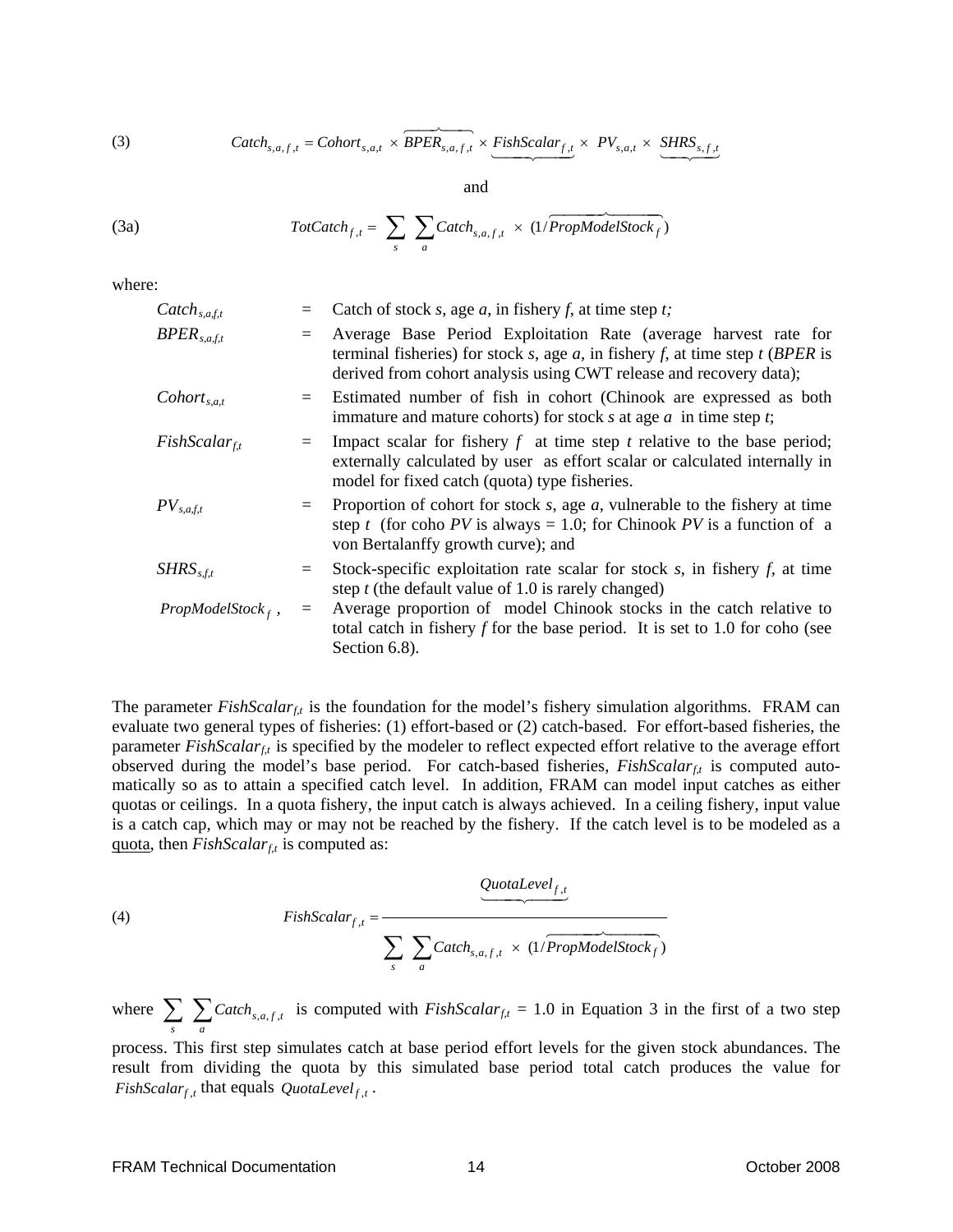<span id="page-20-0"></span> If the catch level is to be modeled as a ceiling, both an effort scalar and quota are specified. A catch estimate is made during a first iteration of FRAM using the effort scalar. If the effort scalar computes a catch level that is less than the catch ceiling, then the final catch estimate is this effort-based catch. If the initial effort scalar results in a catch level that exceeds the ceiling, then the final catch estimate is the ceiling. In the case of a ceiling-type fishery, the final  $FishScalar<sub>f<sub>t</sub></sub>$  will be calculated based on the lower of the two types of catch estimates (effort scalar or quota).

### *6.4 Incidental Mortality*

Several types of incidental mortality can be accounted for in FRAM either through external calculations of mortality or through internal FRAM processing. Incidental mortality associated with hook-and-line drop-off and net drop-out is expressed as a fraction of retained catch or as a fraction of encounters in the case of mark-selective fisheries. Incidental mortality in mark-selective fisheries is discussed in the next section.

#### **6.4.1 Mortality Calculations for Salmon Non-Retention Fisheries**

Mortalities in coho non-retention fisheries (CNR) are derived using estimates calculated outside of the FRAM using historical landing information (Method 1). Chinook non-retention mortalities are modeled using inputs of legal and sub-legal encounters (Method 2), from total encounters (Method 3), or from the level of open versus non-retention effort within each time step (Methods 4 and 5). The methods were developed to fit observations available from various fisheries. Methods 4 and 5, which have not been used in recent years, were developed for Canadian and Alaskan fisheries which had both open and nonretention regulation periods in the same season and had changes in the gear or fishing patterns to avoid Chinook encounters.

#### **METHOD 1 (Coho) – Computed from external estimates of non-retention mortalities**

(5) 
$$
\text{PropCatch}_{s,f,t} = \frac{ \overbrace{\text{Cohort}_{s,f} \times \overbrace{\text{SHER}_{s,f,t}}^{\text{Cohort}_{s,f}} \times \underbrace{\text{SHRS}_{s,f,t}}^{\text{Cohort}_{s,f}}}{\sum_{s} \text{Cohort}_{s,f} \times \overbrace{\text{BPER}_{s,f,t}}^{\text{Cohort}_{s,f} \times \overbrace{\text{SHRS}_{s,f,t}}^{\text{SHRS}_{s,f,t}}}
$$

(6) 
$$
CNR_{s,f,t} = \underbrace{EstCNRMorts_{f,t}} \times PropLatch_{s,f,t}
$$

where the previous definitions of parameters are still applicable and:

| $Prop\,(\xi_{s,t})$ | $=$ Proportion of the total catch in fishery f of stock s at time step t; |
|---------------------|---------------------------------------------------------------------------|
| $EstCNRMorts_{tt}$  | $=$ Estimate of total CNR mortalities in fishery f at time step t; and    |
| $CNR_{s,f,t}$       | = Coho non-retention mortality for stock s in fishery f, at time step t.  |

#### **METHOD 2 (Chinook) – Computed from external estimates of legal and sub-legal sized encounters**

(7) 
$$
LegendPropTempCatch_{s,a,f,t} = TempCatch_{s,a,f,t}/\sum_{s}\sum_{a}TempCatch_{s,a,f,t}
$$

(8) 
$$
\text{SubLegPop}_{s,a,t} = \text{Cohort}_{s,a,t} \times (1 - PV_{s,a,t})
$$

(9) 64748 64748 *tfas tas tfas RelRate tf SubLegNR* ,,, = *SubLegPop* ,, × *SubER* ,,, × ,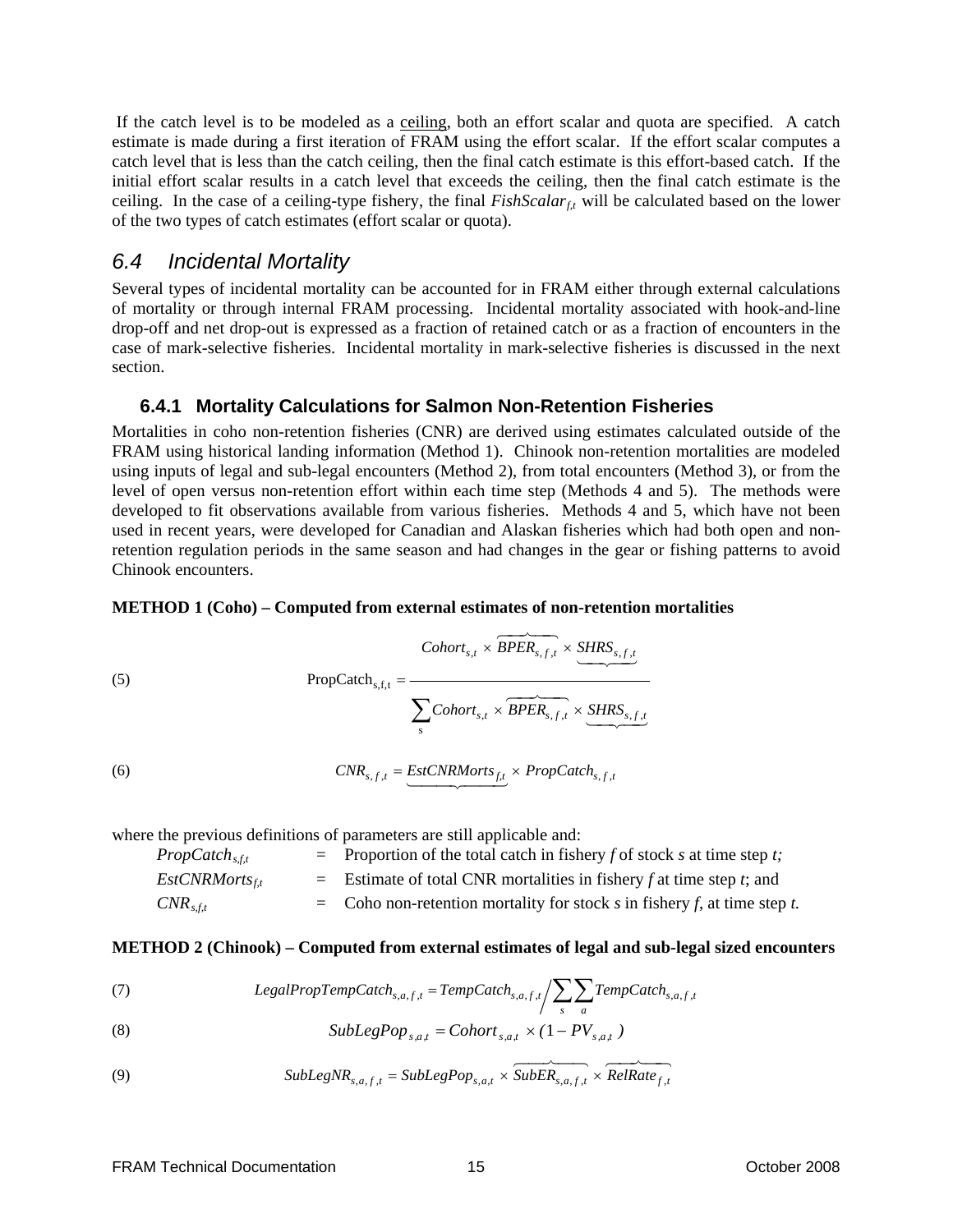(10) SubLegPropEnc<sub>s,a,f,t</sub> = SubLegNR<sub>s,a,f,t</sub>/
$$
\sum_{s}\sum_{a}
$$
 SubLegNR<sub>s,a,f,t</sub>

(11) 
$$
CNRLegal_{s,a,f,t} = LegalPropCatch_{s,a,f,t} \times \underbrace{LegalEnc_{f,t}} \times \underbrace{RelRate_{f,t}} \times \underbrace{PropModelStock_{f,t}} \times \underbrace{TopModelStock_{f,t}} \times \underbrace{TopModelStock_{f,t}} \times \underbrace{TopModelStock_{f,t}} \times \underbrace{TopModelStock_{f,t}} \times \underbrace{TopModelStock_{f,t}} \times \underbrace{TopModelStock_{f,t}} \times \underbrace{TopModelStock_{f,t}} \times \underbrace{TopModelStock_{f,t}} \times \underbrace{TopModelStock_{f,t}} \times \underbrace{TopModelStock_{f,t}} \times \underbrace{TopModelStock_{f,t}} \times \underbrace{TopModelStock_{f,t}} \times \underbrace{TopModelStock_{f,t}} \times \underbrace{TopModelStock_{f,t}} \times \underbrace{TopModelStock_{f,t}} \times \underbrace{TopModelStock_{f,t}} \times \underbrace{TopModelStock_{f,t}} \times \underbrace{TopModelStock_{f,t}} \times \underbrace{TopModelStock_{f,t}} \times \underbrace{TopModelStock_{f,t}} \times \underbrace{TopModelStock_{f,t}} \times \underbrace{TopModelStock_{f,t}} \times \underbrace{TopModelStock_{f,t}} \times \underbrace{TopModelStock_{f,t}} \times \underbrace{TopModelStock_{f,t}} \times \underbrace{TopModelStock_{f,t}} \times \underbrace{TopModelStock_{f,t}} \times \underbrace{TopModelStock_{f,t}} \times \underbrace{TopModelStock_{f,t}} \times \underbrace{TopModelStock_{f,t}} \times \underbrace{TopModelStock_{f,t}} \times \underbrace{TopModelStock_{f,t}} \times \underbrace{TopModelStock_{f,t}} \times \underbrace{TopModelStock_{f,t}} \times \underbrace{TopModelStock_{f,t}} \times \underbrace{TopModelStock_{f,t}} \times \underbrace{TopModelStock_{f,t}} \times \underbrace{TopModelStock_{f,t}} \times \underbrace{TopModelStock_{f,t}} \times \underbrace{TopModelStock_{f,t}} \times \underbrace{TopModelStock_{f,t}} \times \underbrace{TopModelStock_{f,t}} \times \underbrace{TopModelStock_{f,t}} \times \underbrace{TopModelStock_{f,t}} \times \underbrace{TopModelStock_{f,t}} \times \underbrace{TopModelStock_{f,t}} \times \underbrace{TopModelStock_{f,t}} \times \underbrace{TopModelStock_{f,t}} \times \underbrace{TopModelStock_{f,t}} \times \underbrace{TopModelSmodel} \times \underbrace{TopModelSmodel} \times \underbrace{TopModelSmodel} \times \underbrace{TopModelSmodel} \times \underbrace{TopModelSmodel} \times \underbrace
$$

(12) 
$$
CNRSub_{s,a,f,t} = SubLegPropEnc_{s,a,f,t} \times SubLegEnc_{f,t} \times \overbrace{RelRate_{f,t}}^{\text{NeIRate}} \times \overbrace{PropModelStock_{f,t}}^{\text{ProphO} } \times \overbrace{PropModelStock_{f,t}}^{\text{ProphO} } \times \overbrace{PropModelStock_{f,t}}^{\text{ProphO} } \times \overbrace{PropModelStock_{f,t}}^{\text{ProphO} } \times \overbrace{PropModelStock_{f,t}}^{\text{ProphO} } \times \overbrace{PropModelStock_{f,t}}^{\text{ProphO} } \times \overbrace{PropModelStock_{f,t}}^{\text{ProphO} } \times \overbrace{PropModelStock_{f,t}}^{\text{ProphO} } \times \overbrace{PropModelStock_{f,t}}^{\text{ProphO} } \times \overbrace{PropModelStock_{f,t}}^{\text{ProphO} } \times \overbrace{PropModelStock_{f,t}}^{\text{ProphO} } \times \overbrace{PropModelStock_{f,t}}^{\text{ProphO} } \times \overbrace{PropModelStock_{f,t}}^{\text{ProphO} } \times \overbrace{PropModelStock_{f,t}}^{\text{ProphO} } \times \overbrace{PropModelStock_{f,t}}^{\text{ProphO} } \times \overbrace{PropModelStock_{f,t}}^{\text{ProphO} } \times \overbrace{PropModelStock_{f,t}}^{\text{ProphO} } \times \overbrace{PropModelStock_{f,t}}^{\text{ProphO} } \times \overbrace{PropModelStock_{f,t}}^{\text{ProphO} } \times \overbrace{PropModelStock_{f,t}}^{\text{ProphO} } \times \overbrace{PropModelStock_{f,t}}^{\text{ProphO} } \times \overbrace{PropModelStock_{f,t}}^{\text{ProphO} } \times \overbrace{PropModelStock_{f,t}}^{\text{ProphO} } \times \overbrace{PropModelStock_{f,t}}^{\text{ProphO} } \times \overbrace{PropModelStock_{f,t}}^{\text{ProphO} } \times \overbrace{PropModelStock_{f,t}}^{\text{ProphO} } \times \overbrace{PropModelStock_{f,t}}^{\text{ProphO} } \times \overbrace{PropModelStock_{f,t}}^{\text{ProphO} } \times \overbrace{PropModelStock_{f,t}}^{\text{ProphO} } \times \overbrace{PropModelStock_{f,t}}^{\text{ProphO} } \times \overbrace{PropModelStock_{f,t}}^{\text{ProphO} } \times \overbrace{PropModelStock_{f,t}}^{\text{ProphO} } \times
$$

where the previous definitions of parameters are still applicable and:

| LegalTempPropCatch <sub>s,a,f,t</sub> | $=$ | Proportion of legal-sized catch of stock s, age $a$ , in fishery $f$ , at<br>time step t using $FishScalar = 1.0$ (ie base period); |
|---------------------------------------|-----|-------------------------------------------------------------------------------------------------------------------------------------|
| $TempCatch_{s,a, f,t}$                | $=$ | For temporary calculation, the expected landed catch of stock s,<br>age a, in fishery f, at time step using $FishScalar = 1.0$      |
| $SubLegPop_{s,a,t}$                   | $=$ | Sub-legal sized population for stock $s$ , age $a$ , at time step $t$ ;                                                             |
| $SubLegNR_{s,a,f,t}$                  | $=$ | Sub-legal sized non-retention mortalities for stock $s$ , age $a$ , in<br>fishery $f$ , at time step $t$ ;                          |
| $SubER_{s,a,f,t}$                     | $=$ | Sub-legal sized encounter rate for stock s, age $a$ , in fishery $f$ , at<br>time step t calculated from base period data;          |
| $RelRate_{f,t}$                       | $=$ | Release mortality rate for fish in fishery $f$ at time step $t$ ;                                                                   |
| SubLegPropEnc <sub>s, a, f, t</sub>   | $=$ | Sub-legal sized proportion of encounters for stock $s$ , age $a$ , in<br>fishery $f$ , at time step $t$ ;                           |
| LegalEnc <sub>ft</sub>                | $=$ | Total number of legal-sized encounters in fishery $f$ at time step $t$<br>(model input for Method 2);                               |
| $SubLegEnc_{ft}$                      | $=$ | Total number of sub-legal sized encounters in fishery $f$ at time<br>step $t$ (model input for Method 2);                           |
| $LegendEnc_{s,a,f,t}$                 | $=$ | Legal-sized encounters for stock $s$ , age $a$ , in fishery $f$ , at time step<br>$t$ ;                                             |
| $SubLegEnc_{s,a,f,t}$                 |     | Sub-legal sized encounters for stock $s$ , age $a$ , in fishery $f$ , at time<br>step $t$ ;                                         |
| $CNRLegal_{s,a, f, t}$                | $=$ | Legal-sized adult non-retention mortality for stock $s$ , age $a$ , in<br>fishery $f$ , at time step $t$ ; and                      |
| $CNRSub_{s,a,f,t}$                    | $=$ | Sub-legal sized non-retention mortality for stock $s$ , age $a$ , in<br>fishery $f$ , at time step $t$ .                            |

### **METHOD 3 (Chinook) – Computed from external estimate of total encounters**

(13) 
$$
LegendPropTempCatch_{s,a,f,t} = TempCatch_{s,a,f,t}/\sum_{s}\sum_{a}TempCatch_{s,a,f,t}
$$

(14) 
$$
Legendre_{s,a,f,t} = Cohort_{s,a,t} \times \overbrace{BPER_{s,a,f,t}}^{\sim} \times \text{Legendre} \times \text{Coker}_{s,a,f,t} \times PV_{s,a,t} \times SHRS_{s,f,t}
$$

(15) 
$$
\text{SubLegEnc}_{s,a,f,t} = \text{SubLegPop}_{s,a,t} \times \text{SubER}_{s,a,f,t}
$$

 $\sim$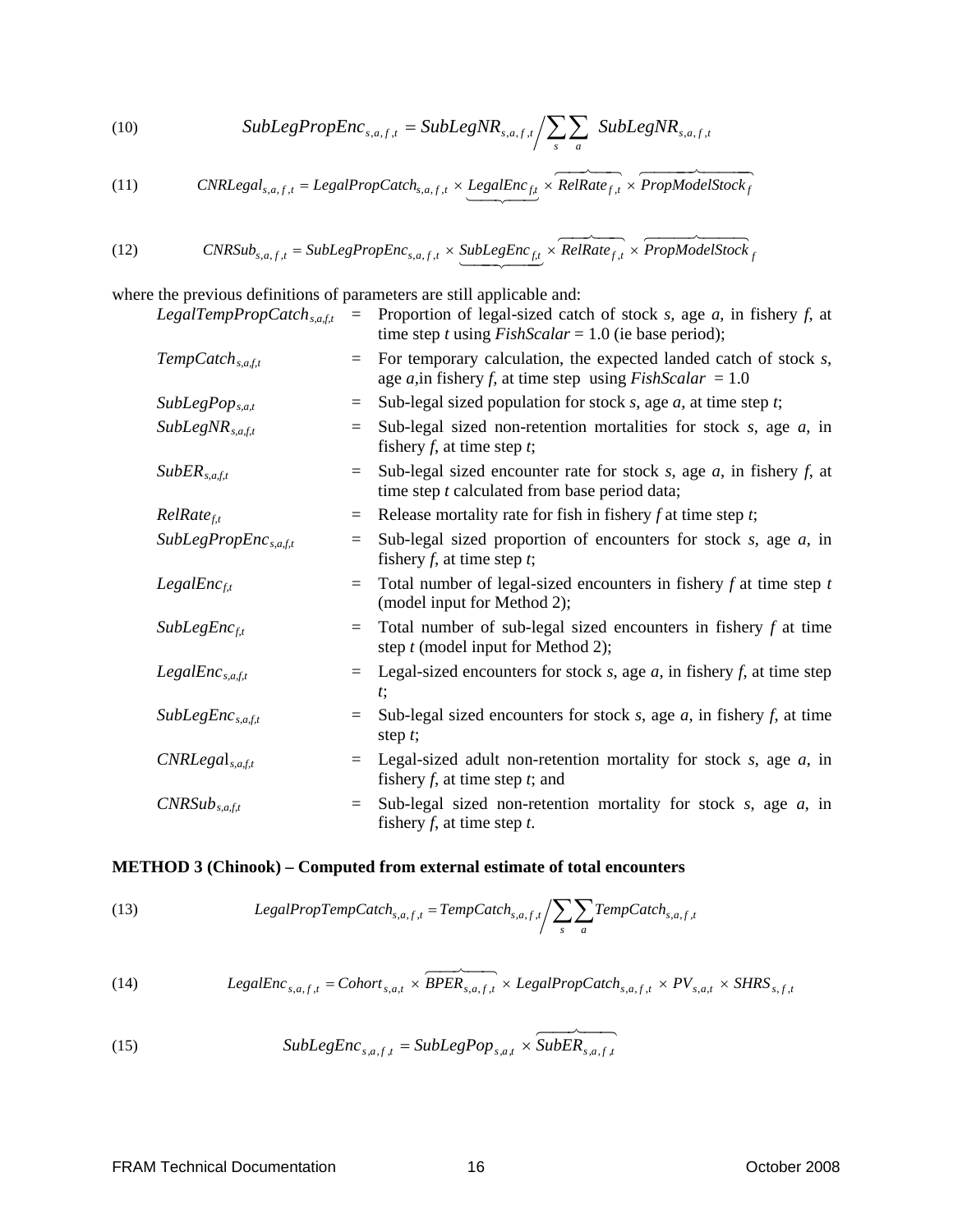*f,t TotalEstCNR* 14 24 4 34

(16) 
$$
CNRScalar_{f,t} = \frac{}{\sum_{s} \sum_{a} LegendEnc_{s,a,f,t} + \sum_{s} \sum_{a} SubLegEnc_{s,a,f,t}}
$$

(17) 
$$
CNRLegal_{s,a,f,t} = LegalEnc_{s,a,f,t} \times CNRScale_{f,t} \times RelRate_{f,t}
$$

(18) 
$$
CNRSub_{s,a,f,t} = SubLegEnc_{s,a,f,t} \times CNRScale_{f,t} \times \widehat{RelRate_{f,t}}
$$

where the previous definitions of parameters are still applicable and:

 $TotalEstCNR<sub>ft</sub>$  = Total estimated non-retention (legal and sub-legal) in fishery *f* at time step *t* (model input for Method 3); and  $CNRScalar_{ft}$  = Non-retention scalar in fishery *f* at time step *t*.

#### **METHOD 4 (Chinook) – Computed from ratio of non-retention to retention days**

(19) CNR
$$
CNR
$$
Legal_{s,a,f,t} = \text{Catch}_{s,a,f,t} \times \underbrace{(CNR
$$
Days_{ft}}_{f,t} / \underbrace{Retent}{Days_{ft}}) \times \underbrace{RelRate_{f,t}}_{f,t} \times \underbrace{LegalselRate_{ft}}_{f,t}
$$
$$
$$

(20) 
$$
CNRSub_{s,a,f,t} = Shakers_{s,a,f,t} \times (CNRDays_{ft} / {RetentDays_{ft} \over \sqrt{2\pi} / {2\pi} / {2\pi} / {2\pi} / {2\pi} / {2\pi} / {2\pi} / {2\pi} / {2\pi} / {2\pi} / {2\pi} / {2\pi} / {2\pi} / {2\pi} / {2\pi} / {2\pi} / {2\pi} / {2\pi} / {2\pi} / {2\pi} / {2\pi} / {2\pi} / {2\pi} / {2\pi} / {2\pi} / {2\pi} / {2\pi} / {2\pi} / {2\pi} / {2\pi} / {2\pi} / {2\pi} / {2\pi} / {2\pi} / {2\pi} / {2\pi} / {2\pi} / {2\pi} / {2\pi} / {2\pi} / {2\pi} / {2\pi} / {2\pi} / {2\pi} / {2\pi} / {2\pi} / {2\pi} / {2\pi} / {2\pi} / {2\pi} / {2\pi} / {2\pi} / {2\pi} / {2\pi} / {2\pi} / {2\pi} / {2\pi} / {2\pi} / {2\pi} / {2\pi} / {2\pi} / {2\pi} / {2\pi} / {2\pi} / {2\pi} / {2\pi} / {2\pi} / {2\pi} / {2\pi} / {2\pi} / {2\pi} / {2\pi} / {2\pi} / {2\pi} / {2\pi} / {2\pi} / {2\pi} / {2\pi} / {2\pi} / {2\pi} / {2\pi} / {2\pi} / {2\pi} / {2\pi} / {2\pi} / {2\pi} / {2\pi} / {2\pi} / {2\pi} / {2\pi} / {2\pi} / {2\pi} / {2\pi} / {2\pi} / {2\pi} / {2\pi} / {2\pi} / {2\pi} / {2\pi} / {2\pi} / {2\pi} / {2\pi} / {2\pi} / {2\pi} / {2\pi} / {2\pi} / {2\pi} / {2\pi} / {2\pi} / {2\pi} / {2\pi} / {2\pi} / {2\pi} / {2\pi} / {2\pi} / {2\pi} / {2\pi} / {2\pi} / {2\pi} /
$$

where the previous definitions of parameters are still applicable and:

| $CNRDays_{ft}$                    |     | $=$ Number of non-retention days in fishery f, at time step t (model input<br>for Method 4);                                                                         |
|-----------------------------------|-----|----------------------------------------------------------------------------------------------------------------------------------------------------------------------|
| $Retent$ Days <sub>f,t</sub>      |     | $=$ Number of retention days in fishery f at time step t (model input for<br>Method $4$ );                                                                           |
| $LegalSelRate_{t}$                |     | Legal-sized adult selectivity rate for fishery $f$ in time step $t$ , in response<br>to changes in gear or fishing pattern (model input for Methods 4 and<br>$5)$ :  |
| $SubSelRate_{ft}$                 |     | Sub-legal sized selectivity rate for fishery $f$ in time step $t$ , in response<br>to changes in gear or fishing pattern (model input for Methods 4 and<br>$5$ ; and |
| <i>Shakers</i> <sub>s,a,f,t</sub> | $=$ | Sub-legal shaker mortality for stock s, age $a$ , in fishery $f$ , at time step $t$<br>(see following sub-section for method of calculation).                        |

#### **METHOD 5 (Chinook) – Computed from relative effort of non-retention to retention period mortality**

(21) 
$$
CNRLegal_{s,a,f,t} = Catch_{s,a,f,t} \times \frac{1 - FishScalar_{f,t}}{FishScalar_{f,t}} \times \underbrace{RelRate_{f,t}}_{f,t} \times \underbrace{LegalselRate_{f,t}}_{\text{1}}
$$

(22) 
$$
TotalLegPop_{f,t} = \sum_{s} \sum_{a} (Cohort_{s,a,t} \times PV_{s,a,t})
$$
 for stocks with catch in fishery f

(23) 
$$
TotalSubLegPop_{f,t} = \sum_{s} \sum_{a} (Cohort_{s,a,t} \times (1 - PV_{s,a,t}))
$$
 for stocks with catch in fishery f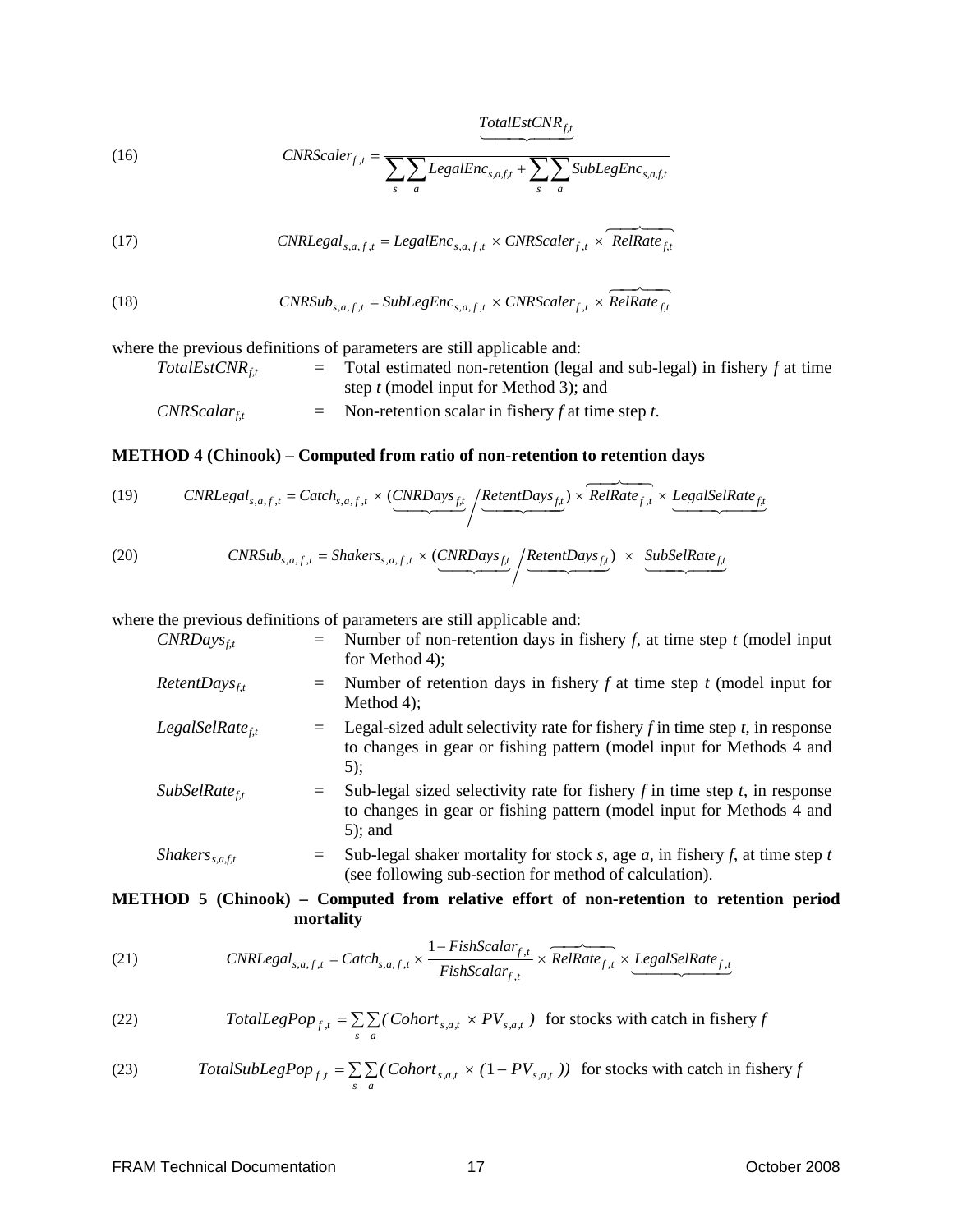<span id="page-23-0"></span>(24) 
$$
EncRate_{f,t} = TotalSubLegPop_{f,t}/TotalLegPop_{f,t}
$$

(25) 
$$
Tot Catch_{f,t} = \sum_{s} \sum_{a} Catch_{s,a,f,t} \times (1/PropModelStock_f)
$$

(26) CNRSub<sub>s,a,f,t</sub> = TotCatch<sub>f,t</sub> × EncRate<sub>f,t</sub> × 
$$
\frac{1 - FishScalar_{f,t}}{FishScalar_{f,t}}
$$
 / RelRate<sub>f,t</sub> × SubSelRate<sub>f,t</sub> × PropSubPop<sub>s,a,f,t</sub>

where the previous definitions of parameters are still applicable and:

| $TotalLegPop_{ft}$      | $=$ | Total number of legal-sized fish from modeled stocks available to<br>fishery $f$ at time step $t$ ;                                         |  |
|-------------------------|-----|---------------------------------------------------------------------------------------------------------------------------------------------|--|
| $TotalSubLegPop_{ft}$   | $=$ | Total number of sub-legal sized fish from modeled stocks available to<br>fishery $f$ at time step $t$ ;                                     |  |
| $EncRate_{ft}$          |     | $=$ For modeled stocks, the ratio of sub-legal sized Chinook encountered<br>for every legal-sized Chinook in fishery $f$ at time step $t$ ; |  |
| $Tot Catch_{ft}$        | $=$ | Total landed catch in fishery $f$ at time step $t$ ; and                                                                                    |  |
| $PropSubPop_{s,a, f,t}$ |     | Proportion of sub-legal sized population for stock s, age $a$ , in fishery f,<br>at time step $t$ .                                         |  |

#### **6.4.2 Sub-Legal Shaker Mortality**

Sub-legal shaker mortality is not estimated for coho since most minimum size limits - if they exist - apply to age-2 fish that are not represented in the model. FRAM models sub-legal sized Chinook shaker mortalities through the use of the von Bertalanffy growth equation for stocks that contribute to each fishery. The mean size of each stock at the midpoint of the time step is evaluated against the stockspecific growth equation to estimate the proportion vulnerable by stock.

(27) 
$$
KTime_{s,a,t} = (Age_s - 1) \times 12 + \overbrace{MidTimeStep(Months)}
$$

(28) 
$$
MeanSize_{s,a,t} = \widehat{L_s} \times (1 - (exp(-\widehat{K}_s) \times (\widehat{KTime_{s,a}} - \widehat{T0_s})))
$$

(29) 
$$
StdDev_{s,a,t} = \overbrace{CV_{s,a}} \times \overbrace{MeanSize_{s,a,t}}
$$

(30) 
$$
PV_{s,a,t} = 1 - NormalDistr(\underbrace{Minsize_{f,t}}_{\text{maxize}_{f,t}}, \underbrace{Neansize_{s,a,t}}_{\text{maxize}_{s,a,t}}, \text{StdDev}_{s,a})
$$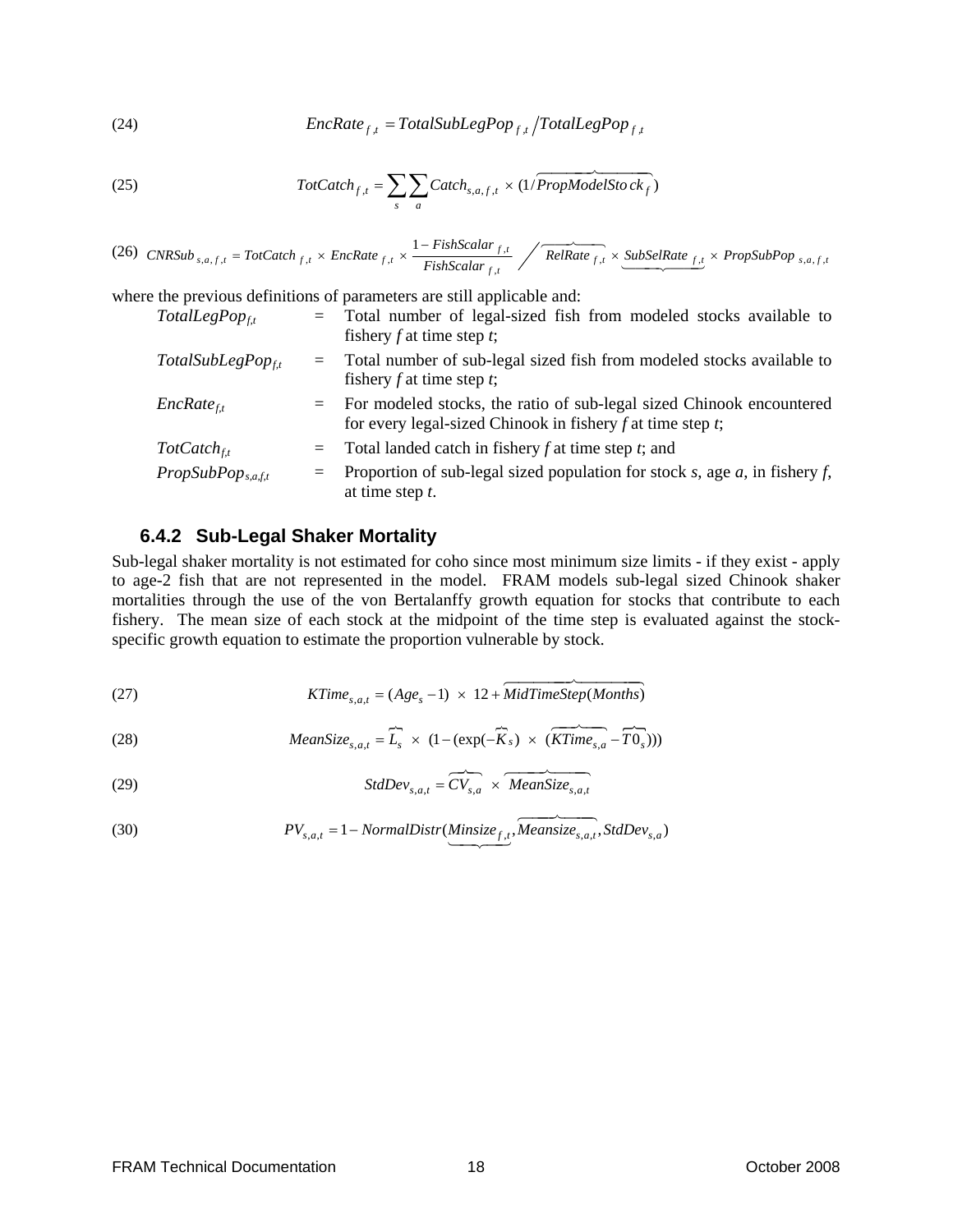<span id="page-24-0"></span>where:

| $KTime_{s,a}$       | $=$ Time for estimate of growth equation for stock s, age a,                                      |
|---------------------|---------------------------------------------------------------------------------------------------|
| $PV_{s,a,t}$        | $=$ Percent Vulnerable for stock s, age a, at time step t,                                        |
| $L_{s}$             | $=$ Von Bertalanffy growth parameter for stock s (Max Size),                                      |
| $K_{s}$             | $=$ Von Bertalanffy growth parameter for stock s (Slope),                                         |
| $T0_s$              | $=$ Von Bertalanffy growth parameter for stock s (Time Zero),                                     |
| $CV_{s.a}$          | $\alpha$ Coefficient of Variation of size distribution at KTime <sub>sa</sub> for stock s, age a, |
| $MinSize_{ft}$      | $=$ Minimum Size Limit for fishery f, time step t, and                                            |
| $MeanSize_{s.a.t.}$ | $=$ Mean total length of a fish of stock s at age a at time step t.                               |

The distribution of Chinook sizes by age at a particular time is assumed to be normal with a variance that was calculated using lengths from CWT recovery data. Evaluation of the normal distribution is done using a calculation method developed for the original WDF/NBS Chinook model.

(31) 
$$
Z = (\underbrace{MinSize_{f,i}} - \underbrace{Meansize_{s,a,i}}) / StdDev_{s,a}
$$

 $A1 = Z \times (0.000005383 \times Z + 0.0000488906) + 0.0000380036$ 

- (33)  $A2 = Z \times (A1 + 0.0032776263) + 0.0211410061$
- (34)  $A3 = 1/(1+Z \times (Z \times A2 + 0.049867347))$
- (35)  $A4 = 1 (0.5 \times A3^{16}) = PV_{s,a,t}$

For Chinook, the sub-legal and legal size encounters are stock- and age- specific and are calculated using the von Bertalanffy growth curves described above. The calculations for sub-legal sized Chinook (shakers) are shown below:

$$
(36) \tSubLegProp_{s,a,t} = 1 - PV_{s,a,t}
$$

$$
(37) \tSubLegPop_{s,a,t} = Cohort_{s,a,t} \times SubLegProp_{s,a,t}
$$

(38) 
$$
Shakers_{s,a,f,t} = \underbrace{\overbrace{SubER_{s,a,f,t}} \times SubLegPop_{s,a,t} \times \underbrace{FishScalar_{f,t}} \times RelRate_{f,t}} \times \underbrace{\overbrace{RelRate_{f,t}} \times \overbrace{RelRate_{f,t}} \times \overbrace{RelRate_{f,t}} \times \overbrace{RelRate_{f,t}} \times \overbrace{RelRate_{f,t}} \times \overbrace{RelRate_{f,t}} \times \overbrace{RelRate_{f,t}} \times \overbrace{RelRate_{f,t}} \times \overbrace{RelRate_{f,t}} \times \overbrace{RelRate_{f,t}} \times \overbrace{RelRate_{f,t}} \times \overbrace{RelRate_{f,t}} \times \overbrace{RelRate_{f,t}} \times \overbrace{RelRate_{f,t}} \times \overbrace{RelRate_{f,t}} \times \overbrace{RelRate_{f,t}} \times \overbrace{RelRate_{f,t}} \times \overbrace{RelRate_{f,t}} \times \overbrace{RelRate_{f,t}} \times \overbrace{RelRate_{f,t}} \times \overbrace{RelRate_{f,t}} \times \overbrace{RelRate_{f,t}} \times \overbrace{RelRate_{f,t}} \times \overbrace{RelRate_{f,t}} \times \overbrace{RelRate_{f,t}} \times \overbrace{RelRate_{f,t}} \times \overbrace{RelRate_{f,t}} \times \overbrace{RelRate_{f,t}} \times \overbrace{RelRate_{f,t}} \times \overbrace{RelRate_{f,t}} \times \overbrace{RelRate_{f,t}} \times \overbrace{RelRate_{f,t}} \times \overbrace{RelRate_{f,t}} \times \overbrace{RelRate_{f,t}} \times \overbrace{RelRate_{f,t}} \times \overbrace{RelRate_{f,t}} \times \overbrace{RelRate_{f,t}} \times \overbrace{RelRate_{f,t}} \times \overbrace{RelRate_{f,t}} \times \overbrace{RelRate_{f,t}} \times \overbrace{RelRate_{f,t}} \times \overbrace{RelRate_{f,t}} \times \overbrace{RelRate_{f,t}} \times \overbrace{RelRate_{f,t}} \times \overbrace{RelRate_{f,t}} \times \overbrace{RelRate_{f,t}} \times \overbrace{RelRate_{f,t}} \times \overbrace{RelRate_{f,t}} \times \overbrace{RelRate_{f,t}} \times \overbrace{RelRate_{f,t}} \times \overbrace{RelRate_{f,t}} \times \overbrace{RelRate_{f,t}} \times \overbrace{RelRate_{f,t}} \times \overbrace{RelRate_{f,t}} \times \overbrace{RelRate_{f,t}} \times \overbrace{RelRate_{f,t}} \times \overbrace{RelRate_{f,t}} \times \overbrace{RelRate_{f,t}} \
$$

where all components are defined previously and  $(1-PV_{s,a,t})$  is the proportion of the cohort for stock *s*, age *a*, not vulnerable to the gear at time step *t* (for Chinook *PV* is function of von Bertalanffy growth curve; for coho  $PV$  is always = 1).

### *6.5 Mark-Selective Fisheries*

The implementation of mark-selective fishery regulations requires the use of more complex computations, which incorporate release and retention mortality parameters that are not part of normal non-selective fishery accounting. Both coho and Chinook FRAM allow the user to input the values for: (1) release mortality rate; (2) unmarked fish retention error, i.e., the proportion of unmarked fish brought to the boat that are improperly retained; (3) marked recognition error, i.e., the proportion of marked fish brought to the boat that are released; and (4) drop-off mortality (a commonality with non-selective fisheries). Except for the inclusion of the mark-selective fishery parameters (1-3 above), FRAM cycles through algorithms the same as in non mark-selective fisheries by keeping separate accounting of cohort sizes and mortalities of unmarked and marked components. The time-period specific forms of the general equations utilized in coho FRAM under non-selective and mark-selective fisheries s follows: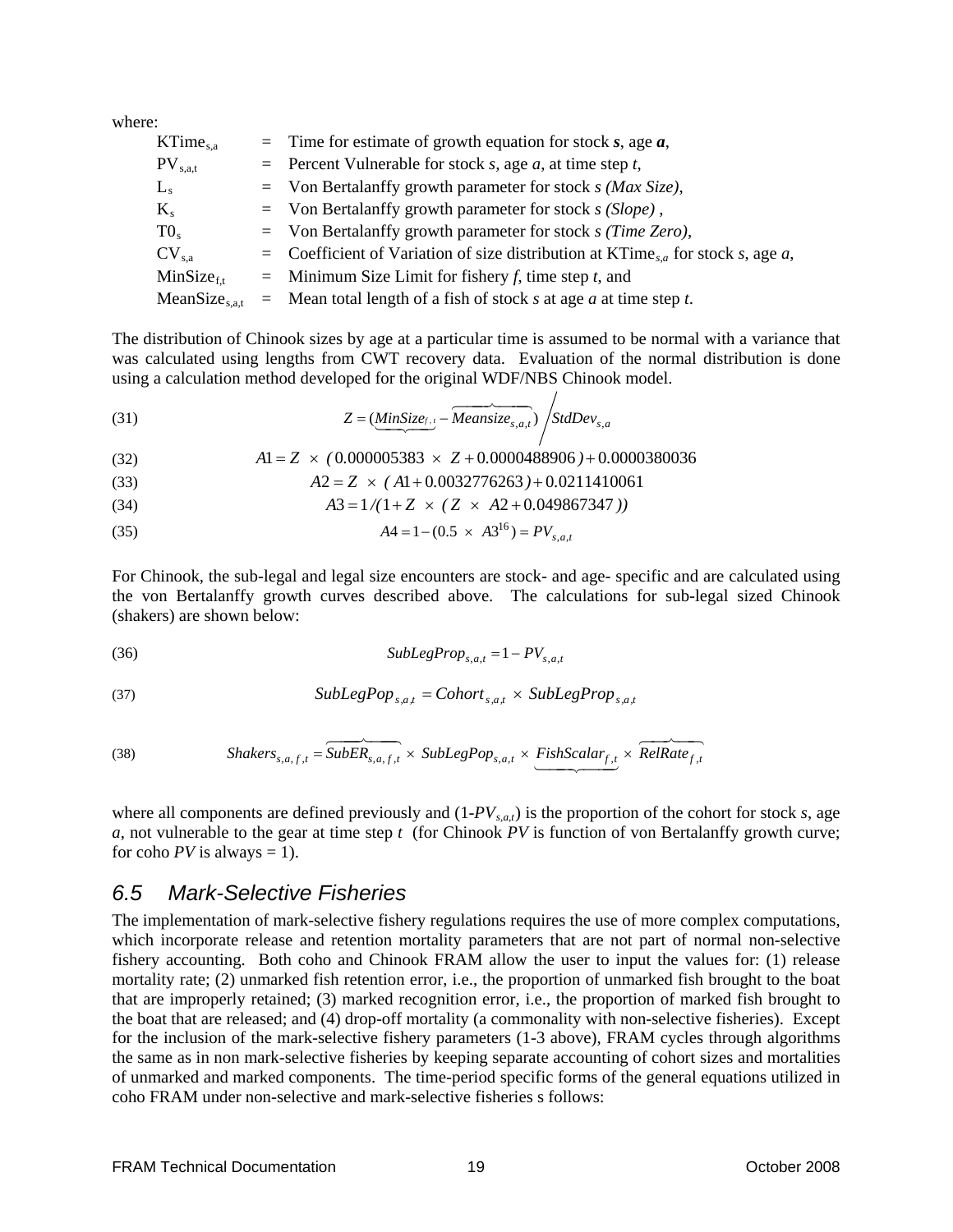|                         | Non-Selective Fisheries                            | Mark-Selective Fisheries                                                                                        |                                                                          |  |
|-------------------------|----------------------------------------------------|-----------------------------------------------------------------------------------------------------------------|--------------------------------------------------------------------------|--|
|                         | Discrete Equations                                 | Marked Fish                                                                                                     | Unmarked Fish                                                            |  |
| Landed<br>mortalities   | (39)<br>$C_{s,f} = N_{s,t} \times ER_{s,f}$        | (40) $C_{s,f} = N_{s,t} \times ER_{s,f} \times (1-mre_f)$ (41) $C_{s,f} = N_{s,t} \times ER_{s,f} \times ure_f$ |                                                                          |  |
| Release<br>mortalities  |                                                    | (42)<br>$R_{s,f} = N_{s,t} \times ER_{s,f} \times mreg \times rm_f$                                             | (43)<br>$R_{s,f} = N_{s,t} \times ER_{s,f} \times (1-ure_f) \times rm_f$ |  |
| Drop-off<br>mortalities | (44)<br>$D_{s,f} = C_{s,f} \times \widehat{dmr_f}$ | (45) $D_{s,f} = N_{s,t} \times ER_{s,f} \times dmr_{f}$                                                         | $(46) D_{s,f} = N_{s,t} \times ER_{s,f} \times dmr_{f}$                  |  |

where:

 $C_{s,f}$  = number of landed mortalities of stock *s* in fishery *f*, (same as  $\text{Cache}_{s,f}$ );

 $N_{s,t}$  = cohort size for stock *s* at the beginning of time period *t*, (same as  $Cohort_{s,t}$ );

 $D_{sf}$  = drop-off (or drop-out) mortalities for stock *s* in fishery *f*, (same as  $Dropoff_{s,f}$ );

 $dmr_f$  =drop-off (or drop-out) mortality rate in fishery *f*;

 $ER_{sf}$  = exploitation rate for stock *s* in fishery *f* (this parameter is equivalent to *BPER* x *PV* x *SHRS* in the previously described formulation);

 $mref$  = marked recognition error (releasing marked fish in a selective fishery) in fishery *f*;

 $R_{sf}$  = number of release mortalities for stock *s* in fishery *f*;

- $rm_f$  = release mortality rate in fishery *f*, (same as  $ReIRate_{f,t}$ ) and
- $ure_f$  unmarked retention error (retaining and landing unmarked fish in a selective fishery) in fishery *f*.

Computations for Chinook mark-selective fisheries must account for sub-legal mortality, which does not differ between marked and unmarked components. The counterpart equations for Chinook would contain the elements associated with sub-legal mortality, but due to the increased complexity this introduces the analogous equations for Chinook are not presented here.

Base period estimates for the marked and unmarked stocks are generated by splitting each original stock cohort into two equal components and using the original stock exploitation rate for each component. This process was chosen because mass marking was not done during the base period years but is consistent with the assumption that the marked and unmarked components have the same geographical distribution and exploitation rate pattern. Annual age-specific abundance scalars then fix the starting abundance of marked and unmarked stock components. When the model is run with mark-selective fisheries the differences in the exploitation rate pattern are accounted for by the different rate of change in the cohort sizes between the marked and unmarked components. The differences are accounted for in subsequent time steps because discrete catch equations are used for each time step on each single-pool stock. The *StockScalars,a* variables for each model run must be calculated using the split cohort sizes for the marked and unmarked component stocks.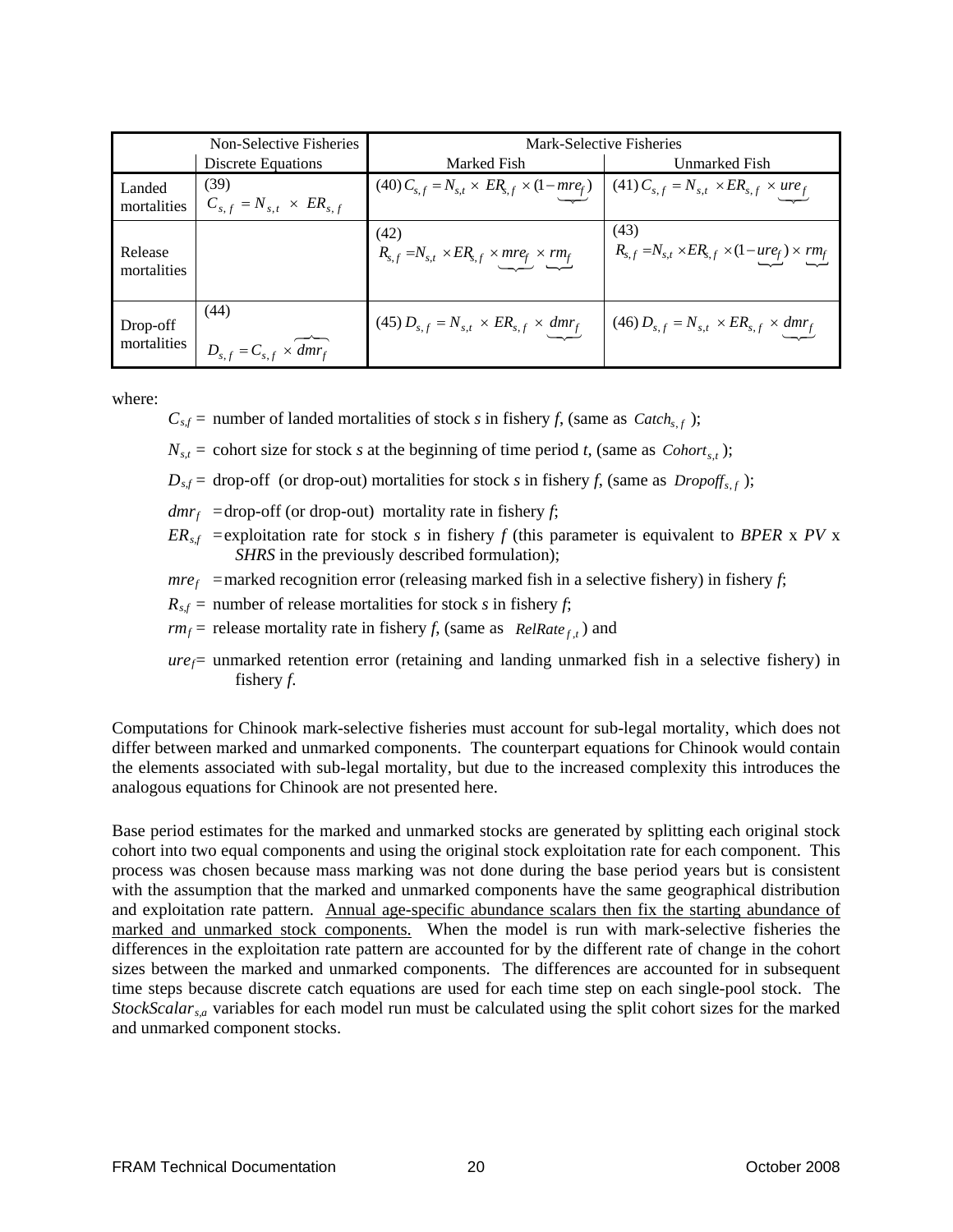### <span id="page-26-0"></span>*6.6 Maturation (Chinook only)*

For Chinook, the maturation process occurs after the pre-terminal catch has been calculated and results in a mature cohort for each stock, age, and time step. The number of fish from the age *a* cohort for stock *s* that matures at time step  $t$  (*TermCohort<sub>s,a,t</sub>*) is calculated as:

(47) 
$$
TermColor_{s,a,t} = Cohort_{s,a,t} \times \overbrace{MatRate_{s,a,t}}
$$

where  $\textit{Math}_\textit{sat}$  is a stock, age, and time step specific maturation rate that is calculated from base period data. The mature portion of the cohort is available to those fisheries, during the same time period, that have been designated as harvesting only mature fish. The immature portion of the cohort (*Cohorts,a,t,* - *TermCohort<sub>s,a,t</sub>*) is then used to initiate the next time step.

### *6.7 Escapement*

Escapement is defined as any fish from the mature cohort that do not die from fishery-related mortality and is assumed to equal spawning escapement if mortality during "prespawning" holding time is negligible or ignored. In the current versions of the coho and Chinook base periods, all maturation and escapement of a stock occurs within a single time step. The only exceptions are Skagit stocks of spring and summer/fall Chinook and Columbia River summer Chinook. For coho, fisheries during time steps 1 through 4 are on immature fish and by default all coho fisheries in time step five are on mature fish. All Chinook fisheries in FRAM are designated as pre-terminal or terminal in the base period data. The terminal fisheries only harvest fish from the mature cohort thus simulating a migration pattern from the pre-terminal mixed stock areas to the terminal areas. The equations for coho and Chinook are given below:

#### **Coho:**

(48) 
$$
Escape_{s,a} = Cohort_{s,a,5} - (\sum_{f} (Catch_{s,f,5} + LegalShakers_{s,f,5} + Dropoff_{s,f,5} + CNR_{s,f,5}))
$$

#### **Chinook:**

(49) 
$$
TotTermMot_{s,a,t} = \sum_{f-term} (Catch_{s,a,f,t} + Shakers_{s,a,f,t} + Dropoff_{s,a,f,t} + LegalShakers_{s,a,f,t} + CNR_{s,a,f,t})
$$
  
(50)  $Escape_{s,a,t} = TermColor_{s,a,t} - TotTermMort_{s,a,t}$ 

where  $age = 3$  and time step = 5 for coho, and:

| $\mathit{Escape}_{s,a,t}$               | $=$ Escapement for stock s, age a, at time step t;                                                                                                |
|-----------------------------------------|---------------------------------------------------------------------------------------------------------------------------------------------------|
| $TotTermMort_{s.a.t.}$                  | $=$ Total terminal fishery mortality for stock s, age a, at time step t;                                                                          |
| $\mathcal{C}atch_{s.a.f.t.}$            | = Catch for stock s, age a, in terminal fishery f, at time step t;                                                                                |
| $LegalShakers_{s.a.f.}$<br>$\mathbf{t}$ | $=$ Legal-sized mortality of fish released during mark-selective fisheries for<br>stock s, age $a$ , in terminal fishery $f$ , at time step $t$ ; |
| $Dropoff_{s,a, f,t}$                    | = Non-landed mortality for stock s, age a, in terminal fishery f, at time step t;                                                                 |
| $Shakers_{s.a.f.t.}$                    | = Sub-legal mortality for stock s, age a, in terminal fishery f, at time step t;<br>and                                                           |
| $CNR_{s.a.f.t.}$                        | = Non-retention mortality (legal and sub-legal sized) for stock s, age a, in<br>terminal fishery $f$ , at time step $t$ .                         |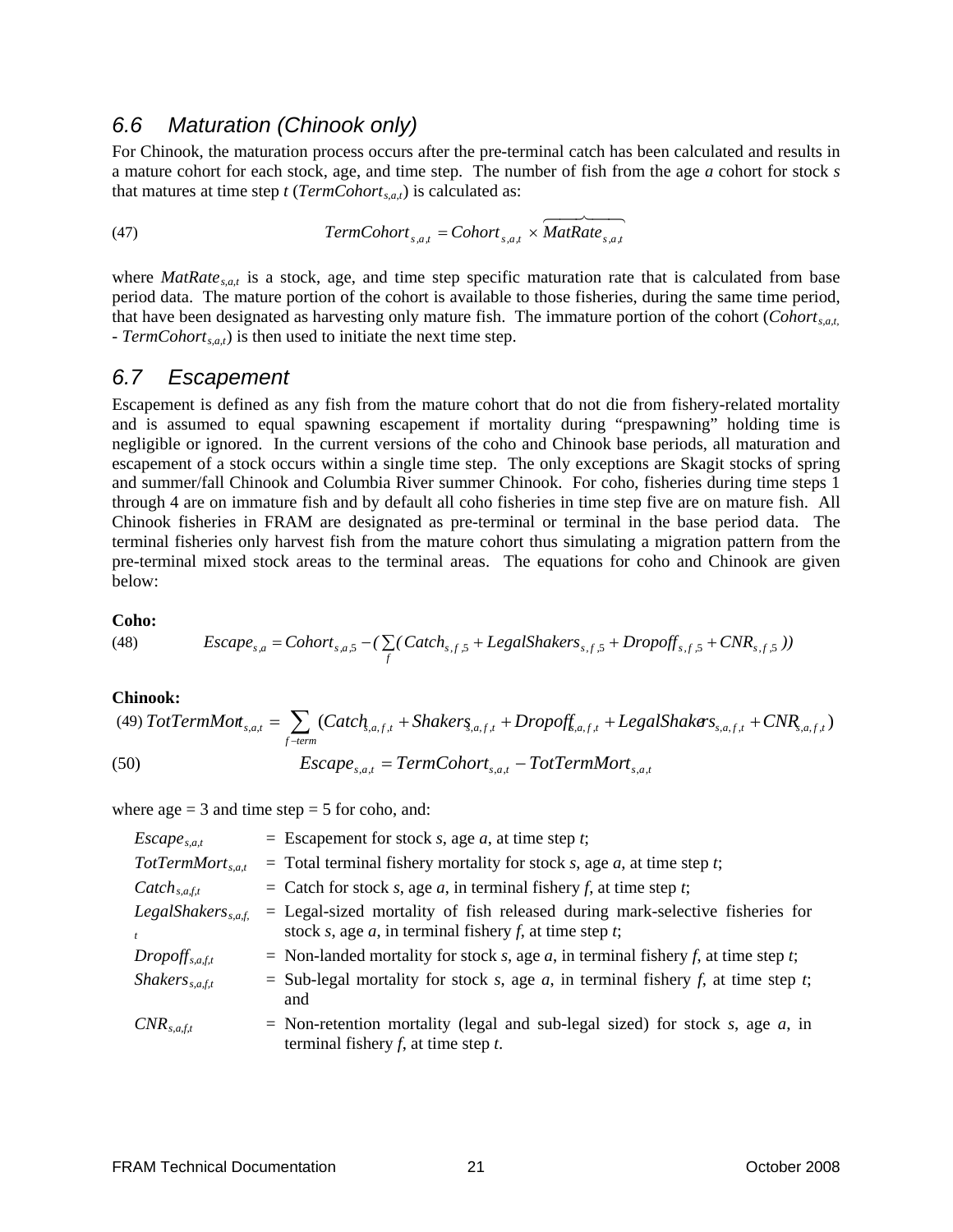### <span id="page-27-0"></span>*6.8 Other Algorithms and Equations Used in the Model*

Adult Equivalency (Chinook only). Fishery-related mortality for Chinook is expressed as a nominal value or adjusted for "Adult Equivalents" (AEQ) to account for the multiple ages that the fish mature and become vulnerable to fisheries. Fishery-related mortalities are expressed as adult equivalent mortalities so that all fishery mortalities can be expressed in a common unit of measure, which is the number of fish that would have matured (escaped to spawn) in the absence of fishing. The AEQ factors adjust for the natural mortality that would have occurred between the time/age the fish were caught and the time/age that they would have matured or escaped to spawn. The factors used in FRAM are calculated during the CWT base period calibration process and take into account fixed age-specific natural mortality rates and age- and stock- specific maturation rates, which are calculated from CWT recoveries during cohort analysis. Stock- and age- specific AEQ values are expressed relative to the expected contribution to the age-5, time step 3 fish, which is the oldest age-class at the final time step for mature fish. The AEQ value at the maximum age and final time-step is by definition 1.0 and all other age/time-step values are a proportion of this value. Note that all age classes have an AEQ value of 1.0 in designated "terminal fisheries" (exploitation rates for Chinook are usually expressed in terms of adult equivalent mortality). In other words, all mature fish have an AEQ equal to 1.0, regardless of age. The AEQ factor is calculated as:

$$
(51) \ \widetilde{AEQ}_{s,a,t} = [MatRate_{s,a,t} + (1 - MatRate_{s,a,t}) \times (1 - M_{a,t+1})] \times AEQ_{s,a,t+1}
$$

where  $AEO_{s,at}$  =1 for  $a = 5$  and  $t = 3$  (maximum age and final time step for most Chinook stocks).

Proportion Modeled Stocks (for Chinook only and calculated using base period data). The "model stock proportion" is a value unique to Chinook and is the proportion of the total catch in a fishery that is accounted for by the modeled stocks. These proportion modeled stocks values (presented in Appendix 3) are calculated during the Chinook FRAM calibration process. They represent modeled stock proportions during the base period and are used "as-is" for preseason Chinook FRAM modeling even though the relative abundance of the non-modeled stocks may differ significantly from the base period. Model stock proportions are fishery specific and remain constant through all time periods. The coho cohort analysis used to create the model base period exploitation rates include estimates for all stock production regions, thus the proportion modeled stock is 1.0.

$$
\underbrace{52}_{(52)} \underbrace{ProofedS}_{\text{1}} \underbrace{F}{\overbrace{10}_{s} \underbrace{10}_{t} \sum_{t} \sum_{t} \text{Catch}_{s,a,f,t}}_{\text{TotalCatch}_{f}}
$$

where  $Total Catch_f$  = the average total Base Period catch in fishery *f*.

Total Mortality. Total mortality is used to calculate simple exploitation rates by stock, age (Chinook), and time period. The equations used for coho and Chinook, respectively, are:

**Coho:** 

(53) 
$$
TotMort_{s,t} = \sum_{f} (Catch_{s,f,t} + Dropoff_{s,f,t} + LegalShakers_{s,f,t} + CNR_{s,f,t})
$$

The cohort surviving to the next time step is:

(54) 
$$
Cohort_{s,t+1} = Cohort_{s,t} - TotalMort_{s,t}
$$
.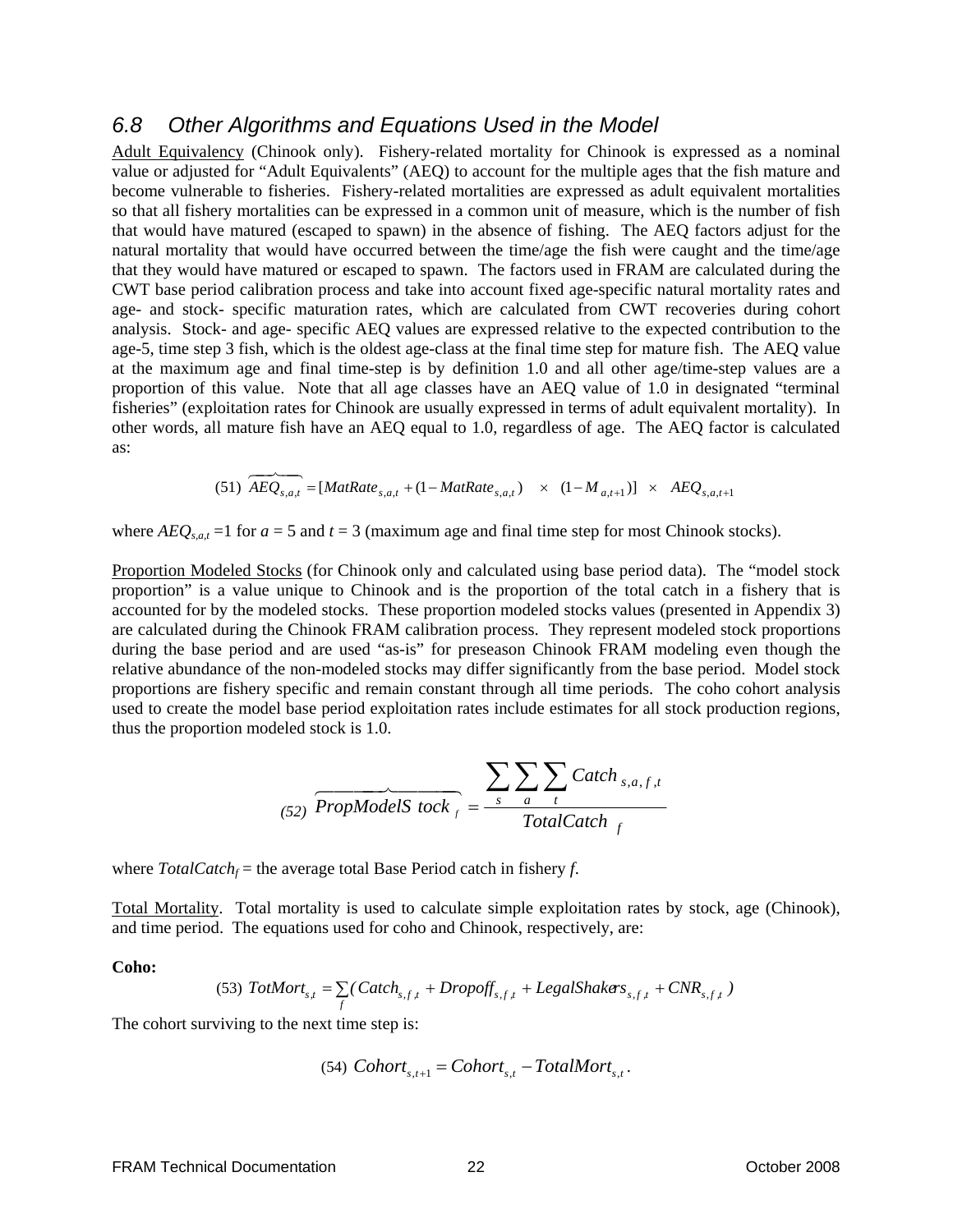#### **Chinook:**

(55) 
$$
TotMort_{s,a,t} = \sum_{f} (Catch_{s,a,f,t} + Shakers_{s,a,f,t} + Dropoff_{s,a,f,t} + LegalShakers_{s,a,f,t} + CNR_{s,a,f,t})
$$

$$
A EQTotMort_{s,a,t} = \sum_{f} [(Catch_{s,a,f,t} + Shakers_{s,a,f,t} + Dropoff_{s,a,f,t} + LegalShakers_{s,a,f,t} + CNR_{s,a,f,t}) \times (A EQ_{s,a,t})]
$$

The cohort surviving to the next time step is:

(56) 
$$
Cohort_{s,a,t+1} = Cohort_{s,a,t} - \Sigma TotMort_{s,a,t} - Escape_{s,a,t}.
$$

Total Exploitation Rate. The general equation for exploitation rate differs only by the use of adult equivalent mortalities (AEQ) for Chinook.

#### **Coho:**

(57) 
$$
ER_s = \frac{\sum\limits_{a} \sum\limits_{t} \text{TotMort }_{s,a,t}}{\sum\limits_{a} \sum\limits_{t} \text{TotMort }_{s,a,t} + \sum\limits_{a} \sum\limits_{t} \text{Escape }_{s,a,t}}
$$

$$
\overline{\text{or}}
$$

#### **Chinook:**

$$
ER_s = \frac{\sum_{a} \sum_{t} AEQTotMort_{s,a,t}}{\sum_{a} \sum_{t} AEQTotMort_{s,a,t} + \sum_{a} \sum_{t} Escape_{s,a,t}}
$$

where all components are defined previously.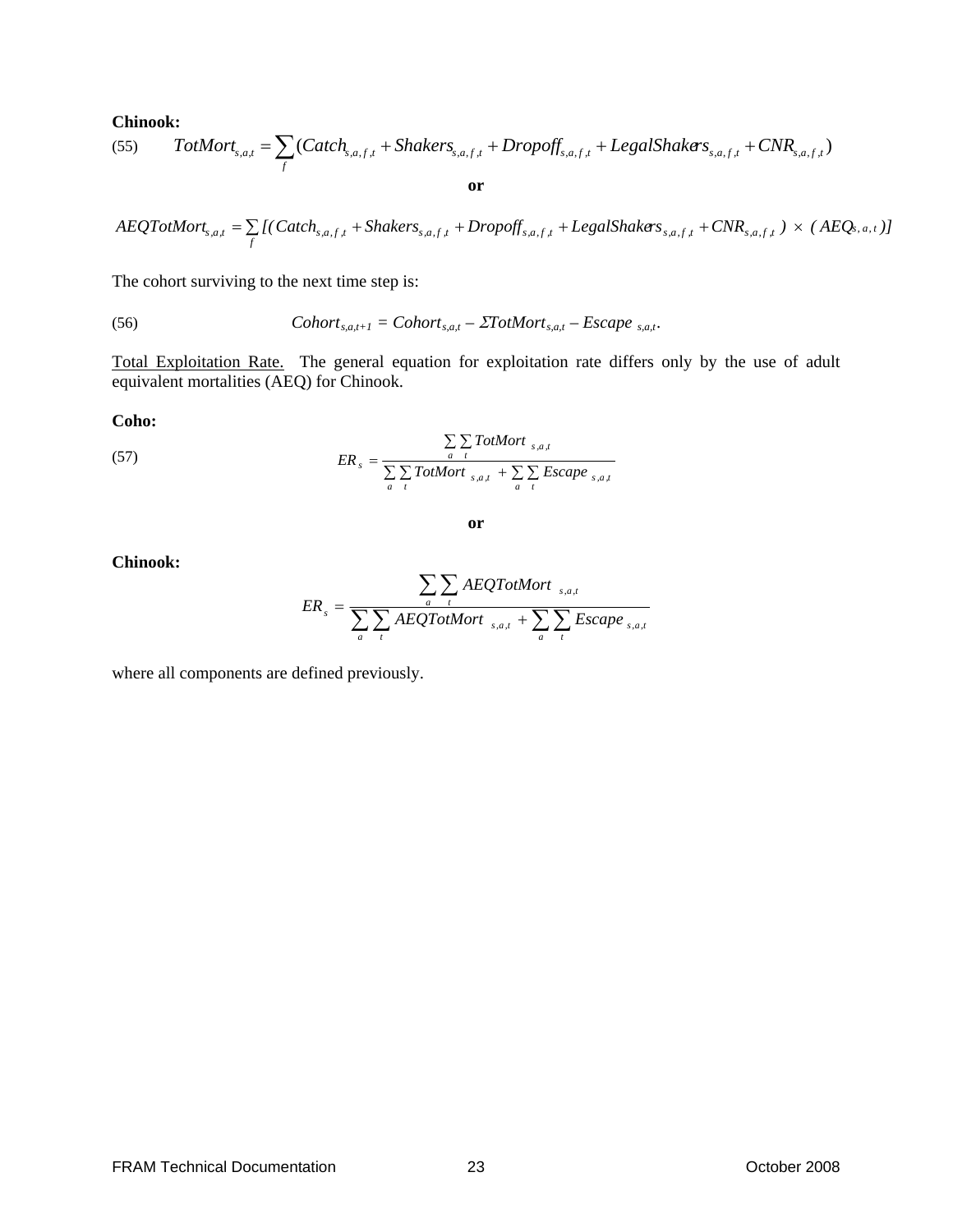# <span id="page-29-0"></span>**7. TERMINAL AREA MANAGEMENT MODULE (TAMM)**

The FRAM program interacts with two species-specific (coho and Chinook) EXCEL spreadsheets that contain detailed information on terminal fisheries in regional Terminal Area Management Modules (TAMM). These spreadsheets allow modelers to specify terminal fishery impacts on a finer level of resolution than possible with FRAM's temporally and spatially larger fishery units and larger aggregated stock units. The TAMM spreadsheets were first developed for the six Puget Sound terminal areas (Table 7-1) that are defined in the Puget Sound Salmon Management Plan (1985) for the State of Washington and the Treaty Tribes of Puget Sound. This structure has supported development of unique regional management goals and allows managers the flexibility to analyze and report FRAM model output according to regional needs. The scope of the modeling results and information presented in the coho and Chinook TAMM spreadsheets has expanded dramatically from their initial focus on Puget Sound terminal fisheries. The Chinook TAMM still contains the original Puget Sound regional sections, while the coho TAMM has been expanded to allow FRAM output report generation for several non-Puget Sound stock groups. Both TAMM spreadsheets provide abundance, escapement, and fishery impact assessments for many of the key hatchery and natural stocks needed for PFMC and other fishery management processes.

| <u>rapid T. I. Fagot Obaha tommiai managomont rogiono.</u> |                        |  |  |
|------------------------------------------------------------|------------------------|--|--|
| Nooksack-Samish                                            | Skagit                 |  |  |
| Stillaguamish-Snohomish                                    | South Sound            |  |  |
| Hood Canal                                                 | Strait of Juan de Fuca |  |  |

| Table 7-1. Puget Sound terminal management regions. |  |
|-----------------------------------------------------|--|
|-----------------------------------------------------|--|

The expansion of stocks and fisheries in the present coho FRAM base period has contributed to diverging processes between the coho and Chinook TAMM spreadsheets. Coho FRAM output now includes stockspecific impacts from marine and freshwater fisheries (complete coverage for Puget Sound stocks and fisheries); thus, escapement values are calculated within FRAM in terms of "escapement from freshwater fisheries". The coho TAMM generates reports of escapements and exploitation rates for all coho stocks. In contrast, Chinook FRAM output is available only for pre-terminal fisheries and escapement values are in terms of "escapement from ocean fisheries", or "terminal run size". The Chinook TAMM is used to both calculate and report Puget Sound stock escapements and exploitation rates. While the functions of the coho and Chinook TAMMs have diverged in recent years, as terminal area management modules they retain common features:

- Receive input for TAMM fisheries
- Receive input for TAMM stock abundances (now Chinook only)
- Receive input for TAMM stock management criteria
- Provide fishery input to FRAM for iterations with FRAM fisheries
- Receive FRAM output of FRAM fishery impacts upon FRAM stock units
- Use FRAM output to complete TAMM fishery impact modeling upon TAMM stocks
- Generate TAMM reports of combined FRAM and TAMM fishery impacts upon TAMM stock units (Chinook)
- Generate TAMM reports of FRAM fishery impacts upon FRAM stocks (coho only).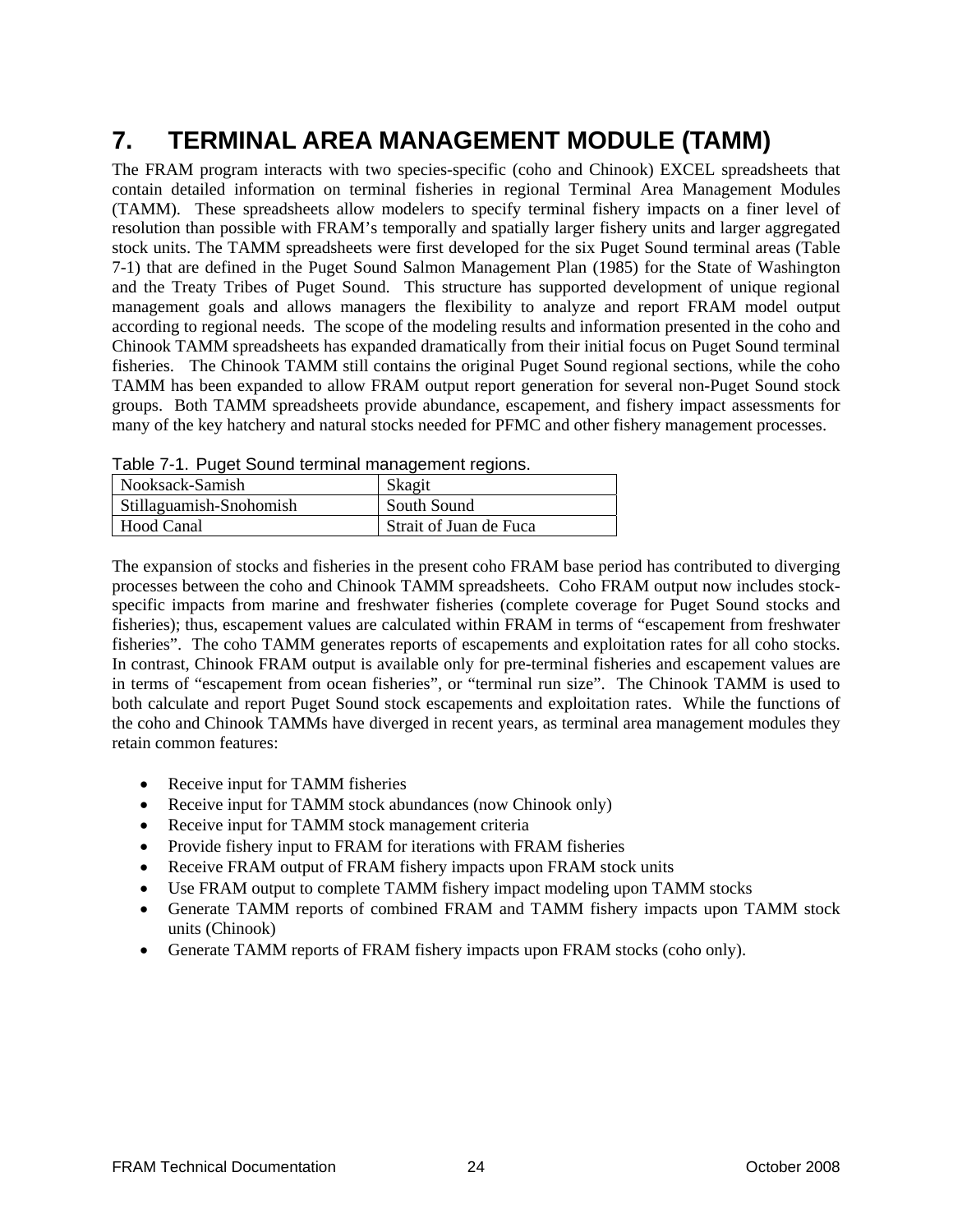# <span id="page-30-0"></span>*7.1 Coho TAMM*

The current version of coho TAMM provides the following key functions:

- 1. Terminal fishery inputs to FRAM for Puget Sound stocks.
- 2. Catch/mortality calculations in Columbia River and coastal Washington terminal fisheries.
- 3. Reports (tables) of fishery impacts, catch distributions, exploitation rates, and escapements, which are needed management criteria for all key U.S. and Canadian hatchery and natural coho stocks.

After the upgrade of the coho base period database (MEW 2007a), FRAM was able to model all stock/fishery interactions entirely within the FRAM program. With the stock and fishery coverage provided by this new base period, the coho TAMM could have been abandoned as obsolete. However, the decision was made to continue using the coho TAMM for the following reasons:

- generate the commonly used output reports,
- maintain continuity of established methods for providing Puget Sound fishery inputs,
- facilitate input and error checking among a larger pool of knowledgeable participants, and
- maintain a spreadsheet tool for functions outside of the FRAM program.

Terminal area fisheries (i.e., TAMM-type) for coho occur during model time steps 4 (Sept.) and 5 (Oct.- Dec.). Table 2-1 shows the differences between coho and Chinook time steps. The marine fisheries can be modeled within both these time steps while the freshwater fisheries are modeled only for time step 5. Marine area fisheries, in both time steps, may be "mixed stock" fisheries impacting both local and nonlocal stocks; while freshwater and a few marine "extreme terminal area" fisheries are modeled to impact only local stocks. There may be occasions when individual fisheries open prior to the first calendar date of the appropriate model time step; however, the catch is modeled as occurring within the upcoming step. This is justified, for example, when the run timing of maturing individual stocks do not strictly conform to monthly time steps but the fisheries are occurring on a stock composition consistent with the modeled base period.

The 1986-1991 coho base period expansion allows FRAM to estimate the impacts of 87 Puget Sound fisheries (see Appendix 3, fishery numbers 80-166) upon marked and unmarked components for 61 Puget Sound stocks (see Appendix 1, stock numbers 1-122). All coho stock abundance forecasts are now entered directly into FRAM. At the option of regional managers, Puget Sound extreme terminal and freshwater fishery inputs are still entered into the TAMM, as is the case for most marine area "mixed stock" net fisheries. However, Puget Sound marine sport inputs are entered directly into FRAM. Those terminal area and freshwater net and sport fisheries entered via the TAMM are often divided into smaller units for TAMM purposes. For example, whereas FRAM defines and models the treaty Indian Skagit River freshwater net fishery as a single unit, the TAMM input can be by temporal components (pink, coho, chum, or steelhead management periods) and/or by gear type (test fishery). The TAMM will sum the fishery components as needed to fit FRAM fishery definitions when providing input to FRAM.

Fishery impacts on Puget Sound coho stocks are completely modeled by FRAM, but that is not the case for Washington coastal coho stocks. The present version of coho TAMM performs terminal fishery modeling tasks for Washington coastal coho stocks in their terminal fishery areas to resolve discrepancies between the terminal area harvest management models for coastal coho stocks developed by regional staff and FRAM modeling of those same terminal fisheries. The regional terminal models utilize a harvest rate approach for the terminal fisheries while FRAM uses an exploitation rate approach over a more widely distributed set of fisheries.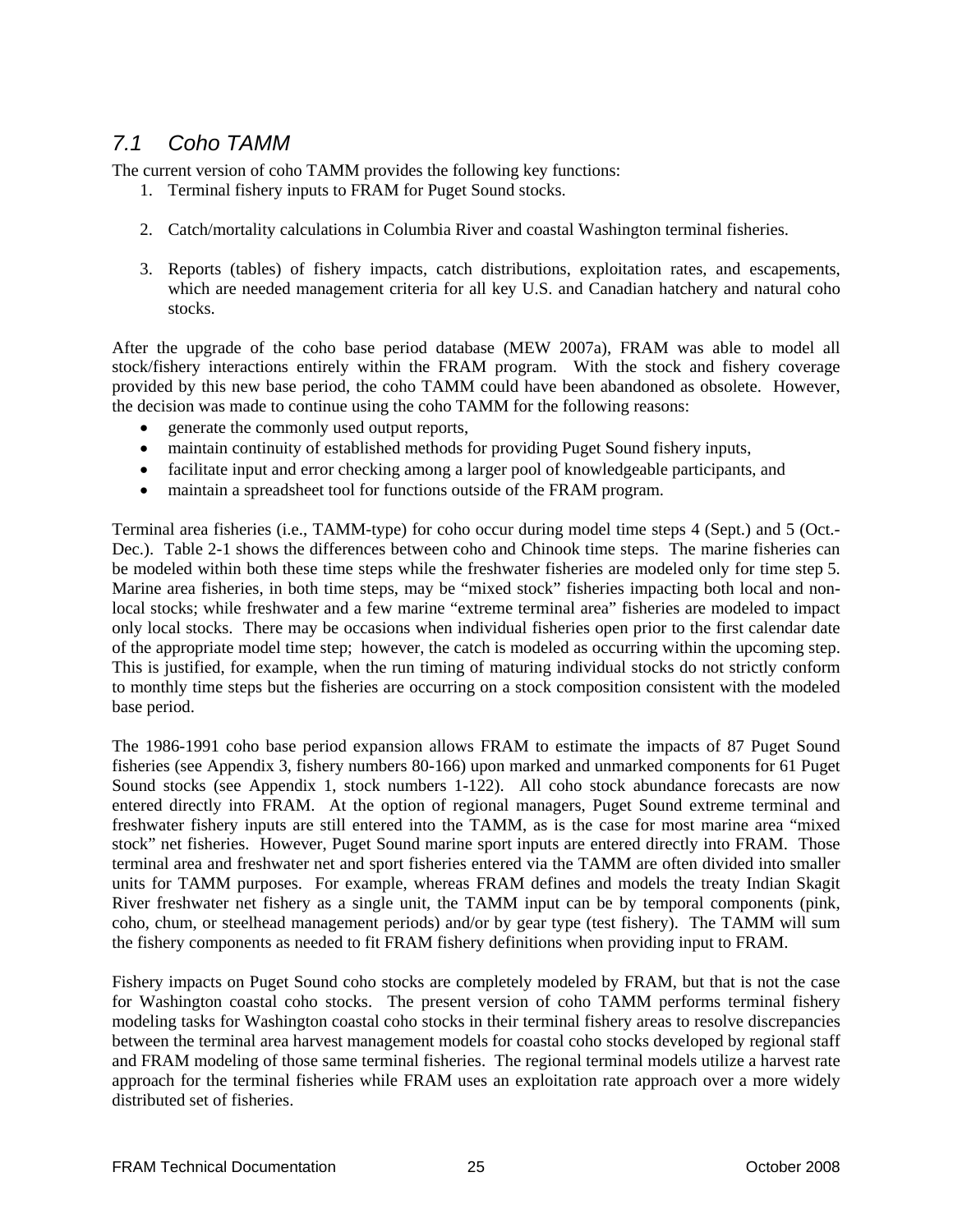Time step intervals are another difference between the FRAM and several coastal terminal fishery models. FRAM time step 4 is one month and time step 5 is three months long, while the coastal regional models generally use weekly time steps. In several regions wild and hatchery coho have different return timing and the weekly arrangement of fishing schedules can be structured to take advantage of those differences and, when needed, minimize annual impacts on wild stocks. Thus a regional terminal area model may produce total fishery harvest rates for individual local stocks (derived from weekly scheduled fisheries) that vary significantly from FRAM estimates based upon the average base period exploitation rates used for the FRAM time steps. In this scenario, FRAM with a given total catch input for a coastal terminal fishery, will calculate a different local stock composition for that catch than the weekly harvest rate driven stock composition used by local managers. For the Washington coastal stocks, TAMM reconciles these differences and generates stock-specific reports that use FRAM's stock impact estimates for the pre-terminal fisheries and TAMM's local stock impact estimates for the terminal fisheries.

Consistent with the harvest rate versus exploitation rate issue mentioned previously, FRAM operates on an abundance pool of all stocks while the regional models operate on the terminal abundance of local stocks. Some stocks may temporarily enter estuaries to terminal areas other than their own ("dip-in") at significant levels before returning to their own terminal area. The FRAM base period fishery data includes "dip-in" catch, while several coastal regional models are based upon data which has "dip-in" catch removed. For the same fishery, while a regional model is structured for impacts only upon local stocks, FRAM may be modeling that fishery for mixed stocks with "pre-terminal" impacts upon other non-local stocks.

The FRAM estimated catch of non-local stocks within one terminal area will change the terminal run size of those stocks to other terminal areas. This could change the basis of the local regional harvest management agreements (i.e., changes relative to minimum wild escapement). For example, a new FRAM catch input for total catch in coastal region "A" terminal fishery will change the total local terminal run size to coastal region "B". Without any changes to the terminal area fishery schedules (constant harvest rates), the total catch in region "B" changes and must then also be re-modeled through FRAM (to capture changed non-local impacts). This, in turn, will change the terminal run size for region "A" fisheries. Generally three manual external iterations between TAMM and FRAM have been needed to stabilize the "ripple effect" throughout the various coastal terminal areas.

The above iteration process is built into the FRAM code for Puget Sound stocks; however, because the addition of coastal coho terminal fisheries to the FRAM base period occurred recently, the steps to institute an internal FRAM iteration process for those fisheries have not been completed.] FRAM's iteration process allows for Puget Sound coho fishery TAMM inputs to be provided in terms of:

- a fixed catch (as a FRAM or TAMM-origin input),
- effort scalar (as a FRAM or TAMM-origin input),
- harvest rate on terminal area abundance (TAA) (TAMM-origin input only), or
- harvest rate on extreme terminal run size (ETRS) (TAMM-origin input only).

The fixed catch and effort scalar input control mechanisms correspond directly to FRAM input types while the harvest rate options are unique to the TAMM. The harvest rate control mechanisms operate as percent of TAA or percent of ETRS. The TAA harvest rates are applied to the sum of the escapement of all local-area stocks and the terminal catch of local and non-local stocks (e.g., "dip-ins"). The ETRS rates are applied to the sum of the escapement and terminal catch of local stocks only.

Each terminal area is defined by the specific rule FRAM uses for calculation of fishery specific TAA or ETRS abundance. These rules define what fishery catches and stock escapements are part of the fishery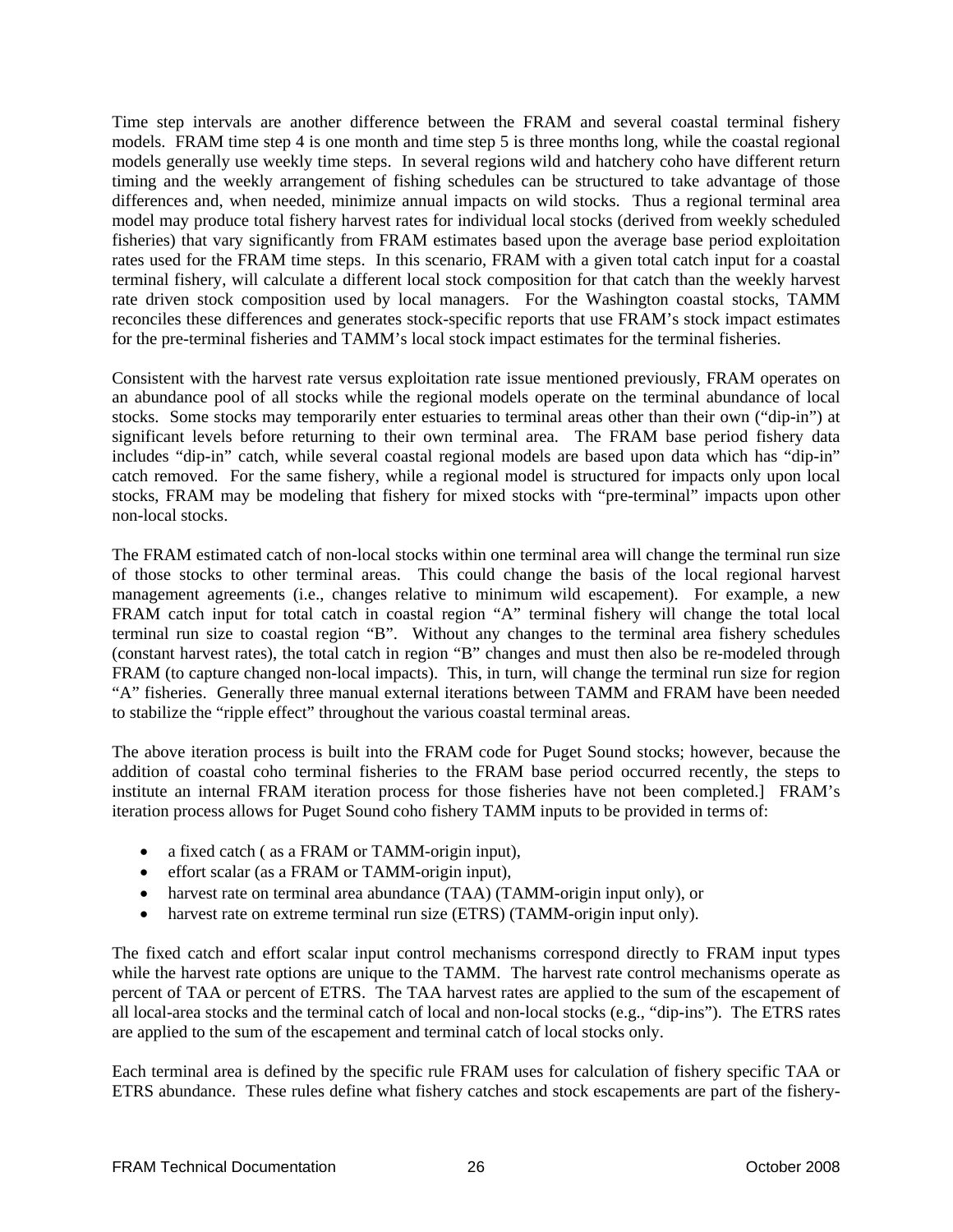<span id="page-32-0"></span>specific abundances that the ETRS or TAA harvest rates act upon. Correspondingly, the calculation of the fishery's harvest rate input for pre-season modeling must be consistent with the definitions of the TAA or ETRS style run reconstructions.

For a terminal fishery containing only local stocks, both methods should produce the same catch by stock results. For a mixed-stock fishery, the associated catch of non-local stocks is calculated by FRAM using the average proportion of total catch observed during the base period (adjusted for present levels of abundance). Iterations between the terminal areas' harvest rate fisheries upon local stocks and the base period's data defining those fisheries as mixed stock are performed internally by FRAM.

### **7.1.1 Coho TAMM-FRAM interaction**

Figure 3 illustrates the iterative process coho FRAM uses to solve the problem of fisheries impacting stocks which may be simultaneously "local" and "non-local", depending upon the fishery. This process addresses the ripple effect of "terminal area" fisheries changing the run size of stocks to other "terminal" areas. There are 41 Puget Sound ETRS and TAA abundance unit definitions (Table 7.2). These abundances are determined by summing catch of designated local fisheries and escapement of designated local stocks. The designations are presented to FRAM by the TAAETRSnum.txt file (Table 7.3).

The structure of the TAAETRSnum.txt file is:

- 1. first number TAA or ETRS unit definition number,
- 2. second number total number of stocks contributing to escapement,
- 3. followed by stock id codes,
- 4. following number total number of fisheries contributing to catch,
- 5. followed by fishery id codes,
- 6. " $04$ " & " $05$ " designating time steps 4 and 5
- 7. "00" designates ETRS type abundance and harvest rate calculations, or,
- 8. "01" designates TAA type abundance and harvest rate calculations.

FRAM computes the estimated catch in the TAMM terminal fisheries using the harvest rate inputs from the spreadsheet and the appropriate ETRS or TAA estimate. The ratio of the TAMM catch estimate and calculated FRAM catch is used to calculate the TAMMScaler variable for each fishery and time step evaluated in the iterative loop. All the FishScalar variables for the TAMM fisheries are recalculated using the ratio for the next iteration.

FRAM begins by reading either %ETRS (harvest rate) or %TAA from the TAMM spreadsheet and calculating the TAMM estimated catch. If a TAMM fishery is flagged for ETRS type calculations, then:

$$
(58) TAMMCatch_{f,t} = \sum \Big(LocalEscajement_{f,t} + LocalCatch_{f,t}\Big) \times \% ETRS_{f,t} \times \frac{\sum \Big(LocalCatch_{f,t} + NonLocalCatch_{f,t}\Big)}{\sum LocalCatch_{f,t}}
$$

If TAMM is flagged for TAA type calculations, then:

(59)  $TAMMCatch_{f,t} = \sum (LocalEscapement_{f,t} + LocalCatch_{f,t} + NonLocalCatch_{f,t}) \times \%TAA_{f,t}$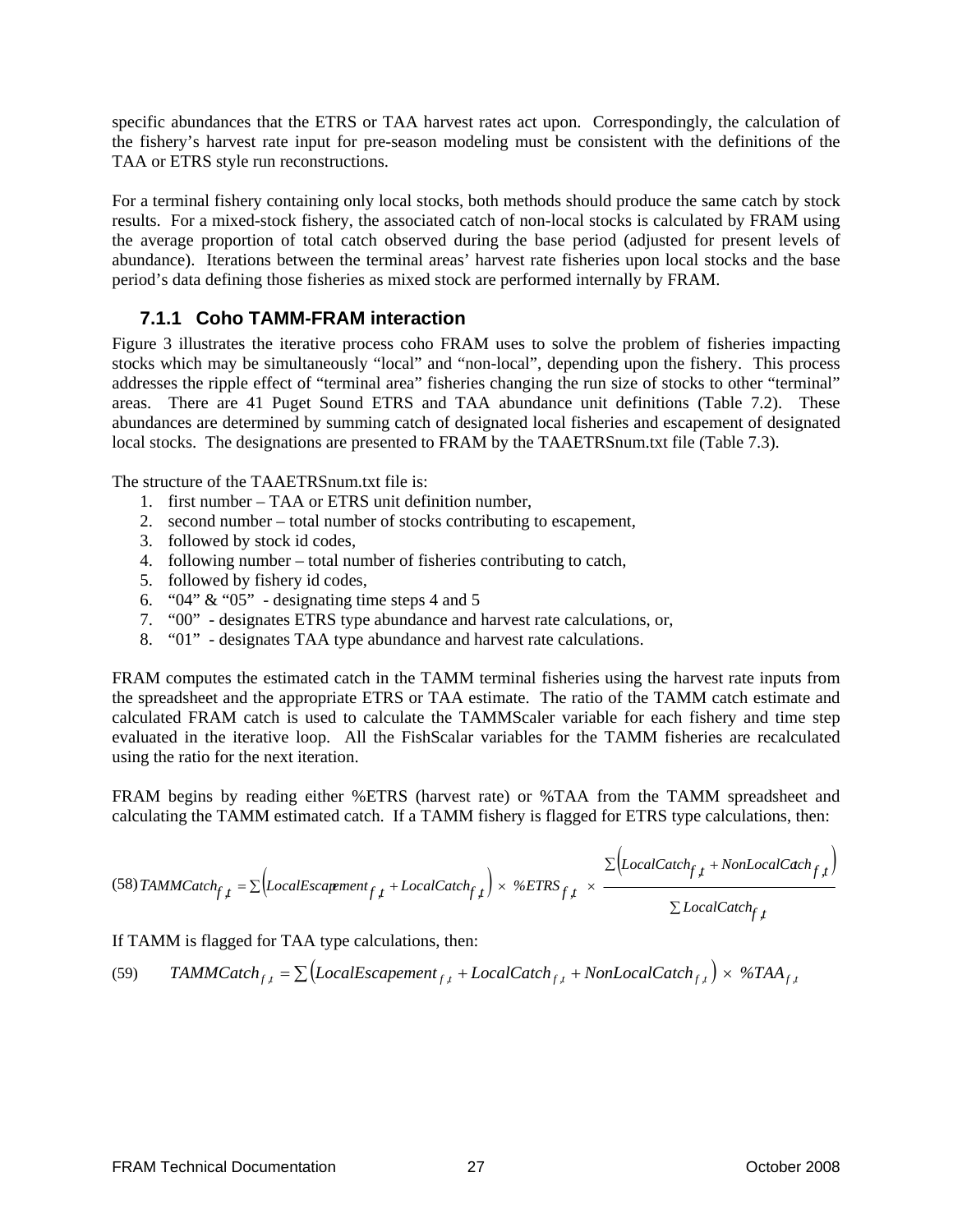The TAMMScalar variable used for scaling the FRAM FishScalar variables for the next iteration is calculated using equation 60:

(60) 
$$
TAMMScalar_{f,t} = \frac{TAMMCatch_{f,t}}{\sum Catch_{s,f,t}}
$$

The new FRAM FishScalar variable for each fishery and time step is calculated using equation 61 when another iteration is needed.

(61) 
$$
FishScalar_{f,t} = FishScalar_{f,t(i)} \times TAMMScalar_{f,t}
$$

At the beginning of each iteration the time step 4 cohort sizes are reset to the original value from the initial FRAM run. The normal FRAM catch calculations are then done for time steps 4 and 5 using the new FishScalar parameters for the TAMM fisheries. The iterative loop is done 5 times for coho without checking the TAMMScalar variables against convergence criteria as is done in the Chinook TAMM iterations. The coho calculations converge very quickly and 5 repetitions are adequate for all situations.

The magnitude of terminal area fisheries plays the key role in determining the TAA or ETRS abundance in equations 58 and 59. As catch of the local stock in a terminal fishery increases with higher harvest rates, the corresponding catch of non-local stocks increases, thus increasing the TAA (same situation for catch of non-local stocks in the coastal discussion). This also applies when using ETRS harvest rates. In essence, as TAA increases fishery effort increases. This FRAM phenomenon is even more apparent where both treaty Indian and non-Indian net fisheries co-exist within the same terminal fishery area. For example, the absence of either the treaty Indian or non-Indian catch component, where it was normally present, reduces the TAA run size with the ripple effect of decreasing the expected catches of local and non-local stocks in the remaining fishery based upon harvest rates. The opposite is also true; for example increasing the treaty Indian harvest rate increases the TAA and thus increases the non-Indian catch even though the non-Indian harvest rate remained constant. The ripple effect also changes the expected catch in all other harvest rate based terminal fisheries impacting the same stocks.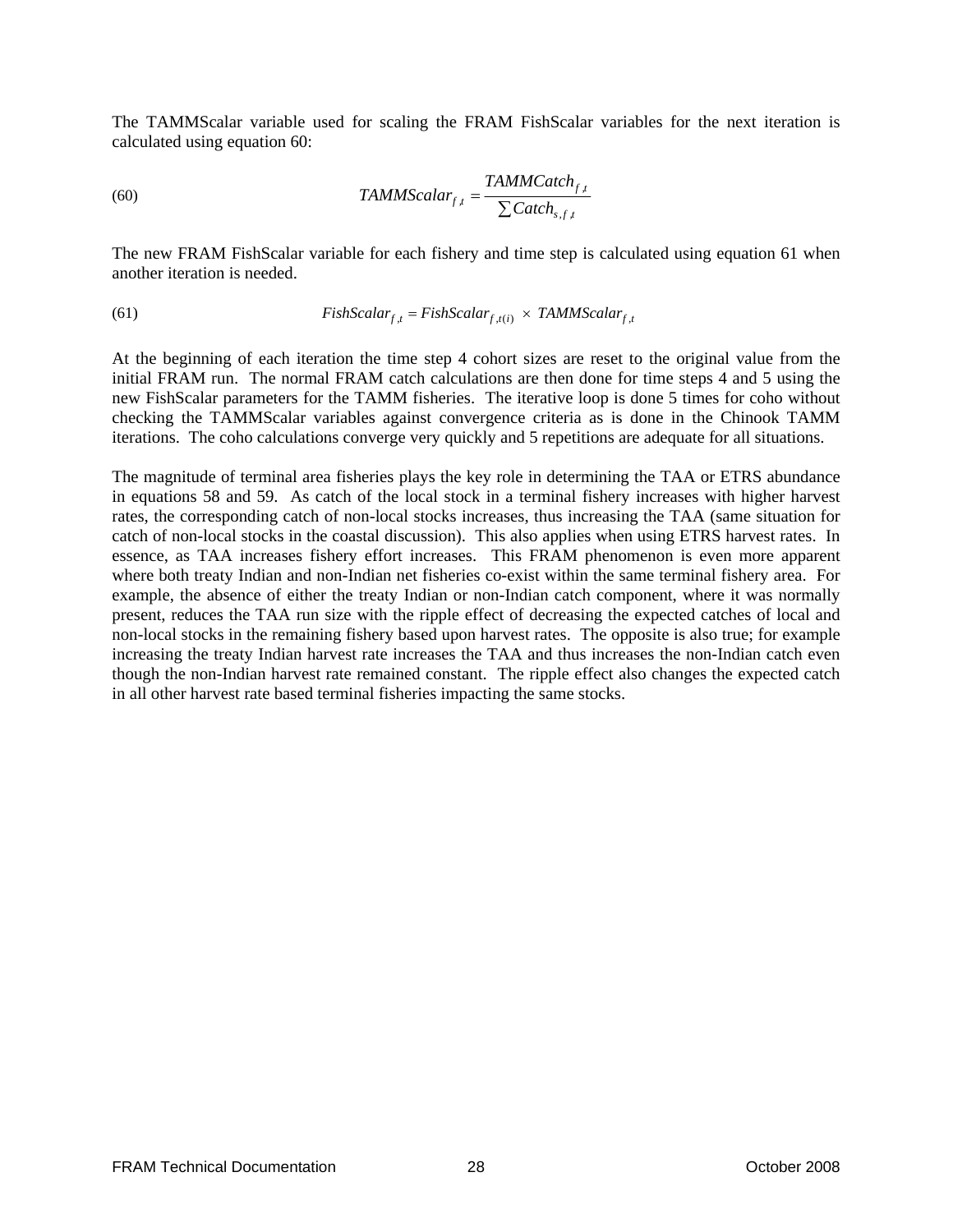<span id="page-34-0"></span>

Figure 3. Flow chart for Coho TAMM and FRAM terminal catch comparison.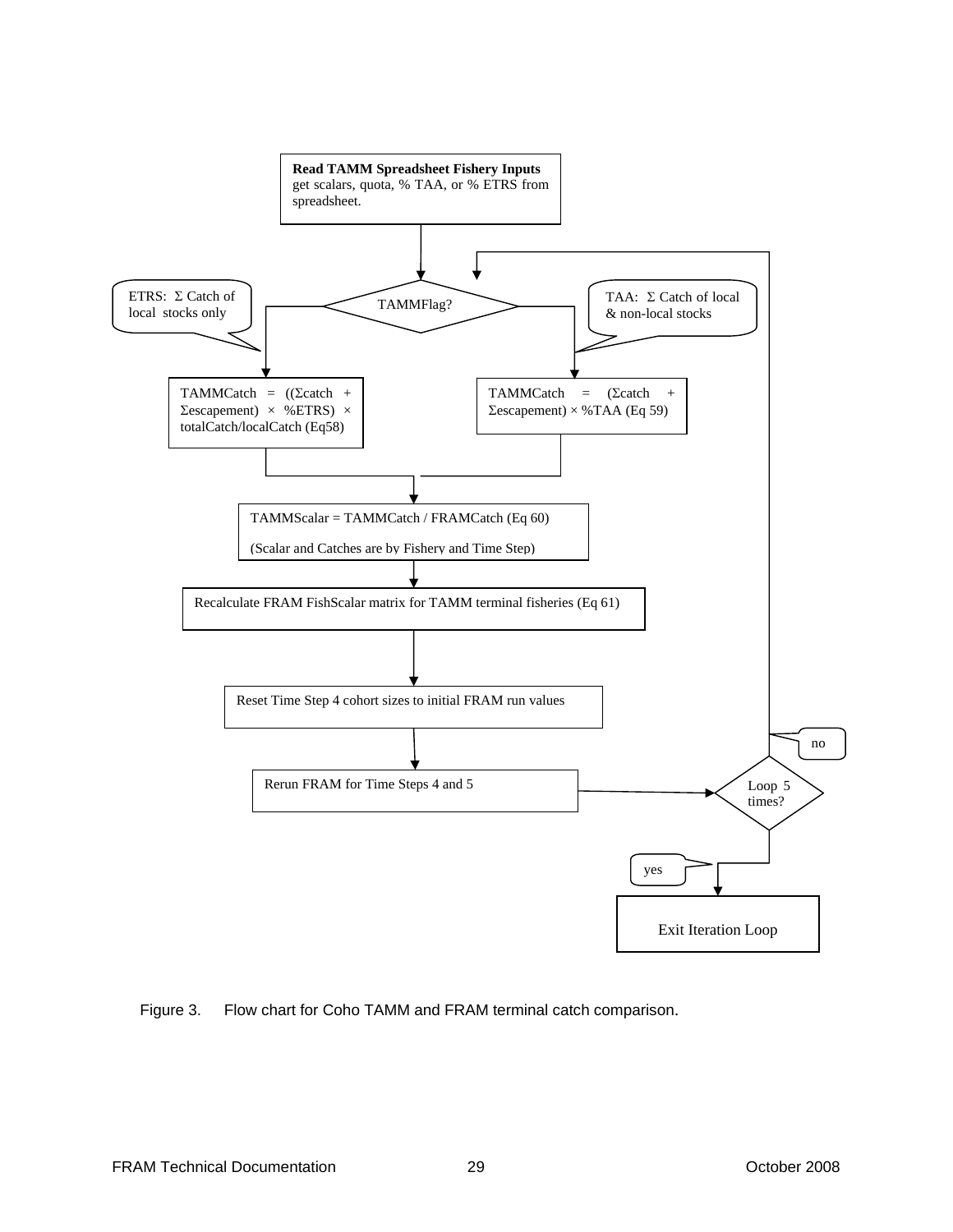| Definition #   | TAA or ETRS Units          | Number of Stocks | Number of Fisheries |
|----------------|----------------------------|------------------|---------------------|
| 1              | <b>Skagit NT TAA</b>       | 12               | 5                   |
| $\overline{2}$ | Stilly-Snoh TAA            | 10               | 6                   |
| 3              | Hood Canal T TAA           | 20               | 15                  |
| 4              | <b>SPS TAA</b>             | 46               | 25                  |
| 5              | SPS Ar 10 TAA              | 16               | $8\,$               |
| 6              | SPS Ar 11 TAA              | 8                | 5                   |
| 7              | SPS Ar 13 TAA              | 22               | 16                  |
| 8              | Nook/Sam TAA               | 16               | 3                   |
| 9              | <b>Straits TAA</b>         | 16               | 9                   |
| 10             | <b>Skagit Wild ETRS</b>    | $\overline{4}$   | $\overline{4}$      |
| 11             | <b>Skagit ETRS</b>         | 12               | $\overline{4}$      |
| 12             | <b>Stilly TAA</b>          | $\overline{4}$   | 1                   |
| 13             | Snoh ETRS                  | $\overline{4}$   | $\overline{2}$      |
| 14             | Tulalip H TAA              | $\overline{2}$   | $\overline{2}$      |
| 15             | HC Wld (no 9A, 12A) ETRS   | 6                | 10                  |
| 16             | SPS Nisq H&W TAA           | $\overline{4}$   | 3                   |
| 17             | HC 9A H&W ETRS             | $\overline{4}$   | $\sqrt{2}$          |
| 18             | Nooksack TAA no sport      | 6                | $\overline{c}$      |
| 19             | <b>E JDF TAA</b>           | 4                | $\mathbf{2}$        |
| 20             | Dung Bay T TAA             | $\overline{4}$   | 3                   |
| 21             | Elwha TAA                  | $\overline{4}$   | $\sqrt{2}$          |
| 22             | W. JDF TAA                 | $\overline{2}$   | $\mathbf{2}$        |
| 23             | HC 9A H&W TAA              | $\overline{4}$   | $\sqrt{2}$          |
| 24             | Quil Bay 12A TAA           | 6                | $\overline{4}$      |
| 25             | <b>Hdspt Hatchery ETRS</b> | $\overline{2}$   | $\boldsymbol{0}$    |
| 26             | Skokomish R TAA            | $\overline{4}$   | $\overline{c}$      |
| 27             | <b>TAA LaWA</b>            | $\overline{4}$   | $\mathbf{2}$        |
| 28             | <b>TAA DuwamGrn</b>        | 6                | $\overline{c}$      |
| 29             | TAA So Sound Net Pens only | $\overline{2}$   | $\mathbf{1}$        |
| 30             | <b>TAA Puyallup</b>        | 4                | $\overline{c}$      |
| 31             | TAA Ar 13A H&W             | 4                | $\overline{2}$      |
| 32             | ETRS So Sound Net Pens     | $\overline{c}$   | $\boldsymbol{0}$    |
| 33             | Skagit T TAA               | 12               | 6                   |
| 34             | HC 12CD TAA                | $8\,$            | 5                   |
| 35             | Hood Canal NT TAA          | 20               | 10                  |
| 36             | Area 10E TAA               | $\overline{4}$   | $\overline{2}$      |
| 37             | Area 11A TAA               | $\overline{4}$   | $\overline{4}$      |
| 38             | Deep SPS TAA               | 6                | 6                   |
| 39             | Dung Bay NT TAA            | $\overline{4}$   | $\overline{2}$      |
| 40             | Quil R TAA                 | 6                | $\overline{c}$      |
| 41             | Nook/Sam TAA with sport    | 16               | 5                   |
|                |                            |                  |                     |

### <span id="page-35-0"></span>Table 7-2. Coho TAMM TAA and ETRS name and number of stocks and fisheries within**.**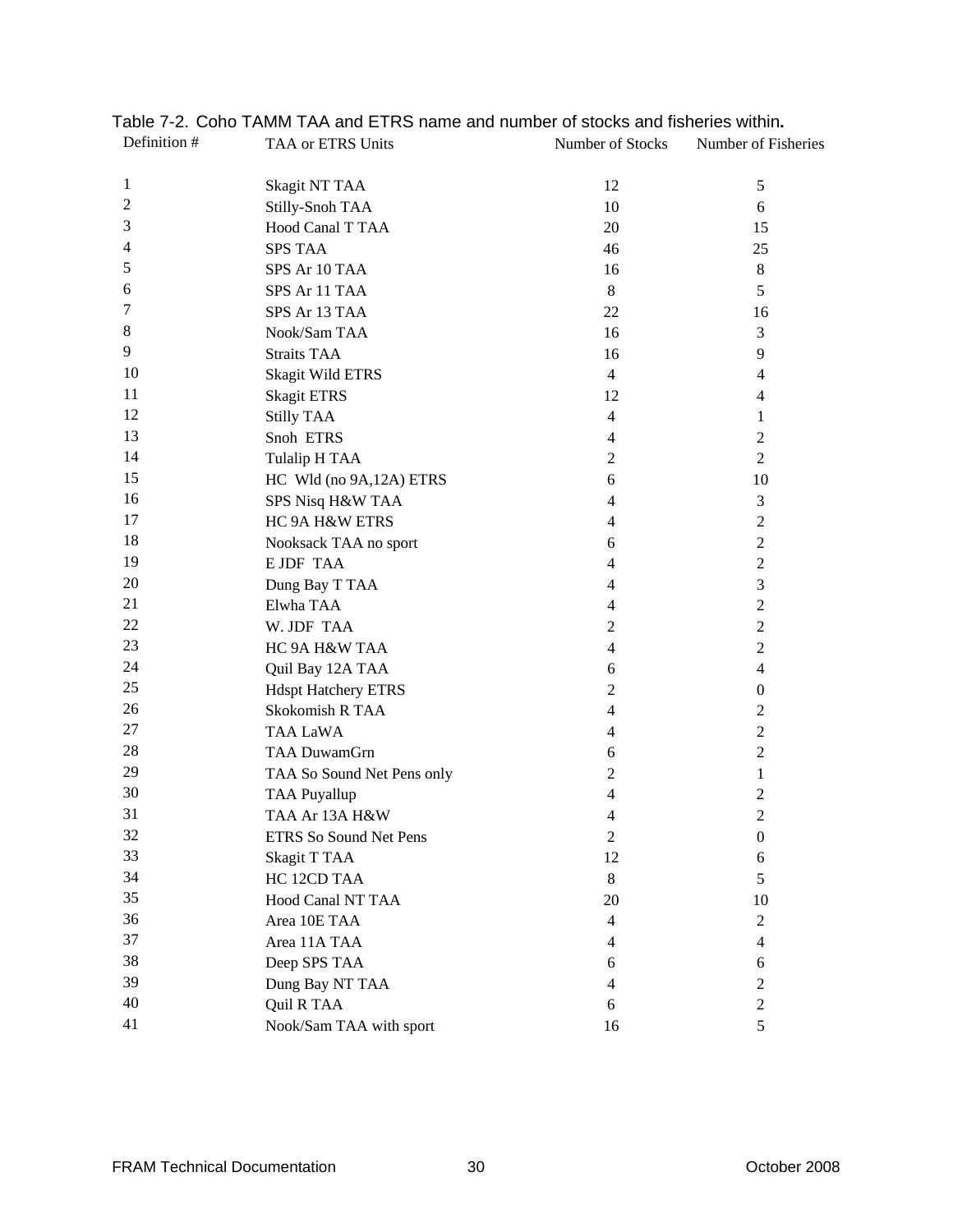Table 7-3. Coho TAAETRSnum.txt file, designating FRAM stock and fishery numbers for calculation of Puget Sound fishery specific TAA and ETRS abundance levels.

1, 12*,17,18,19,20,21,22,23,24,25,26,27,28*,05,101,102,103,104,105,04,05,01 "Skagit NT TAA" 2, 10*,29,30,31,32,33,34,35,36,37,38*,06,109,110,111,112,113,114,04,05,01 "Stilly-Snoh TAA" 3, 20,*41,42,43,44,45,46,47,48,49,50,51,52,53,54,55,56,57,58,59,60*,15,152,153,154,155,156,157,158,159,160,161,162,163,164,165,166,04,05,01 "Hood Canal T TAA" 4,46,*61,62,63,64,65,66,67,68,69,70,71,72,73,74,75,76,77,78,79,80,81,82,83,84,85,86,87,88,89,90,91,92,93,94,95,96,97,98,99,100,101,102,103,104,105,106*,25,119,120,121,122,123,124, 125,126,130,131,132,133,134,137,138,139,140,141,142,143,144,145,146,147,148,04,05,01 "SPS TAA" 5, 16*,91,92,93,94,95,96,97,98,99,100,101,102,103,104,105,106*,08,119,120,121,122,123,124,125,126,04,05,01 "SPS Ar 10 TAA" 6, 8*,83,84,85,86,87,88,89,90*,05,130,131,132,133,134,04,05,01 "SPS Ar 11 TAA" 7, 22,*61,62,63,64,65,66,67,68,69,70,71,72,73,74,75,76,77,78,79,80,81,82*,16,136,137,138,139,140,141,142,143,144,145,146,147,148,149,150,151,04,05,01 "SPS Ar 13 TAA" 8, 16,*01,02,03,04,05,06,07,08,09,10,11,12,13,14,15,16*,03,96,97,98,04,05,01 "Nook/Sam TAA" 9, 16,*107,108,109,110,111,112,113,114,115,116,117,118,119,120,121,122*,09,82,83,84,85,86,89,90,94,95,04,05,01 "Straits TAA" 10, 4,*17,18,23,24*,04,103,104,105,108,04,05,00 "Skagit Wild ETRS" 11, 12,*17,18,19,20,21,22,23,24,25,26,27,28*,04,103,104,105,108,04,05,00 "Skagit ETRS" 12, 4,*29,30,31,32*,01,113,04,05,01 "Stilly TAA" 13, 4,*35,36,37,38*,02,114,117,04,05,00 "Snoh ETRS" 14, 2*,33,34*,02,111,112,04,05,01 "Tulalip H TAA" 15, 6,*45,46,55,56,59,60*,10,155,156,157,158,161,162,163,164,165,166,04,05,00 "HC Wld (no 9A,12A) ETRS" 16, 4*,67,68,69,70*,03,147,148,150,04,05,01 "SPS Nisq H&W TAA" 17, 4,*41,42,43,44*,02,155,156,04,05,00 "HC 9A H&W ETRS" 18, 6*,01,02,03,04,05,06*,02,98,99,04,05,01 "Nooksack TAA no sport" 19, 4,*115,116,121,122*,02,86,89,04,05,01 "E JDF TAA" 20, 4,*107,108,109,110*,03,82,83,94,04,05,01 "Dung Bay T TAA" 21, 4,*111,112,113,114*,02,84,95,04,05,01 "Elwha TAA" 22, 2,*117,118*,02,85,90,04,05,01 "W. JDF TAA" 23, 4,*41,42,43,44*,02,155,156,04,05,01 "HC 9A H&W TAA" 24, 6,*47,48,49,50,51,52*,04,157,158,162,164,04,05,01 "Quil Bay 12A TAA" 25, 2*,53,54*,00,04,05,00 "Hdspt Hatchery ETRS" 26, 4,*57,58,59,60*,02,161,166,04,05,01 "Skokomish R TAA" 27, 4*,99,100,101,102*,02,125,128,04,05,01 "TAA LaWA" 28, 6,*95,96,97,98,103,104*,02,126,127,04,05,01 "TAA DuwamGrn" 29, 2*,65,66*,01,144,04,05,01 "TAA So Sound Net Pens only" 30, 4,*83,84,85,86*,02,134,135,04,05,01 "TAA Puyallup" 31, 4*,73,74,81,82*,02,141,142,04,05,01 "TAA Ar 13A H&W" 32, 2,*65,66*,00,04,05,00 "ETRS So Sound Net Pens" 33, 12,*17,18,19,20,21,22,23,24,25,26,27,28*,06,101,102,103,104,105,108,04,05,01 "Skagit T TAA" 34, 8,*53,54,55,56,57,58,59,60*,05,159,160,161,165,166,04,05,01 "HC 12CD TAA" 35, 20,*41,42,43,44,45,46,47,48,49,50,51,52,53,54,55,56,57,58,59,60*,10,153,154,155,156,157,158,159,160,161,162,04,05,01 "Hood Canal NT TAA" 36, 4,*91,92,93,94*,02,123,124,04,05,01 "Area 10E TAA" 37, 4*,83,84,85,86*,04,132,133,134,135,04,05,01 "Area 11A TAA" 38, 6,*61,62,63,64,65,66*,06,143,144,145,146,149,151,04,05,01 "Deep SPS TAA" 39, 4,*107,108,109,110*,02,82,83,04,05,01 "Dung Bay NT TAA" 40, 6,*47,48,49,50,51,52*,02,162,164,04,05,01 "Quil R TAA" 41, 16,*01,02,03,04,05,06,07,08,09,10,11,12,13,14,15,16*,05,96,97,98,99,100,04,05,01 "Nook/Sam TAA with sport"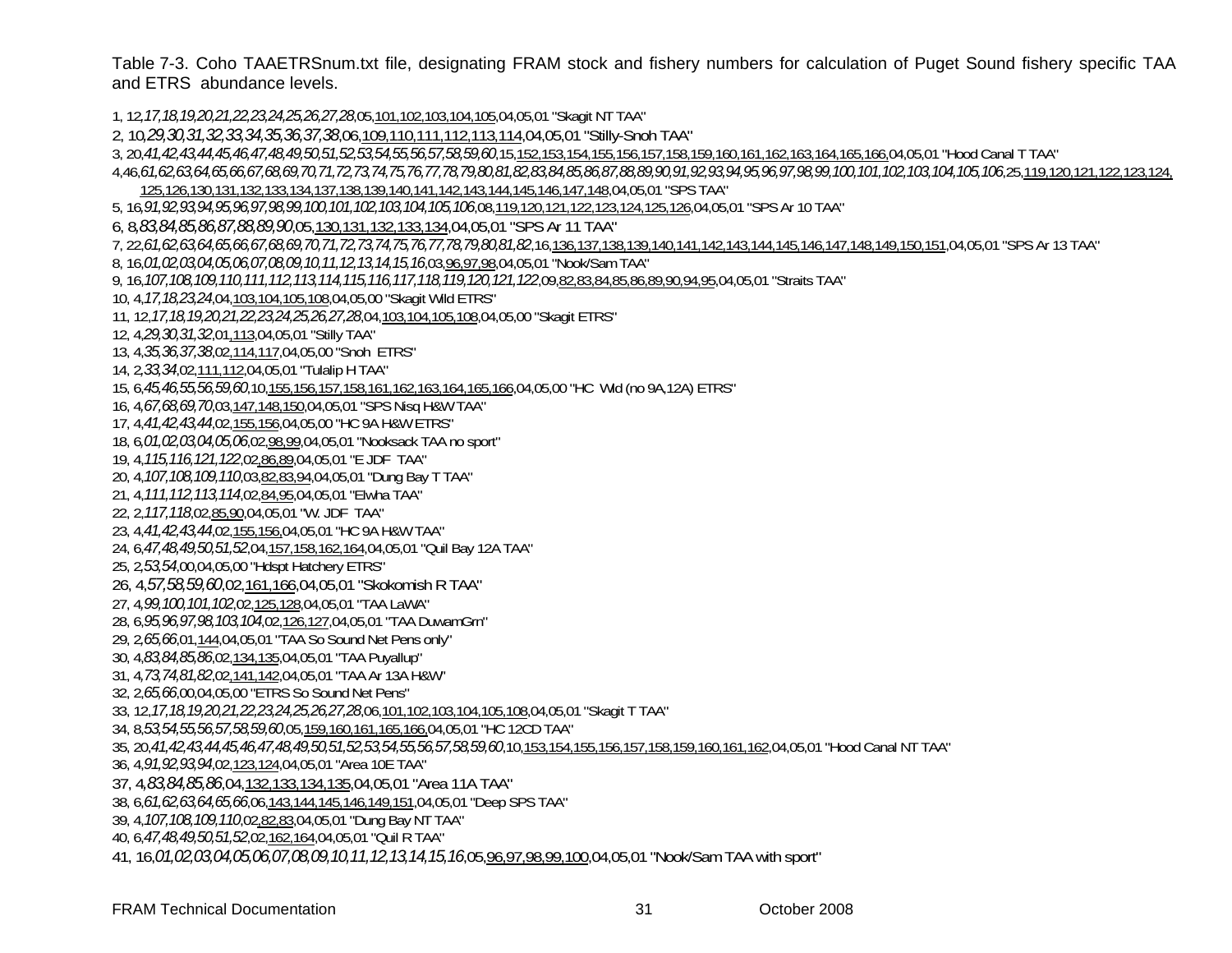### *7.2 Chinook TAMM*

The Chinook TAMM provides the following key functions:

- 1. Puget Sound terminal fishery inputs to FRAM.
- 2. Catch/mortality calculations in the terminal fishery modules for Puget Sound terminal fisheries.
- 3. Forecast (usually pre-season terminal run size) proportions and adipose mark rates for Puget Sound hatchery and natural stocks.
- 4. Reports (tables) showing fishery impacts, catch distributions, exploitation rates, and escapements ,which are needed management criteria for key Puget Sound hatchery and natural Chinook stocks and sub-stocks.

It is through the use of the Chinook TAMM that total fishery impacts upon key Puget Sound management stocks can be estimated and reported. Puget Sound fishery inputs are initially entered into the Chinook TAMM where they are aggregated into the fishery units used by FRAM and passed to FRAM via a "tami" file. After FRAM calculates the impacts of FRAM fisheries upon Puget Sound FRAM stock units, the results are passed back to TAMM via three "tamx" transfer files containing: (1) terminal marine and freshwater run sizes, (2) total mortality for all stocks and stock-specific AEQ total mortality for Puget Sound stocks, and (3) stock-specific landed catch for Puget Sound stocks. TAMM apportions the run size and fishery impacts from the Puget Sound stock outputs in the tamx transfer files by the pre-season forecast proportions and terminal fishery details reported in "input' sections of the TAMM.

Chinook TAMM remains a critical element of pre-season Puget Sound fishery modeling. It is the tool used to split the FRAM stock groupings into their Puget Sound sub-components, whose impacts determine allowable fishery levels during the pre-season planning processes. Table 7-4 shows FRAM stocks units with their corresponding TAMM stock units. Abundance levels of every Puget Sound Chinook hatchery and natural population are entered into the TAMM. These abundances are not passed to FRAM but are used within TAMM to proportionally allocate FRAM fishery impacts to FRAM stocks into the appropriate Puget Sound stock sub-component (of the FRAM aggregate). TAMM then calculates the harvest impacts from all Puget Sound TAMM fisheries to obtain the full set of fishery-specific impacts for all the population sub-components.

The Chinook base period data (as in the older versions of the coho base period) aggregates terminal area fisheries for FRAM modeling at a broader scale than used for management of Puget Sound fisheries. For example, Chinook FRAM does not model individual river freshwater terminal sport or freshwater net fisheries. Table 7-5 shows FRAM fishery units with their corresponding TAMM fishery units. Of major importance is TAMM's complete set of freshwater sport (FRAM fishery #72) and net (FRAM fishery #73) fisheries. The Chinook TAMM provides the ability to not only model the individual Puget Sound marine and freshwater net fisheries, but to do so for smaller time scales associated with fisheries directed at Chinook, pink, coho, chum, or steelhead. In addition, test fisheries and fisheries in sub-areas can be included.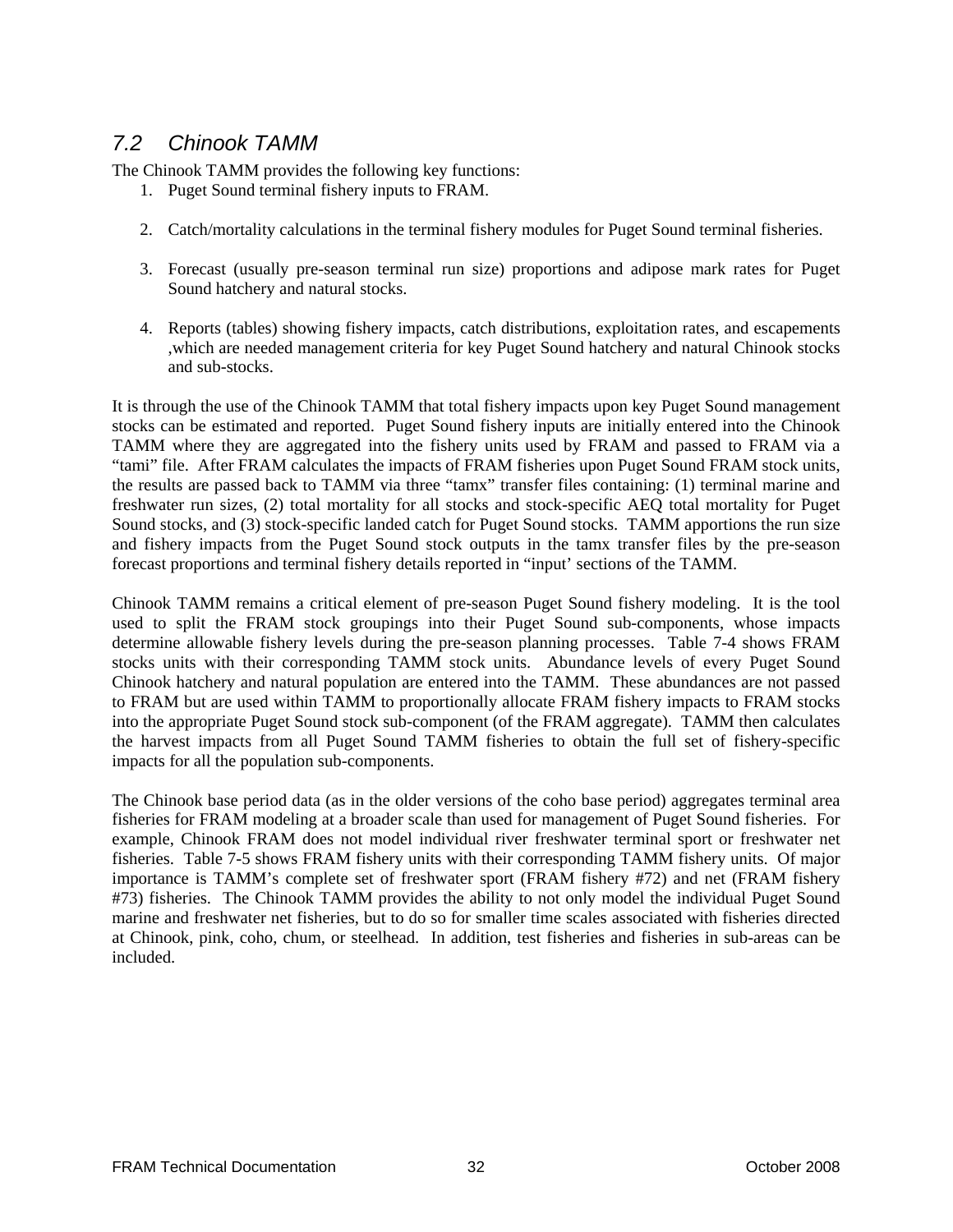| $Un-$<br>marked<br>Stock # | $1$ able $1$ - $\pm$ . Of infoon Fuget Oburla Fronti and Tolvini Otocho.<br><b>FRAM Puget Sound Stock Names</b> | <b>TAMM Puget Sound stock components</b><br>(per 2005 Planning Cycle) |  |
|----------------------------|-----------------------------------------------------------------------------------------------------------------|-----------------------------------------------------------------------|--|
| $\mathbf{1}$               | Nooksack-Samish summer/fall                                                                                     | Nooksack R & Samish R: composite of all hatchery & natural            |  |
|                            |                                                                                                                 | <b>Glenwood Springs Hatchery</b>                                      |  |
| 3                          | North Fork Nooksack early (spring)                                                                              |                                                                       |  |
| 5                          | South Fork Nooksack early (spring)                                                                              | Nooksack R spring hatchery & natural stocks                           |  |
| $\tau$                     | Skagit summer/fall fingerling                                                                                   | Skagit River summer/fall fingerling hatchery & natural stocks         |  |
| 9                          | Skagit summer/fall yearling                                                                                     | Skagit River summer/fall yearling hatchery & natural stocks           |  |
| 11                         | Skagit spring yearling                                                                                          | Skagit River spring hatchery & natural stocks                         |  |
| 13                         | Snohomish summer/fall fingerling                                                                                | Snohomish R summer/fall fingerling hatchery & natural stocks          |  |
| 15                         | Snohomish summer/fall yearling                                                                                  | Snohomish R summer/fall yearling hatchery & natural stocks            |  |
|                            |                                                                                                                 | Skykomish R natural as percent of Snohomish R natural                 |  |
| 17                         | Stillaguamish summer/fall fingerling                                                                            | Stillaguamish River summer/fall natural                               |  |
| 19                         | Tulalip summer/fall fingerling                                                                                  | <b>Tulalip Hatchery</b>                                               |  |
| 21                         | Mid S. Puget Sound fall fingerling                                                                              | Gorst Ck Hatchery                                                     |  |
|                            |                                                                                                                 | Grovers Ck Hatchery                                                   |  |
|                            |                                                                                                                 | Lake Washington hatchery and natural (Cedar River) stocks             |  |
|                            |                                                                                                                 | Green River, hatchery & natural stocks                                |  |
|                            |                                                                                                                 | Puyallup River, hatchery & natural components                         |  |
| 23                         | UW Accelerated fall fingerling                                                                                  | University of Washington Hatchery                                     |  |
| 25                         | Deep S. Puget Sound fall fingerling                                                                             | McAllister Creek Hatchery                                             |  |
|                            |                                                                                                                 | Nisqually River, hatchery & natural stocks                            |  |
|                            |                                                                                                                 | Minter Creek Hatchery                                                 |  |
|                            |                                                                                                                 | <b>Chambers Creek Hatchery</b>                                        |  |
|                            |                                                                                                                 | Deschutes River & Capital Lake hatchery stocks                        |  |
|                            |                                                                                                                 | Coulter Creek & Misc Area 13D-K hatchery stocks                       |  |
| 27                         | South Puget Sound fall yearling                                                                                 | Contribution amount from each South Sound hatchery                    |  |
| 29                         | White River spring fingerling                                                                                   | White River spring hatchery & natural stocks                          |  |
| 31                         | Hood Canal fall fingerling                                                                                      | Area 12C-D natural                                                    |  |
|                            |                                                                                                                 | Skokomish R, hatchery & natural stocks                                |  |
|                            |                                                                                                                 | Area 12B, mid-Hood Canal natural                                      |  |
|                            |                                                                                                                 | Hoodsport Hatchery                                                    |  |
| 33                         | Hood Canal fall yearling                                                                                        | Hood Canal fall yearling                                              |  |
| 35                         | Juan de Fuca Tribs. fall fingerling                                                                             | Hoko R, hatchery & natural stocks                                     |  |
|                            |                                                                                                                 | Dungeness early, hatchery & natural stocks                            |  |
|                            |                                                                                                                 | Elwha, composite hatchery & natural                                   |  |
| 65                         | White River spring yearling                                                                                     | Not modeled in TAMM                                                   |  |

|  |  | Table 7-4. Chinook Puget Sound FRAM and TAMM Stocks. |
|--|--|------------------------------------------------------|
|  |  |                                                      |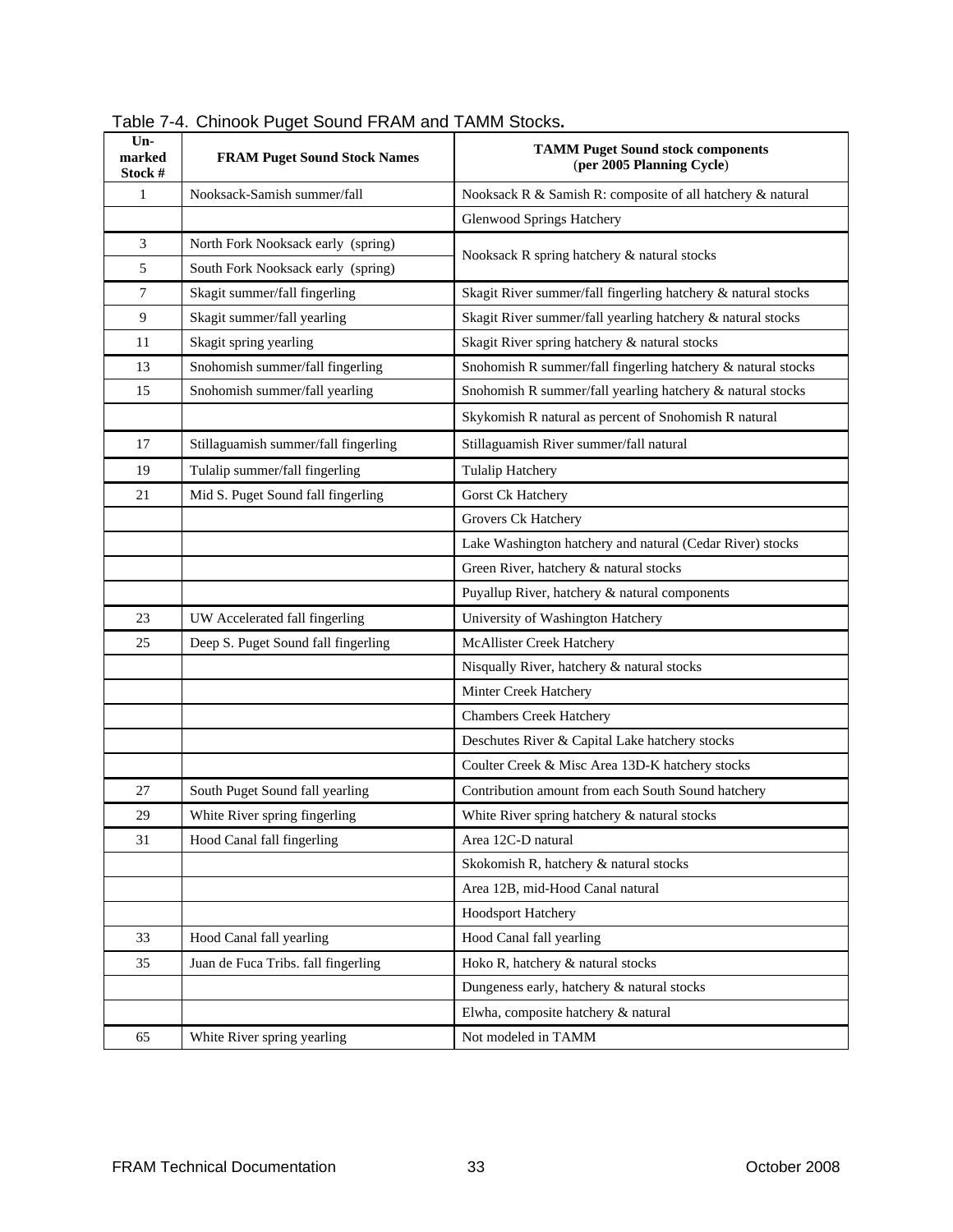| <b>FRAM</b><br>Fishery # | <b>FRAM Puget Sound Fisheries</b>    | <b>TAMM Fishery Components of FRAM Fisheries.</b> |  |
|--------------------------|--------------------------------------|---------------------------------------------------|--|
| 36                       | Area 7 Sport                         | Area 7 Sport                                      |  |
| 37                       | NT San Juan Net (Area 6A, 7, 7A)     | NT San Juan Net (Area 6A, 7, 7A)                  |  |
| 38                       | T San Juan Net (Area 6A, 7, 7A)      | T San Juan Net (Area 6A, 7, 7A)                   |  |
| 39                       | NT Nooksack-Samish Net               | NT Nooksack-Samish Net                            |  |
| 40                       | T Nooksack-Samish Net                | T Nooksack-Samish Marine Net                      |  |
|                          |                                      | T Nooksack-Samish Freshwater Net                  |  |
| 41                       | T Juan de Fuca Troll (Area 5,6,7)    | T Juan de Fuca Troll (Area 5,6,7)                 |  |
| 42                       | Area 5/6 Sport                       | Area 5/6 Sport                                    |  |
| 43                       | NT Juan de Fuca Net (Area 4B,5,6,6C) | NT Juan de Fuca Net (Area 4B,5,6,6C)              |  |
| 44                       | T Juan de Fuca Net (Area 4B,5,6,6C)  | T Juan de Fuca Net (Area 4B,5,6,6C)               |  |
| 45                       | Area 8 Sport $1$                     | Area 8 Sport <sup>1</sup>                         |  |
| 46                       | NT Skagit Net (Area 8)               | NT-Pink, and NT-Chum                              |  |
| 47                       | T Skagit Net (Area 8)                | T Marine: Chinook, Pink, Coho, Chum,              |  |
|                          |                                      | and Steelhead directed.                           |  |
|                          |                                      | T Coho Evaluation, and T Bay Test Fishery         |  |
| 48                       | Area 8D Sport                        | Area 8D Sport                                     |  |
| 49                       | NT Stilly-Snohomish Net (Area 8A)    | NT 8A pink, NT 8A coho, and NT 8A chum            |  |
| 50                       | T Stilly-Snohomish Net (Area 8A)     | T 8A Chinook, T 8A pink, T 8A coho directed,      |  |
|                          |                                      | T 8A chum and steelhead, and 8A test fishery      |  |
| 51                       | NT Tulalip Bay Net (Area 8D)         | NT Tulalip Bay Net (Area 8D)                      |  |
| 52                       | T Tulalip Bay Net (Area 8D)          | T Tulalip Bay Net (Area 8D)                       |  |
| 53                       | Area 9 Sport                         | Area 9 Sport                                      |  |
| 54                       | NT Area 6B/9 Net                     | NT Area 6B/9 Net                                  |  |
| 55                       | T Area 6B/9 Net                      | T Area 6B/9 Net                                   |  |
| 56                       | Area 10 Sport                        | Area 10 Sport                                     |  |
| 57                       | Area 11 Sport                        | Area 11 Sport                                     |  |
| 58                       | NT Area 10/11 Net                    | NT Area 10/11 Net                                 |  |
| 59                       | T Area 10/11 Net                     | T Area 10/11 Net, and Area 10/11 test fisheries   |  |
| 60                       | NT Area 10A Net                      | NT Area 10A Sport                                 |  |
| 61                       | T Area 10A Net                       | T Area 10A Net, and Area 10A test fishery         |  |
| 62                       | NT Area 10E Net                      | NT Area 10E Sport                                 |  |
| 63                       | T Area 10E Net                       | T Area 10E Net                                    |  |
| 64                       | Area 12 Sport                        | Area 12 Sport                                     |  |
| 65                       | NT Hood Canal Net (Area 12,12B,12C)  | NT Marine: Chinook, coho, & chum                  |  |
|                          |                                      | NT 9A, 12A: coho, and chum                        |  |
| 66                       | T Hood Canal Net (Area 12,12B,12C)   | T Marine: Chinook, coho, chum                     |  |
|                          |                                      | T 9A, 12A: Chinook, coho, chum                    |  |

Table 7-5. Chinook Puget Sound FRAM and TAMM Fisheries.

*table continued on next page*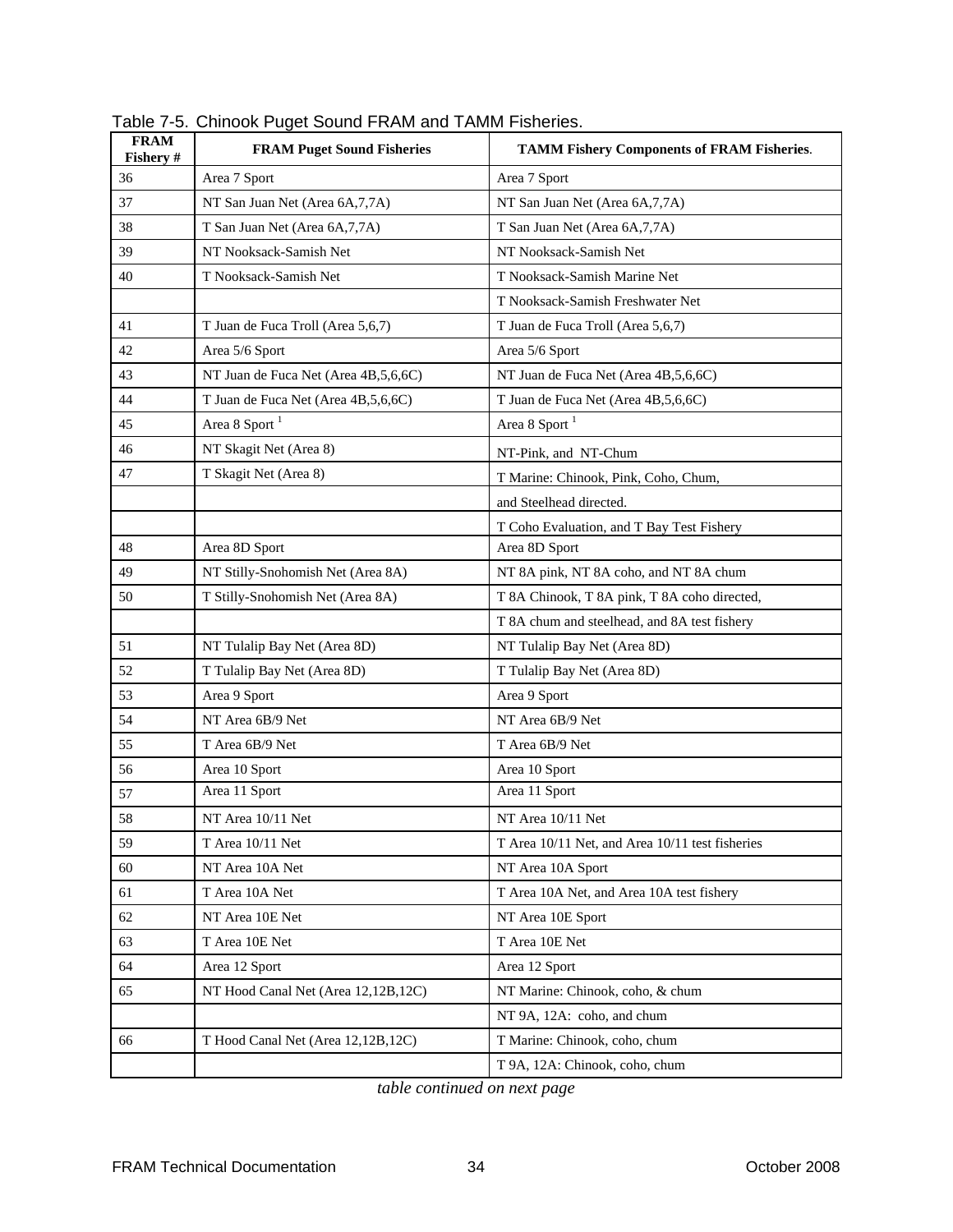| <b>FRAM</b><br>Fishery # | <b>FRAM Puget Sound Fisheries</b> | <b>TAMM Fishery Components of FRAM Fisheries.</b>              |  |
|--------------------------|-----------------------------------|----------------------------------------------------------------|--|
| 67                       | Area 13 Sport                     | Area 13 Sport                                                  |  |
| 68                       | NT Deep South Puget Sound Net     | NT Deep S. Puget Sound Net (Area 13,13D-K)                     |  |
| 69                       | T Deep South. Puget Sound Net     | T Deep S. Puget Sound Net (Area 13,13D-K)                      |  |
| 70                       | NT Area 13A Net                   | NT Area 13A Net                                                |  |
| 71                       | T Area 13A Net                    | T Area 13A Net                                                 |  |
| 72                       | Freshwater Sport                  | Freshwater sport fisheries modeled in TAMM include:            |  |
|                          |                                   | Aggregated Bellingham Bay tributaries (Nooksack, Samish, etc), |  |
|                          |                                   | Skagit R, Stillaguamish R., Snohomish R., Lake Washington,     |  |
|                          |                                   | Lake Sammamish, Duwamish-Green R., Puyallup R., Carbon R.,     |  |
|                          |                                   | Nisqually R., McAllister Ck., Chambers Ck., Minter Ck.,        |  |
|                          |                                   | DeschutesR/Capital Lake, Kennedy/Johns/misc. "13B" Creeks,     |  |
|                          |                                   | Skokomish R., Misc. Area 12B tributaries, Quilcene R.,         |  |
|                          |                                   | Misc. Area 12C/D tributaries, Dungeness R., Elwha R., and      |  |
|                          |                                   | Hoko R.                                                        |  |
|                          |                                   | Mark Selective FW sport fisheries have included:               |  |
|                          |                                   | Carbon R., Puyallup R., Skykomish R., and Nooksack R.          |  |
|                          |                                   |                                                                |  |
| 73                       | Freshwater Net                    | Freshwater net fisheries modeled in TAMM include: <sup>2</sup> |  |
|                          |                                   | T Skagit R: Chinook, Pink, Coho, Chum, Steelhead;              |  |
|                          |                                   | T Skagit R Coho Evaluation, Skagit R Test Fishery;             |  |
|                          |                                   | T Swinomish Channel;                                           |  |
|                          |                                   | T Stillaguamish R: Chinook, pink, coho, chum;                  |  |
|                          |                                   | T Snohomish R commercial, Snohomish R test;                    |  |
|                          |                                   | T Skokomish R: Chinook, coho, and chum;                        |  |
|                          |                                   | T Hoodsport Hatchery Seine:                                    |  |
|                          |                                   | T Lake Washington, T Lake Sammamish; T Duwamish/Green R;       |  |
|                          |                                   | Puyallup R test fishery, T Puyallup R; T Minter Ck;            |  |
|                          |                                   | White R Springs impacts: 11A/Puyallup R net, C&S in White R;   |  |
|                          |                                   | T McAllister Ck; T Nisqually R; T Chambers (13C & 83H)         |  |
| Notes:                   |                                   |                                                                |  |

|  | Table 7-5 (continued). Chinook Puget Sound FRAM and TAMM Fisheries |  |
|--|--------------------------------------------------------------------|--|
|  |                                                                    |  |

\*  $(T = \text{Treaty}; NT = \text{Nontreaty})$ 

1 Sport areas 8-1 and 8-2 were combined and input into Fishery 45 as Area 8 Sport.

2 Puget Sound TAMM includes: Area 11A with Puyallup River; Area 13C with Chambers Creek.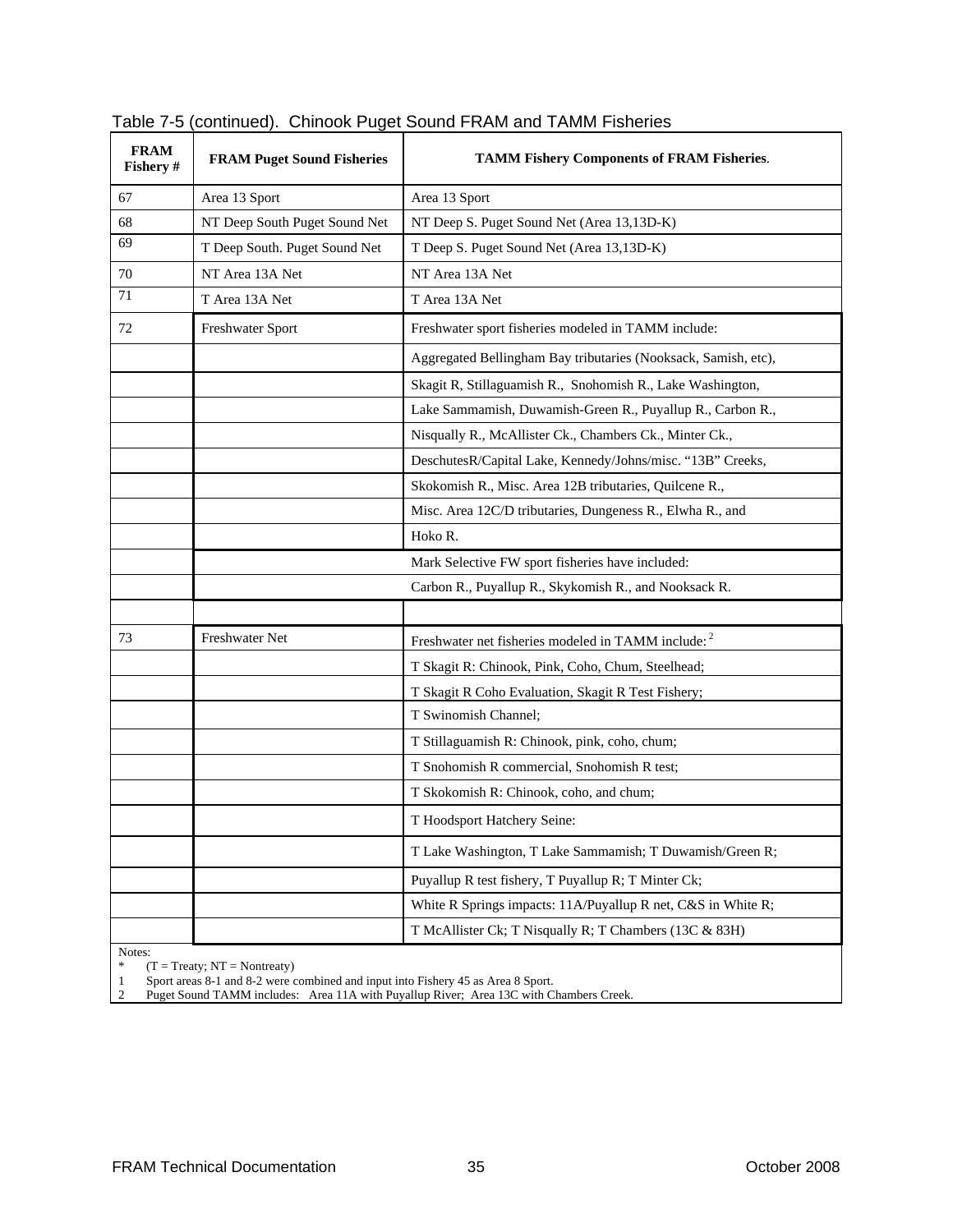### **7.2.1 Chinook TAMM-FRAM interaction**

The Chinook TAMM-FRAM iteration process is shown in Figure 4 with details in Figures 5-7. The iteration process is needed to account for the circular affect of harvest in one terminal fishery affecting the harvest, terminal run size, and escapement in other terminal areas. The iteration process is considered completed when the FRAM-based terminal fishery catches convergence with the TAMM-based catches for six Puget Sound net fishery Total Terminal Areas (TTA) (Table 7-6; Figure 4 and 6). Two special case catch calculation options for Nooksack/Samish and Tulalip Hatchery fall Chinook stocks can be flagged in the TAMM and processed through FRAM via the "tami" input file. The Nooksack/Samish case is a harvest accounting between treaty and non-treaty fishers where the terminal fishery catches are set at the level that achieves 50:50 sharing of harvestable catch in combined pre-terminal and terminal fisheries (Figure 5). The Tulalip Hatchery case calculates the treaty net fishery catch that harvests the entire terminal run remaining after the non-treaty terminal fishery input is calculated (Figure 5).

Table 7-6. Total Terminal Areas (TTA) in Puget Sound Net fisheries.

| Nooksack Fall                        |
|--------------------------------------|
| Skagit Fall                          |
| Stillaguamish/Snohomish/Tulalip Fall |
| Tulalip Fall                         |
| Hood Canal Fall                      |
| Nooksack Spring                      |

For each of the TTAs shown in Table 7-6, the Chinook TAMM uses terminal escapement:

(62) 
$$
TamkEsc_{TTA} = \sum_{s} Escape_{s,a,t}
$$

where *s* is FRAM stocks within each TTA; and terminal catch:

(63) 
$$
TamkCat_{TTA} = \sum_{f} Catch_{s,a,f,t}
$$

where *f* is FRAM fisheries within each TTA; to recalculate terminal run size:

(64) 
$$
TamkTTR_{TTA} = TamkEsc_{TTA} + TamkCat_{TTA} - FWSpt_{TTA} + MSA_{TTA}
$$

using freshwater sport catch (*FWSpt*)*,*which includes fisheries upstream from the TAA, and marine sport savings (*MSA*), which credits partial closure of a marine sport area (0 in recent years).

When the terminal run size changes, the TAMM expected catches will change according to the specified harvest rate (Figure 5):

(65) *TamkEst* 
$$
_{TTA,t}
$$
 = *TamkTTR*<sub>TTA</sub> × *TamkPsH* $r_{TAA,t}$  if using harvest rates or

(66) 
$$
TamkEst_{TTA,t} = TamkPsHr_{TAA,t} \text{ if using quotas.}
$$

There is a ripple effect through all terminal fisheries including harvest sharing between the treaty Indian and non-Indian fisheries (Figure 7). The FRAM program reruns the terminal fishery time steps until the difference between the TAMM expected fishery impacts (*TamkEst*) and FRAM estimates (*TamkCat*) are within ±0.1% of each other (i.e., *TamkScale* = 1.0001 or 0.0009):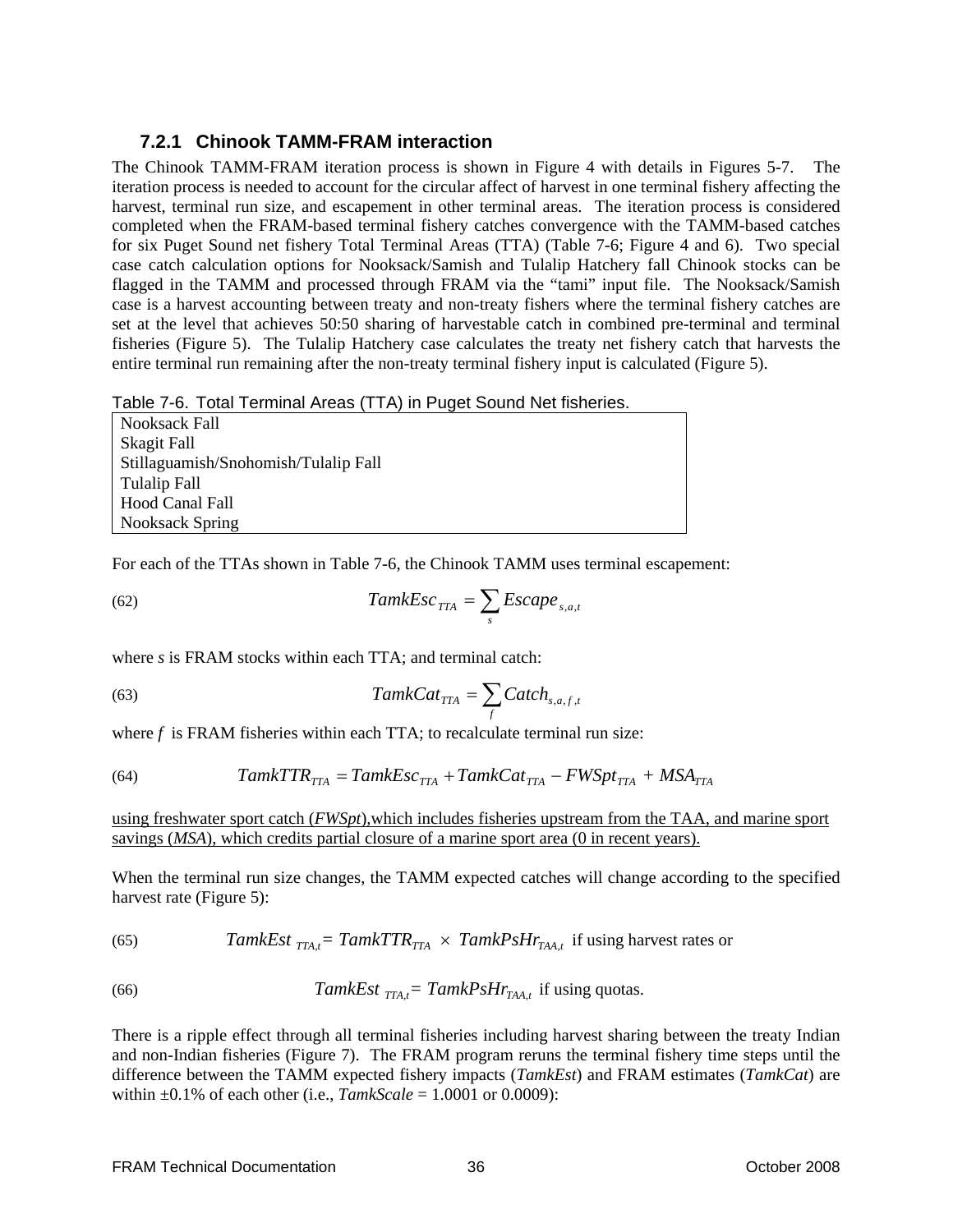(67) 
$$
TamkScale_{TTA,t} = \frac{TamkEst_{TTA,t}}{TamkCat_{TTA,t}}
$$

or the difference between the two (*Diff*) is less than four fish (Figure 6):

(68) 
$$
Diff = abs(TamkEst_{TTA,t} - TamkCat_{TTA,t}).
$$

In each iteration, the FRAM fishery scalars (*FishScalar*) are adjusted by the *TamkScale* variable that was used for the evaluation of the convergence criteria above.

(69) 
$$
(FishScalar_{f,t})_{i+1} = (FishScalar_{f,t})_i \times TamkScale_{TTA,t}.
$$

The new FRAM fishery scalars are then used to produce the revised FRAM catch estimates (equation 3) in the next iteration: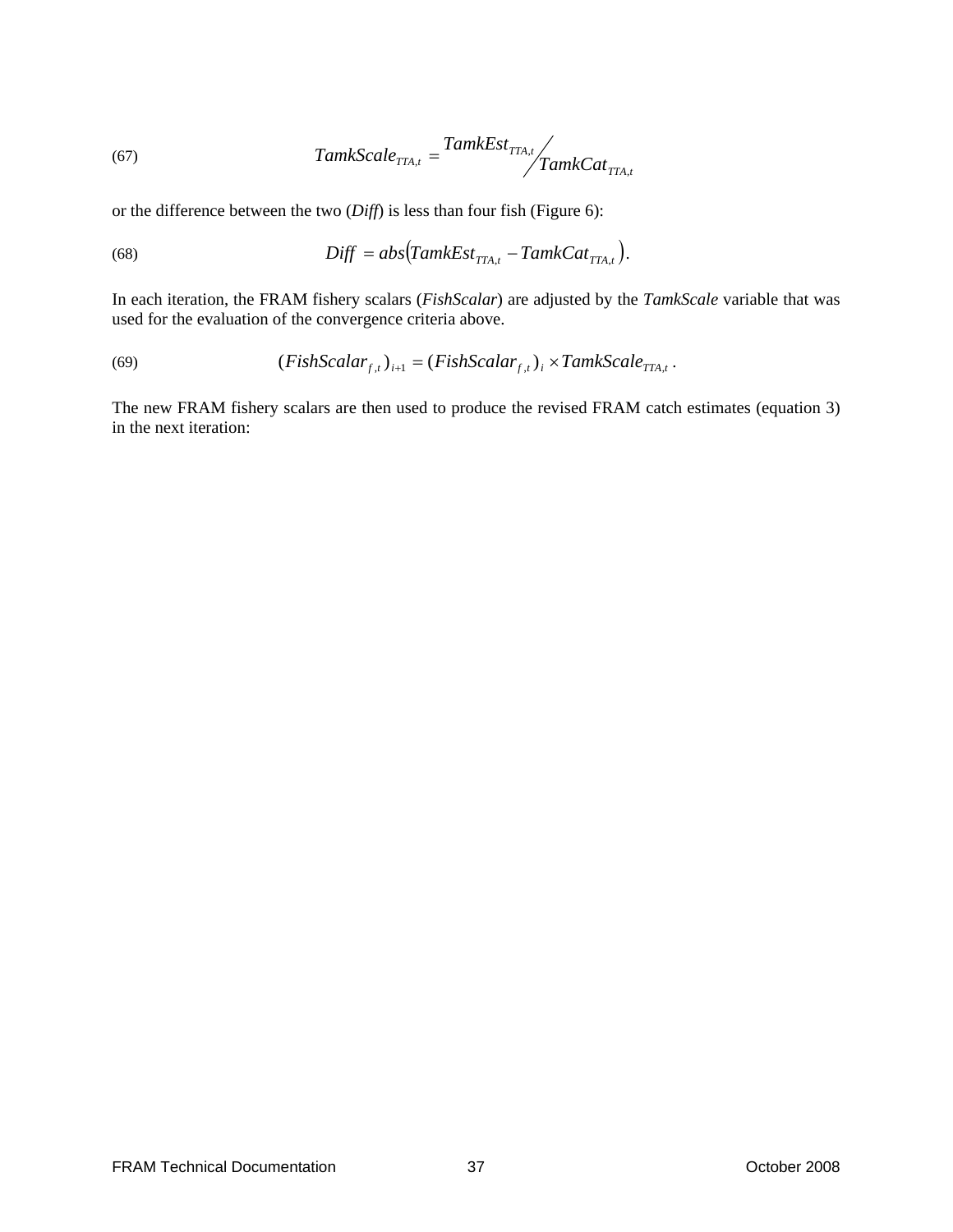

Figure 4. Flow chart for Chinook TAMM Processing Module**.**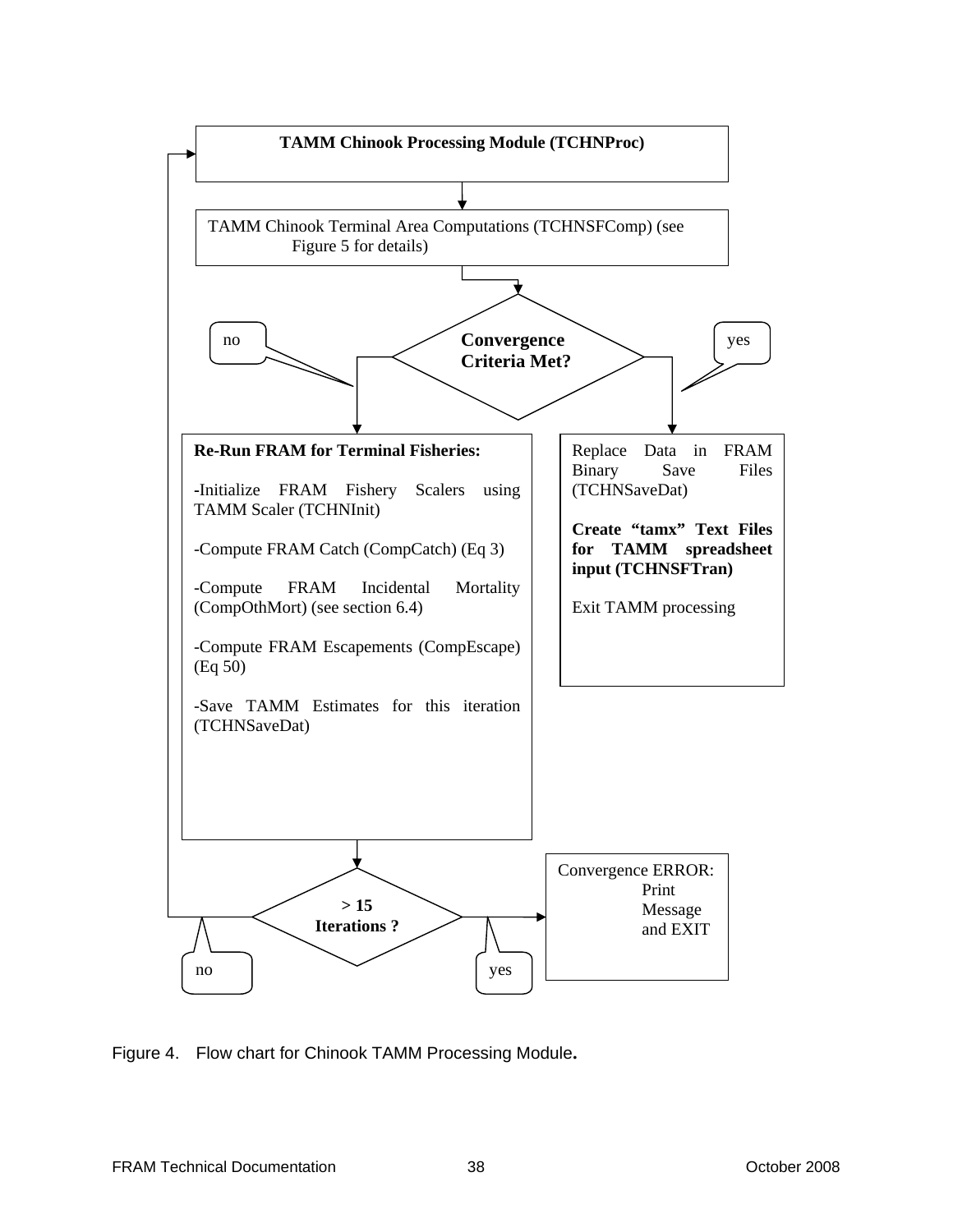

Figure 5. Flow chart for Chinook TAMM Computations and Comparisons**.**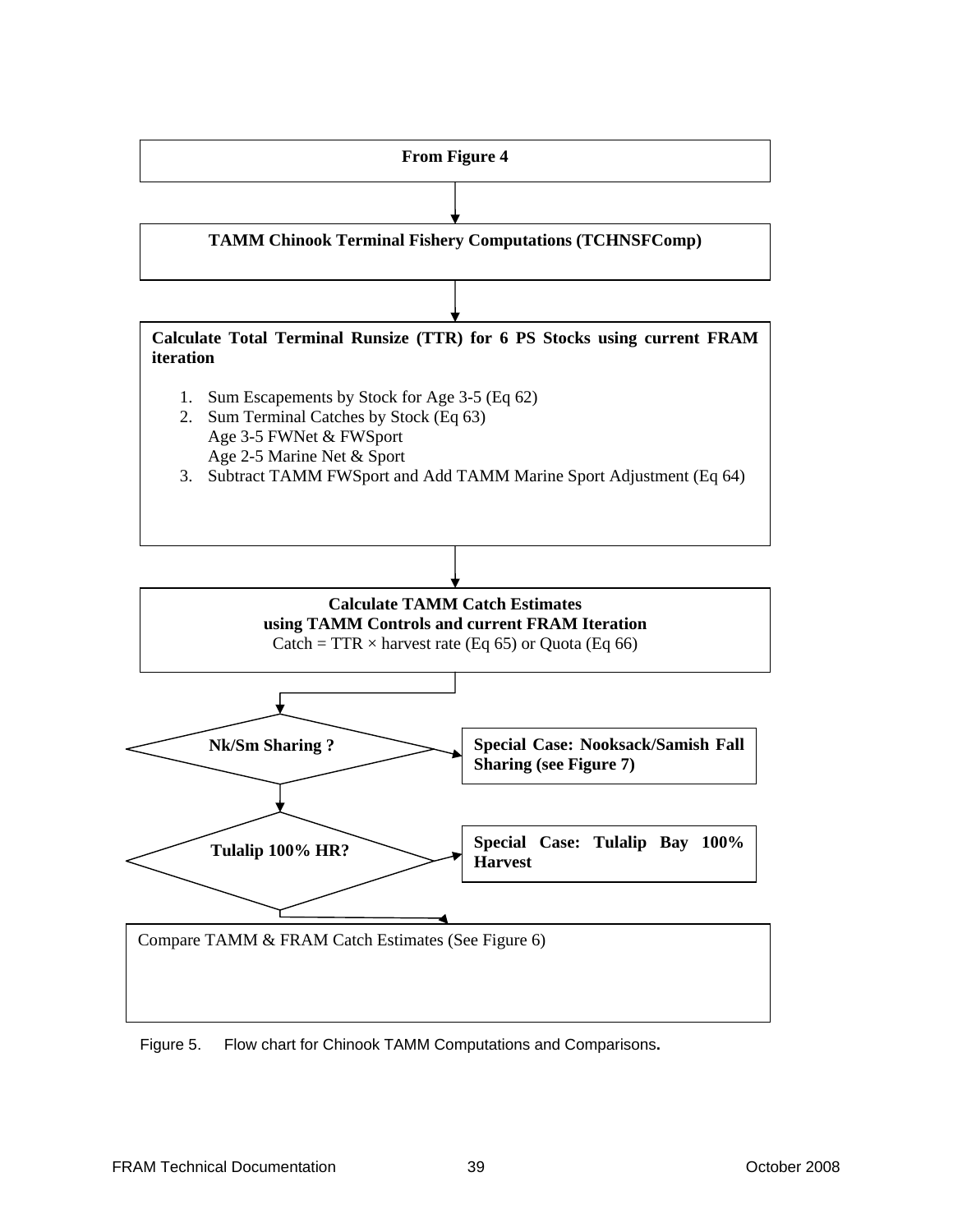

Figure 6. Flow chart for Chinook TAMM and FRAM Terminal Catch Comparisons.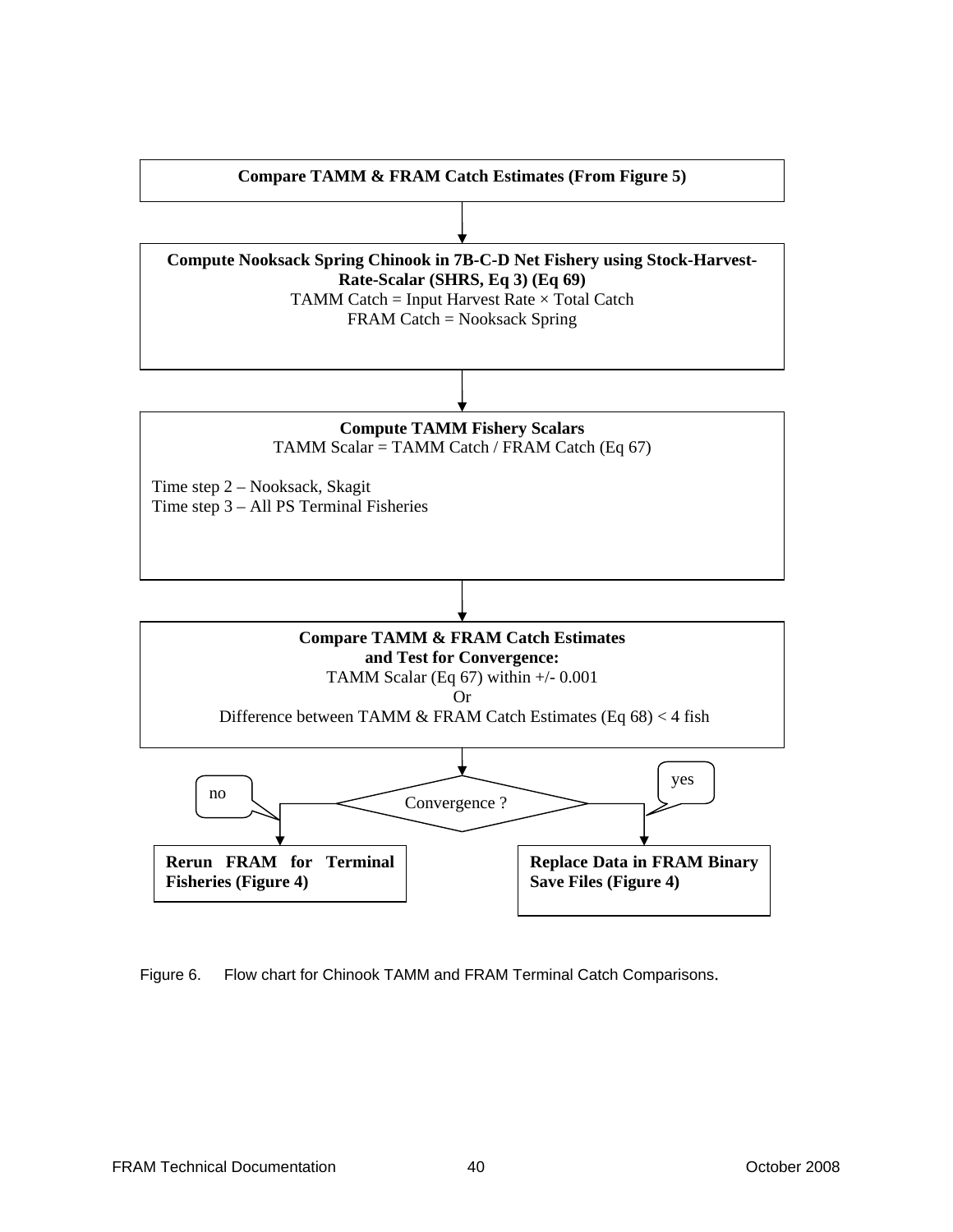

Figure 7. Flow chart for Nooksack/Samish Sharing Calculations.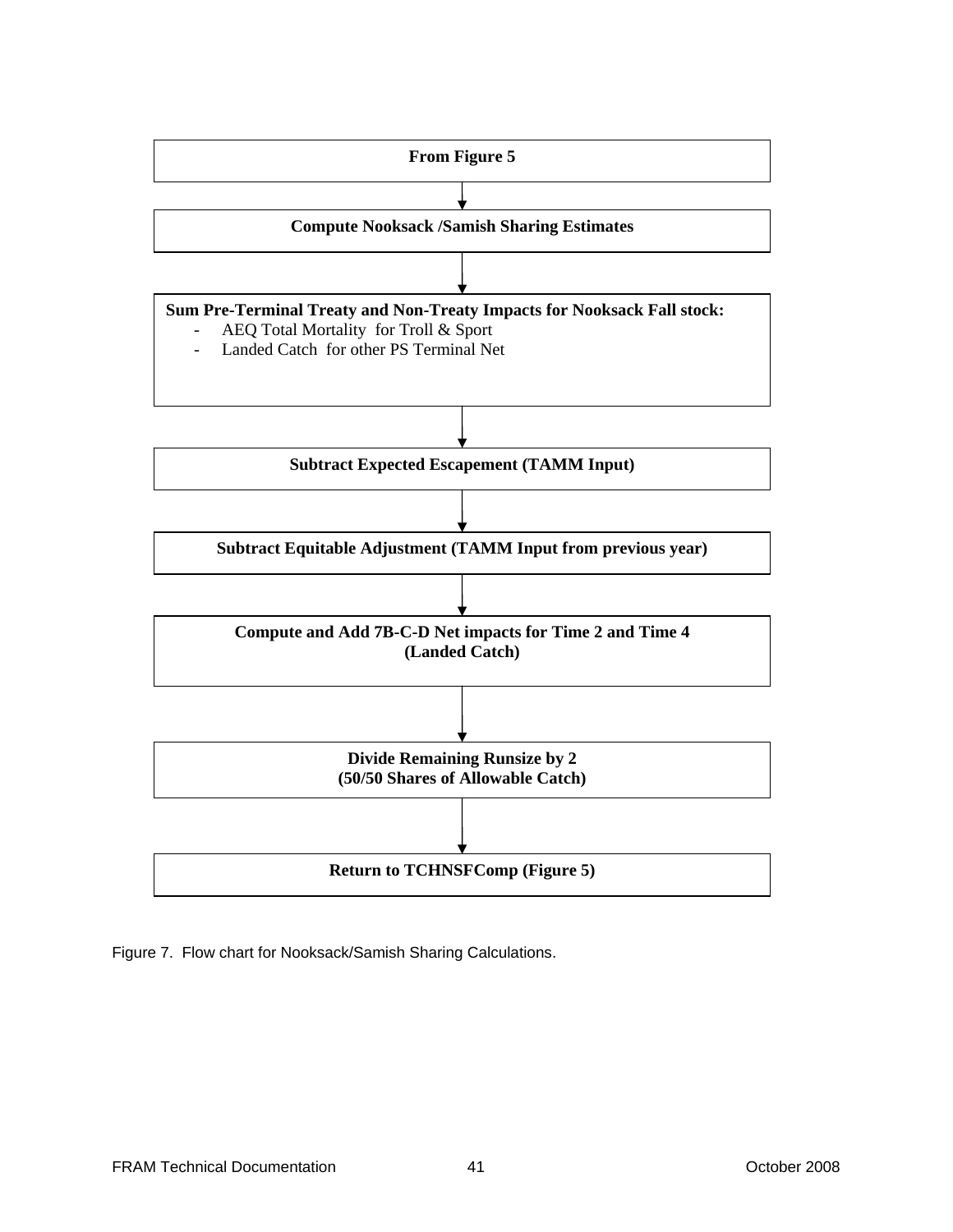# **8. PRE-SEASON MODEL INPUT DEVELOPMENT**

The process for developing FRAM model inputs for assessing upcoming fishing season options begins with the forecasting of hatchery and wild stock abundances and proportions of each that are unmarked or adipose fin clipped. Fishery inputs for FRAM are generally developed later in the pre-season process beginning with the Council meeting in early March. Fishery-related mortality parameters such as release mortality rates, drop-off, drop-out, and mark-selective fishery parameters are reviewed and confirmed at the start of the annual management cycle. Many of these rates do not change from year to year; some are the result of manager agreements made in previous years based on research study results. In the cases where research study results may be lacking such as unmarked retention error in mark-selective fisheries, interim values are established following technical staff discussions and manager agreement.

### *8.1 Stock Abundance*

A variety of methods are used to forecast the abundance of coho and Chinook. These forecasts are usually developed by local/regional staff during one or more technical meetings where relevant forecasting information is exchanged. The abundance forecasts vary in units-of-measure. For example, there are forecasts of salmon returning to a terminal area (which implies some accounting for pre-terminal fishery levels), forecasts of ocean abundance (which is commonly landed catch plus escapement), and forecasts of abundance prior to any fishing impacts (which includes natural mortality and non-landed fishery related mortality). Forecasts based on expectations of fish returning to the terminal area need to account for pre-terminal fishing impacts, or for Chinook, impacts that occurred in previous seasons. Each of these different types of forecasts need to be converted to the "unit of measure" used by FRAM, which is the abundance of each stock prior to fishing vulnerability and natural mortality. For both coho and Chinook, the FRAM stock abundances are input as a scalar where the forecasted number of fish prior to fishing is divided by the average FRAM base period abundance for each stock at each age. The input scalars account for those fish that die due to natural mortality per the constant rates set during the development of the base period data during the cohort analysis process.

### **8.1.1 Coho**

The coho forecasts provided by local/regional technical staff are computed by various methods (Table 8.1). Common forecasting methods include jack-to-adult relationships using the previous year's jack returns (age-2 fish) to estimate age-3 adult return (e.g., Oregon Production Index) or smolt production estimates for hatchery or wild-origin fish expanded by an average marine survival rate. Forecasts can be in terms of ocean abundance (i.e., all catch and escapement), return to a terminal area, or production index relative to the 1986-91 base period from a representative population within a region. Most of the coho forecasts are now produced in terms of ocean abundances that are expanded by 1.232 to account for natural mortality and provide an estimate of abundance in FRAM pre-fishing impact units. Any nonlanded fishery-related mortality that occurs is ignored in this ocean abundance-to-total abundance FRAM conversion step.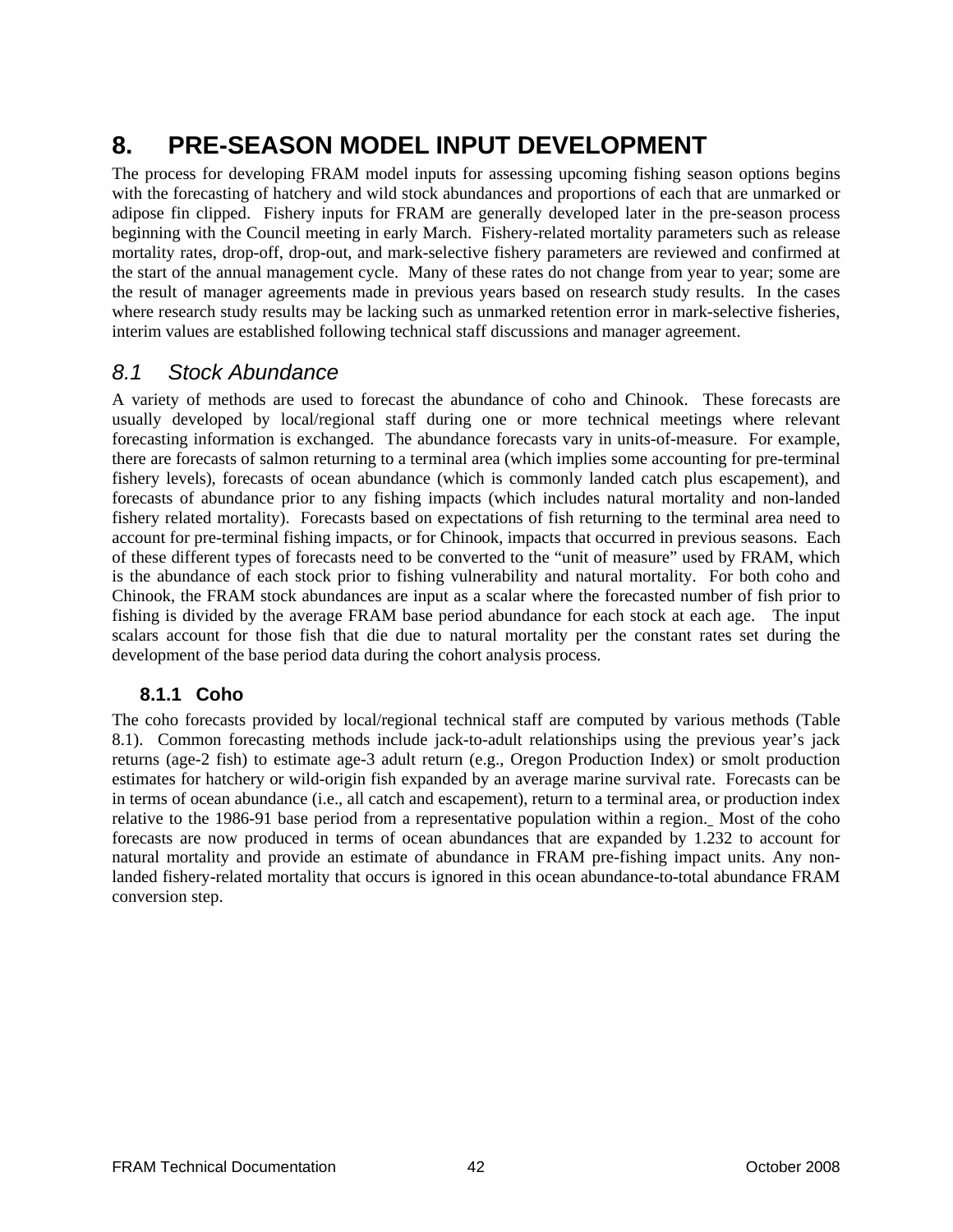| <b>Production</b>  | <b>Forecast</b>                           | <b>Forecast</b>                 | <b>FRAM Input StockScalar</b>  |
|--------------------|-------------------------------------------|---------------------------------|--------------------------------|
| <b>Region</b>      | <b>Method</b>                             | <b>Type</b>                     | <b>Development Method</b>      |
| Canada             | Production Scalar $\times$ Surv Rt Scalar | <b>Outlook Scalar from Base</b> | Scalar as is                   |
|                    | Production $\times$ Survival Rate         | Ocean Abundance                 | Ocean Abundance $\times$ 1.232 |
|                    |                                           |                                 |                                |
| Washington         | Smolt $\times$ Ave. Marine Surv Rt        | Ocean Abundance                 | Ocean Abundance $\times$ 1.232 |
| Coast              | Ave. Term Run $\times$ Ave. PreTerm ER    | Ocean Abundance                 | Ocean Abundance $\times$ 1.232 |
|                    |                                           |                                 |                                |
| <b>Puget Sound</b> | Ave. Return/Spawner                       | Ocean Abundance                 | Ocean Abundance $\times$ 1.232 |
|                    | Smolt $\times$ Ave. Marine Survival Rate  | Ocean Abundance                 | Ocean Abundance $\times$ 1.232 |
|                    | Ave. Return                               | Ocean Abundance                 | Ocean Abundance $\times$ 1.232 |
|                    |                                           |                                 |                                |
| Columbia           |                                           |                                 |                                |
| River              | Oregon Production Index (OPI)             | Ocean Abundance                 | Ocean Abundance $\times$ 1.232 |
|                    |                                           |                                 |                                |
| Oregon             |                                           |                                 |                                |
| Coast              | Oregon Production Index (OPI)             | Ocean Abundance                 | Ocean Abundance $\times$ 1.232 |
|                    |                                           |                                 |                                |
| CA/SoOR            |                                           |                                 |                                |
| Coast              | Rogue/Klamath Hatchery $\times$ Surv Rt   | Ocean Abundance                 | Ocean Abundance $\times$ 1.232 |

Table 8-1. FRAM input abundance scalar development methods for coho abundance forecasts.

### **8.1.2 Chinook**

The methods used to convert the forecasts made by the local/regional staff to FRAM inputs vary depending on the type of forecast (Table 8-2). Forecasts for Columbia River stocks are usually in terms of age-specific returns to the river mouth using brood year sibling relationships on the number of agespecific Chinook that returned the previous season. Puget Sound stock forecasts are commonly recent year averages of Chinook returning to terminal net fisheries and escapement areas east of the western end of the Strait of Juan de Fuca (called "4B" run size). The Puget Sound forecasts are a mixture of agespecific forecasts and forecasts that assume all fish caught are four-years old (e.g. South Puget Sound Hatchery fall Chinook yearlings). Forecasts of Snohomish, Stillaguamish and Tulalip Hatchery Chinook are made in terms of age-specific abundances prior to fishing that can be directly converted to FRAM abundance scalars.

Several methods have been developed that are used to convert the various Chinook forecasts to a FRAM input abundance scalar.

#### **Method 1. Abundance Estimated from CWT Analysis**

This method generates total abundance by applying pre-terminal fishery effort scalars, adult equivalency, and maturation rates from recent year CWT studies to age-specific terminal area forecasts. This method provides the most direct, independent estimates of abundance, especially if the CWT studies cover the years used to forecast the terminal run. Snohomish, Stillaguamish, and Tulalip Hatchery Chinook forecasts are based on this method.

#### **Method 2. Abundance Estimated from Change in Pre-terminal Fishery Exploitation Rate (without CWT studies)**

This method is similar to Method 1 except that changes in pre-terminal exploitation rates are estimated from fishery effort scalars from FRAM post-season validation runs covering the years included in the forecasts. In most cases, the terminal run size scalar is adjusted to account for pre-terminal fishery impacts, natural mortality, and maturation rates. For Puget Sound hatchery fall Chinook yearling,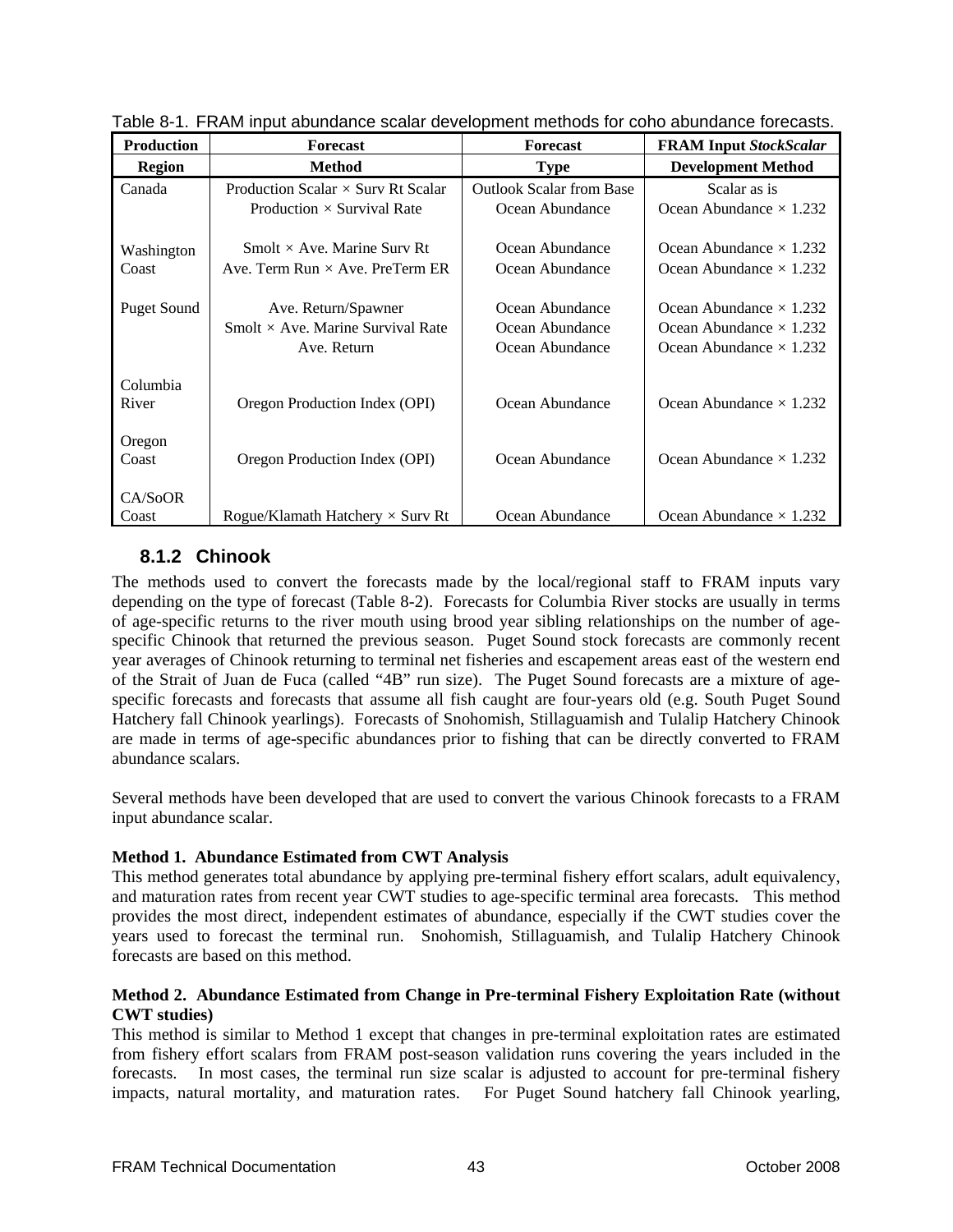terminal run size scalars are calculated from the number/pounds of fish released in the base period compared to the number/pounds released four years prior to the forecast year. Puget Sound fall Chinook stocks use the program RECON.bas (see Chinook FRAM Base Data Development Report) to generate these FRAM abundance scalars.

**Method 3. Abundance Estimated from Base Year to Current Year Terminal Run Size Proportions** For this method, the FRAM abundance scalar input would be the ratio of the predicted terminal run size to the average terminal run in the base period. This method assumes that the average pre-terminal exploitation rates have not changed from the base period of the model and is likely to overestimate the abundance unless adjustments are made to account for reduced pre-terminal fishing impacts from the model base data.

| <b>Production</b>  | <b>Forecast</b>           | <b>Forecast</b>     | <b>FRAM Input StockScalar</b> |
|--------------------|---------------------------|---------------------|-------------------------------|
| <b>Region</b>      | <b>Method</b>             | <b>Type</b>         | <b>Development Method</b>     |
| Canada             | <b>Brood Year-Sibling</b> | <b>Terminal Run</b> | Method 3                      |
|                    |                           |                     |                               |
| <b>Puget Sound</b> | Ave. Return/Spawner       | <b>Terminal Run</b> | Method 2 or 3                 |
|                    | Ave. Return/Smolt Rel     | <b>Terminal Run</b> | Method 2 or 3                 |
|                    | Ave. Return               | <b>Terminal Run</b> | Method 2 or 3                 |
|                    | Cohort/Spawner            | Pre-fishing cohort  | Method 1                      |
| Columbia River     | Brood Year-Sibling        | <b>Terminal Run</b> | Method 3                      |
| Oregon Coast       | Ave. Return               | <b>Terminal Run</b> | Method 3                      |

Table 8-2. FRAM input abundance scalar development methods for Chinook abundance forecasts**.** 

All three of these methods can yield FRAM abundance scalars that produce FRAM run abundance results that are different than the forecasts, and may require manual adjustments to the scalars. This is common for forecasts of terminal area run size. To review, Method 1-3 based abundance scalars are run through FRAM configured with a "likely" fishery structure for the upcoming management year (the previous year's FRAM preseason fishing season package will usually suffice). When the terminal run size estimated from FRAM is substantially different  $(> 5%)$  (NOTE: What is substantially different?) from the preseason forecast, the FRAM abundance scalars are adjusted iteratively until the FRAM produces a terminal run size estimate that is similar to the terminal run forecast produced by the local/regional staff. This manual adjustment process establishes "ball-park" level precision on terminal run size and is not performed to fine-tune small differences in run size or adipose mark proportions between a FRAM output and the preseason forecast.

## *8.2 Fisheries*

Fisheries are modeled using FRAM input methods that usually do not vary between yearly preseason model runs. The options for modeling fisheries are discussed above in Section 4 under "Fishery Catch Mortality". Generally, Council-managed coho fisheries and Chinook fisheries North of Cape Falcon are modeled and managed as landed catch quotas (Table 8-3). Chinook fisheries South of Cape Falcon are modeled using exploitation rate scalars and managed primarily by season structure. Fisheries outside of Council jurisdiction are modeled using a variety of the FRAM methods available except the ceiling method, which has not been used in recent years. Inside fisheries are modeled as quotas managed as a landed catch expectation, as effort scalars, or as terminal area harvest rates used during TAMM processing.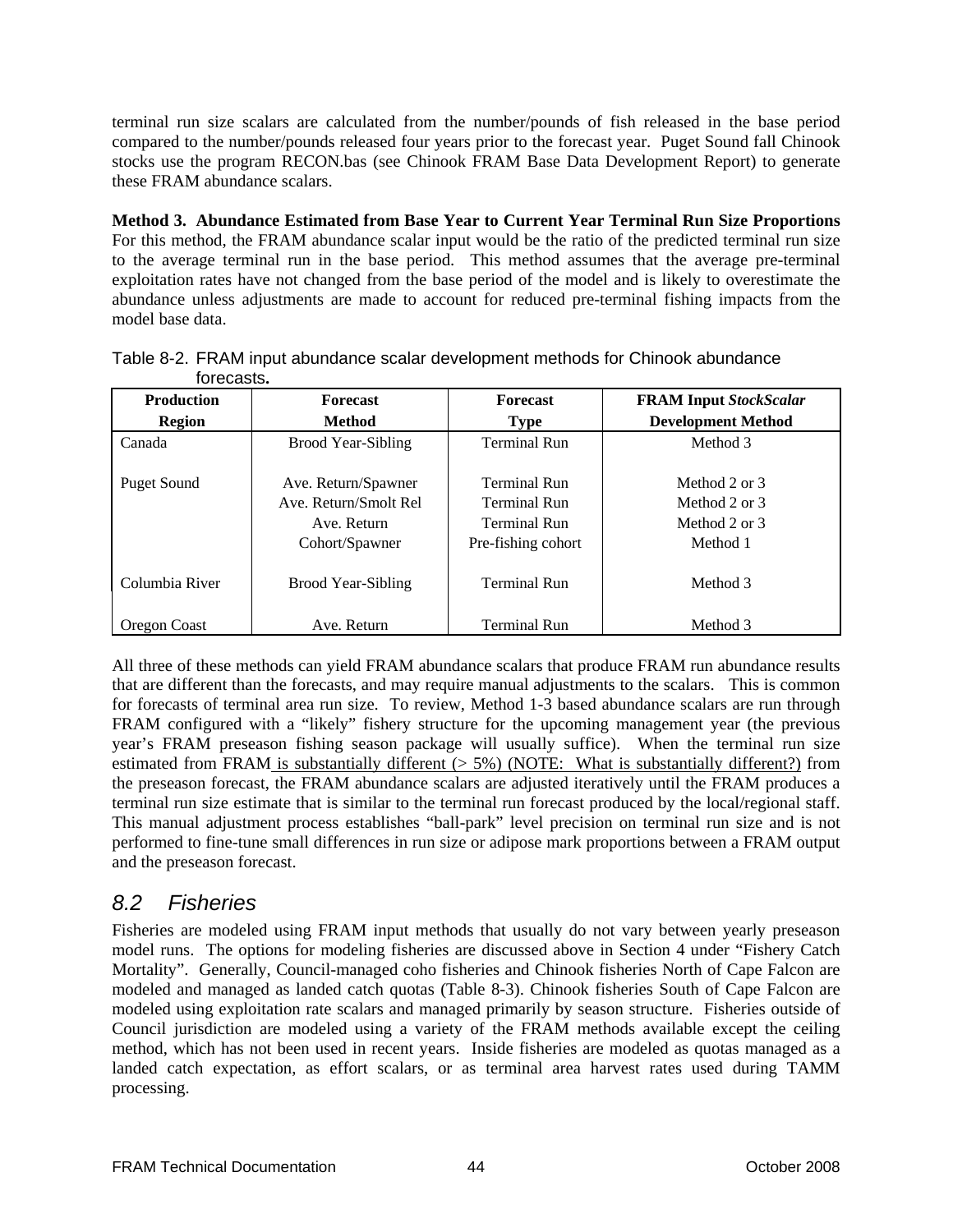### **8.2.1 Coho**

Council-managed non-retention fisheries for coho are modeled using external estimates of mortalities generated from historical coho to Chinook ratios of landings when retention of both species was allowed (Section 6.4; Method 1). In some fisheries, like the troll fisheries South of Cape Falcon, these external mortality estimates are adjusted downward to account for shifts in effort away from the species that cannot be retained.

| <b>Fishery</b>                                                | <b>Fishery Input</b>                                                                                             | <b>Fishery Input</b>                                                             |
|---------------------------------------------------------------|------------------------------------------------------------------------------------------------------------------|----------------------------------------------------------------------------------|
| <b>Region</b>                                                 | <b>Type</b>                                                                                                      | Origin                                                                           |
| Alaska                                                        | <b>Effort Scalar or Quota</b>                                                                                    | PFMC-STT/No.Falcon Staff                                                         |
| Canada<br>Troll<br><b>Net</b><br>Sport                        | <b>Effort Scalar or Quota</b><br><b>Effort Scalar or Quota</b><br><b>Effort Scalar or Quota</b>                  | PFMC-STT/No.Falcon Staff<br>PFMC-STT/No.Falcon Staff<br>PFMC-STT/No.Falcon Staff |
| <b>PFMC</b> North of Cape Falcon<br>PFMC South of Cape Falcon | Ouota<br>Ouota                                                                                                   | PFMC-STT/No.Falcon Staff<br>PFMC/STT                                             |
| Puget Sound<br><b>Troll</b><br><b>Net</b><br>Sport            | Ouota<br>Pre-Terminal: Quota,<br>Terminal: Quota, Effort Scalar or Harvest Rate<br><b>Effort Scalar or Quota</b> | No. Falcon Staff<br>No. Falcon Staff<br>No. Falcon Staff                         |
| WA Coast/Columbia R                                           | <b>Effort Scalar or Quota</b>                                                                                    | No. Falcon Staff                                                                 |

Table 8-3. FRAM input methods for coho retention fisheries**.** 

### **8.2.2 Chinook**

Input methods used for Chinook-retention fisheries during recent year's preseason runs are shown in Table 8-4. Generally, effort or exploitation rate scalars are used for those fisheries that have relatively low Chinook stock representation in FRAM, such as in Alaska, Northern Canada, Central Oregon, and California. For fisheries with a high proportion of catches from FRAM stocks, any of the FRAM input methods can be used. Input type can depend on the management regime, as with Council area fisheries north of Cape Falcon, which are managed for a Total Allowable Catch (i.e., quota). Chinook FRAM relies on exploitation rate scalars derived from the Pacific Salmon Commission (PSC) Chinook model as inputs for Alaskan and most Canadian fisheries. The PSC model has better stock representation in these northern fisheries and consequently is assumed to provide a better representation of fishing effort changes relative to the base period, which is common to both models. The PSC model fishery inputs for the current year are usually not available until late in the Council's preseason process. Until the new inputs are available, very preliminary values, or values from the previous year must be used which creates greater uncertainty during the annual assessment process.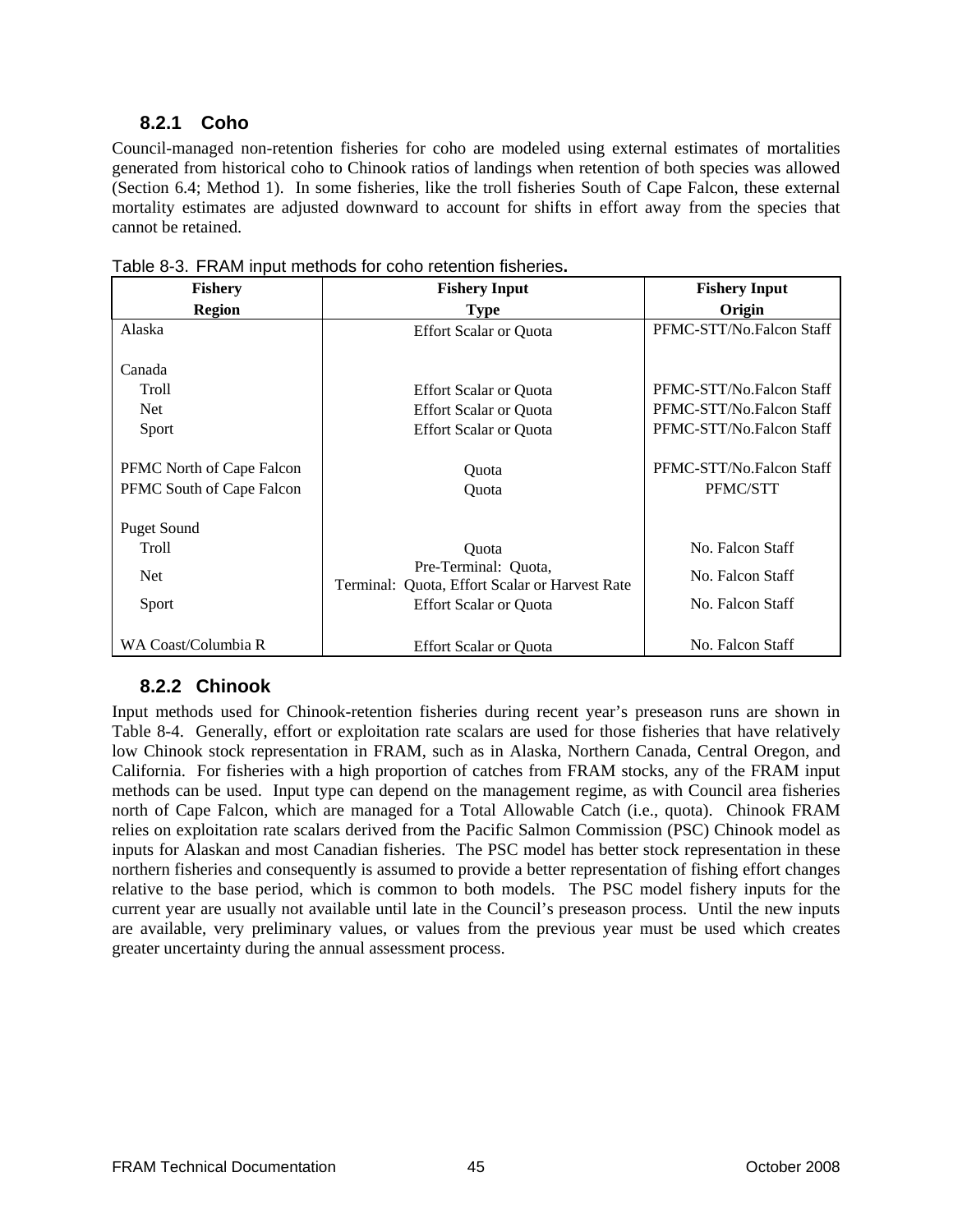| <b>Fishery</b>            | <b>Fishery Input</b>                                                   | <b>Fishery Input</b>                                            |
|---------------------------|------------------------------------------------------------------------|-----------------------------------------------------------------|
| <b>Region</b>             | <b>Type</b>                                                            | Origin                                                          |
| Alaska                    | <b>Effort Scalar</b>                                                   | <b>PSC Chinook Model</b>                                        |
|                           |                                                                        |                                                                 |
| Canada                    |                                                                        |                                                                 |
| Troll                     | <b>Effort Scalar</b>                                                   | <b>PSC Chinook Model</b>                                        |
| <b>Net</b>                | <b>Effort Scalar</b>                                                   | <b>PSC Chinook Model</b>                                        |
| Sport                     | Effort Scalar-North; Quota-South                                       | <b>PSC Chinook Model:</b><br>PFMC-STT/No.Falcon<br><b>Staff</b> |
| PFMC North of Cape Falcon | Quota                                                                  | PFMC-STT/No.Falcon<br><b>Staff</b>                              |
| PFMC South of Cape Falcon | <b>Effort Scalar</b>                                                   | PFMC-STT (KOHM)                                                 |
| <b>Puget Sound</b>        |                                                                        |                                                                 |
| Troll                     | Quota                                                                  | No. Falcon Staff                                                |
| <b>Net</b>                | Pre-Terminal: Quota,<br>Quota, Effort Scalar or Harv Rate<br>Terminal: | No. Falcon Staff                                                |
| Sport                     | Quota or Effort Scalar                                                 | No. Falcon Staff                                                |
| WA Coast/Columbia R       | Quota or Effort Scalar                                                 | No. Falcon Staff                                                |

Table 8-4. FRAM input methods for Chinook retention fisheries**.** 

For Council-managed fisheries South of Cape Falcon, exploitation rate scalars calculated from fishing effort data are used for inputs to the model. Scalars are calculated from the expected number of vessel fishing days for troll fisheries, and the angler-trips for sport fisheries, divided by 1979-81 base period average effort levels.

For "inside" fisheries that are not Council-managed, including those in Puget Sound and in freshwater fisheries, FRAM fishery input methods for retention fisheries include quota (as a fixed catch), effort scalars (e.g., Puget Sound marine sport) or terminal fishery harvest rates used during TAMM processing (e.g., Puget Sound terminal net).

Chinook non-retention fishery impacts are primarily modeled using estimates of sub-legal and legal size encounters (Section 6.4; Method 2).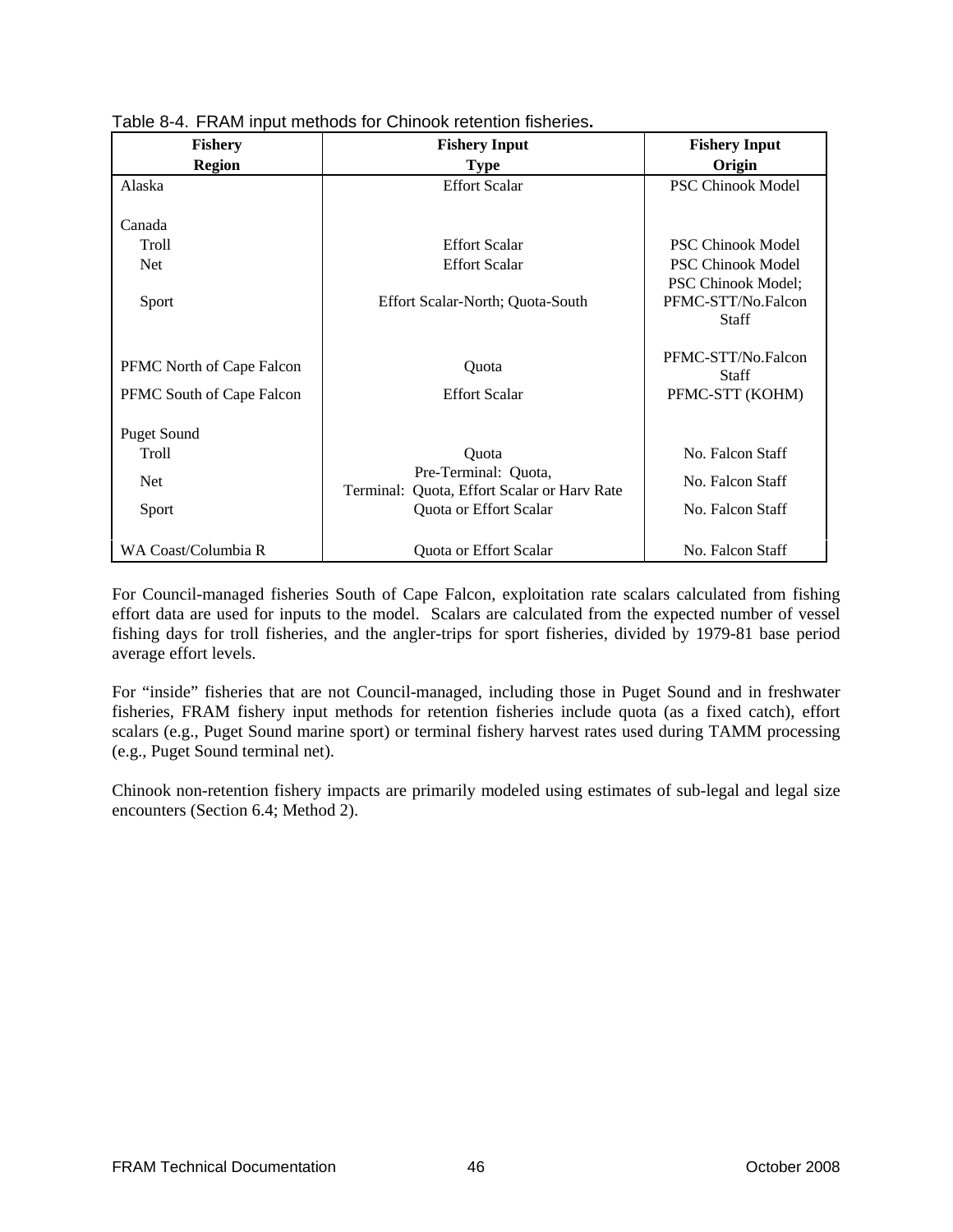# **9. POSTSEASON MODEL USAGE**

Although FRAM is primarily used for preseason fishery impact assessment, FRAM is also used in a "postseason" mode. These postseason model runs can be used for two purposes; as a tool to validate/evaluate the model's performance by comparing model estimates to independently derived estimates and to evaluate the performance of the fishery management system towards meeting conservation objectives for key stocks.

Postseason FRAM runs contain actual catches (or effort scalars) and estimates of actual stock abundances. The postseason estimates of total abundances of each stock are the most difficult to derive. In most cases, this estimate of the number of fish available prior to any fishing are derived from expanding the number of fish returning to a terminal area by preterminal fishery expansion factors. These preterminal fishery expansion factors are estimated from fishing-year CWT recovery data and/or from effort scalars derived from comparing effort during the base period to effort during the fishing year for each FRAM fishery strata. For Chinook FRAM, the postseason model runs, which are called "validation" runs, are developed during the model calibration process (See Chinook FRAM Base Data Development for details). For Coho FRAM, a "Backwards" FRAM subroutine was developed that uses iterations of FRAM to derive initial stock abundances. Basically, the procedure involves estimation of the set of stock abundance scalars that best explains observed escapements and reported catches through an iterative process involving modification of stock abundance scalars specified in a FRAM command file The Backwards FRAM subroutine can also be used to derive hypothetical CWT recoveries for FRAM stock units that were not tagged for specific fishing year (See Section 13 in Coho FRAM Base Data Development for details).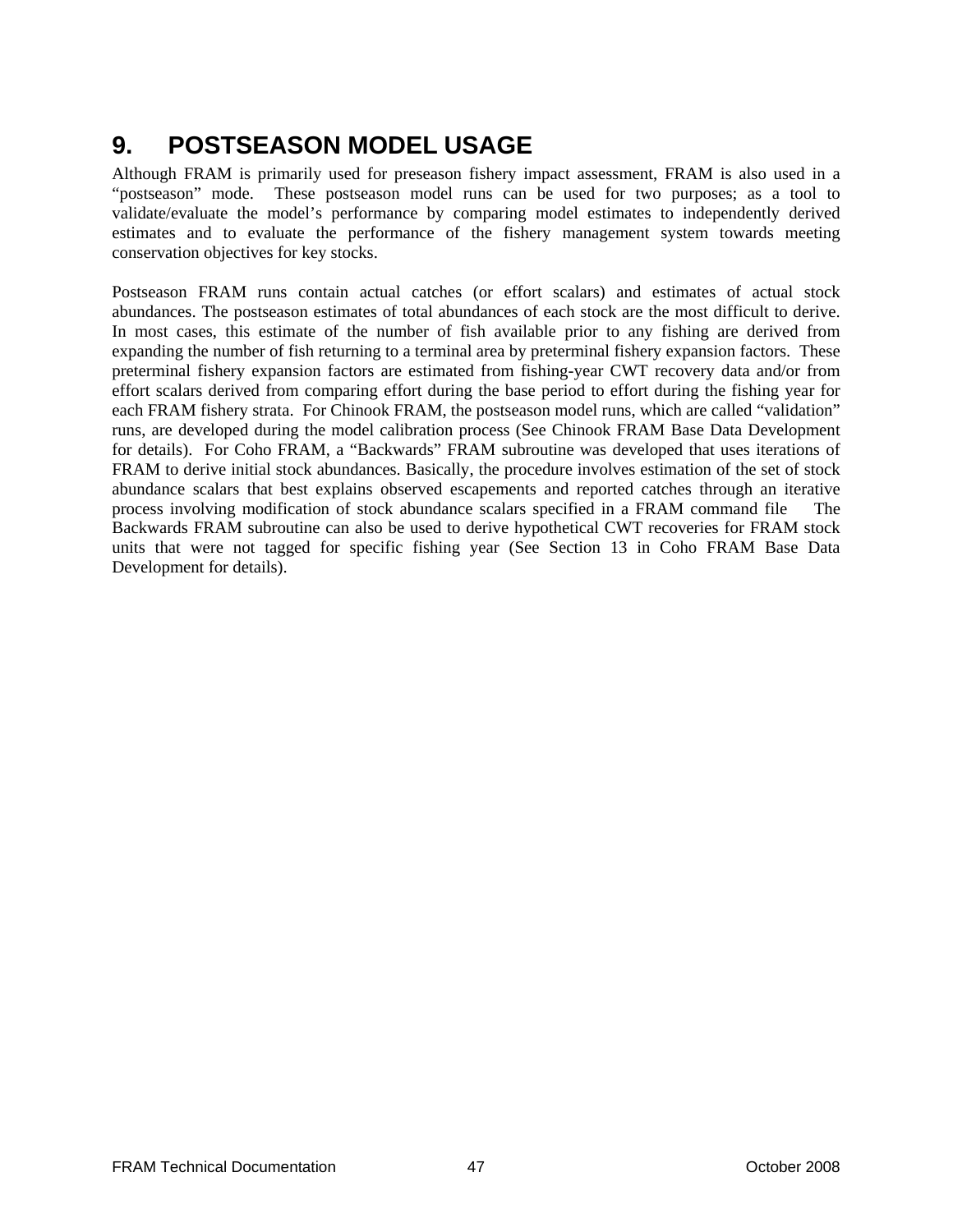# **10. LITERATURE CITED**

- Model Evaluation Workgroup (MEW). 2007a. Coho FRAM Base Data Development (Document prepared for the Council and its advisory entities). Pacific Fishery Management Council, 7700 NE Ambassador Place, Suite 101, Portland, Oregon 97220-1384.
- MEW. 2007b. Chinook FRAM Base Data Development (Document prepared for the Council and its advisory entities). Pacific Fishery Management Council, 7700 NE Ambassador Place, Suite 101, Portland, Oregon 97220-1384.
- MEW. 2007c. FRAM User Manual Fishery Regulation Assessment Model (FRAM) for Chinook and Coho (Document prepared for the Council and its advisory entities). Pacific Fishery Management Council, 7700 NE Ambassador Place, Suite 101, Portland, Oregon 97220-1384.
- Morishima, G. S., and Henry, K. A. 2000. The History and Status of Pacific Northwest Chinook and Coho Salmon Ocean Fisheries and Prospects for Sustainability. Pages 219-235 *in* E. E. Knudsen, C. R. Stewart, D. D. MacDonald, J. E. Williams, and D. W. Reiser, editors. Sustainable Fisheries Management, Pacific Salmon. Lewis Publishers, New York.

Puget Sound Salmon Management Plan. 1985. *U. S. v. Washington* No. 9213 Phase I (sub no. 85-2).

- Salmon Technical Team (STT). 2000. STT Recommendations for hooking mortality rates in 2000 recreational ocean Chinook and coho fisheries. STT Report B.2 to the March 2000 meeting of the Pacific Fishery Management Council. Pacific Fishery Management Council. Portland, Oregon.
- Washington Dept of Fisheries, Puget Sound Treaty Indian Tribes, and Northwest Indian Fisheries Commission. 1993. A review of recent studies of hooking mortality for Chinook and coho salmon with recommendations for fishery management and future research. Northwest Indian Fisheries Commission. Olympia, Washington.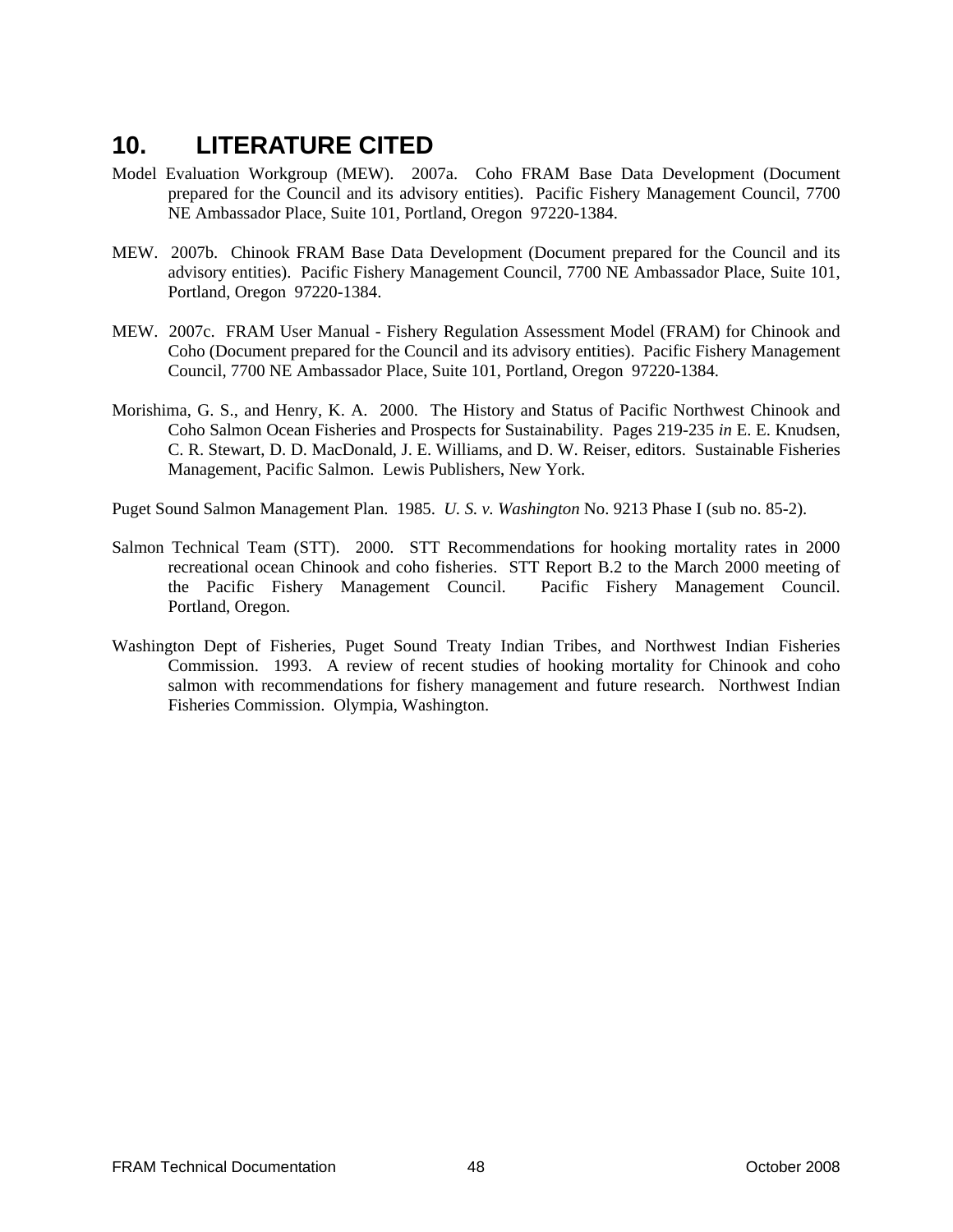#### *10.1 Other Background Material Relevant to FRAM*

- Chinook Model Work Group (CMWG). 1989. Chinook model specifications. Unpublished draft report, August 8, 1989. Chinook Model Work Group. 12 pages.
- CMWG. 1990a. Description and preliminary documentation for a model of Chinook fisheries. Unpublished draft report, October 19, 1990. Chinook Model Work Group. 45 pages.
- CMWG. 1990b. Supplemental documentation for Chinook model. Unpublished draft report, November 14, 1990. Chinook Model Work Group. 13 pages.
- CMWG. 1991. Chinook model status report. Unpublished draft report for PFMC Scientific and Statistical Committee, February 21, 1991. Chinook Model Work Group. 9 pages
- CMWG. 1992. Chinook model status report. Unpublished draft report for PFMC Scientific and Statistical Committee, November 24, 1992. Chinook Model Work Group. 12 pages.
- CMWG. 1996. Chinook model validation and management system evaluation. Unpublished draft report, May, 1996. Chinook Model Work Group. 26 pages.
- Chinook Technical Committee. 1992. Long-term research plans for coast-wide pacific Chinook stocks. Pacific Salmon Commission, Report TCCHINOOK (92)-3. Vancouver, British Columbia.
- Hunter, M. A. 1985. The 1976-1978 brood coho model. Progress Report 222. Washington Department of Fisheries. Olympia, Washington.
- Johnson, F. C. 1975. A model for salmon fishery regulatory analysis: second interim report. NBS Report 75745. National Bureau of Standards. Washington, DC.
- Packer, J. 1994. Memo to CAM Working Group Re: New Coho Assessment Model Program. January 10, 1994. Washington Department of Fish and Wildlife. Olympia, Washington.
- Policy Work Group on Net Dropout Rates. 1989. Recommendation of the policy work group on net dropout rates. July 25, 1989. 2 pages.
- Scott, Jr., J. B. 1988. Coho Fishery Management Assessment Model User's Manual. Northwest Indian Fisheries Commission. Olympia, Washington. 181 pages.
- Washington Department of Fisheries. 1981. The WDF/NBS Catch Regulation Analysis Model: A Contemporary Salmon Management Tool. 10 pages.
- Washington Department of Fish and Wildlife. 1997. Coho FRAM Changes for Mass Marking and Selective Fisheries. 16 pages.
- Washington Department of Fish and Wildlife and Northwest Indian Fisheries Commission. 1995. Users manual for the fishery regulation assessment model (FRAM) for Chinook and coho. Draft report, Dec. 3, 1995. Washington Department of Fish and Wildlife and Northwest Indian Fisheries Commission. 88 pages.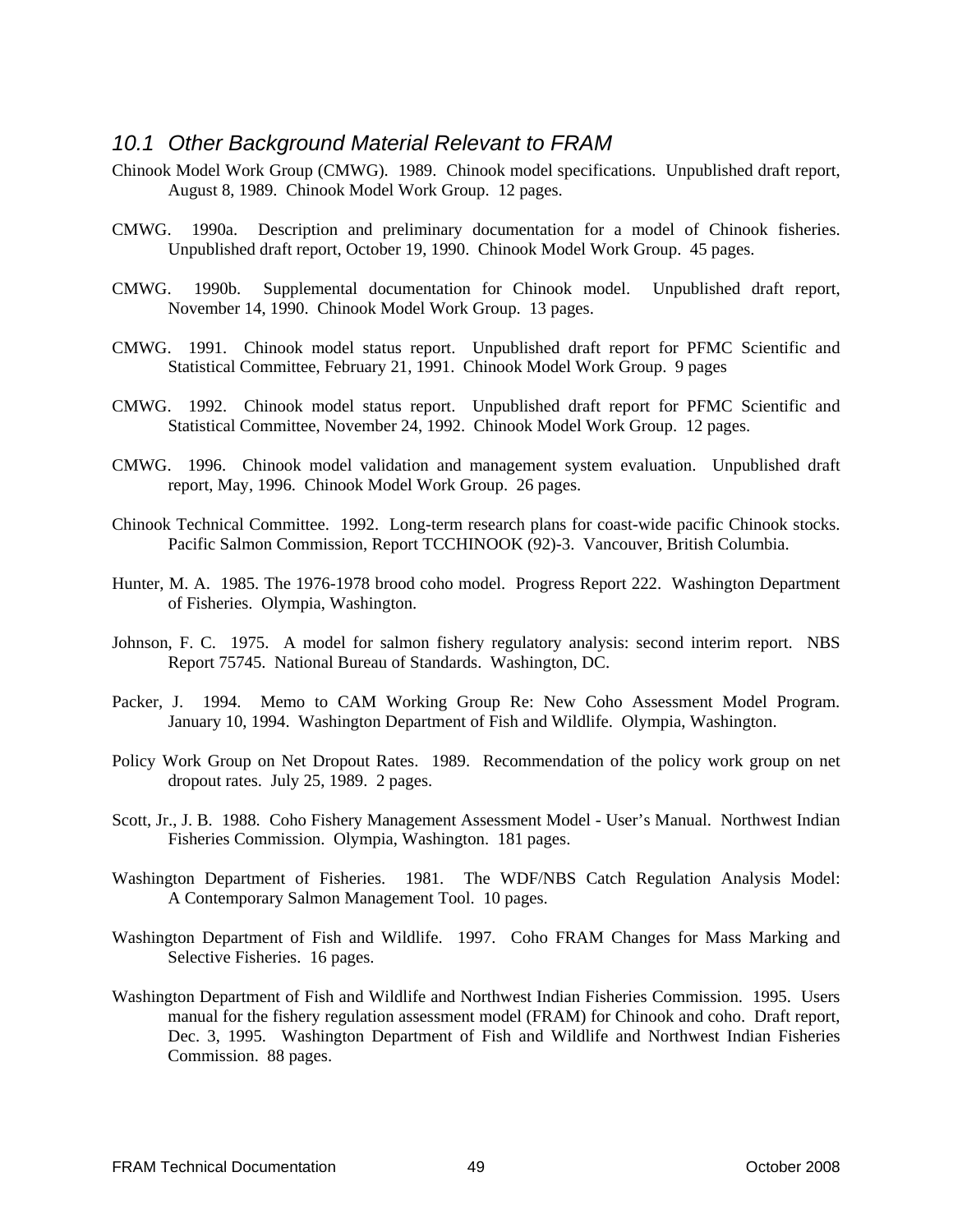# **11. APPENDICES**

|  | Appendix 1. Coho FRAM Stocks |
|--|------------------------------|
|--|------------------------------|

| <b>Production</b><br><b>Region</b> | <b>Unmarked</b><br>Stock # | <b>Abbreviated</b><br><b>Name</b> | <b>Coho Stock Name</b>            |
|------------------------------------|----------------------------|-----------------------------------|-----------------------------------|
| <b>NOOKSM</b>                      | $\mathbf{1}$               | nkskrw                            | <b>Nooksack River Wild</b>        |
| <b>NOOKSM</b>                      | 3                          | kendlh                            | Kendall Creek Hatchery            |
| <b>NOOKSM</b>                      | 5                          | skokmh                            | <b>Skookum Creek Hatchery</b>     |
| <b>NOOKSM</b>                      | $\tau$                     | lumpdh                            | Lummi Ponds Hatchery              |
| <b>NOOKSM</b>                      | 9                          | bhambh                            | Bellingham Bay Net Pens           |
| <b>NOOKSM</b>                      | 11                         | samshw                            | Samish River Wild                 |
| <b>NOOKSM</b>                      | 13                         | ar77aw                            | Area 7/7A Independent Wild        |
| <b>NOOKSM</b>                      | 15                         | whatch                            | <b>Whatcom Creek Hatchery</b>     |
| <b>SKAGIT</b>                      | 17                         | skagtw                            | Skagit River Wild                 |
| <b>SKAGIT</b>                      | 19                         | skagth                            | <b>Skagit River Hatchery</b>      |
| <b>SKAGIT</b>                      | 21                         | skgbkh                            | Baker (Skagit) Hatchery           |
| <b>SKAGIT</b>                      | 23                         | skgbkw                            | Baker (Skagit) Wild               |
| <b>SKAGIT</b>                      | 25                         | swinch                            | <b>Swinomish Channel Hatchery</b> |
| <b>SKAGIT</b>                      | 27                         | oakhbh                            | Oak Harbor Net Pens               |
| <b>STILSN</b>                      | 29                         | stillw                            | Stillaguamish River Wild          |
| <b>STILSN</b>                      | 31                         | stillh                            | Stillaguamish River Hatchery      |
| <b>STILSN</b>                      | 33                         | tuliph                            | <b>Tulalip Hatchery</b>           |
| <b>STILSN</b>                      | 35                         | snohow                            | Snohomish River Wild              |
| <b>STILSN</b>                      | 37                         | snohoh                            | Snohomish River Hatchery          |
| <b>STILSN</b>                      | 39                         | ar8anh                            | Area 8A Net Pens                  |
| <b>HOODCL</b>                      | 41                         | ptgamh                            | Port Gamble Net Pens              |
| <b>HOODCL</b>                      | 43                         | ptgamw                            | Port Gamble Bay Wild              |
| <b>HOODCL</b>                      | 45                         | ar12bw                            | Area 12/12B Wild                  |
| <b>HOODCL</b>                      | 47                         | qlcnbh                            | Quilcene Hatchery                 |
| <b>HOODCL</b>                      | 49                         | qlcenh                            | Quilcene Bay Net Pens             |
| <b>HOODCL</b>                      | 51                         | ar12aw                            | Area 12A Wild                     |
| <b>HOODCL</b>                      | 53                         | hoodsh                            | Hoodsport Hatchery                |
| <b>HOODCL</b>                      | 55                         | ar12dw                            | Area 12C/12D Wild                 |
| <b>HOODCL</b>                      | 57                         | gadamh                            | George Adams Hatchery             |
| <b>HOODCL</b>                      | 59                         | skokrw                            | Skokomish River Wild              |
| <b>SPGSND</b>                      | 61                         | ar13bw                            | Area 13B Misc. Wild               |
| <b>SPGSND</b>                      | 63                         | deschw                            | Deschutes R. (WA) Wild            |
| <b>SPGSND</b>                      | 65                         | ssdnph                            | South Puget Sound Net Pens        |
| <b>SPGSND</b>                      | 67                         | nisqlh                            | <b>Nisqually River Hatchery</b>   |
| <b>SPGSND</b>                      | 69                         | nisqlw                            | Nisqually River Wild              |
| <b>SPGSND</b>                      | 71                         | foxish                            | Fox Island Net Pens               |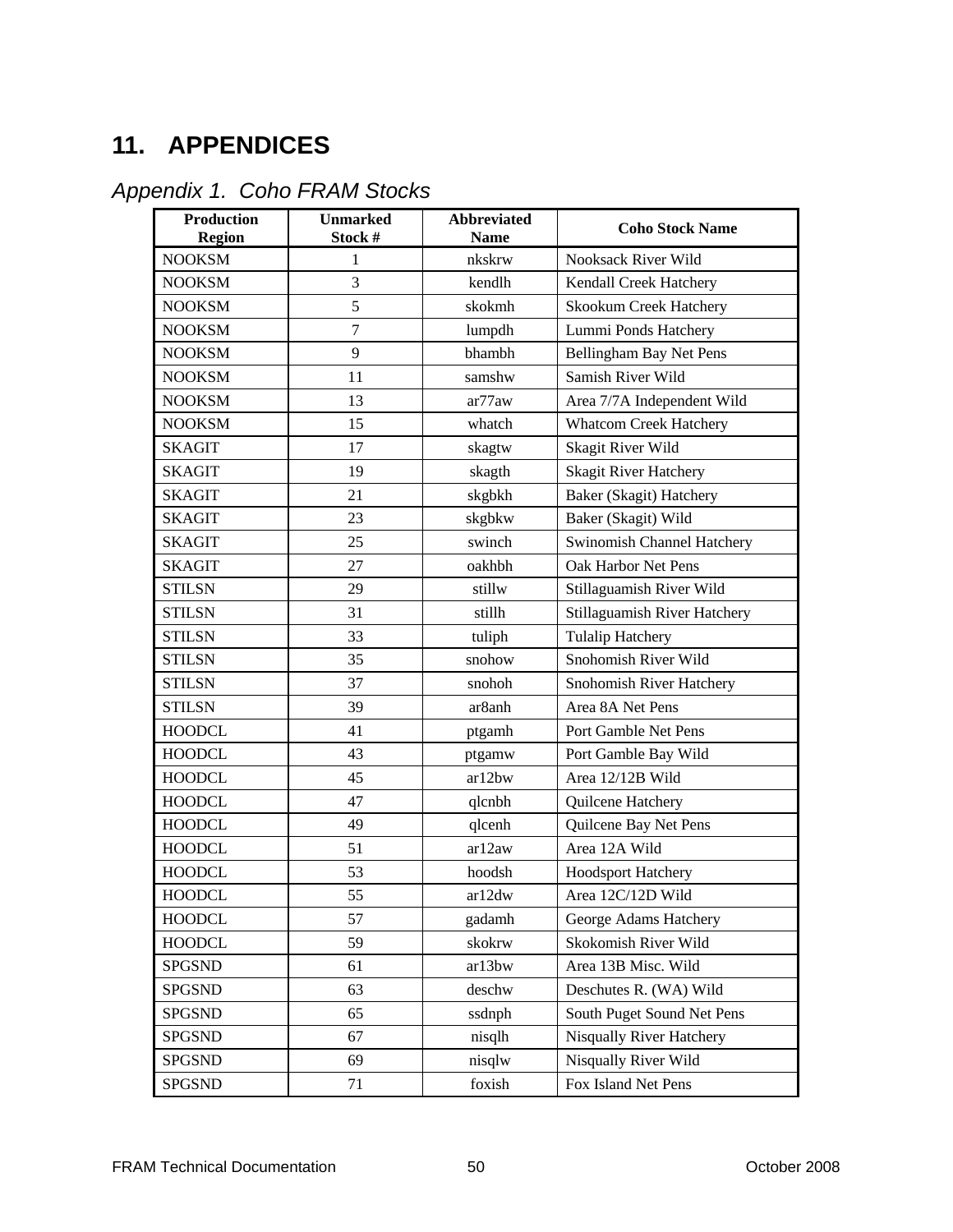| <b>Production</b><br><b>Region</b> | <b>Unmarked</b><br>Stock # | <b>Abbreviated</b><br><b>Name</b> | <b>Coho Stock Name</b>         |
|------------------------------------|----------------------------|-----------------------------------|--------------------------------|
| <b>SPGSND</b>                      | 73                         | mintch                            | Minter Creek Hatchery          |
| <b>SPGSND</b>                      | 75                         | ar13mw                            | Area 13 Miscellaneous Wild     |
| <b>SPGSND</b>                      | 77                         | chambh                            | <b>Chambers Creek Hatchery</b> |
| <b>SPGSND</b>                      | 79                         | ar13mh                            | Area 13 Misc. Hatchery         |
| <b>SPGSND</b>                      | 81                         | ar13aw                            | Area 13A Miscellaneous Wild    |
| <b>SPGSND</b>                      | 83                         | puyalh                            | <b>Puyallup River Hatchery</b> |
| <b>SPGSND</b>                      | 85                         | puyalw                            | Puyallup River Wild            |
| <b>SPGSND</b>                      | 87                         | are11h                            | Area 11 Hatchery               |
| <b>SPGSND</b>                      | 89                         | ar11mw                            | Area 11 Miscellaneous Wild     |
| <b>SPGSND</b>                      | 91                         | ar10eh                            | Area 10E Hatchery              |
| <b>SPGSND</b>                      | 93                         | ar10ew                            | Area 10E Miscellaneous Wild    |
| <b>SPGSND</b>                      | 95                         | greenh                            | <b>Green River Hatchery</b>    |
| <b>SPGSND</b>                      | 97                         | greenw                            | Green River Wild               |
| <b>SPGSND</b>                      | 99                         | lakwah                            | Lake Washington Hatchery       |
| <b>SPGSND</b>                      | 101                        | lakwaw                            | Lake Washington Wild           |
| <b>SPGSND</b>                      | 103                        | are 10h                           | Area 10 H inc. Ebay, SeaAq NP  |
| <b>SPGSND</b>                      | 105                        | ar10mw                            | Area 10 Miscellaneous Wild     |
| <b>SJDFCA</b>                      | 107                        | dungew                            | Dungeness River Wild           |
| <b>SJDFCA</b>                      | 109                        | dungeh                            | Dungeness Hatchery             |
| <b>SJDFCA</b>                      | 111                        | elwhaw                            | Elwha River Wild               |
| <b>SJDFCA</b>                      | 113                        | elwhah                            | Elwha Hatchery                 |
| <b>SJDFCA</b>                      | 115                        | ejdfmw                            | East JDF Miscellaneous Wild    |
| <b>SJDFCA</b>                      | 117                        | wjdfmw                            | West JDF Miscellaneous Wild    |
| <b>SJDFCA</b>                      | 119                        | ptangh                            | Port Angeles Net Pens          |
| <b>SJDFCA</b>                      | 121                        | area9w                            | Area 9 Miscellaneous Wild      |
| <b>MAKAHC</b>                      | 123                        | makahw                            | Makah Coastal Wild             |
| <b>MAKAHC</b>                      | 125                        | makahh                            | Makah Coastal Hatchery         |
| QUILUT                             | 127                        | quilsw                            | Quillayute R Summer Natural    |
| <b>QUILUT</b>                      | 129                        | quilsh                            | Quillayute R Summer Hatchery   |
| <b>QUILUT</b>                      | 131                        | quilfw                            | Quillayute River Fall Natural  |
| <b>QUILUT</b>                      | 133                        | quilfh                            | Quillayute River Fall Hatchery |
| <b>HOHRIV</b>                      | 135                        | hohrvw                            | Hoh River Wild                 |
| <b>HOHRIV</b>                      | 137                        | hohrvh                            | Hoh River Hatchery             |
| <b>QUEETS</b>                      | 139                        | quetfw                            | Queets River Fall Natural      |
| <b>QUEETS</b>                      | 141                        | quetfh                            | Queets River Fall Hatchery     |
| <b>QUEETS</b>                      | 143                        | quetph                            | Queets R Supplemental Hat.     |
| <b>QUINLT</b>                      | 145                        | quinfw                            | Quinault River Fall Natural    |
| <b>QUINLT</b>                      | 147                        | quinfh                            | Quinault River Fall Hatchery   |

*Appendix 1. Coho FRAM Stocks (continued)*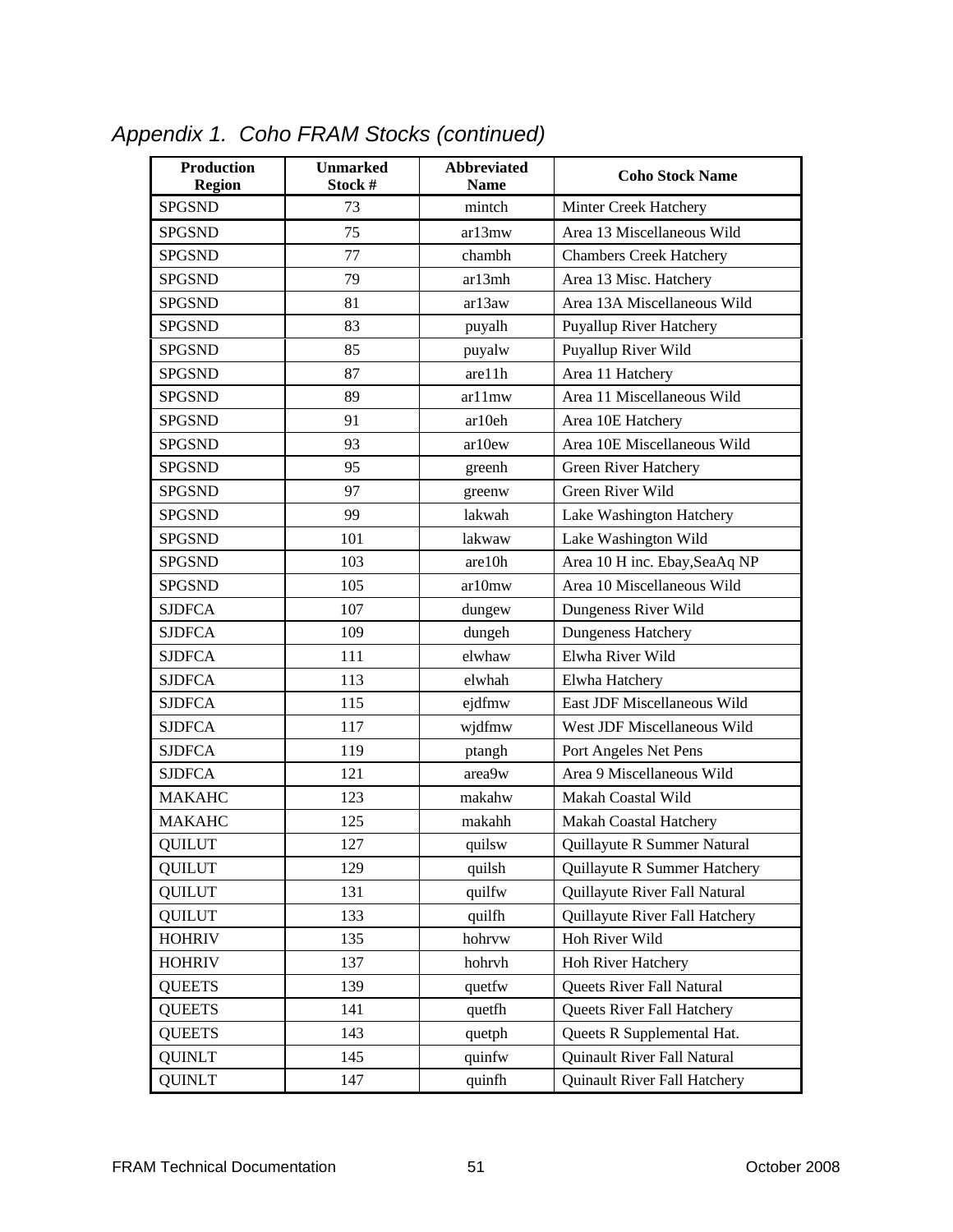| <b>Production</b><br><b>Region</b> | <b>Unmarked</b><br>Stock # | <b>Abbreviated</b><br><b>Name</b> | <b>Coho Stock Name</b>          |
|------------------------------------|----------------------------|-----------------------------------|---------------------------------|
| <b>GRAYHB</b>                      | 149                        | chehlw                            | Chehalis River Wild             |
| <b>GRAYHB</b>                      | 151                        | chehlh                            | Chehalis River (Bingham) Hat.   |
| <b>GRAYHB</b>                      | 153                        | humptw                            | Humptulips River Wild           |
| <b>GRAYHB</b>                      | 155                        | humpth                            | Humptulips River Hatchery       |
| <b>GRAYHB</b>                      | 157                        | gryhmw                            | Grays Harbor Misc. Wild         |
| <b>GRAYHB</b>                      | 159                        | gryhbh                            | Grays Harbor Net Pens           |
| <b>WILLAPA</b>                     | 161                        | willaw                            | Willapa Bay Natural             |
| <b>WILLAPA</b>                     | 163                        | willah                            | Willapa Bay Hatchery            |
| <b>COLRIV</b>                      | 165                        | colreh                            | Columbia River Early Hatchery   |
| <b>COLRIV</b>                      | 167                        | youngh                            | Youngs Bay Hatchery             |
| <b>COLRIV</b>                      | 169                        | crorew                            | Lower Col Oregon Wild           |
| <b>COLRIV</b>                      | 171                        | washew                            | Washington Early Wild           |
| <b>COLRIV</b>                      | 173                        | washlw                            | Washington Late Wild            |
| <b>COLRIV</b>                      | 175                        | colrlh                            | Columbia River Late Hatchery    |
| <b>OREGON</b>                      | 177                        | orenoh                            | Oregon North Coastal Hat.       |
| <b>OREGON</b>                      | 179                        | orenow                            | Oregon North Coastal Wild       |
| <b>OREGON</b>                      | 181                        | orenmh                            | Oregon No. Mid Coastal Hat.     |
| <b>OREGON</b>                      | 183                        | orenmw                            | Oregon No. Mid Coastal Wild     |
| <b>OREGON</b>                      | 185                        | oresmh                            | Oregon So. Mid Coastal Hat.     |
| <b>OREGON</b>                      | 187                        | oresmw                            | Oregon So. Mid Coastal Wild     |
| <b>OREGON</b>                      | 189                        | oranah                            | Oregon Anadromous Hatchery      |
| <b>OREGON</b>                      | 191                        | oraqah                            | Oregon Aqua-Foods Hatchery      |
| ORECAL                             | 193                        | oresoh                            | Oregon South Coastal Hat.       |
| ORECAL                             | 195                        | oresow                            | Oregon South Coastal Wild       |
| ORECAL                             | 197                        | calnoh                            | California North Coastal Hatch  |
| <b>ORECAL</b>                      | 199                        | calnow                            | California North Coastal Wild   |
| ORECAL                             | 201                        | calcnh                            | California Central Coastal Hat. |
| ORECAL                             | 203                        | calcnw                            | California Central Coastal Wild |
| <b>GSMLND</b>                      | 205                        | gsmndh                            | Georgia Strait Mainland Hat.    |
| <b>GSMLND</b>                      | 207                        | gsmndw                            | Georgia Strait Mainland Wild    |
| <b>GSVNCI</b>                      | 209                        | gsvcih                            | Georgia Strait Vanc. Is. Hat.   |
| <b>GSVNCI</b>                      | 211                        | gsvciw                            | Georgia Strait Vanc. Is. Wild   |
| <b>JNSTRT</b>                      | 213                        | jnstrh                            | Johnstone Strait Hatchery       |
| <b>JNSTRT</b>                      | 215                        | jnstrw                            | Johnstone Strait Wild           |
| <b>SWVNCI</b>                      | 217                        | swycih                            | SW Vancouver Island Hat.        |
| <b>SWVNCI</b>                      | 219                        | swyciw                            | SW Vancouver Island Wild        |
| <b>NWVNCI</b>                      | 221                        | nwvcih                            | NW Vancouver Island Hatchery    |

*Appendix 1. Coho FRAM Stocks (continued)*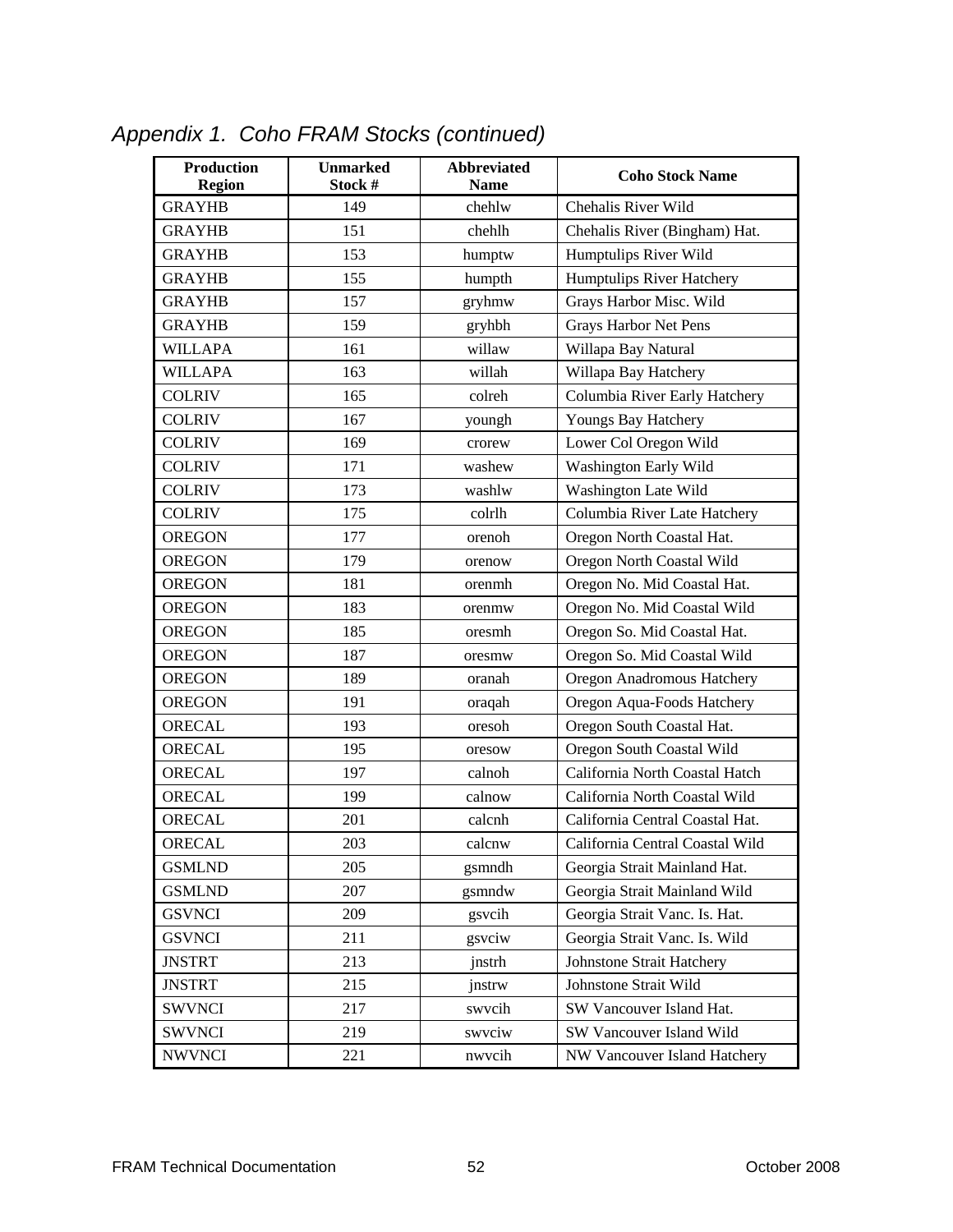| <b>Production</b><br><b>Region</b> | <b>Unmarked</b><br>Stock # | <b>Abbreviated</b><br><b>Name</b> | <b>Coho Stock Name</b>              |
|------------------------------------|----------------------------|-----------------------------------|-------------------------------------|
| <b>NWVNCI</b>                      | 223                        | nwyciw                            | NW Vancouver Island Wild            |
| <b>FRSLOW</b>                      | 225                        | frslwh                            | Lower Fraser River Hatchery         |
| <b>FRSLOW</b>                      | 227                        | frslww                            | Lower Fraser River Wild             |
| <b>FRSUPP</b>                      | 229                        | frsuph                            | <b>Upper Fraser River Hatchery</b>  |
| <b>FRSUPP</b>                      | 231                        | frsupw                            | <b>Upper Fraser River Wild</b>      |
| <b>BCCNTL</b>                      | 233                        | bccnhw                            | <b>BC Central Coast Hat./Wild</b>   |
| <b>BCNCST</b>                      | 235                        | bcnchw                            | <b>BC</b> North Coast Hatchery/Wild |
| <b>TRANAC</b>                      | 237                        | tranhw                            | Trans Boundary Hatchery/Wild        |
| <b>NIASKA</b>                      | 239                        | niakhw                            | Alaska No. Inside Hat./Wild         |
| <b>NOASKA</b>                      | 241                        | noakhw                            | Alaska No. Outside Hat./Wild        |
| <b>SIASKA</b>                      | 243                        | siakhw                            | Alaska So. Inside Hat./Wild         |
| <b>SOASKA</b>                      | 245                        | soakhw                            | Alaska So. Outside Hat./Wild        |

*Appendix 1. Coho FRAM Stocks (continued)*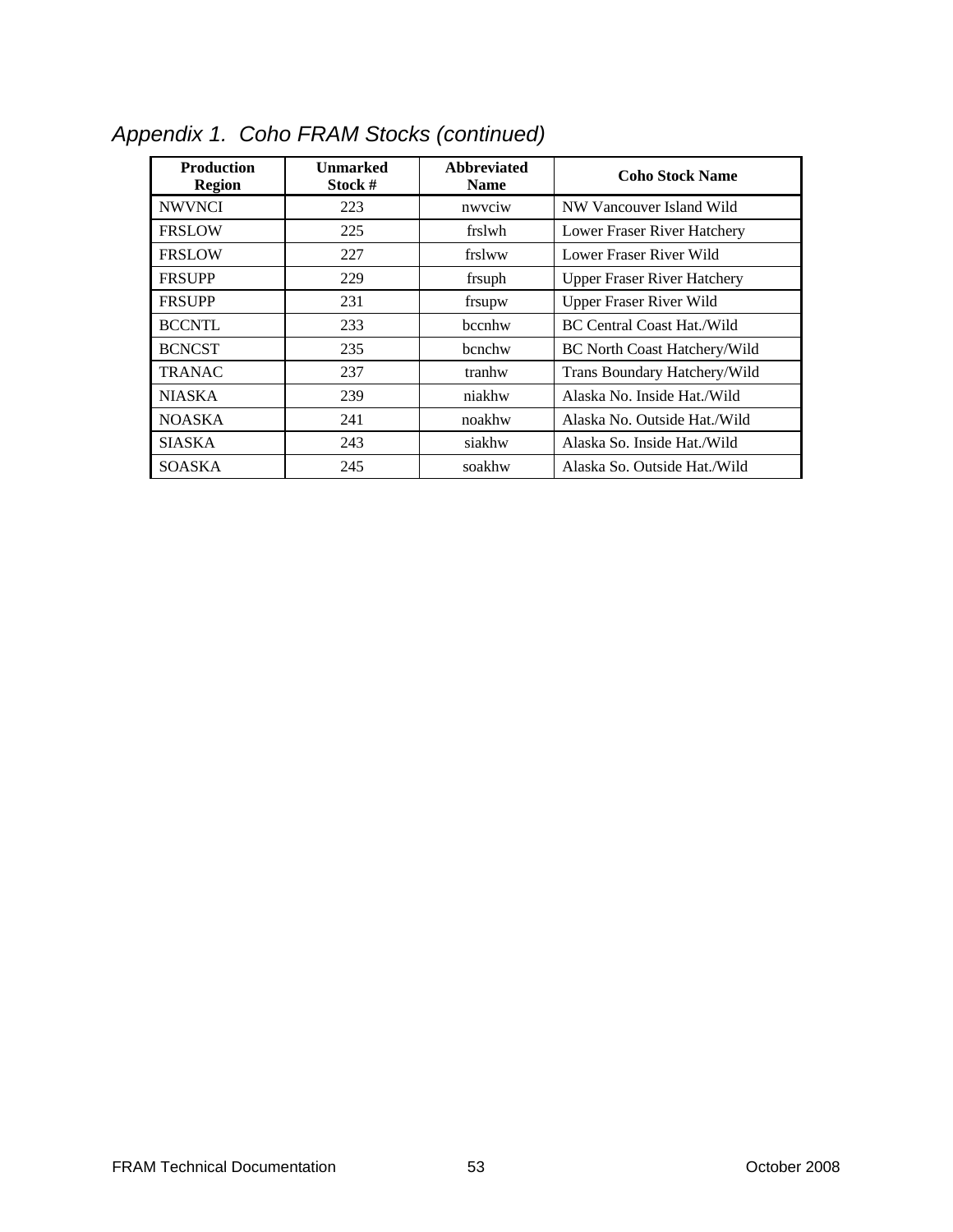*Appendix 2. Chinook FRAM Stocks and CWT brood years used for base period data sets* 

| <b>Unmarked</b><br>Stock # | <b>Stock Name</b>                    | <b>Abbreviated</b><br><b>Name</b> | <b>CWT Broods Included*</b> |
|----------------------------|--------------------------------------|-----------------------------------|-----------------------------|
| 1                          | Nooksack-Samish summer/fall          | NkSm FlFi                         | 77,79                       |
| 3                          | North Fork Nooksack early (spring)   | <b>NFNK</b> Sprg                  | OOB - 84, 88 (N. Fk.)       |
| 5                          | South Fork Nooksack early (spring)   | <b>SFNK Sprg</b>                  | OOB - 84, 88 (N. Fk.)       |
| $\tau$                     | Skagit summer/fall fingerling        | Skag FlFi                         | 76, 77                      |
| 9                          | Skagit summer/fall yearling          | Skag FlYr                         | 76                          |
| 11                         | Skagit spring yearling               | Skag SpYr                         | OOB - 85, 86, 87, 90        |
| 13                         | Snohomish summer/fall fingerling     | Snoh FlFi                         | OOB - 86, 87, 88            |
| 15                         | Snohomish summer/fall yearling       | Snoh FlYr                         | 76                          |
| 17                         | Stillaguamish summer/fall fingerling | Stil FIFi                         | OOB - 86, 87, 88-90         |
| 19                         | Tulalip summer/fall fingerling       | Tula FIFi                         | OOB - 86, 87, 88            |
| 21                         | Mid S. Puget Sound fall fingerling   | <b>USPS FIFi</b>                  | 78,79                       |
| 23                         | UW Accelerated fall fingerling       | UW-A FlFi                         | 77-79                       |
| 25                         | Deep S. Puget Sound fall fingerling  | <b>DSPS FIFi</b>                  | 78,79                       |
| 27                         | South Puget Sound fall yearling      | SPSo FlYr                         | 78,79                       |
| 29                         | White River spring fingerling        | Whte SpFi                         | $OOB - 91-93$               |
| 31                         | Hood Canal fall fingerling           | <b>HdCl FlFi</b>                  | 78,79                       |
| 33                         | Hood Canal fall yearling             | HdCl FlYr                         | 78,79                       |
| 35                         | Juan de Fuca Tribs. fall fingerling  | <b>SJDF FIFi</b>                  | 78,79                       |
| 37                         | Oregon Lower Columbia River Hatchery | Oregn LRH                         | 78,79                       |
| 39                         | Wash. Lower Columbia River Hatchery  | Washn LRH                         | 77,79                       |
| 41                         | Lower Columbia River Wild            | Low CR Wi                         | 77-78                       |
| 43                         | Bonneville Pool Hatchery tule        | <b>BP H Tule</b>                  | 76-79                       |
| 45                         | Columbia Upriver summer              | Upp CR Su                         | 76,77                       |
| 47                         | Columbia Upriver bright              | Col R Brt                         | 75-77                       |
| 49                         | <b>Washington Lower River spring</b> | <b>WaLR</b> Sprg                  | 77                          |
| 51                         | Willamette spring                    | Will Sprg                         | 76-78                       |
| 53                         | Snake River fall                     | SnakeR Fl                         | OOB - 84, 85, 86            |
| 55                         | Oregon North Migrating fall          | Ore No Fl                         | 76-78                       |
| 57                         | West Coast Vancouver Island Total    | <b>WCVI</b> Totl                  | 74-77                       |
| 59                         | Fraser Late                          | Fraser Lt                         | OOB - 81, 82, 83            |
| 61                         | <b>Fraser Early</b>                  | Fraser Er                         | 78,79, OOB -, 86            |
| 63                         | Lower Georgia Strait fall            | Lwr Geo St                        | 77,78                       |
| 65                         | White River spring yearling          | Whte SpYr                         | $OOB - 91-93$               |
| 67                         | Lower Columbia Natural Tule          | LwrColN                           | 77-79                       |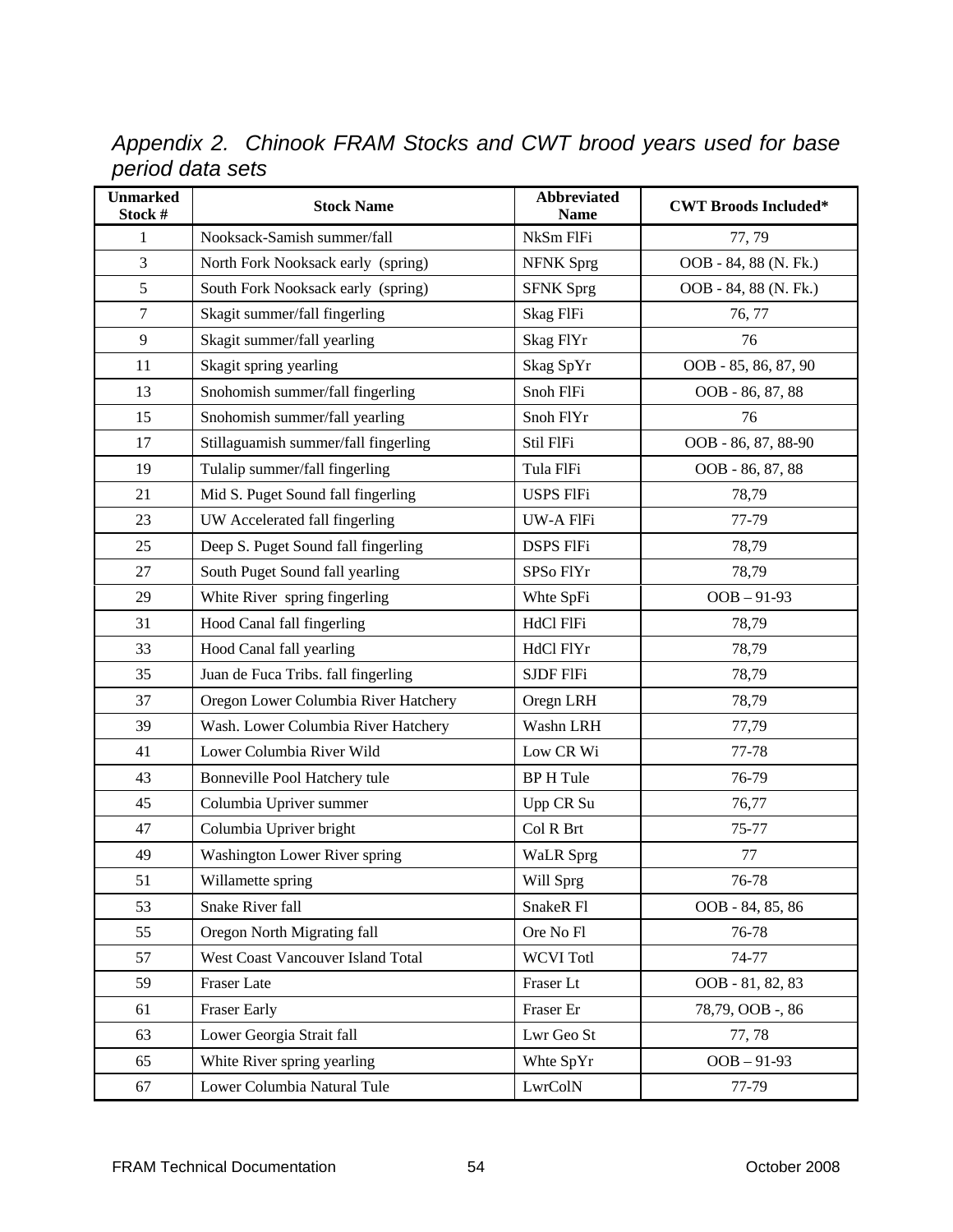| 69 | Central Valley-Sacramento River | CtrVal   | OOB - 98-99   |
|----|---------------------------------|----------|---------------|
| 71 | <b>Washington North Coast</b>   | WA N Cst | 77-78         |
| 73 | Willapa Bay                     | Wilpa    | $OOB - 83-85$ |
| 75 | Hoko                            | Hoko     | $OOB - 85-87$ |

\*OOB = Out-of-base stock.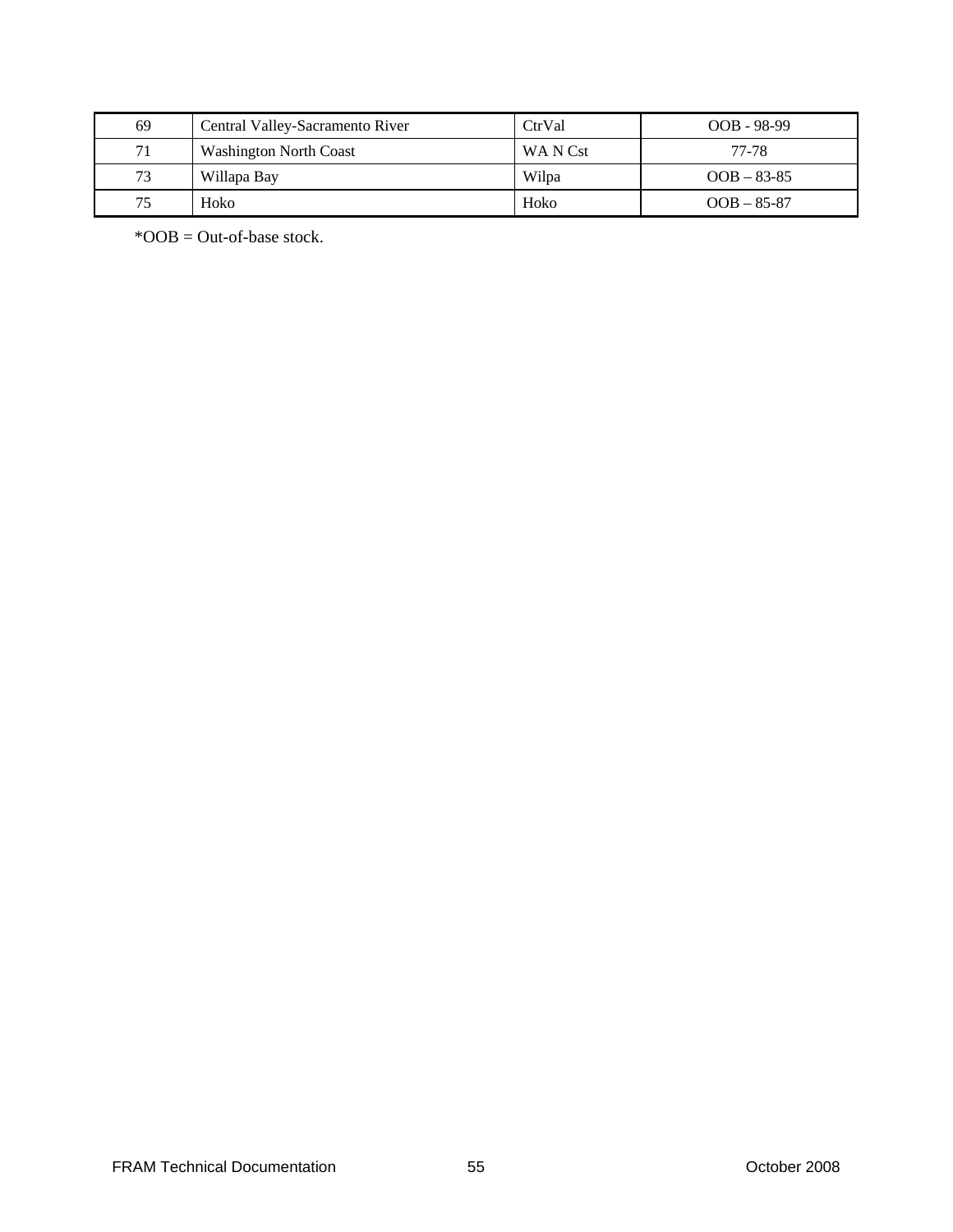| <b>Fishery</b><br><b>Abbreviation</b> | <b>Fishery</b><br><b>Number</b> | <b>Coho FRAM Fishery Long Name</b>          |
|---------------------------------------|---------------------------------|---------------------------------------------|
| No Cal Trm                            | 1                               | North California Coast Terminal Catch       |
| Cn Cal Trm                            | $\overline{2}$                  | Central California Coast Terminal Catch     |
| Ft Brg Spt                            | 3                               | Fort Bragg Sport                            |
| Ft Brg Trl                            | $\overline{4}$                  | Fort Bragg Troll                            |
| Ca KMZ Spt                            | 5                               | KMZ Sport (Klamath Management Zone)         |
| Ca KMZ Trl                            | 6                               | KMZ Troll (Klamath Management Zone)         |
| So Cal Spt                            | 7                               | Southern California Sport                   |
| So Cal Trl                            | 8                               | Southern California Troll                   |
| So Ore Trm                            | 9                               | South Oregon Coast Terminal Catch           |
| Or Prv Trm                            | 10                              | Oregon Private Hatchery Terminal Catch      |
| SMi Or Trm                            | 11                              | South-Mid Oregon Coast Terminal Catch       |
| NMi Or Trm                            | 12                              | North-Mid Oregon Coast Terminal Catch       |
| No Ore Trm                            | 13                              | North Oregon Coast Terminal Catch           |
| Or Cst Trm                            | 14                              | Mid-North Oregon Coast Terminal Catch       |
| <b>Brkngs</b> Spt                     | 15                              | <b>Brookings Sport</b>                      |
| <b>Brkngs</b> Trl                     | 16                              | <b>Brookings Troll</b>                      |
| Newprt Spt                            | 17                              | Newport Sport                               |
| Newprt Trl                            | 18                              | Newport Troll                               |
| Coos B Spt                            | 19                              | Coos Bay Sport                              |
| Coos B Trl                            | 20                              | Coos Bay Troll                              |
| Tillmk Spt                            | 21                              | <b>Tillamook Sport</b>                      |
| Tillmk Trl                            | 22                              | <b>Tillamook Troll</b>                      |
| Buoy10 Spt                            | 23                              | Buoy 10 Sport (Columbia River Estuary)      |
| L ColR Spt                            | 24                              | Lower Columbia River Mainstem Sport         |
| L ColR Net                            | 25                              | Lower Columbia River Net (Excl Youngs Bay)  |
| Yngs B Net                            | 26                              | Youngs Bay Net                              |
| <b>LCROrT</b> Spt                     | 27                              | Below Bonneville Oregon Tributary Sport     |
| Clackm Spt                            | 28                              | Clackamas River Sport                       |
| SandyR Spt                            | 29                              | Sandy River Sport                           |
| <b>LCRWaT</b> Spt                     | 30                              | Below Bonneville Washington Tributary Sport |
| <b>UpColR</b> Spt                     | 31                              | Above Bonneville Sport                      |
| <b>UpColR Net</b>                     | 32                              | Above Bonneville Net                        |
| A1-Ast Spt                            | 33                              | Area 1 (Illwaco) & Astoria Sport            |
| A1-Ast Trl                            | 34                              | Area 1 (Illwaco) & Astoria Troll            |
| Area2TrlNT                            | 35                              | Area 2 Troll Non-treaty (Westport)          |
| Area2TrlTR                            | 36                              | Area 2 Troll Treaty (Westport)              |
| Area 2 Spt                            | 37                              | Area 2 Sport (Westport)                     |
| Area3TrlNT                            | 38                              | Area 3 Troll Non-treaty (LaPush)            |
| Area3TrlTR                            | 39                              | Area 3 Troll Treaty (LaPush)                |

# *Appendix 3. Coho FRAM Fisheries*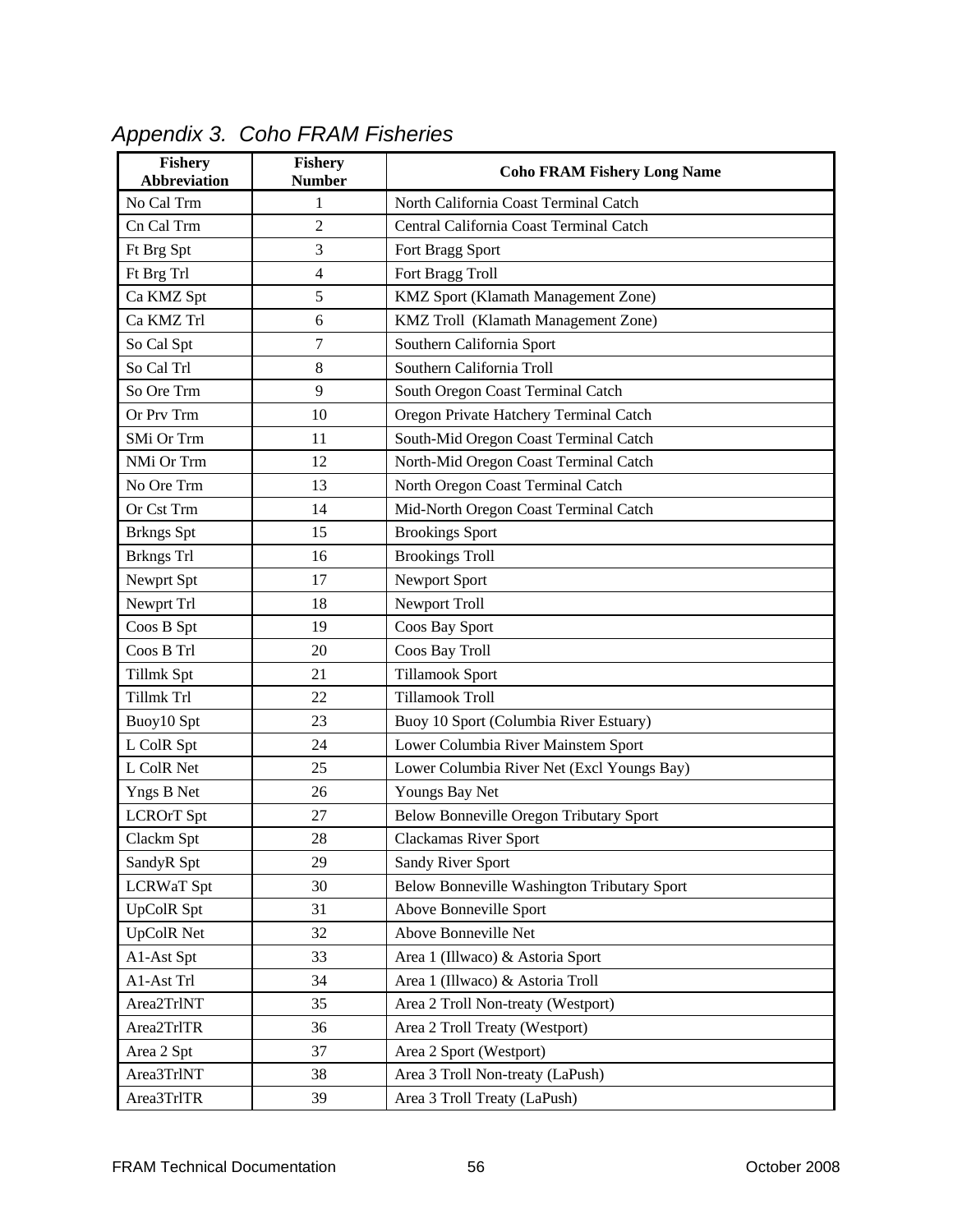| <b>Fishery</b><br><b>Abbreviation</b> | Fishery<br><b>Number</b> | <b>Coho FRAM Fishery Long Name</b>              |  |
|---------------------------------------|--------------------------|-------------------------------------------------|--|
| Area 3 Spt                            | 40                       | Area 3 Sport (LaPush)                           |  |
| Area 4 Spt                            | 41                       | Area 4 Sport (Neah Bay)                         |  |
| A4/4BTrlNT                            | 42                       | Area 4/4B (Neah Bay PFMC Regs) Troll Non-treaty |  |
| A4/4BTrlTR                            | 43                       | Area 4/4B (Neah Bay PFMC Regs) Troll Treaty     |  |
| A 5-6C Trl                            | 44                       | Area 5, 6, 6C Troll (Strait of Juan de Fuca)    |  |
| Willpa Spt                            | 45                       | Willapa Bay (Area 2.1) Sport                    |  |
| Wlp Tb Spt                            | 46                       | Willapa Tributary Sport                         |  |
| WlpaBT Net                            | 47                       | Willapa Bay & FW Trib Net                       |  |
| GryHbr Spt                            | 48                       | Grays Harbor (Area 2.2) Sport                   |  |
| SGryHb Spt                            | 49                       | South Grays Harbor Sport (Westport Boat Basin)  |  |
| GryHbr Net                            | 50                       | Grays Harbor Estuary Net                        |  |
| Hump R Spt                            | 51                       | Humptulips River Sport                          |  |
| LwCheh Net                            | 52                       | Lower Chehalis River Net                        |  |
| Hump R C&S                            | 53                       | Humptulips River Ceremonial & Subsistence       |  |
| Chehal Spt                            | 54                       | Chehalis River Sport                            |  |
| Hump R Net                            | 55                       | Humptulips River Net                            |  |
| <b>UpCheh Net</b>                     | 56                       | <b>Upper Chehalis River Net</b>                 |  |
| Chehal C&S                            | 57                       | Chehalis River Ceremonial & Subsistence         |  |
| Wynoch Spt                            | 58                       | Wynochee River Sport                            |  |
| Hoquam Spt                            | 59                       | Hoquiam River Sport                             |  |
| Wishkh Spt                            | 60                       | Wishkah River Sport                             |  |
| Satsop Spt                            | 61                       | <b>Satsop River Sport</b>                       |  |
| Quin R Spt                            | 62                       | Quinault River Sport                            |  |
| Quin R Net                            | 63                       | Quinault River Net                              |  |
| Quin R C&S                            | 64                       | Quinault River Ceremonial & Subsistence         |  |
| Queets Spt                            | 65                       | Queets River Sport                              |  |
| Clrwtr Spt                            | 66                       | <b>Clearwater River Sport</b>                   |  |
| Salm R Spt                            | 67                       | Salmon River (Queets) Sport                     |  |
| Queets Net                            | 68                       | Queets River Net                                |  |
| Queets C&S                            | 69                       | Queets River Ceremonial & Subsistence           |  |
| Quilly Spt                            | 70                       | Quillayute River Sport                          |  |
| <b>Quilly Net</b>                     | 71                       | Quillayute River Net                            |  |
| Quilly C&S                            | 72                       | Quillayute River Ceremonial & Subsistence       |  |
| Hoh R Spt                             | 73                       | Hoh River Sport                                 |  |
| Hoh R Net                             | 74                       | <b>Hoh River Net</b>                            |  |
| Hoh R C&S                             | 75                       | Hoh River Ceremonial & Subsistence              |  |
| Mak FW Spt                            | 76                       | <b>Makah Tributary Sport</b>                    |  |
| Mak FW Net                            | 77                       | Makah Freshwater Net                            |  |
| Makah C&S                             | 78                       | Makah Ceremonial & Subsistence                  |  |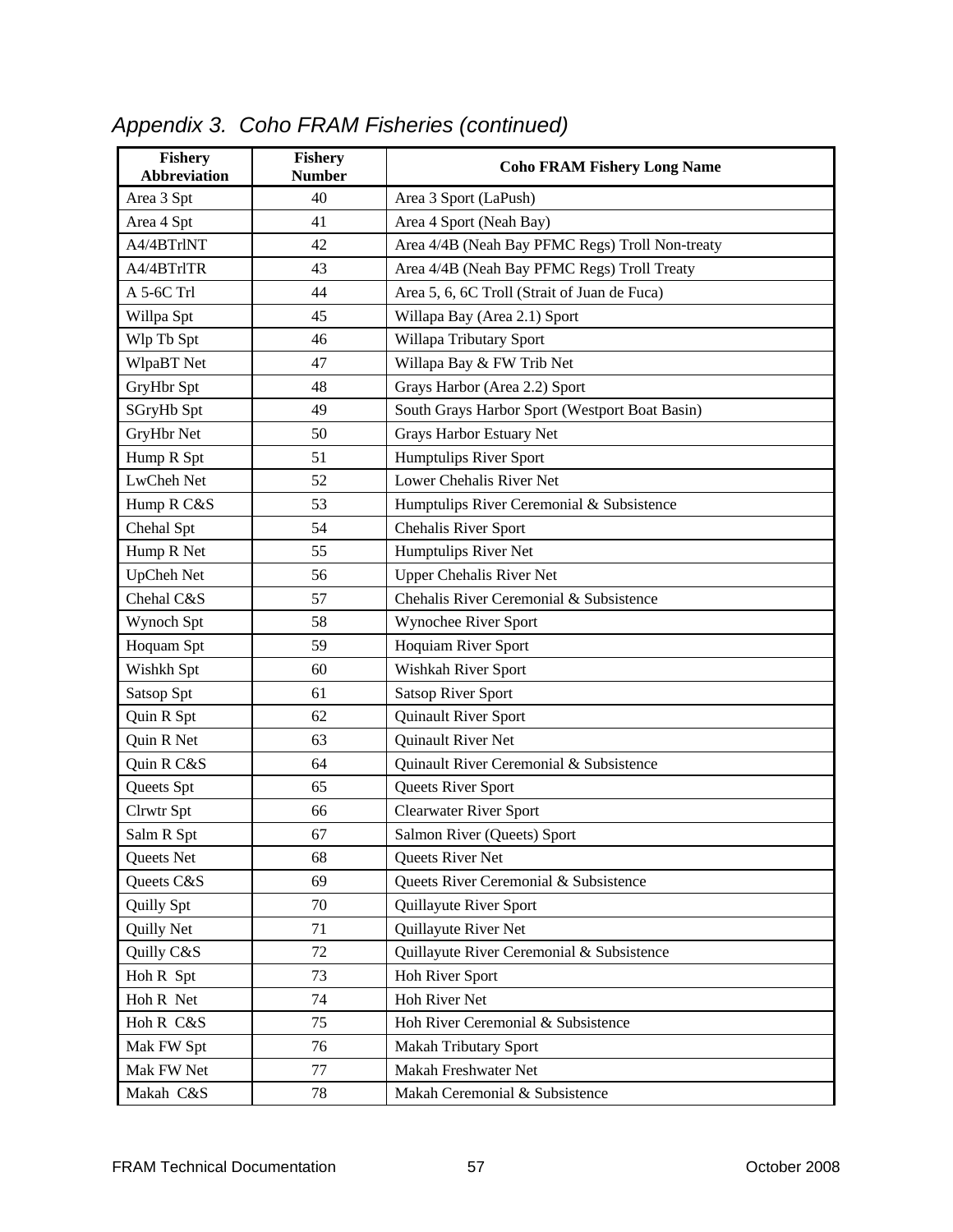| <b>Fishery</b><br><b>Abbreviation</b> | <b>Fishery</b><br><b>Number</b> | <b>Coho FRAM Fishery Long Name</b>            |
|---------------------------------------|---------------------------------|-----------------------------------------------|
| A 4-4A Net                            | 79                              | Area 4, 4A Net (Neah Bay)                     |
| A4B6CNetNT                            | 80                              | Area 4B, 5, 6C Net Nontreaty (Strait of JDF)  |
| A4B6CNetTR                            | 81                              | Area 4B, 5, 6C Net Treaty (Strait of JDF)     |
| Ar6D NetNT                            | 82                              | Area 6D Dungeness Bay/River Net Nontreaty     |
| Ar6D NetTR                            | 83                              | Area 6D Dungeness Bay/River Net Treaty        |
| Elwha Net                             | 84                              | Elwha River Net                               |
| WJDF T Net                            | 85                              | West JDF Straits Tributary Net                |
| <b>EJDF T Net</b>                     | 86                              | East JDF Straits Tributary Net                |
| A6-7ANetNT                            | 87                              | Area 7, 7A Net Nontreaty (San Juan Islands)   |
| A6-7ANetTR                            | 88                              | Area 7, 7A Net Treaty (San Juan Islands)      |
| <b>EJDF FWSpt</b>                     | 89                              | East JDF Straits Tributary Sport              |
| WJDF FWSpt                            | 90                              | West JDF Straits Tributary Sport              |
| Area 5 Spt                            | 91                              | Area 5 Marine Sport (Sekiu)                   |
| Area 6 Spt                            | 92                              | Area 6 Marine Sport (Port Angeles)            |
| Area 7 Spt                            | 93                              | Area 7 Marine Sport (San Juan Islands)        |
| Dung R Spt                            | 94                              | Dungeness River Sport                         |
| ElwhaR Spt                            | 95                              | Elwha River Sport                             |
| A7BCDNetNT                            | 96                              | Area 7B-7C-7D Net Nontreaty (Bellingham Bay)  |
| A7BCDNetTR                            | 97                              | Area 7B-7C-7D Net Treaty (Bellingham Bay)     |
| Nook R Net                            | 98                              | <b>Nooksack River Net</b>                     |
| Nook R Spt                            | 99                              | Nooksack River Sport                          |
| Samh R Spt                            | 100                             | Samish River Sport                            |
| Ar 8 NetNT                            | 101                             | Area 8 Skagit Marine Net Nontreaty            |
| Ar 8 NetTR                            | 102                             | Area 8 Skagit Marine Net Treaty               |
| Skag R Net                            | 103                             | <b>Skagit River Net</b>                       |
| <b>SkgR TsNet</b>                     | 104                             | <b>Skagit River Test Net</b>                  |
| SwinCh Net                            | 105                             | Swinomish Channel Net                         |
| Ar $8-1$ Spt                          | 106                             | Area 8.1 Marine Sport                         |
| Area 9 Spt                            | 107                             | Area 9 Marine Sport (Admiralty Inlet)         |
| Skag R Spt                            | 108                             | <b>Skagit River Sport</b>                     |
| Ar8A NetNT                            | 109                             | Area 8A Stillaguamish/Snohomish Net Nontreaty |
| Ar8A NetTR                            | 110                             | Area 8A Stillaguamish/Snohomish Net Treaty    |
| Ar8D NetNT                            | 111                             | Area 8D Tulalip Bay Net Nontreaty             |
| Ar8D NetTR                            | 112                             | Area 8D Tulalip Bay Net Treaty                |
| Stil R Net                            | 113                             | Stillaguamish River Net                       |
| Snoh R Net                            | 114                             | Snohomish River Net                           |
| Ar 8-2 Spt                            | 115                             | Area 8.2 Marine Sport                         |
| Stil R Spt                            | 116                             | Stillaguamish River Sport                     |
| Snoh R Spt                            | 117                             | Snohomish River Sport                         |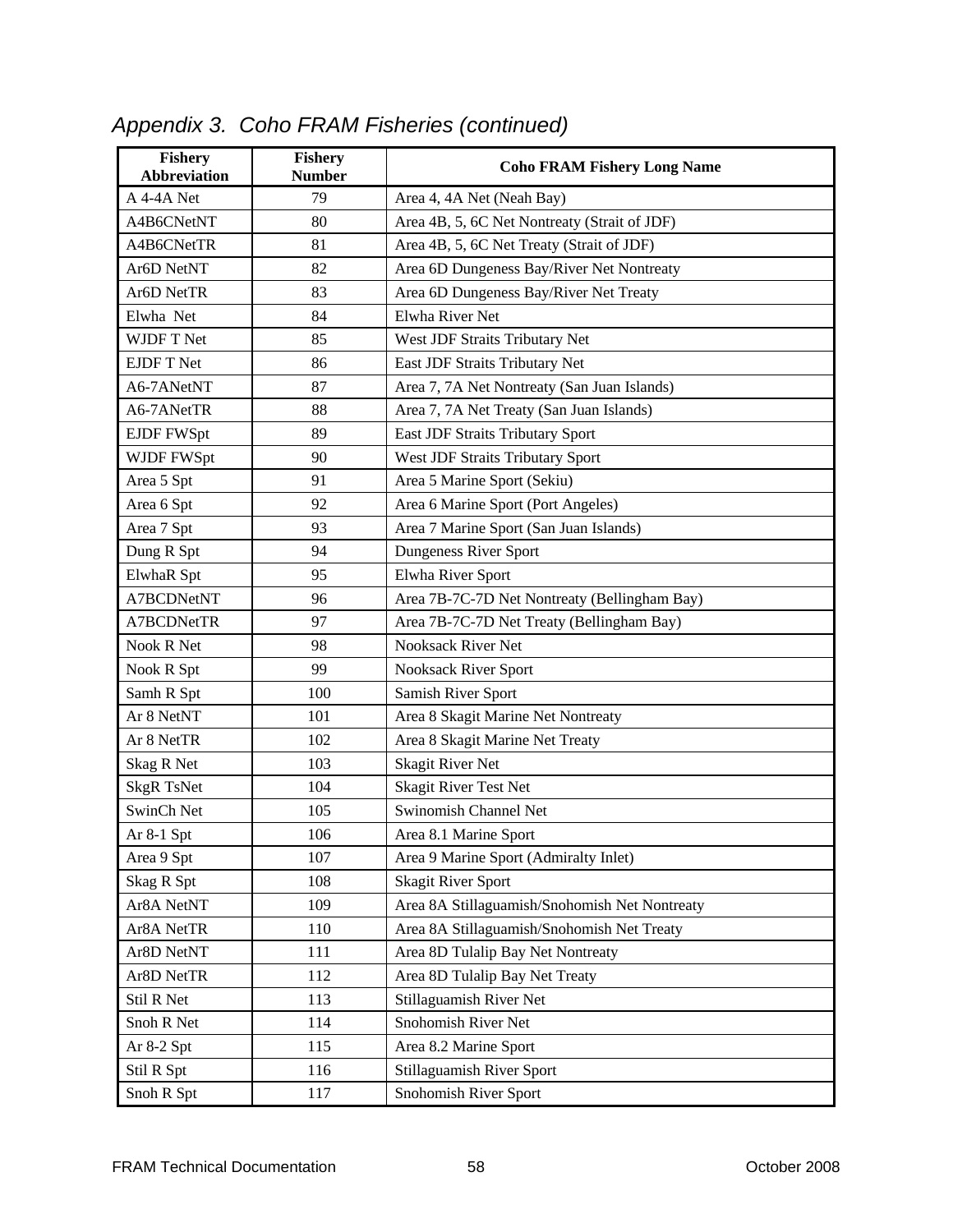| <b>Fishery</b><br><b>Abbreviation</b> | Fishery<br><b>Number</b> | <b>Coho FRAM Fishery Long Name</b>                |  |
|---------------------------------------|--------------------------|---------------------------------------------------|--|
| Ar 10 Spt                             | 118                      | Area 10 Marine Sport (Seattle)                    |  |
| Ar10 NetNT                            | 119                      | Area 10 Net Nontreaty (Seattle)                   |  |
| Ar10 NetTR                            | 120                      | Area 10 Net Treaty (Seattle)                      |  |
| Ar10ANetNT                            | 121                      | Area 10A Net Nontreaty (Elliott Bay)              |  |
| Ar10ANetTR                            | 122                      | Area 10A Net Treaty (Elliott Bay)                 |  |
| Ar10ENetNT                            | 123                      | Area 10E Net Nontreaty (East Kitsap)              |  |
| Ar10EnetTR                            | 124                      | Area 10E Net Treaty (East Kitsap)                 |  |
| 10F-G Net                             | 125                      | Area 10F-G Ship Canal/Lake Washington Net Treaty  |  |
| Duwm R Net                            | 126                      | Green/Duwamish River Net                          |  |
| Duwm R Spt                            | 127                      | Green/Duwamish River Sport                        |  |
| L WaSm Spt                            | 128                      | Lake Washington-Lake Sammamish Tributary Sport    |  |
| Ar 11 Spt                             | 129                      | Area 11 Marine Sport (Tacoma)                     |  |
| Ar11 NetNT                            | 130                      | Area 11 Net Nontreaty (Tacoma)                    |  |
| Ar11 NetTR                            | 131                      | Area 11 Net Treaty (Tacoma)                       |  |
| Ar11ANetNT                            | 132                      | Area 11A Net Nontreaty (Commencement Bay)         |  |
| Ar11ANetTR                            | 133                      | Area 11A Net Treaty (Commencement Bay)            |  |
| Puyl R Net                            | 134                      | Puyallup River Net                                |  |
| Puyl R Spt                            | 135                      | Puyallup River Sport                              |  |
| Ar 13 Spt                             | 136                      | Area 13 Marine Sport (South Puget Sound)          |  |
| Ar13 NetNT                            | 137                      | Area 13 Net Nontreaty (South Puget Sound)         |  |
| Ar13 NetTR                            | 138                      | Area 13 Net Treaty (South Puget Sound)            |  |
| Ar13CNetNT                            | 139                      | Area 13C Net Nontreaty (Chambers Bay)             |  |
| Ar13CNetTR                            | 140                      | Area 13C Net Treaty (Chambers Bay)                |  |
| Ar13ANetNT                            | 141                      | Area 13A Net Nontreaty (Carr Inlet)               |  |
| Ar13ANetTR                            | 142                      | Area 13A Net Treaty (Carr Inlet)                  |  |
| Ar13DNetNT                            | 143                      | Area 13D Net Nontreaty (South Puget Sound)        |  |
| Ar13DNetTR                            | 144                      | Area 13D Net Treaty (South Puget Sound)           |  |
| A13FKNetNT                            | 145                      | Area 13F-13K Net Nontreaty (South PS Inlets)      |  |
| A13FKNetTR                            | 146                      | Area 13F-13K Net Treaty (South PS Inlets)         |  |
| Nisq R Net                            | 147                      | Nisqually River Net                               |  |
| McAlls Net                            | 148                      | McAllister Creek Net                              |  |
| 13D-K TSpt                            | 149                      | 13D-13K Tributary Sport (South PS Inlets)         |  |
| Nisq R Spt                            | 150                      | <b>Nisqually River Sport</b>                      |  |
| Desc R Spt                            | 151                      | Deschutes River Sport (Olympia)                   |  |
| Ar 12 Spt                             | 152                      | Area 12 Marine Sport (Hood Canal)                 |  |
| 1212BNetNT                            | 153                      | Area 12-12B Net Nontreaty (Upper Hood Canal)      |  |
| 1212BNetTR                            | 154                      | Area 12-12B Net Treaty (Upper Hood Canal)         |  |
| Ar9A NetNT                            | 155                      | Area 9A Net Nontreaty (Port Gamble)               |  |
| Ar9A NetTR                            | 156                      | Area 9-9A Net Treaty (Port Gamble/On Reservation) |  |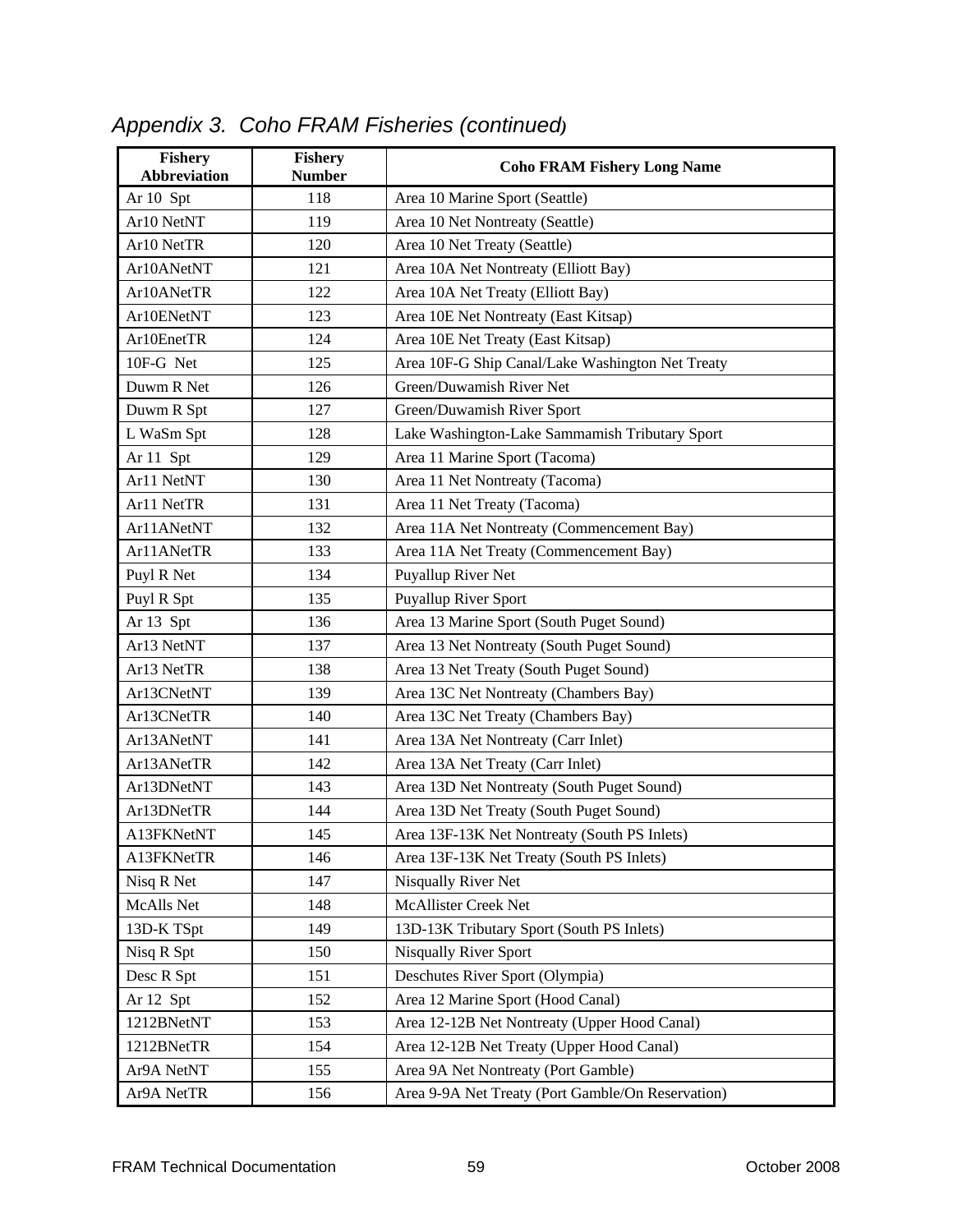| <b>Fishery</b><br><b>Abbreviation</b> | <b>Fishery</b><br><b>Number</b> | <b>Coho FRAM Fishery Long Name</b>       |
|---------------------------------------|---------------------------------|------------------------------------------|
| Ar12ANetNT                            | 157                             | 12A Net Nontreaty (Quilcene Bay)         |
| Ar12ANetTR                            | 158                             | 12A Net Treaty (Quilcene Bay)            |
| A12CDNetNT                            | 159                             | 12C-12D Net Nontreaty (Lower Hood Canal) |
| A12CDNetTR                            | 160                             | 12C-12D Net Treaty (Lower Hood Canal)    |
| <b>Skok R Net</b>                     | 161                             | Skokomish River Net                      |
| Quilcn Net                            | 162                             | Quilcene River Net                       |
| 1212B TSpt                            | 163                             | 12-12B Tributary FW Sport                |
| Quilcn Spt                            | 164                             | 12A Tributary FW Sport (Quilcene River)  |
| 12C-D TSpt                            | 165                             | 12C-12D Tributary FW Sport               |
| Skok R Spt                            | 166                             | Skokomish River Sport                    |
| <b>FRSLOW Trm</b>                     | 167                             | Lower Fraser River Stock Terminal Catch  |
| <b>FRSUPP Trm</b>                     | 168                             | Upper Fraser River Stock Terminal Catch  |
| Fraser Spt                            | 169                             | Fraser River/Estuary Sport               |
| <b>JStrBC Trl</b>                     | 170                             | <b>Johnstone Straits Troll</b>           |
| No BC Trl                             | 171                             | Northern British Columbia Troll          |
| NoC BC Trl                            | 172                             | North Central British Columbia Troll     |
| SoC BC Trl                            | 173                             | South Central British Columbia Troll     |
| NW VI Trl                             | 174                             | NW Vancouver Island Troll                |
| SW VI Trl                             | 175                             | <b>SW Vancouver Island Troll</b>         |
| GeoStr Trl                            | 176                             | Georgia Straits Troll                    |
| <b>BC JDF Trl</b>                     | 177                             | British Columbia Juan de Fuca Troll      |
| No BC Net                             | 178                             | Northern British Columbia Net            |
| Cen BC Net                            | 179                             | Central British Columbia Net             |
| NW VI Net                             | 180                             | NW Vancouver Island Net                  |
| SW VI Net                             | 181                             | SW Vancouver Island Net                  |
| Johnst Net                            | 182                             | <b>Johnstone Straits Net</b>             |
| GeoStr Net                            | 183                             | Georgia Straits Net                      |
| <b>Fraser Net</b>                     | 184                             | Fraser River Gill Net                    |
| <b>BC JDF Net</b>                     | 185                             | British Columbia Juan de Fuca Net        |
| JStrBC Spt                            | 186                             | Johnstone Strait Sport                   |
| No BC Spt                             | 187                             | Northern British Columbia Sport          |
| Cen BC Spt                            | 188                             | Central British Columbia Sport           |
| <b>BC JDF Spt</b>                     | 189                             | British Columbia Juan de Fuca Sport      |
| WC VI Spt                             | 190                             | West Coast Vancouver Island Sport        |
| NGaStr Spt                            | 191                             | North Georgia Straits Sport              |
| <b>SGaStr Spt</b>                     | 192                             | South Georgia Straits Sport              |
| Albern Spt                            | 193                             | Alberni Canal Sport                      |
| SW AK Trl                             | 194                             | Southwest Alaska Troll                   |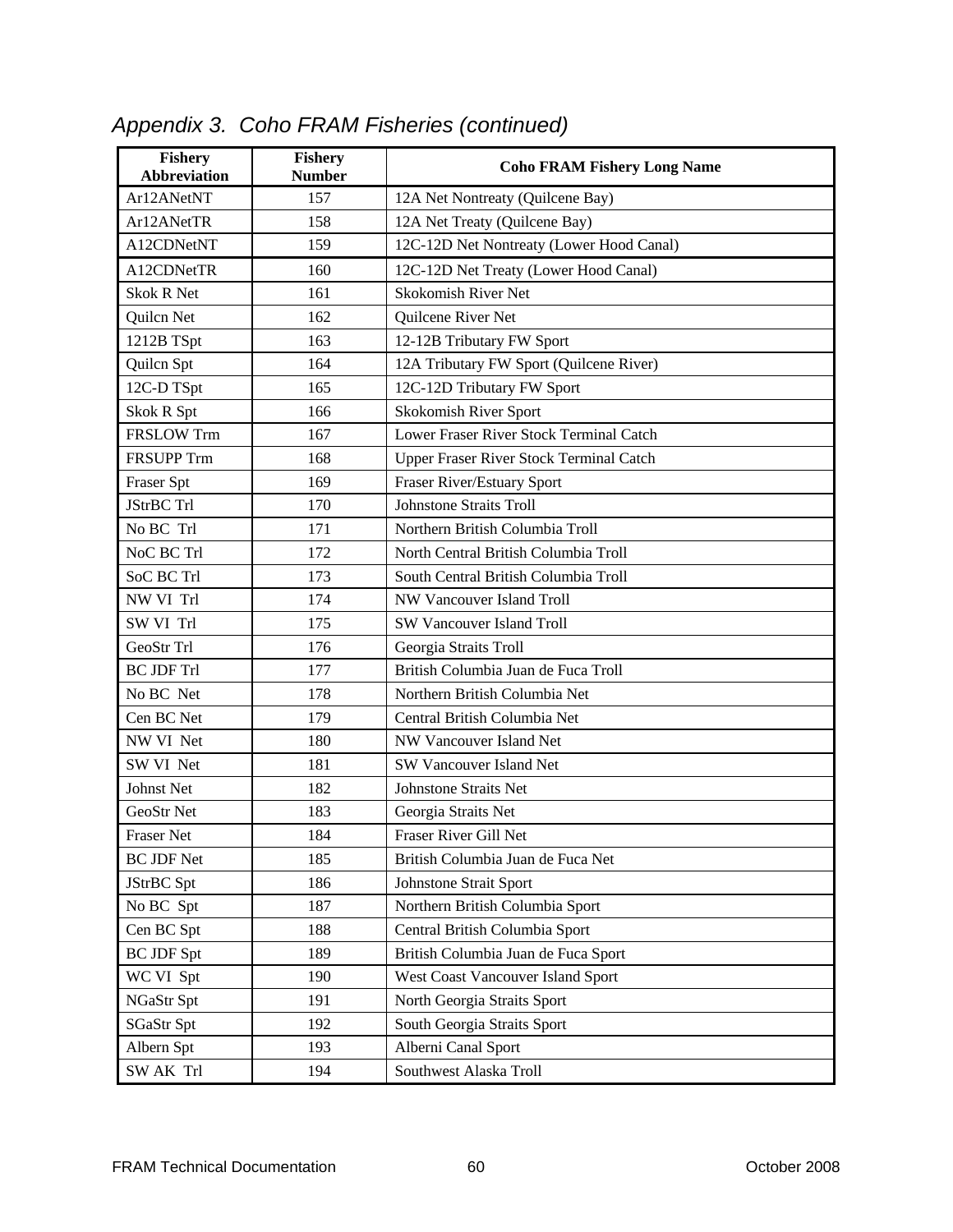| I SE AK Trl | 195 | Southeast Alaska Troll             |
|-------------|-----|------------------------------------|
| NW AK Trl   | 196 | Northwest Alaska Troll             |
| NE AK Trl   | 197 | Northeast Alaska Troll             |
| Alaska Net  | 198 | Alaska Net (Areas 182:183:185:192) |

*Appendix 3. Coho FRAM Fisheries (continued)*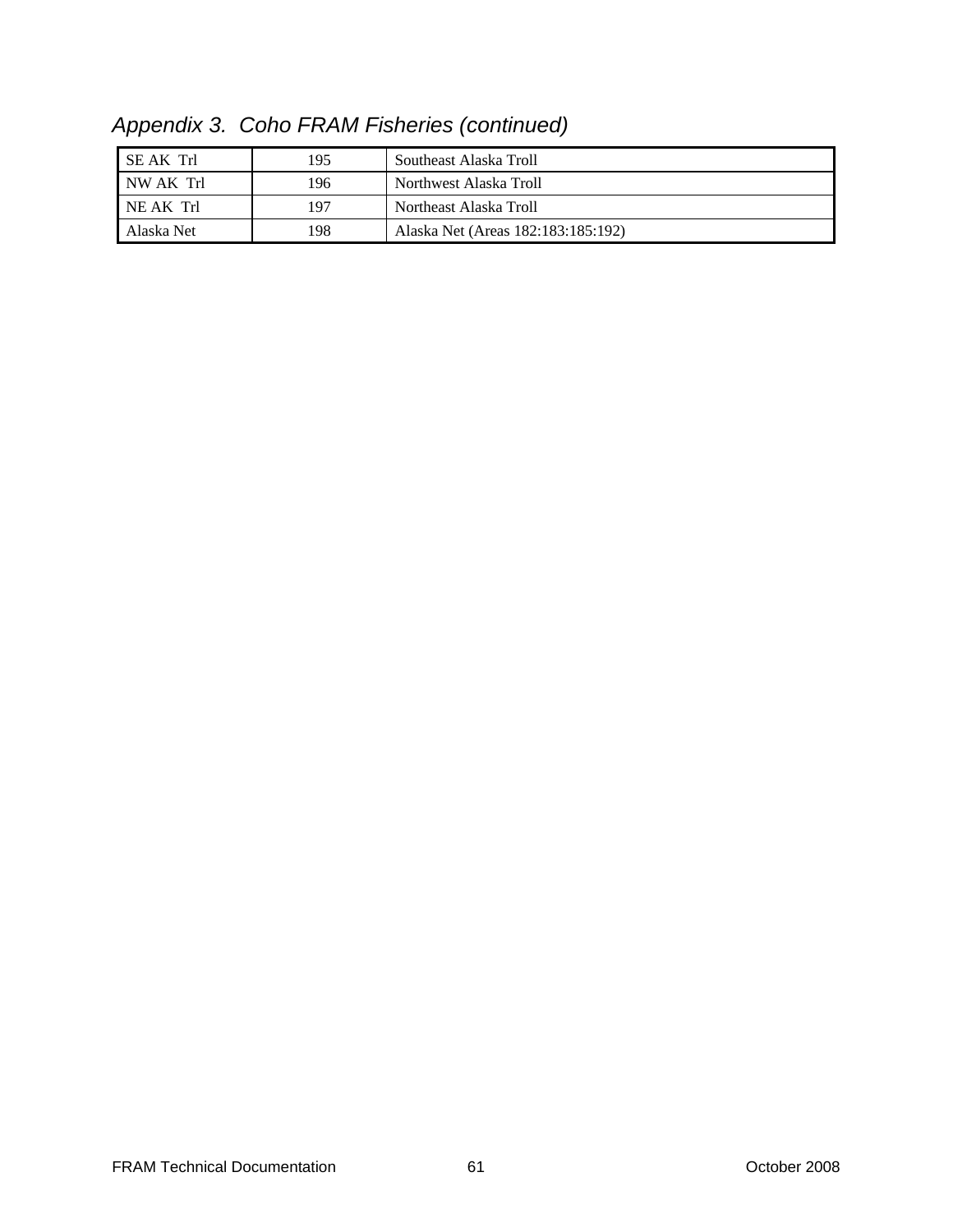| Fishery #      | <b>Fishery Name</b>                          | <b>FRAM Stock Portion</b><br><b>Of Modeled Catch</b> |
|----------------|----------------------------------------------|------------------------------------------------------|
| 1              | Southeast Alaska Troll                       | 0.5790                                               |
| $\overline{2}$ | Southeast Alaska Net                         | 0.2410                                               |
| 3              | Southeast Alaska Sport                       | 0.2720                                               |
| $\overline{4}$ | North/Central British Columbia Net           | 0.5856                                               |
| 5              | West Coast Vancouver Island Net              | 0.5489                                               |
| 6              | Strait of Georgia Net                        | 0.6611                                               |
| $\overline{7}$ | Canada Juan de Fuca Net (Area 20)            | 0.9178                                               |
| 8              | North/Central British Columbia Sport         | 0.8454                                               |
| 9              | North/Central British Columbia Troll         | 0.6355                                               |
| 10             | <b>West Coast Vancouver Island Troll</b>     | 0.9201                                               |
| 11             | West Coast Vancouver Island Sport            | 1.0000                                               |
| 12             | <b>Strait of Georgia Troll</b>               | 0.5319                                               |
| 13             | North Strait of Georgia Sport                | 1.0000                                               |
| 14             | South Strait of Georgia Sport                | 1.0000                                               |
| 15             | BC Juan de Fuca Sport                        | 0.9967                                               |
| 16             | NT Cape Flattery-Quillayute Troll (Area 3-4) | 0.9909                                               |
| 17             | T Cape Flattery-Quillayute Troll (Area 3-4)  | 0.9618                                               |
| 18             | Cape Flattery-Quillayute Sport (Area 3-4)    | 1.0000                                               |
| 19             | Cape Flattery-Quillayute Net (Area 3-4)      | 1.0000                                               |
| 20             | NT Grays Harbor Troll (Area 2)               | 1.0000                                               |
| 21             | T Grays Harbor Troll (Area 2)                | 0.6776                                               |
| 22             | Grays Harbor Sport (Area 2)                  | 0.8352                                               |
| 23             | NT Grays Harbor Net                          | 0.1759                                               |
| 24             | T Grays Harbor Net                           | 0.0418                                               |
| 25             | Willapa Net                                  | 0.5572                                               |
| 26             | NT Columbia River Troll (Area 1)             | 1.0000                                               |
| 27             | Columbia River Sport (Area 1)                | 0.8842                                               |
| 28             | Columbia River Net                           | 2.1063                                               |
| 29             | Buoy 10 Sport                                | 1.0000                                               |
| 30             | Orford Reef-Cape Falcon Troll (Central OR)   | 0.9289                                               |
| 31             | Orford Reef-Cape Falcon Sport (Central OR)   | 0.9129                                               |
| 32             | Horse Mountain-Orford Reef Troll (KMZ)       | 0.7365                                               |
| 33             | Horse Mountain-Orford Reef Sport (KMZ)       | 1.0000                                               |
| 34             | Southern California Troll                    | 0.9847                                               |
| 35             | Southern California Sport                    | 1.0000                                               |
| 36             | Area 7 Sport                                 | 1.0000                                               |
| 37             | NT San Juan Net (Area 6A, 7, 7A)             | 1.0000                                               |
| 38             | T San Juan Net (Area 6A, 7, 7A)              | 1.0000                                               |
| 39             | NT Nooksack-Samish Net                       | 1.0000                                               |
| 40             | T Nooksack-Samish Net                        | 1.0000                                               |
| 41             | T Juan de Fuca Troll (Area 5,6,7)            | 1.0000                                               |

*Appendix 4. Chinook FRAM Fisheries, and the proportion of catch attributed to FRAM modeled Chinook stocks from 2007 calibration*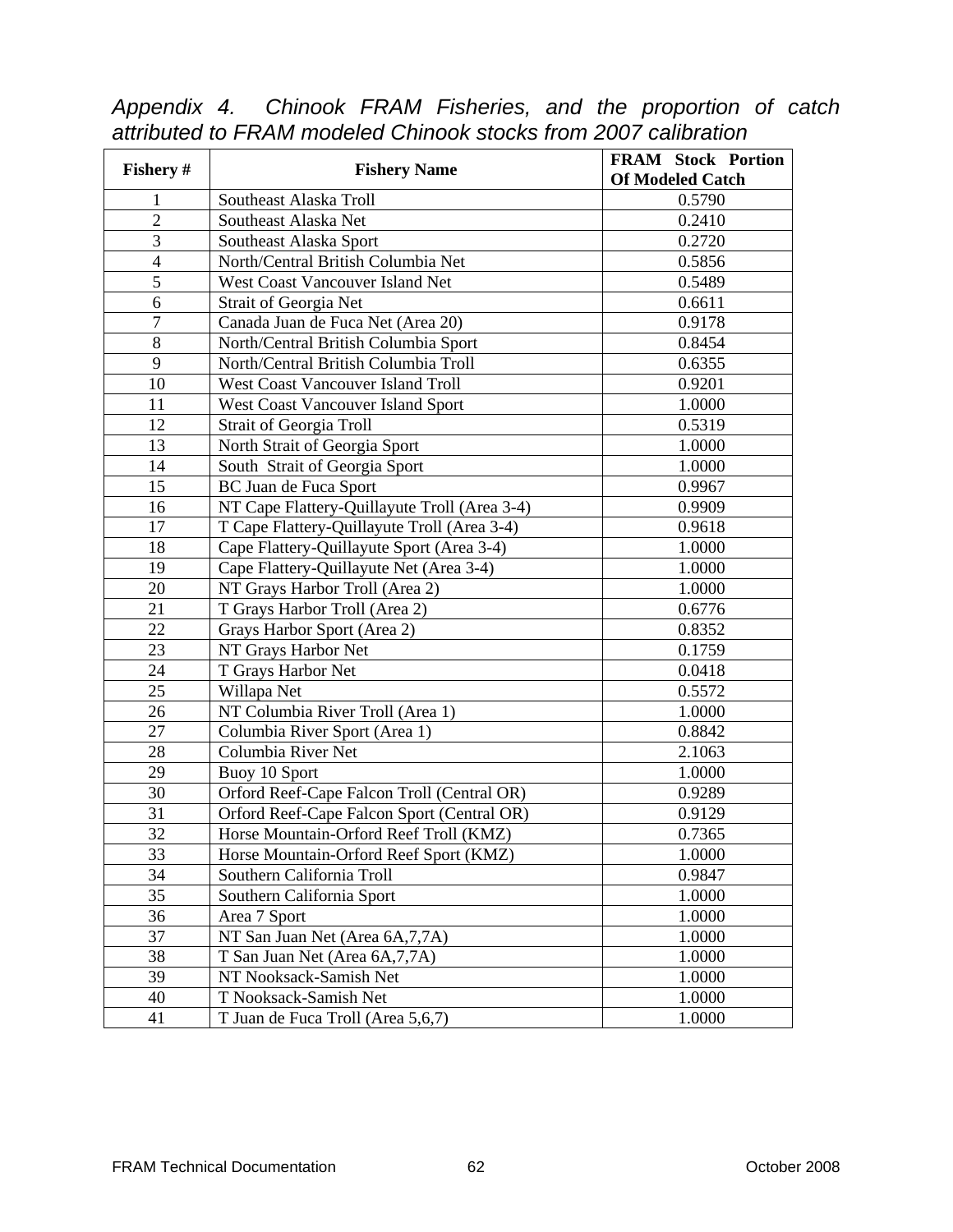|  |  |                         | Appendix 4. Chinook FRAM Fisheries, and the proportion of catch |  |  |  |
|--|--|-------------------------|-----------------------------------------------------------------|--|--|--|
|  |  |                         | attributed to FRAM modeled Chinook stocks from 2007             |  |  |  |
|  |  | calibration (continued) |                                                                 |  |  |  |

| Fishery #       | <b>Fishery Name</b>                    | <b>FRAM Stock Portion</b><br><b>Of Modeled Catch</b> |  |  |
|-----------------|----------------------------------------|------------------------------------------------------|--|--|
| 42              | Area 5/6 Sport                         | 1.0000                                               |  |  |
| 43              | NT Juan de Fuca Net (Area 4B,5,6,6C)   | 1.0000                                               |  |  |
| 44              | T Juan de Fuca Net (Area 4B, 5, 6, 6C) | 1.0000                                               |  |  |
| 45              | Area 8 Sport <sup>a</sup>              | 1.0000                                               |  |  |
| 46              | NT Skagit Net (Area 8)                 | 1.0000                                               |  |  |
| 47              | T Skagit Net (Area 8)                  | 1.0000                                               |  |  |
| 48              | Area 8D Sport                          | 1.0000                                               |  |  |
| 49              | NT Stilly-Snohomish Net (Area 8A)      | 1.0000                                               |  |  |
| 50              | T Stilly-Snohomish Net (Area 8A)       | 1.0000                                               |  |  |
| 51              | NT Tulalip Bay Net (Area 8D)           | 1.0000                                               |  |  |
| 52              | T Tulalip Bay Net (Area 8D)            | 1.0000                                               |  |  |
| 53              | Area 9 Sport                           | 1.0000                                               |  |  |
| 54              | NT Area 6B/9 Net                       | 1.0000                                               |  |  |
| $\overline{55}$ | T Area 6B/9 Net                        | 1.0000                                               |  |  |
| 56              | Area 10 Sport                          | 1.0000                                               |  |  |
| 57              | Area 11 Sport                          | 1.0000                                               |  |  |
| 58              | NT Area 10/11 Net                      | 1.0000                                               |  |  |
| 59              | T Area 10/11 Net                       | 1.0000                                               |  |  |
| 60              | NT Area 10A Net                        | 1.0000                                               |  |  |
| 61              | T Area 10A Net                         | 1.0000                                               |  |  |
| 62              | NT Area 10E Net                        | 1.0000                                               |  |  |
| 63              | T Area 10E Net                         | 1.0000                                               |  |  |
| 64              | Area 12 Sport                          | 1.0000                                               |  |  |
| 65              | NT Hood Canal Net (Area 12,12B,12C)    | 1.0000                                               |  |  |
| 66              | T Hood Canal Net (Area 12,12B,12C)     | 1.0000                                               |  |  |
| 67              | Area 13 Sport                          | 1.0000                                               |  |  |
| 68              | NT Deep S. Puget Sound Net (13,13D-K)  | 1.0000                                               |  |  |
| 69              | T Deep S. Puget Sound Net (13,13D-K)   | 1.0000                                               |  |  |
| 70              | NT Area 13A Net                        | 1.0000                                               |  |  |
| 71              | T Area 13A Net                         | 1.0000                                               |  |  |
| $\overline{72}$ | <b>Freshwater Sport</b>                | 1.0000                                               |  |  |
| 73              | Freshwater Net <sup>b</sup>            | 1.0000                                               |  |  |
|                 |                                        |                                                      |  |  |

Notes: \*  $(T = \text{Treaty}; NT = \text{Non-treaty})$ <br> $\frac{a}{\text{Short areas } 8-1 \text{ and } 8-2 \text{ were combii}}$ 

Sport areas 8-1 and 8-2 were combined and input into Fishery 45.

b In Puget Sound, fishery 73 combines Area 11A with Puyallup River; Areas 9A, 12A, 12D with Hood Canal; Area 13C with Chambers Creek.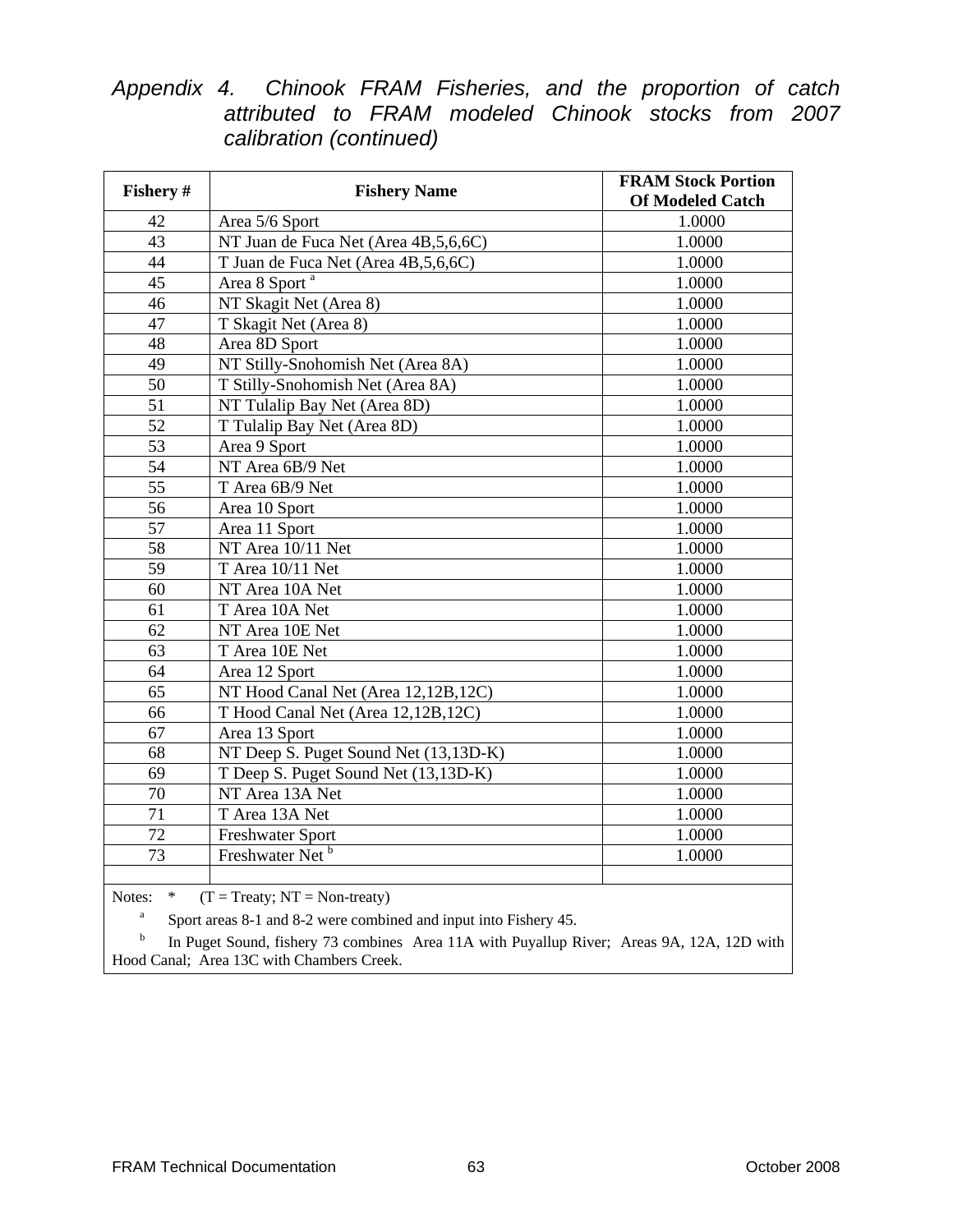*Appendix 5. Time period and age-specific rates used by FRAM to simulate coho and Chinook natural mortality* 

| Coho | <b>Time Steps</b>      |                      |          |                 |                        |  |  |
|------|------------------------|----------------------|----------|-----------------|------------------------|--|--|
| Age  | <b>1. Jan. to June</b> | 2. July<br>3. August |          | <b>4. Sept.</b> | <b>5. Oct. to Dec.</b> |  |  |
|      | 0.117504               | 0.020618             | 0.020618 | 0.020618        | 0.020618               |  |  |

| <b>Chinook</b> | <b>Time Steps</b> |                |                  |                  |  |  |  |
|----------------|-------------------|----------------|------------------|------------------|--|--|--|
| Ages           | 1. Oct. to April  | 2. May to June | 3. July to Sept. | 4. Oct. to April |  |  |  |
|                | 0.2577            | 0.0816         | 0.1199           | 0.2577           |  |  |  |
|                | 0.1878            | 0.0577         | 0.0853           | 0.1878           |  |  |  |
| 4              | 0.1221            | 0.0365         | 0.0543           | 0.1221           |  |  |  |
|                | 0.0596            | 0.0174         | 0.0260           | 0.0596           |  |  |  |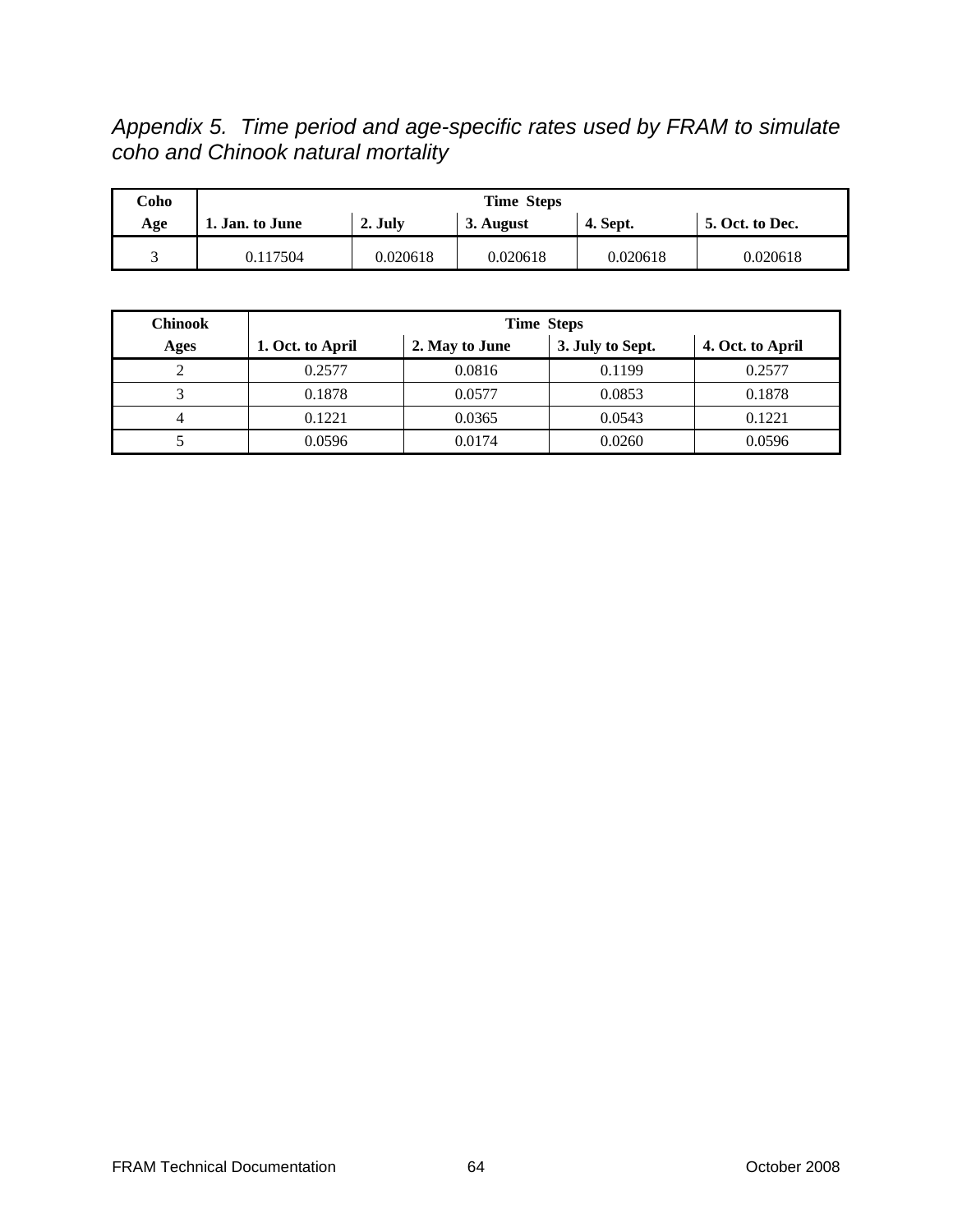## *Appendix 6. Glossary*

**Adult Equivalent (AEQ)** - The potential for a fish of a given age to contribute to the mature run (spawning escapement) in the absence of fishing. Because of natural mortality and unaccounted losses, not all unharvested fish contribute to spawning escapement. For example, a two-year-old Chinook has a lower probability of surviving to spawn, in the absence of fishing, than does a five-year-old, and these two age classes have different "adult equivalents".

**Base Period** - A set of brood years from which CWT data are used to estimate exploitation rates, maturation rates, and stock abundances. The years used for the base period differ by species and stock. Brood years are chosen based on consistent coded-wire tagging of stocks, consistent CWT sampling of fisheries, and the relatively consistent execution of fisheries during the return years. Some Chinook stocks in the model were not tagged during the base period; recoveries of these stocks (called "out-ofbase" stocks) are adjusted to account for changes in exploitation rates relative to the base period.

**Catch Ceiling** - A fishery catch limitation expressed in numbers of fish. A ceiling fishery is managed so as not to exceed the ceiling; actual catch is expected to fall somewhere below the ceiling.

**Catch Quota** - A fishery catch allocation expressed in numbers of fish. A quota fishery is managed to catch the quota; actual catch is expected to be slightly above or below the quota.

**Chinook/Coho Non-retention** (CNR) - Time periods when salmon fishing is allowed, but the retention of Chinook (or coho) salmon is prohibited.

**Cohort Analysis** - A sequential population analysis technique that is used during model calibration to reconstruct the exploited life history of coded-wire tag groups.

**Cohort Size (initial)** - The total number of fish of a given age and stock at the beginning of the fishing season.

**Coded-Wire-Tag (CWT)** - Coded micro-wire tags that are implanted in juvenile salmon prior to release. Historically, a tagged fish usually had the adipose fin removed to signal tag presence. Fisheries and escapements are sampled for tagged fish. When recovered, the binary code on the tag provides specific information about the tag group (e.g., location and timing of release, special hatchery treatments, etc.).

**Drop-off Mortality** - Mortality of salmon that "drop-off" sport or troll fishing gear before they are landed and die from their injuries prior to harvest or spawning.

**Drop-out Mortality** - Mortality of salmon that die in a fishing net and "drop-out" prior to harvest or salmon that disentangle from a net while it is in the water and die from their injuries prior to harvest or spawning.

**Exploitation Rate (ER)** - Total fishing mortality rate in a fishery expressed as the sum of all fisheryrelated mortalities divided by that sum plus escapement.

**Exploitation Rate Scalar** - A multiplier used to estimate fishery impacts by adjusting the base period exploitation rates. Exploitation rate scalars can be stock and fishery specific, but generally they are applied to all stocks in a fishery.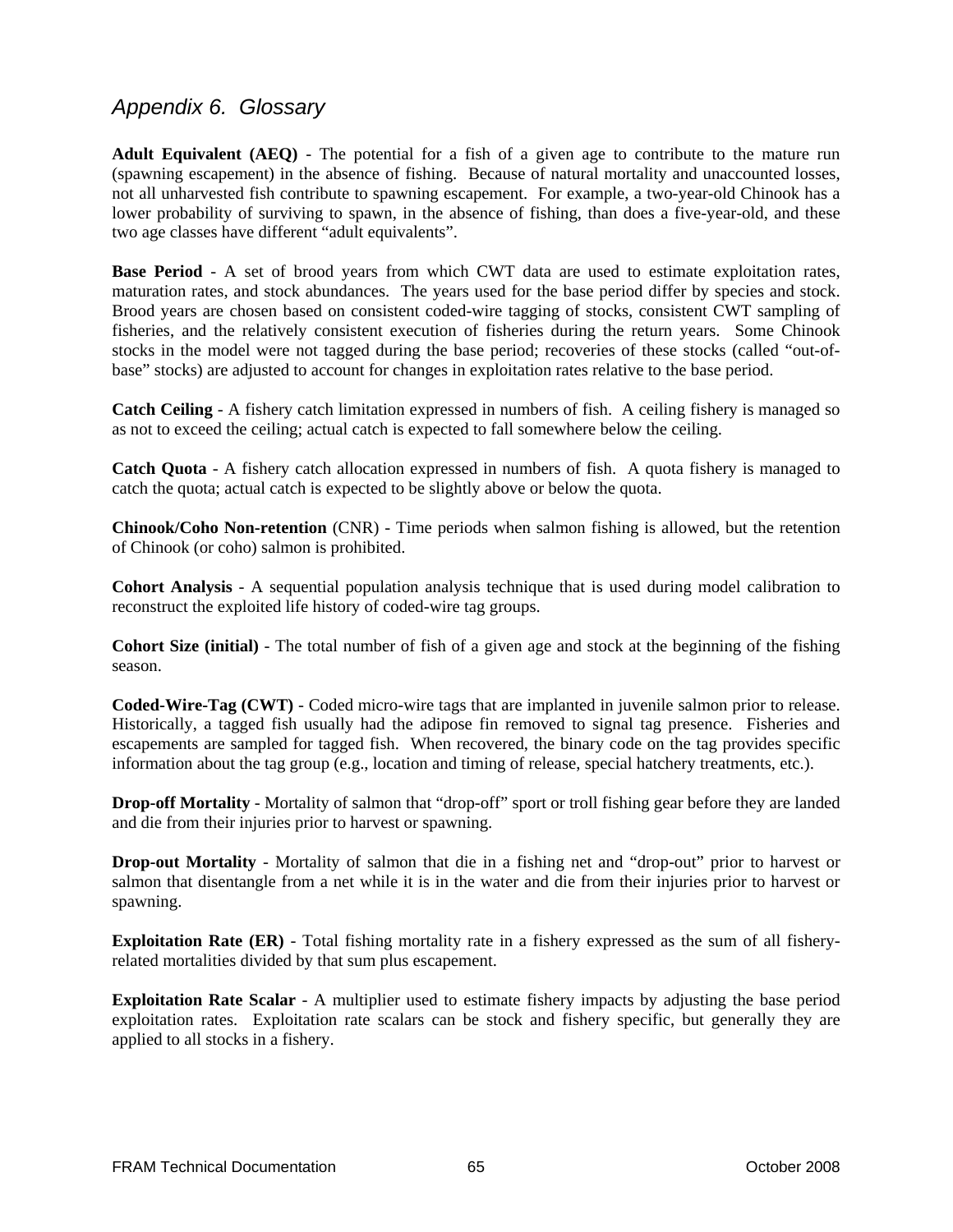**FRAM** - The Fishery Regulation Assessment Model is a simulation model developed for fishery management and used to estimate the impacts of Pacific Coast salmon fisheries on Coho and Chinook stocks of interest to fishery managers.

**Harvest Rate (HR)** - Catch or total fishing mortality in a fishery expressed as a proportion of the total fish abundance available in a given fishing area at the start of a time period.

**Hooking Mortality** - Mortality of salmon that are caught and released by sport or troll hook-and-line gear and die from their injuries prior to harvest or spawning.

**Marked Recognition Error** - The probability that a marked fish will be inadvertently released.

**Model Calibration** - Model process involving base period data which (1) scales the coded-wire tag recoveries to represent a stock, (2) allocates non-landed catch mortality to stocks, and (3) reconstructs the cohort in order to compute exploitation rates, maturation rates, and stock abundance.

**Model Simulation** - Use of the model to vary the calibrated fish population abundance and fishing rates to portray the effects, on the stocks and fisheries, of different sets of sport and commercial fishery regulations.

**Non-landed Mortality** - This category of fishery-related mortality includes hook-and-line drop-off, net gear drop-out, hooking mortality, and occasionally other sources of mortality such as unreported or illegal catch.

**Non-Indian Fisheries** - Fisheries conducted by fishers who are not members of the twenty-four Belloni or Boldt Case Area Tribes.

**Pre-terminal** - In FRAM, a "pre-terminal" fishery is one that operates on both mature and immature fish.

**Shaker Mortality – "Shakers"** - This term is synonymous with hooking mortality and represents fish that are released from recreational and troll hook-and-line fisheries, either because they are outside of the regulatory size limits or because the species is not allowed to be kept.

**Terminal** - In FRAM, a "terminal" fishery is one that operates only on mature fish. These fisheries tend to be adjacent to a stock's stream of origin and harvest returning adult fish.

**Terminal Area Management Modules (TAMM)** - Spreadsheets external to but integrated with FRAM that are used to: (1) provide input for FRAM simulations regarding projected Puget Sound terminal area catches or stock-specific impacts; (2) compute mortality and escapements of individual stock components of the larger Puget Sound FRAM stock aggregates; and (3) create output reports that summarize simulated regulations, stock exploitation rates, allocation accounting, and escapement estimates.

**Treaty Indian Fisheries** - Fisheries conducted by members of the twenty-four Belloni or Boldt Case Area Tribes.

**Unmarked Retention Error (or Retention Error Rate)** - The probability that an unmarked fish will be retained inappropriately in a selective fishery (e.g. , fisher fails to identify mark, fisher fails to comply with release requirement).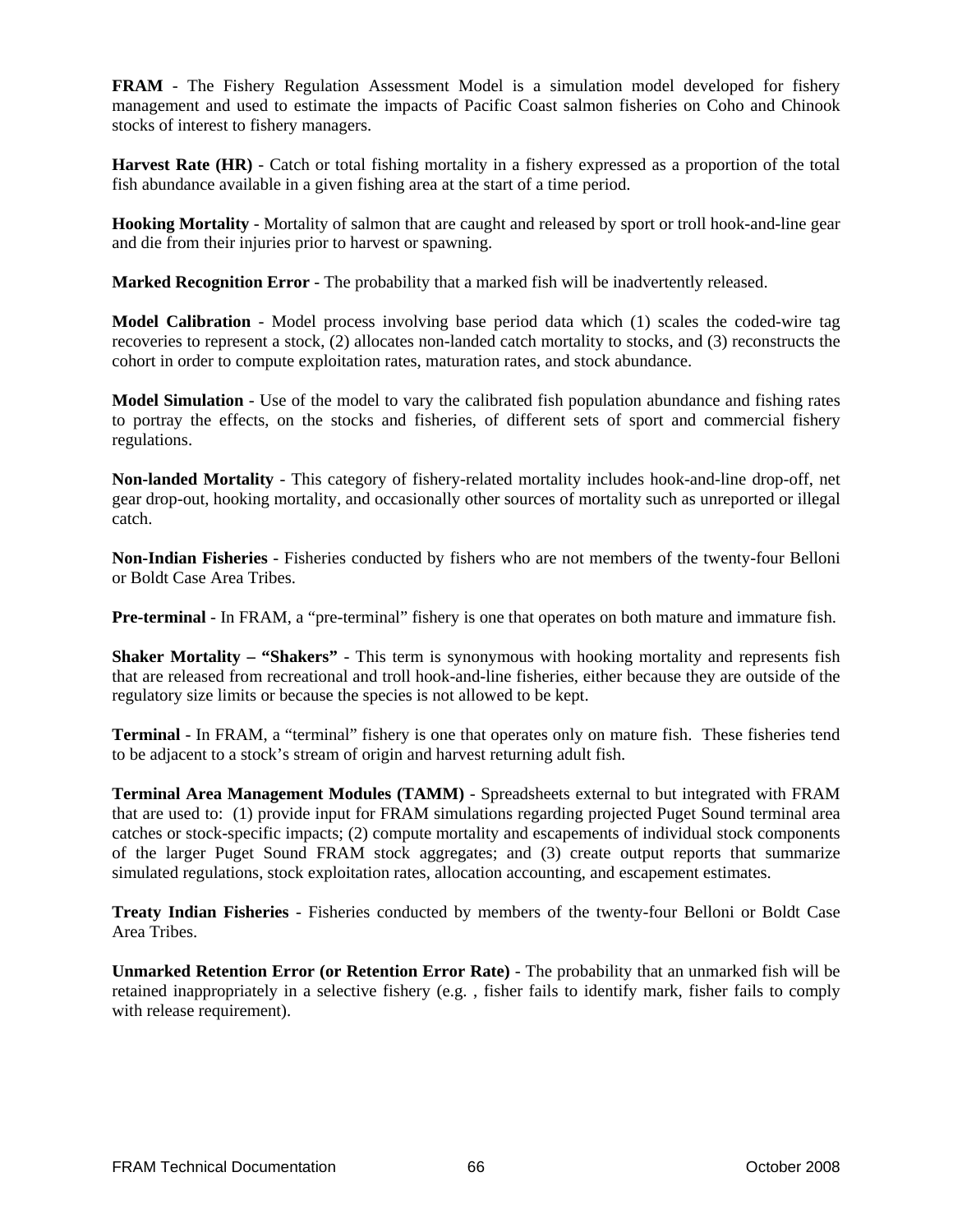**Validation** - An evaluation of how well the model predicts variables of interest (e.g., terminal runs, catch by stock, and stock composition) when post-season estimates of stock abundance and fishery catches are used as input data. Validation is intended to evaluate performance of the model. In other words, does the model yield correct stock-specific impacts using, as inputs, actual stock size and fishery catch information.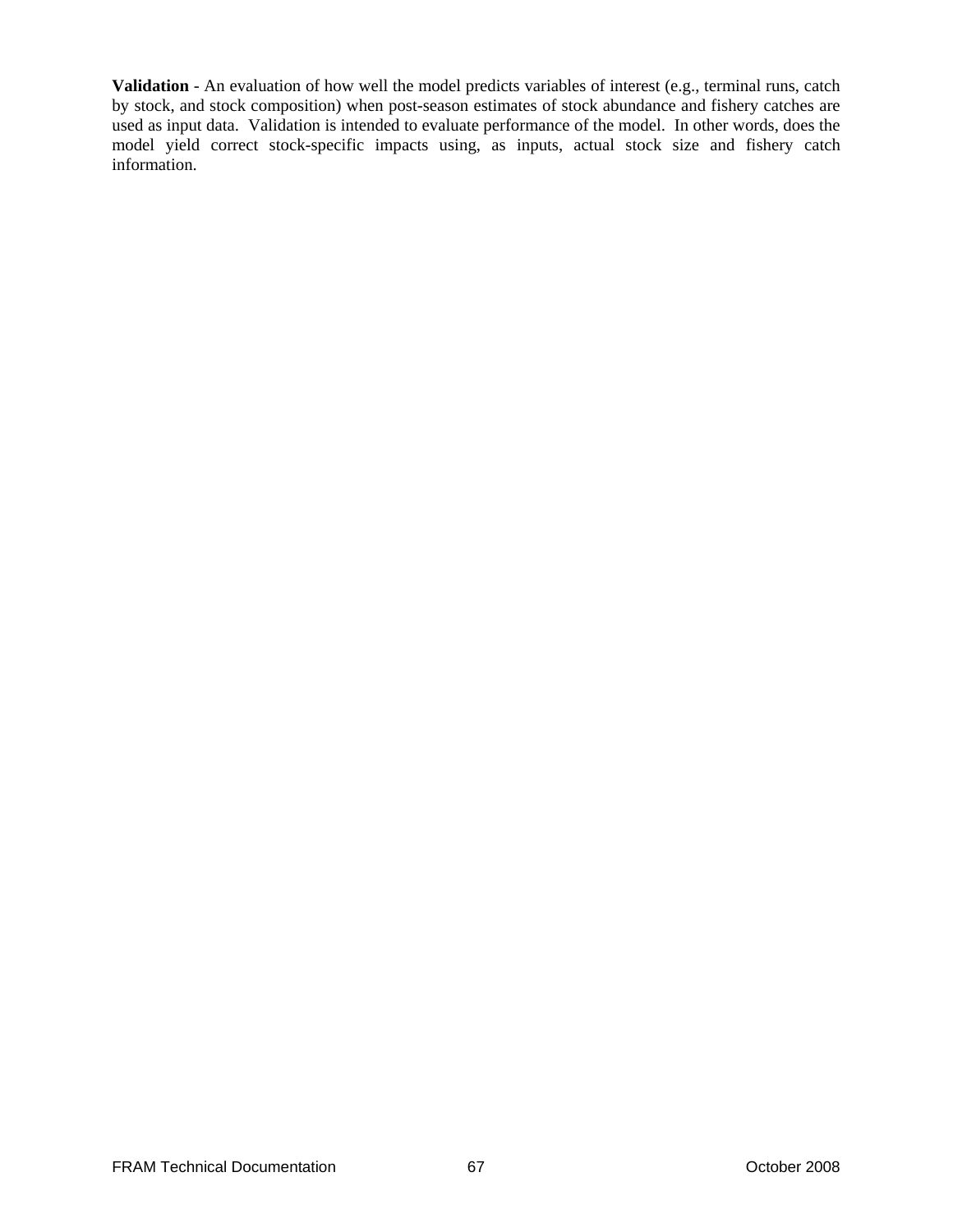## *Appendix Table 7-1. Important FRAM model output reports produced for the PFMC's Preseason Reports II and III during the salmon fishery planning proces s.*

| <b>Table Name</b>                                                                                                                                                                                                                                                                                                                   | <b>Stocks or Fisheries Referenced</b>                                                                                     | <b>FRAM</b><br>Report<br>Name or<br><b>Statistic</b>  |  |  |
|-------------------------------------------------------------------------------------------------------------------------------------------------------------------------------------------------------------------------------------------------------------------------------------------------------------------------------------|---------------------------------------------------------------------------------------------------------------------------|-------------------------------------------------------|--|--|
|                                                                                                                                                                                                                                                                                                                                     |                                                                                                                           | <b>Source</b>                                         |  |  |
| Table 5. Projected key stock escapements (thousands of fish) or management criteria adopted by the Council for ocean fishery options.                                                                                                                                                                                               |                                                                                                                           |                                                       |  |  |
|                                                                                                                                                                                                                                                                                                                                     | Stock specific (Chinook) projected ocean escapement                                                                       | <b>Terminal Run Size Report</b>                       |  |  |
|                                                                                                                                                                                                                                                                                                                                     | Columbia Lower River Natural Tules                                                                                        | <b>Terminal Run Size Report</b>                       |  |  |
|                                                                                                                                                                                                                                                                                                                                     | (E.R. from Coweeman.xls, combining FRAM output and freshwater impacts)                                                    | <b>Stock Catch by Fishery Report</b>                  |  |  |
|                                                                                                                                                                                                                                                                                                                                     | Snake River Fall Chinook Index (SRFI) for all ocean fisheries                                                             | <b>Exploitation Rate Comparison Report</b>            |  |  |
|                                                                                                                                                                                                                                                                                                                                     | (Index calculated in SRFI.xls spreadsheet, combining PSC model and FRAM model outputs)                                    |                                                       |  |  |
|                                                                                                                                                                                                                                                                                                                                     | Key coho stocks: ocean escapement or various E.R. estimates<br>(see Appendix Table 5-11 for table names within coho TAMM) | FRAM output reports as summarized<br>within coho TAMM |  |  |
| Table 6. Preliminary projections of chinook and coho harvest impacts for ocean salmon fishery management measures adopted by the Council.                                                                                                                                                                                           |                                                                                                                           |                                                       |  |  |
|                                                                                                                                                                                                                                                                                                                                     | Regional ocean fisheries aggregates                                                                                       | <b>Fishery Summary Report</b>                         |  |  |
| Table 7. Expected coastwide lower Columbia natural (LCN), Oregon coastal natural (OCN), Rogue/Klamath (RK) coho, and lower Columbia<br>River (LCR) natural tule Chinook exploitation rates by fishery for ocean fisheries management measures adopted by the Council. (see Appendix<br>Table 5-11 for table names within coho TAMM) |                                                                                                                           |                                                       |  |  |
|                                                                                                                                                                                                                                                                                                                                     | Regional ocean fisheries aggregates                                                                                       | FRAM output reports as summarized within coho TAMM    |  |  |
|                                                                                                                                                                                                                                                                                                                                     | Cowgaman vla enrandehaat for LCD tule stock $E$ D                                                                         |                                                       |  |  |
| Table 8. Projected coho mark rates for fisheries under base period fishing patterns (%marked)                                                                                                                                                                                                                                       |                                                                                                                           |                                                       |  |  |
|                                                                                                                                                                                                                                                                                                                                     | Regional fisheries from Canada, Puget Sound, Washington, and Oregon                                                       |                                                       |  |  |
|                                                                                                                                                                                                                                                                                                                                     | Stock Catch<br>MarkRateTable.xls.                                                                                         | Fishery<br>Report<br>by<br>summarized<br>as<br>in     |  |  |
| Preseason Report II Analysis of Proposed Regulatory Options for XXXX Ocean Fisheries and Preseason Report III Analysis of Council Adopted Management Measures for XXXX Ocean Salmon                                                                                                                                                 |                                                                                                                           |                                                       |  |  |

Fisheries where  $\overrightarrow{XXX}$  = management year.  $b$  ER = Exploitation Rate

c In Preseason Report III only